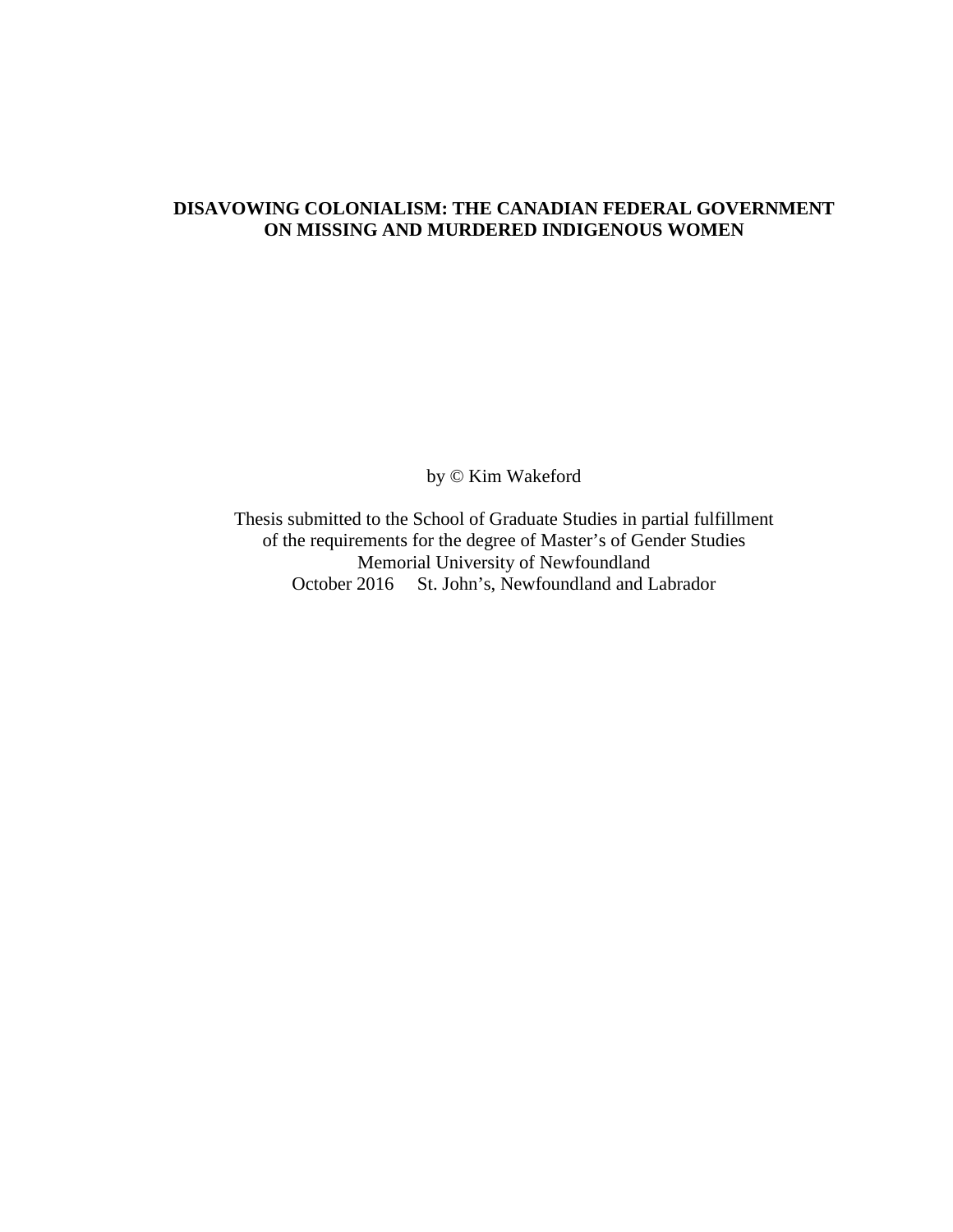### **ABSTRACT**

While many Indigenous, activist and human rights groups agree that the disproportionate number of missing and murdered Indigenous women (MMIW) in Canada can be attributed to the historical and ongoing discrimination that began with colonization (LEAF, 2014), my research suggests that this consensus does not exist among reports about the subject produced by the Government of Canada. Exploring how the Canadian Federal Government has framed and responded to this crisis, I conduct an intersectional, feminist, and Foucauldian critical discourse analysis of 15 federally-produced reports purporting to account for the problem of MMIW, revealing several troubling discursive trends. Among these is the narrative that the violence occurs exclusively in Indigenous communities and at the hands of Indigenous men, a story that is contradicted by the Government's own statistical information. In this way, the reports elide the colonial settler-state's responsibility for the historical and ongoing colonization that creates the conditions in which Indigenous women are killable. Noting that Indigenous women's vulnerability to murder and disappearance occurs within and is compounded by colonial, racial, and gendered structures of oppression, I argue that understanding Canadian colonization as an ongoing, rather than a past event, is essential to getting beyond these narratives. By disavowing colonialism and not contextualizing the problem of MMIW within current settler-colonialism, the Federal Government reinscribes oppressive colonial structures and renders itself unable to effectively respond to this problem. *Keywords:* Settler-colonial relations, public policy, Native studies, Canada, Turtle Island, missing and murdered Indigenous women

ii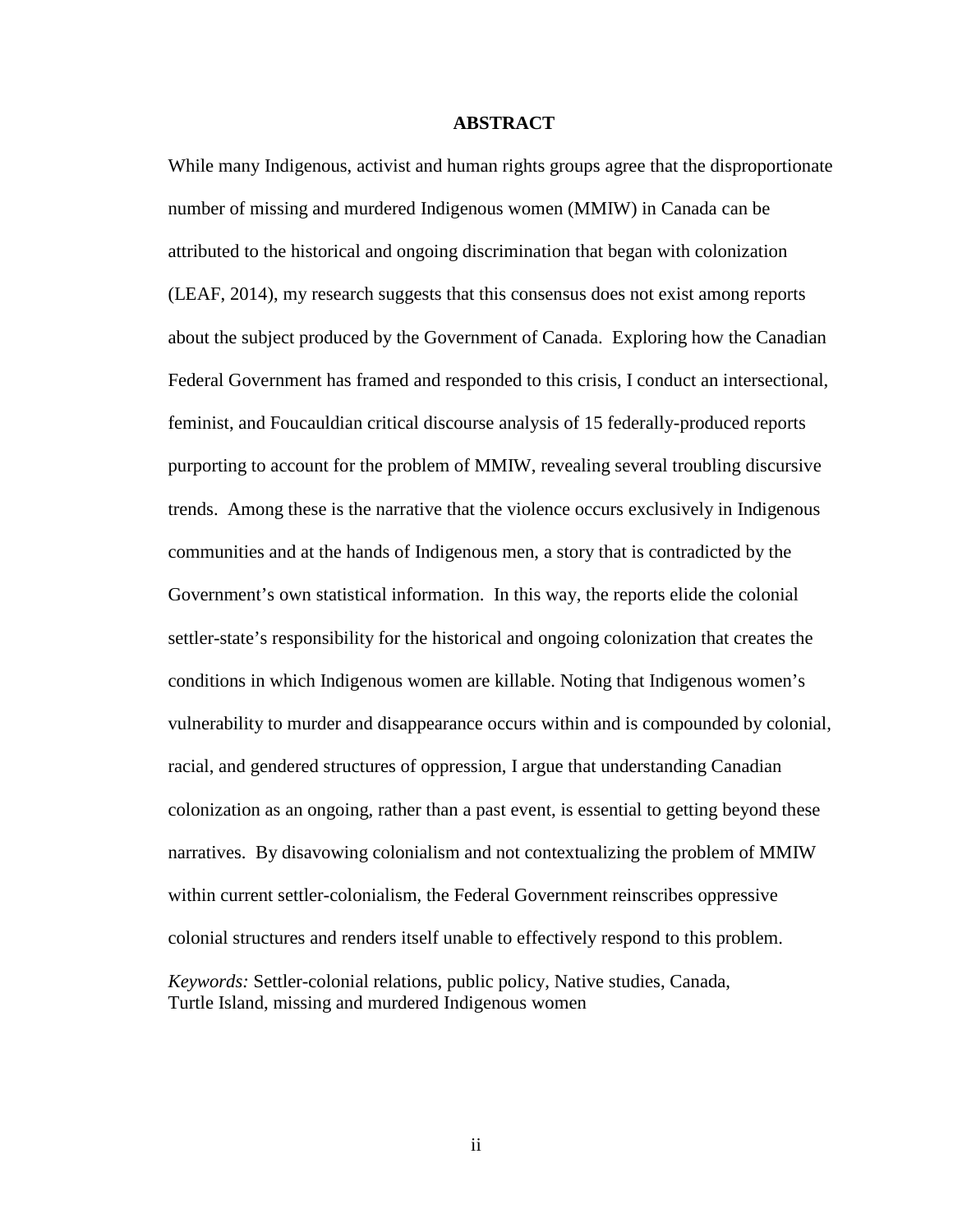### **ACKNOWLEDGEMENTS**

Thank you to Memorial University's Department of Gender Studies and its faculty for the time and space in which to do this work.

I would like to express my deep gratitude to my co-supervisors, Dr. Liam Swiss and Dr. Carol Lynne D'Arcangelis, for lending me their time, patience, and knowledge throughout this project.

Thank you to Binaeshee and Bonnie for getting me woke and thinking about this.

An emphatic (and totally inadequate) *thank you* to Mandy Wilson, Laura McCurdy, and Clyde Wakeford for their steady patience, love, and support.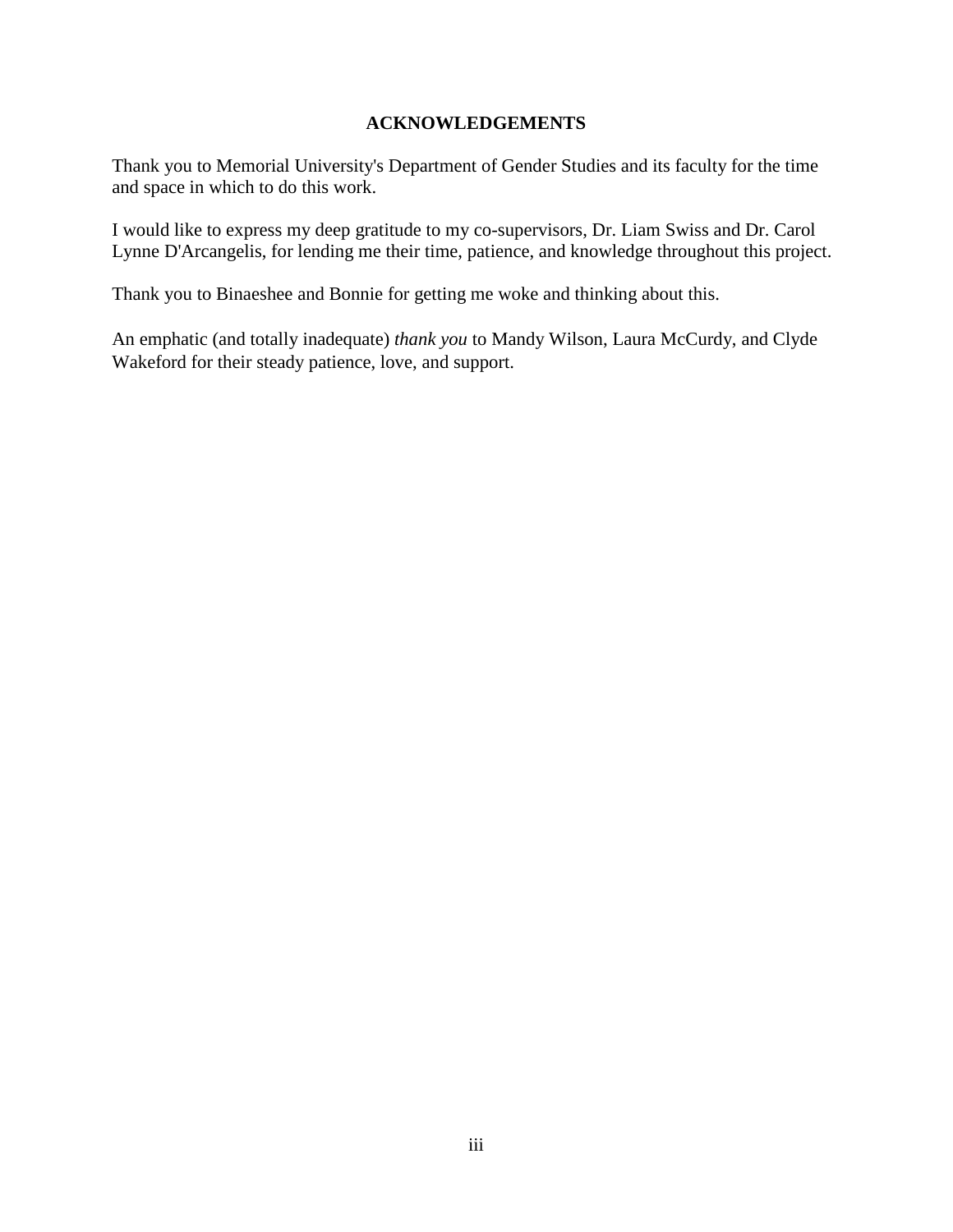| 1.1 Introduction: The Federal Government's (mis)understanding of MMIW                                                                                                                                                                                                                        |  |
|----------------------------------------------------------------------------------------------------------------------------------------------------------------------------------------------------------------------------------------------------------------------------------------------|--|
|                                                                                                                                                                                                                                                                                              |  |
|                                                                                                                                                                                                                                                                                              |  |
|                                                                                                                                                                                                                                                                                              |  |
|                                                                                                                                                                                                                                                                                              |  |
|                                                                                                                                                                                                                                                                                              |  |
|                                                                                                                                                                                                                                                                                              |  |
|                                                                                                                                                                                                                                                                                              |  |
|                                                                                                                                                                                                                                                                                              |  |
|                                                                                                                                                                                                                                                                                              |  |
|                                                                                                                                                                                                                                                                                              |  |
|                                                                                                                                                                                                                                                                                              |  |
|                                                                                                                                                                                                                                                                                              |  |
|                                                                                                                                                                                                                                                                                              |  |
|                                                                                                                                                                                                                                                                                              |  |
|                                                                                                                                                                                                                                                                                              |  |
|                                                                                                                                                                                                                                                                                              |  |
|                                                                                                                                                                                                                                                                                              |  |
| Conclusion: Inhabiting the Colonial Past to Unsettle the Colonial Present95                                                                                                                                                                                                                  |  |
|                                                                                                                                                                                                                                                                                              |  |
| Modernist discourses and the problem of settler-colonial Canadian-ness98                                                                                                                                                                                                                     |  |
| Bibliography $\ldots$ and $\ldots$ and $\ldots$ and $\ldots$ and $\ldots$ and $\ldots$ and $\ldots$ and $\ldots$ and $\ldots$ and $\ldots$ and $\ldots$ and $\ldots$ and $\ldots$ and $\ldots$ and $\ldots$ and $\ldots$ and $\ldots$ and $\ldots$ and $\ldots$ and $\ldots$ and $\ldots$ an |  |
|                                                                                                                                                                                                                                                                                              |  |
|                                                                                                                                                                                                                                                                                              |  |
|                                                                                                                                                                                                                                                                                              |  |

# **Table of Contents**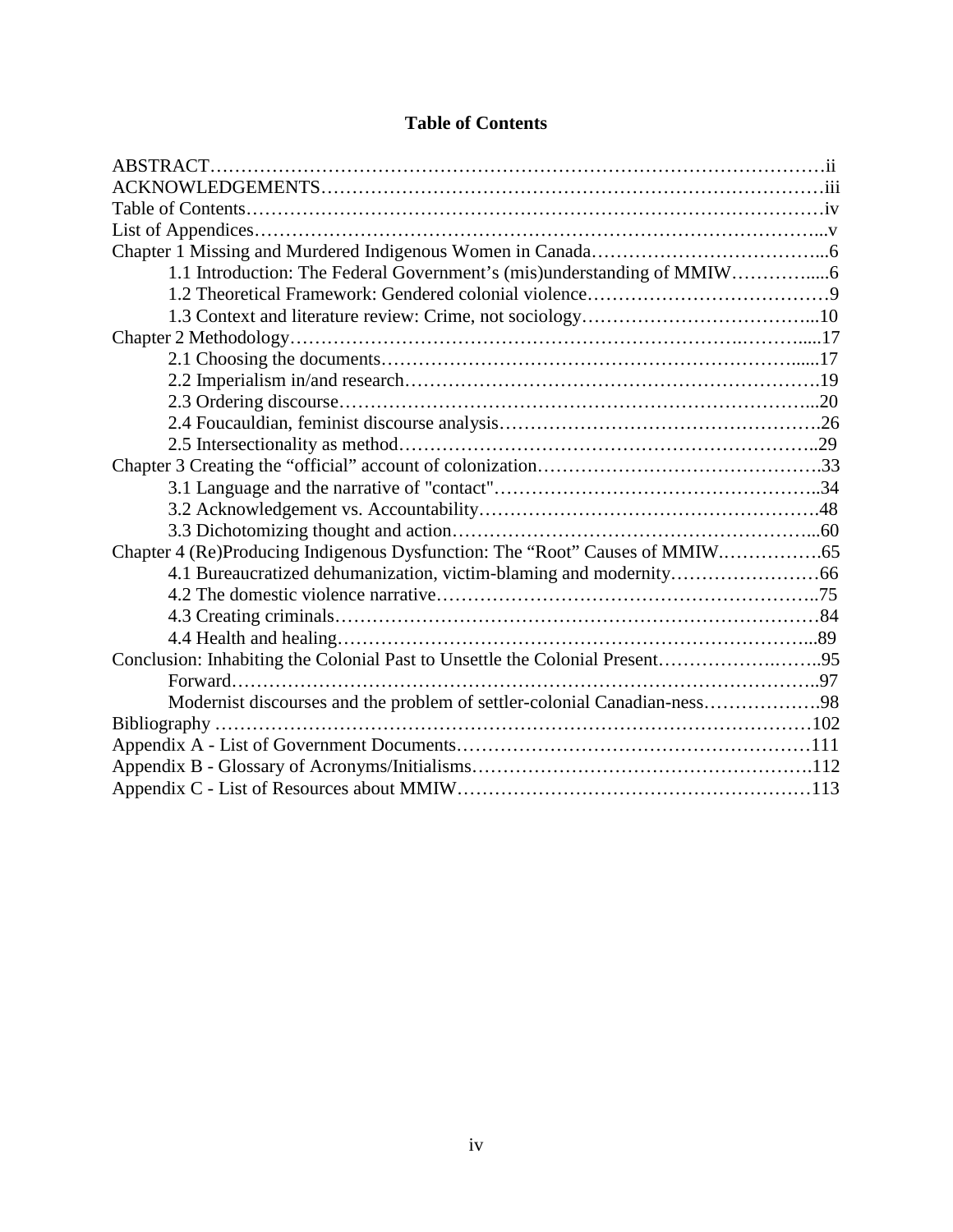# **List of Appendices**

Appendix A - List of documents

Appendix B - Glossary of Acronyms

Appendix C - List of resources on missing and murdered Indigenous women in Canada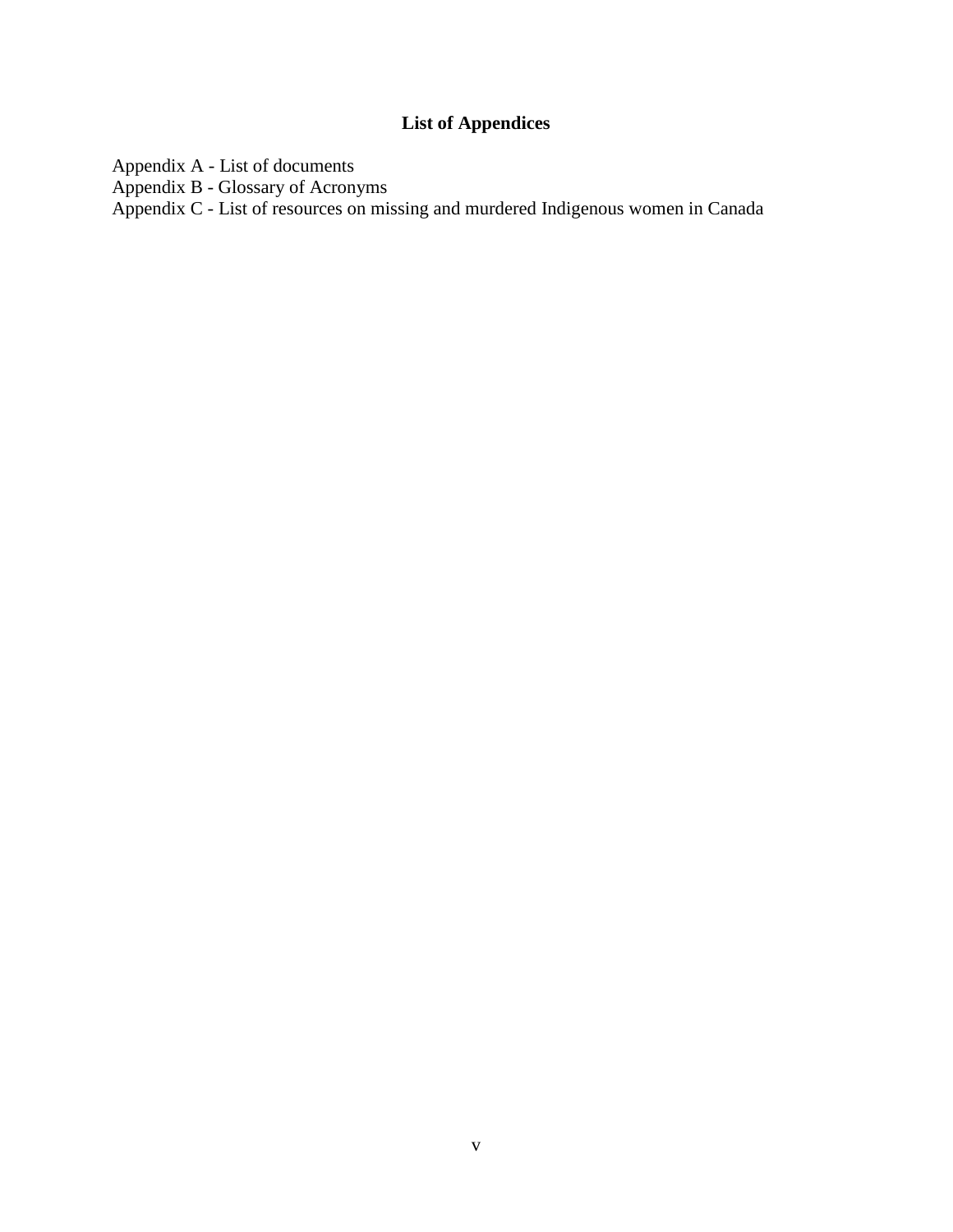### **Chapter 1 Missing and Murdered Indigenous Women in Canada**

*Introduction: The Federal Government's (mis)understanding of MMIW*

Over the past several decades, the overrepresentation of missing and murdered Indigenous<sup>1</sup> women and girls  $(MMIW<sup>2</sup>)$  in Canada's abduction and homicide statistics has slowly become recognized by the general public as a crisis requiring intervention from the Federal Government. A report released by the Royal Canadian Mounted Police (RCMP) in May 2014 revealed that the number of MMIW in Canada is much higher than had been officially acknowledged, and that, in fact, there were 1,181 such homicides and missing person investigations between 1980 and 2012 alone (RCMP, 2014). Since the release of this report, there have been several other studies touching on this crisis produced by groups such as the United Nations Human Rights Council (2014), the Women's Legal Education and Action Fund (LEAF, 2014), as well as recent findings in the final report of the Truth and Reconciliation Commission of Canada (TRC, 2015), that have both increased media attention on the issue as well as intensified calls for the Federal Government to commission a national public inquiry. It is clear that this is one of the most urgent and defining problems facing Indigenous communities, social justice activists, and policy-makers in Canada today. However, for the entirety of his tenure in office (2006-2015), former Prime Minister Harper and his cabinet ministers refused to

<sup>&</sup>lt;sup>1</sup> I have chosen to use the term "Indigenous" to refer to the First Nations, Inuit, and Métis people with traditional ancestral rights to the land now known as Canada, both status and nonstatus, identifying specific nations wherever possible. In general, the Federal Government documents use the terms "Aboriginal" and/or "First Nations". These language discrepancies have been intentionally left as-is.

<sup>&</sup>lt;sup>2</sup> Due to the sheer frequency with which this term appears in this paper, I have abbreviated "missing and murdered" Indigenous women" to MMIW for pragmatics. Though this is the only initialism in my thesis that refers to a marginalized group of human beings rather than an agency or organization (ie. RCMP, DOJ, NWAC), arguably further dehumanizing this marginalized group, it is also consistent with the use of the initialism as a hashtag in social media and activist organizing, in addition to helping to manage space in this work.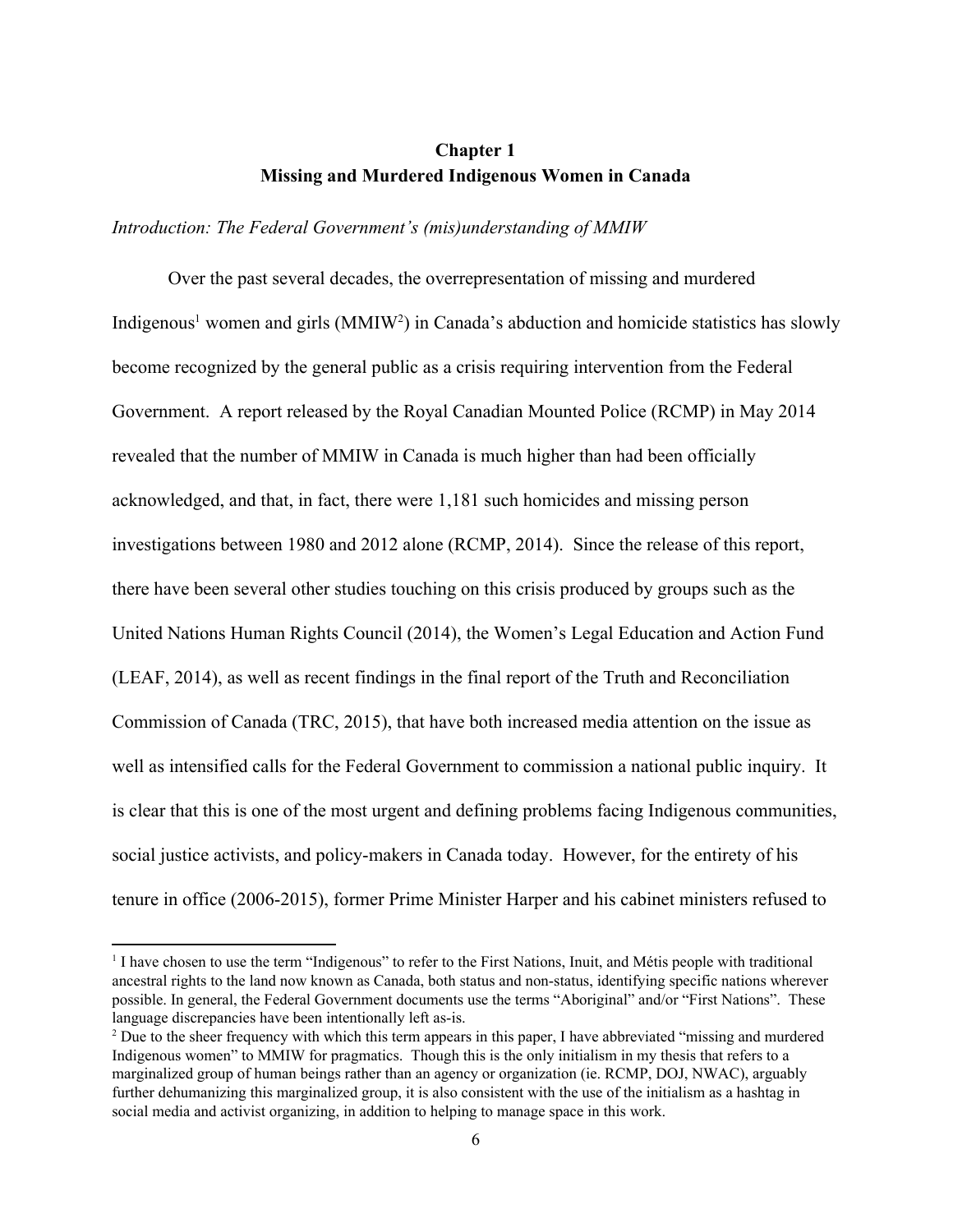commission a national public inquiry into the matter for these stated reasons: 1) the problem had been amply studied; 2) his government had responded with violence prevention programs to protect all Canadians, not only those who are Indigenous; and 3) MMIW is not a sociological issue (Boutilier, 2014; CBC 2014a; CBC, 2014b; Bronskill & Tutton, 2015). Under Prime Minister Trudeau, the current Liberal government has since launched an inquiry, though it is too soon to know what this means for how the government understands and responds to this problem.

Arguing that "[staging] settler goodness" (Razack, 2013) is one manifestation of colonialism, my work aims to address: 1) what a discursive analysis of these documents reveals about how the Federal Government understands the crisis; 2) to what extent and in what ways Canada's colonial past and present is disavowed in reports and studies on MMIW produced by the Government of Canada; and 3) whether and how contextualizing the pattern of MMIW within Canada's colonial past (and present) help us design better policies/responses. In order to answer these questions, I conduct a Foucauldian-influenced discourse analysis of 15 reports and documents produced by the Government of Canada on the subject of violence against women. These reports are part of a longer list of 40 documents that the Department of Justice (DOJ) has referred to by way of arguing that the issue needs no further examination. My justification for selecting these particular documents and this particular approach is detailed in my methodology chapter.

Using this approach, and with an understanding that settler goodness is staged "through assembling a tableau both of Aboriginal dysfunction and of the many challenges settlers face in dealing with it" (Razack, 2013, p. 353), I examine 1) what kinds of discourses are deployed in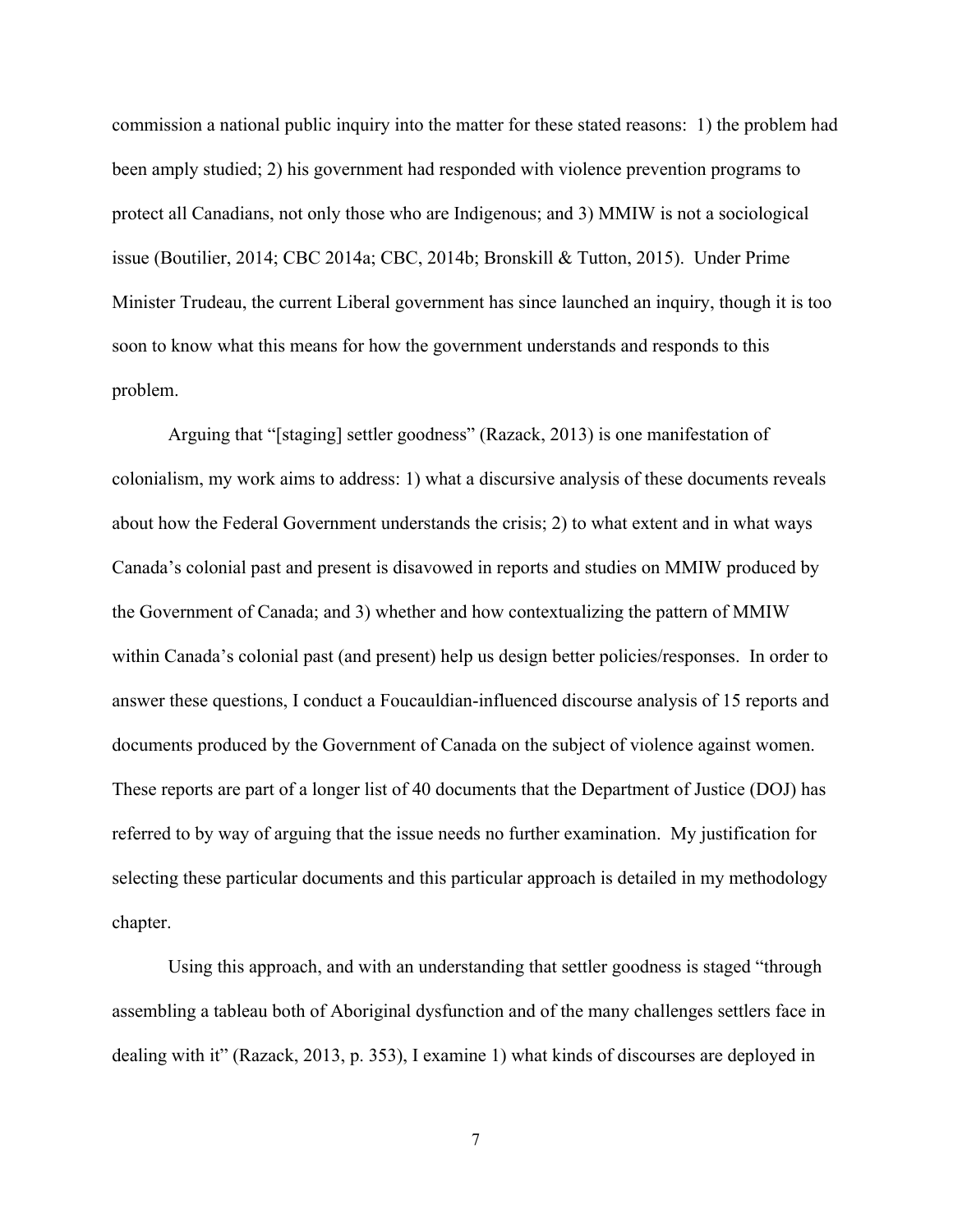the documents and statements; 2) how they are deployed (with what discursive techniques) and 3) to what effect. Ultimately, I hope to understand whether and how acknowledging the issue of MMIW in relation to Canada's colonial past and present might make way for more comprehensive and effective policies. Based on my analysis of these documents, I argue that by constantly referring to but never naming ongoing, contemporary colonialism in its many forms, the reports and studies paint an incomplete portrait of a complex problem that requires a more thoughtful, intersectional approach. In short, I examine the extent to which the language, practices, and applications of these discourses in these reports constitutes the government's stance on MMIW, and at what cost. My reading suggests that these Federal Government documents almost exclusively use several narratives common to crime prevention, health, and domestic violence discourses in order to frame the issue. As such, I argue that they are fundamentally misunderstanding and misrepresenting this issue by attributing it only to these *symptoms* of colonialism, effectively rendering the *structure* of colonialism itself invisible while reproducing colonial narratives about Indigenous women. Consequently, the resulting recommendations are either woefully inadequate, not equal to the task of addressing this mounting crisis, or simply serve to bolster existing policy agendas that do not specifically or substantively address MMIW or violence against Indigenous women.

I do not identify as an Indigenous person. I see this work as part of my duty as a settler-scholar to hold my government accountable for its words as much as its deeds; but more importantly, it is my small attempt at allyship with the Indigenous peoples whose land I live on. How do we, as settlers, keep living here without participating in and sustaining the disappearance—both material and discursive—of Indigenous peoples? It is my hope that this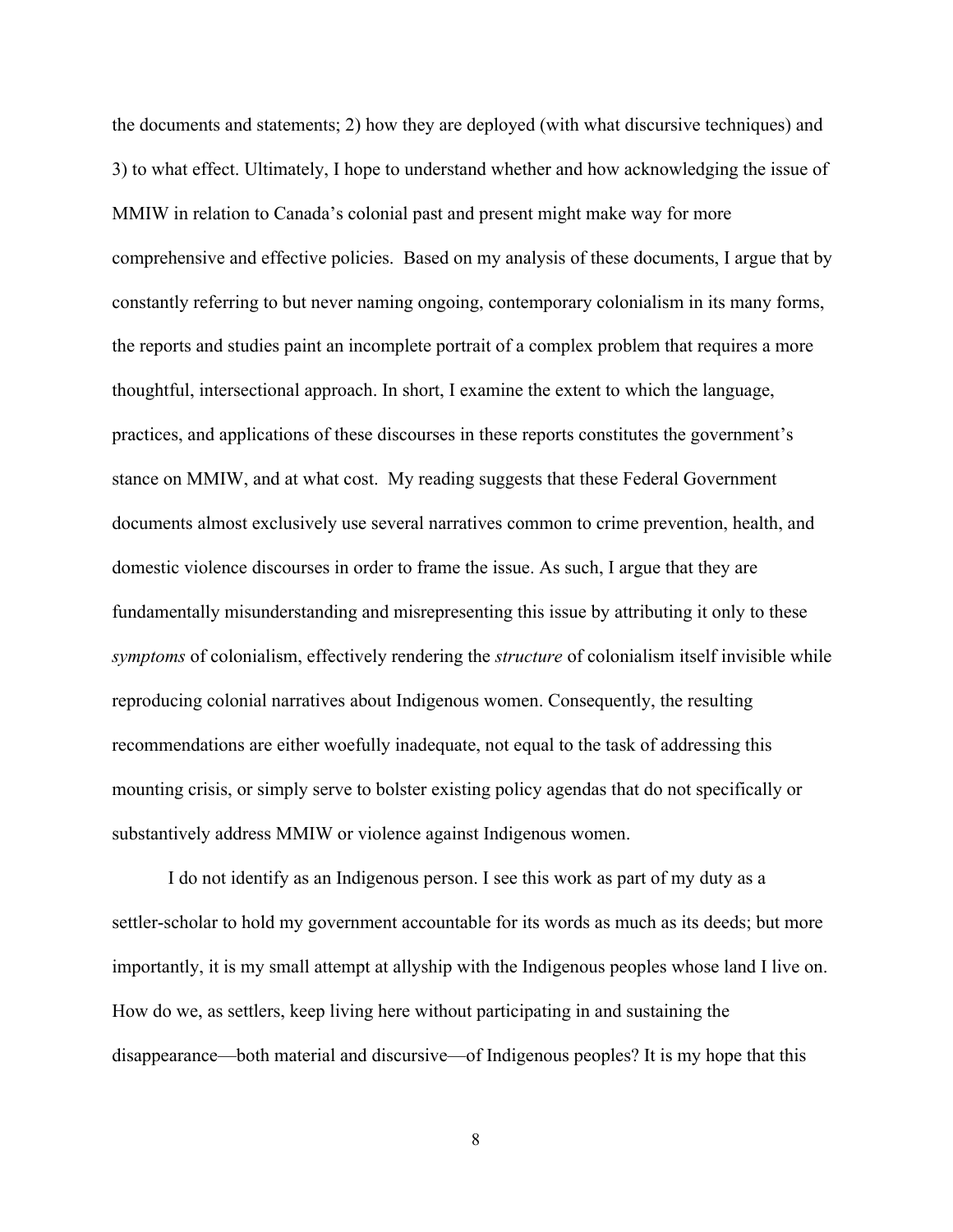work begins to answer this question. I further take up my positionality in my methodology chapter (p. 18).

### *Theoretical framework: Gendered colonial violence*

This study relies on several key theoretical concepts to discern which discursive themes are present, how they are being deployed and what colonial constructs are being reproduced in the process. Among these are the normalization of colonialism, especially in historical records (LaRocque, 2010; Lawrence, 2002; Smith, 1999), the "helping imperative" inherent to development and colonization (Heron, 2007; Krishna, 2009; Million, 2013), the spatialization of race (Goeman, 2013; Razack, 2002), and the production of Indigenous dysfunction by the state, generally through the dehumanization and pathologization of Indigenous bodies (LaRocque, 2010; Razack 2013; Razack, 2014). Using these works as my theoretical foundation reveals the "colonial frame" (LaRocque, 2010) that has coloured the government's understanding of the issue, and which continually positions Indigenous peoples as flawed, pre-modern non-subjects (Razack, 2011; Razack, 2014) who are naturally vulnerable to violence. While the aforementioned works focus on Indigenous peoples more broadly, an understanding of the settler state's oppressive relationship with Indigenous women more specifically (Loomba, 2005; McClintock, 1995; Smith, 2005) is also a necessary component of this framework. Contextualizing my work within these critiques of Canadian colonial law, education, and history made by scholars across a variety of fields, I privilege Indigenous and feminist writers and writings in my analysis of these texts, a decision that I expand on in my methodology section and conclusion. As a settler scholar, my intention is to critique these government texts by placing the writings of Indigenous scholars (mainly women) next to them as counter-narratives.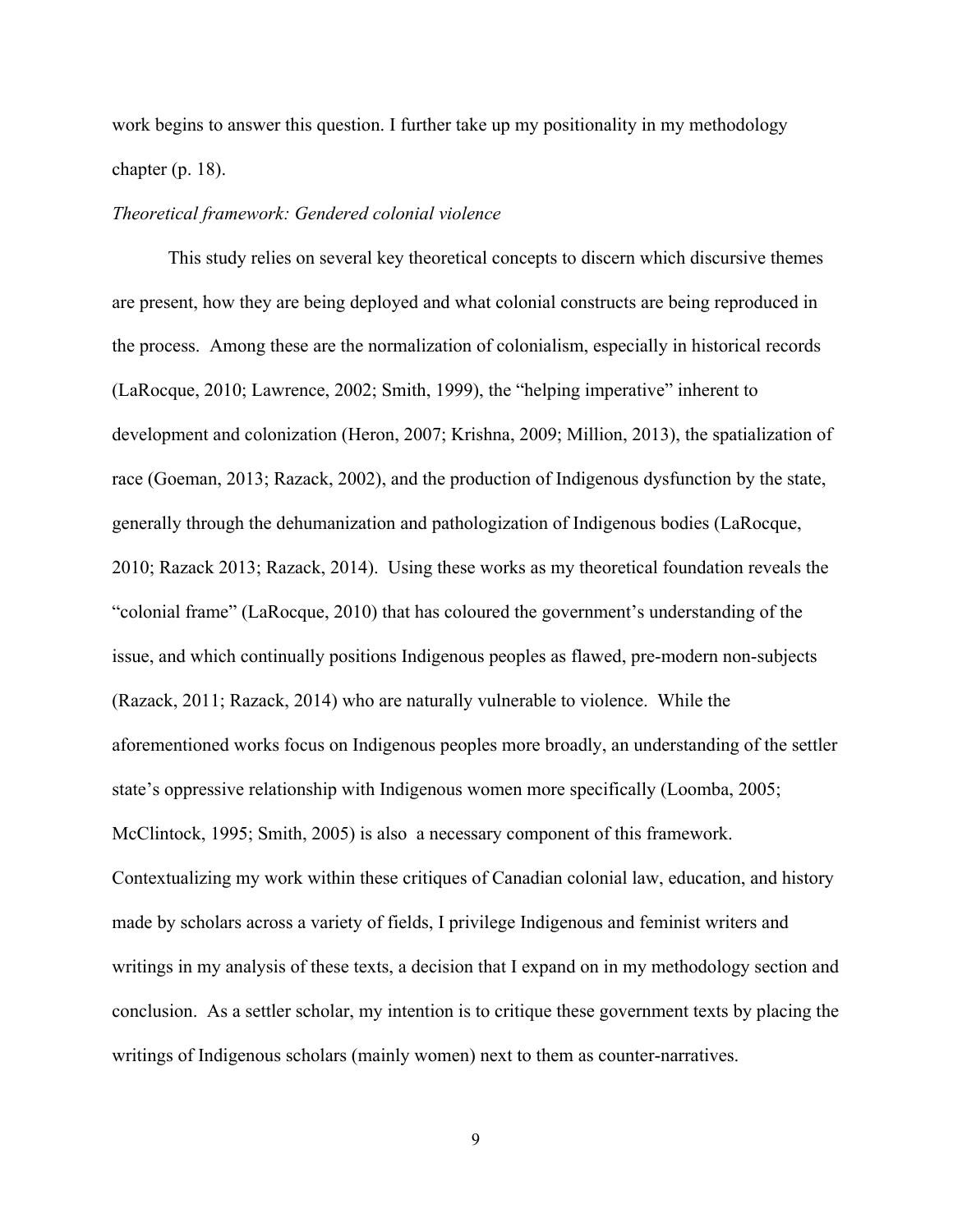With this research, I hope to highlight the need for better government policy that acknowledges the colonial structure that underpins the devastating reality of MMIW in Canada. With the Federal Government in the midst of planning and shaping the inquiry, it is especially timely that this work be done now.

### *Crime, not sociology: Context and literature review*

In this section I provide some context and background information on the problem of Indigenous women's overrepresentation within homicide and disappearance statistics in Canada as well as outline the literature relevant to discussing gendered, racialized violence. I include an overview of how it has been discussed publicly by both the media and politicians in recent years, as well as a summary of relevant literature on the production of knowledge about Indigenous women, epistemic violence, and state violence against Indigenous women, locating this thesis at the intersections of all of these fields. While there is consensus across scholarship and research by NGOs that the problem of MMIW can be traced to past and ongoing colonial practices, this consensus does not extend to these state-produced documents. This dissonance precipitates the need for a study of how these documents understand and represent the issue.

Though the RCMP's *Missing and Murdered Aboriginal Women: A National Operational Overview* (2014) report notes that "there is little difference [in solve rates] between cases involving Aboriginal and non-Aboriginal victims," (p. 3) statistics in the document indicate that female Indigenous women are nearly three times more likely to be victimized than non-Indigenous women.<sup>3</sup> Disturbingly, sexual violence is twice as likely to be cited as a motive

<sup>&</sup>lt;sup>3</sup> In the 2011 census, 4.3% of Canada's female population identified as "Aboriginal," yet Aboriginal women make up "approximately 11.3% of the total missing females," (pp. 7–8) based on nationwide data collected in 2013. Furthermore, Indigenous women made up 16% of all female homicides across the country between 1980 and 2012, a staggering over-representation as compared to their representation in Canada's female population.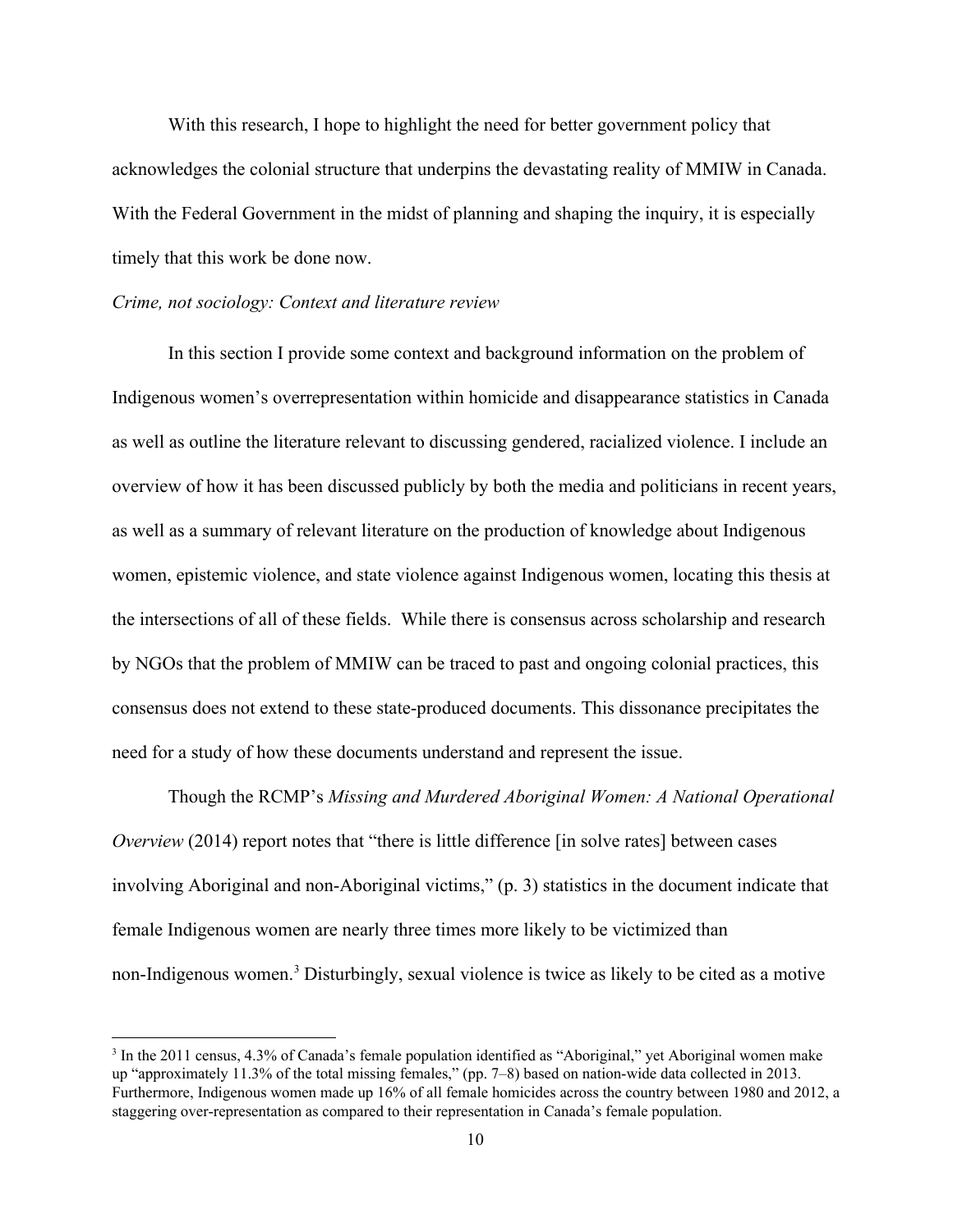for cases involving Indigenous women than cases involving non-Indigenous women. In laying out the "risk factors" that increase an Indigenous woman's vulnerability to such violence, the report suggests that employment status,<sup>4</sup> use of intoxicants,<sup>5</sup> and involvement in the sex trade<sup>6</sup> are notable factors. The report concludes with recommendations designed to prevent further violent crime against Indigenous women, including enhancing efforts to resolve unresolved cases, focusing on prevention, increasing public awareness, and improving data collection practices (pp. 18–19).

The same month that the RCMP published this information (May 2014), the United Nations Human Rights Council Special Rapporteur James Anaya produced a report titled "The situation of indigenous peoples in Canada," which begins by stating that the "numerous initiatives that have been taken at the federal and provincial/territorial levels to address the problems faced by indigenous peoples have been insufficient" (UNHRC, 2014, p. 1). The report cites health and well-being, treaty disputes, violence against Indigenous women and girls, and high levels of distrust among Indigenous peoples toward all levels of government among the key issues affecting the human rights situation of Indigenous peoples in Canada (p. 1), and advocates for more partnership, collaboration, and understanding between the provincial and federal governments and Indigenous peoples (p. 2). Similarly to the RCMP report, the UNHRC report concludes with recommendations under such subheadings as "social and economic conditions,"

<sup>4</sup> Indigenous victims were more likely to be unemployed, supporting themselves through illegal means, or on social assistance (RCMP, 2014, p. 17).

 $<sup>5</sup>$  Indigenous victims were more likely to have consumed drugs or alcohol prior to their murder (RCMP, 2014, p.</sup> 17).

<sup>&</sup>lt;sup>6</sup> Indigenous victims were nearly twice as likely to be involved in the sex trade (12% versus 5% for non-Indigenous victims), though the report says that this is only a "slightly higher rate" and as such, "it would be inappropriate to suggest any significant difference in the prevalence of sex trade workers" between Indigenous and non-Indigenous female homicide victims (RCMP, 2014, p. 17).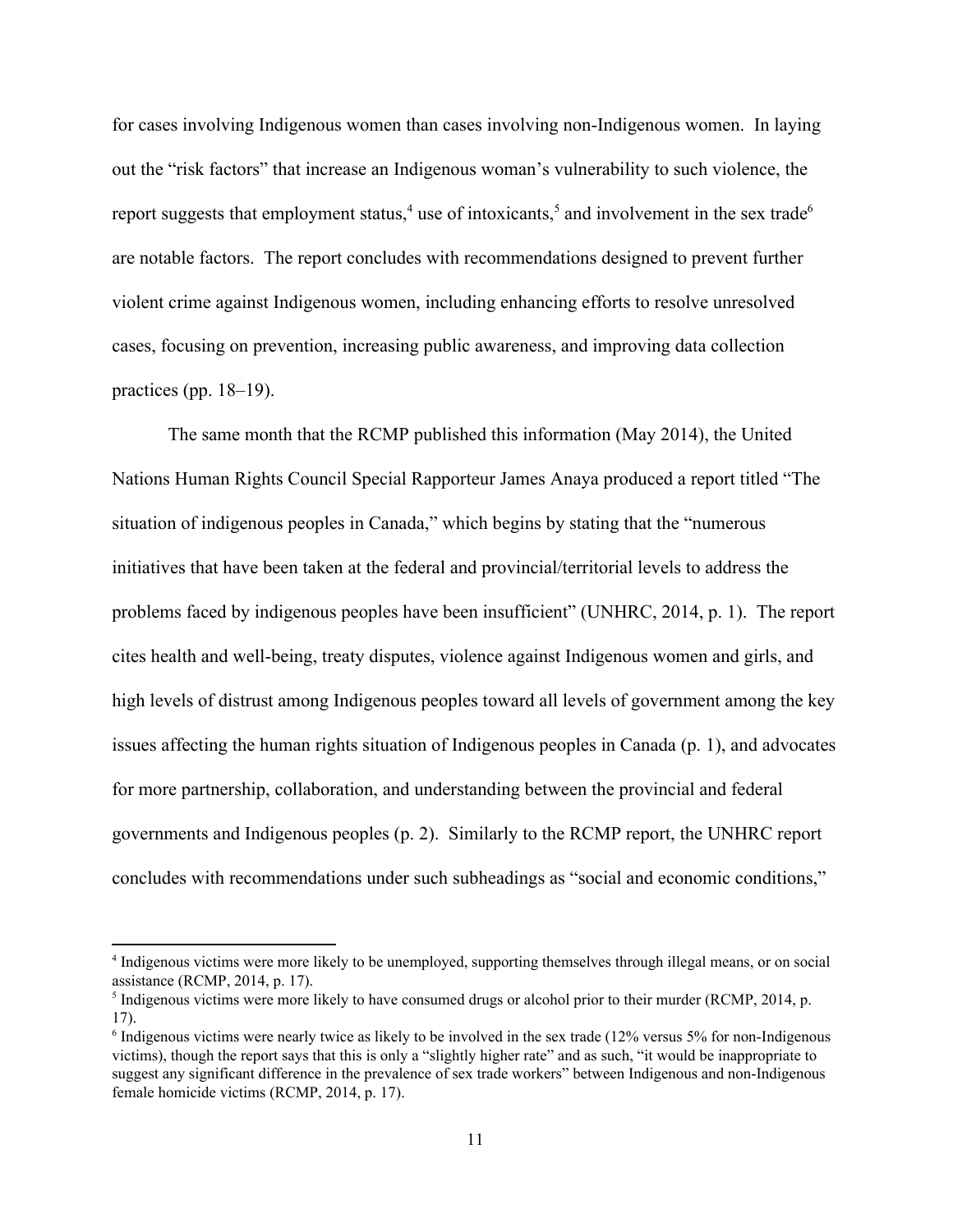"truth and reconciliation," "missing women and girls," "self-government, participation and partnership," "treaty negotiations and claims processes," and "resource development" (pp. 23–26). Unlike the RCMP's study (or any of the reports analyzed below, save the TRC's final report), this report (along with others published by international and human rights groups, including Amnesty International and Human Rights Watch) asserts that there is a need for a national public inquiry.

The publication of both the RCMP and the UNHRC reports fueled renewed calls for a national public inquiry into the phenomenon. According to the Native Women's Association of Canada (NWAC), a national public inquiry is necessary to "identify the factors causing these deaths and disappearances, so that they can be addressed" (Cullen, 2014, para. 3). A common critique leveled against the idea of conducting a national public inquiry into the MMIW in Canada, and the grounds on which the Government of Canada refused commissioning one for so long, is that the causes of the problem are already known and have been studied extensively (DOJ, 2014, para. 1). Across government literature on the issue, the most cited causes include poverty, inadequate housing, inadequate education, increased drug and alcohol use, over-representation in the sex trade and over-representation in the criminal justice system. However, according to NWAC Vice-President Dawn Harvard, a national public inquiry would broaden the scope of causes to allow for "topics like sexism, racism and poverty [to be] relevant to the discussion" (Cullen, 2014, para. 5). Similarly, Canadian broadcaster Wab Kinew (CBC News, 2014a) has stated that a national public inquiry will allow for a more holistic approach to the problem, where past studies have focused strictly on the child welfare system or on the criminal justice system.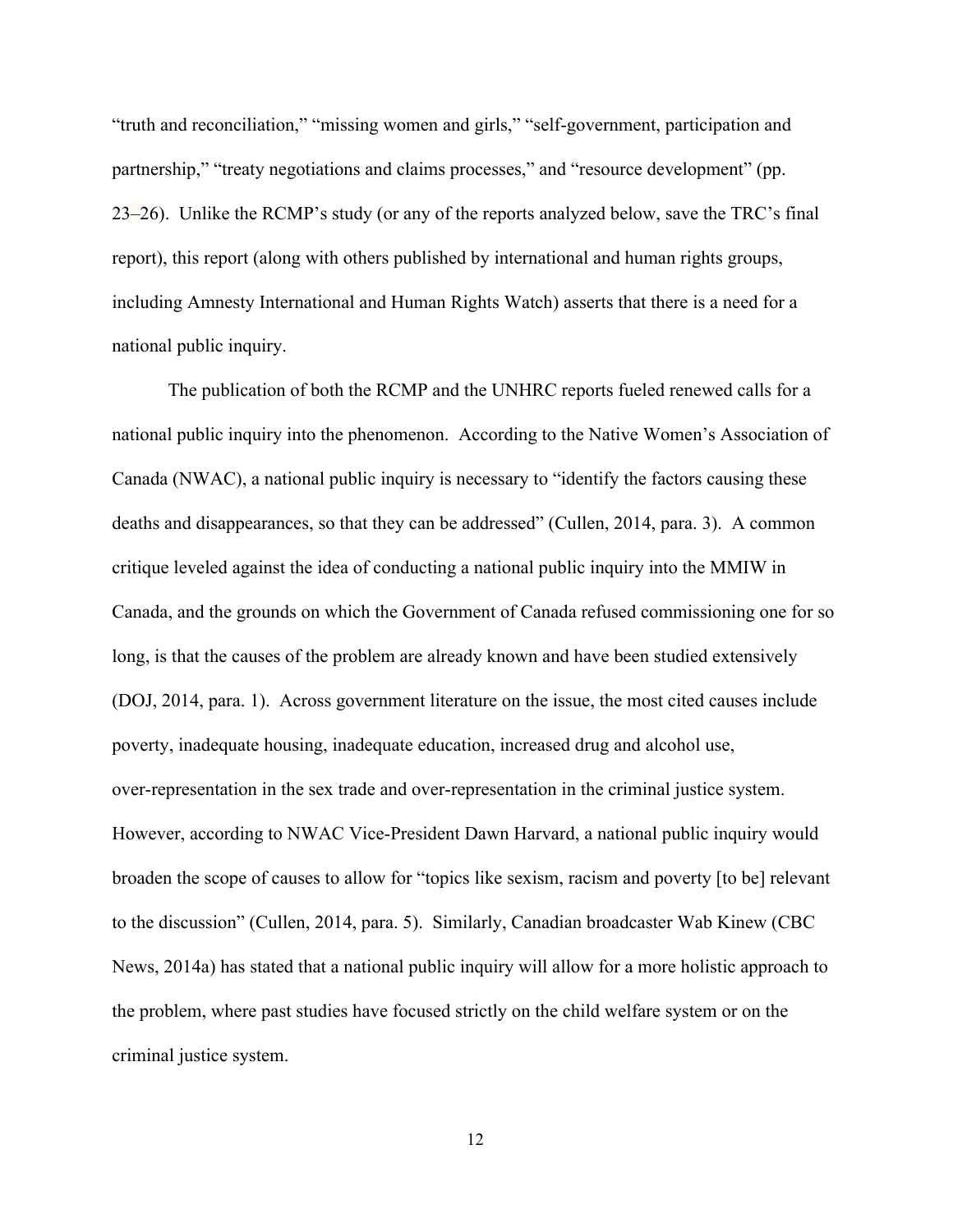Three months following the release of the RCMP and United Nations reports, 15-year-old Tina Fontaine's (Sagkeeng First Nation) body was pulled out of Winnipeg's Red River, further increasing public pressure on the government to commission an inquiry. In response, Prime Minister Harper stated that:

We should not view this as sociological phenomenon, we should view it as crime. It is crime against innocent people and it needs to be addressed as such. We brought in laws across this country that I think are having more effect in terms of crimes of violence against not just Aboriginal women but women and persons more generally, and we remain committed to that course of action. (Boutilier,  $2014$ , para. 3-4)

As I examine in detail in Chapter 3, this statement sees Prime Minister Harper reinforcing several of the discursive strategies for framing this issue—including attributing the problem to individual criminals and conflating violence against Indigenous women with violence against all women—that have been employed since at least the early 2000s. While NWAC has expressed approval of the Federal Government's commitment to renew funding for the programs detailed in the Government of Canada's *Action Plan to Address Family Violence and Violent Crimes Against Aboriginal Women and Girls* (Government of Canada, 2014), the organization takes issue with the fact that programs such as the National Centre for Missing Persons and Unidentified Remains and the DNA Missing Persons Index "are for the general population and are not Aboriginal-specific" (NWAC, 2014a, para. 2). Again, I further discuss this tendency for the reports to conflate different kinds of violence, seemingly for the purpose of enhancing criminal justice powers, in Chapter 3, the section on acknowledgement and accountability.

In February of 2015, the Women's Legal Action and Education Fund (LEAF) released a review of 58 reports produced by various government bodies, NGOs, and activist groups, and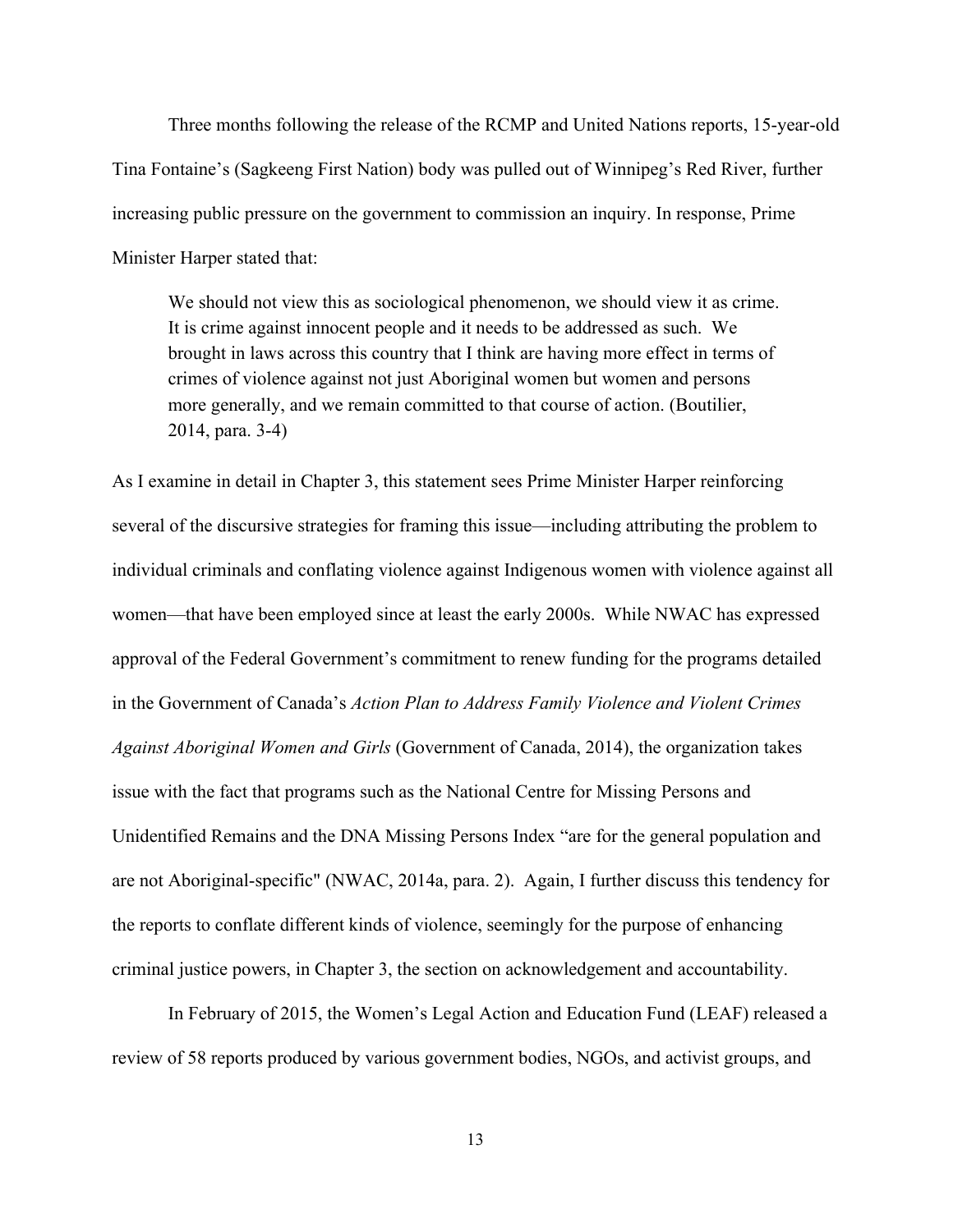found that only a few of the over 700 recommendations across the reports have been implemented (Feinstein & Pierce, 2015). The news release attached to the report states that there is

broad consensus among the reports that the root causes of the high levels of violence against Indigenous women and girls lie in a history of discrimination beginning with colonization and continuing through laws and policies such as the Indian Act and residential schools. (LEAF, 2015, para. 8)

However, my review of these documents indicates that this consensus only exists across those reports produced externally from the Government of Canada, and as such does not reflect how the Government of Canada understands the issue internally.<sup>7</sup> It is in this respect that my thesis project makes a new contribution to the study of violence against Indigenous women specifically and settler studies more broadly.

Examining literature by Indigenous women and allies on colonial discourse and counter-discourses, much work has already been done to theorize how gendered colonial violence operates both materially and epistemically in the Canadian settler-state (Smith, 2005; Lawrence, 2002; Monture-Angus, 1995), and how Indigenous writings can serve as powerful counter-narratives (LaRocque, 2010; Goeman, 2013). Where C. Tawnye Plewes and Pamela J. Downe (2011) delineate how colonialism continues to render Indigenous women vulnerable, especially through the *Indian Act*, Kim Anderson (Cree-Métis) (2000) has written extensively on how Indigenous women's identity, political subjectivity, and vulnerability to violence is inextricably tied to colonial imaginings of Indigenous women as "squaws," a narrative which is re-entrenched in public and political discourse. Mishuana Goeman's (Seneca) *Mark My Words*:

<sup>&</sup>lt;sup>7</sup> Contemporarily to the writing of this thesis, and following six years of work and over 6,500 testimonies, the Truth and Reconciliation Commission of Canada (TRC) has included a national inquiry into MMIW as one of its 94 recommendations (TRC, 2015, p. 8).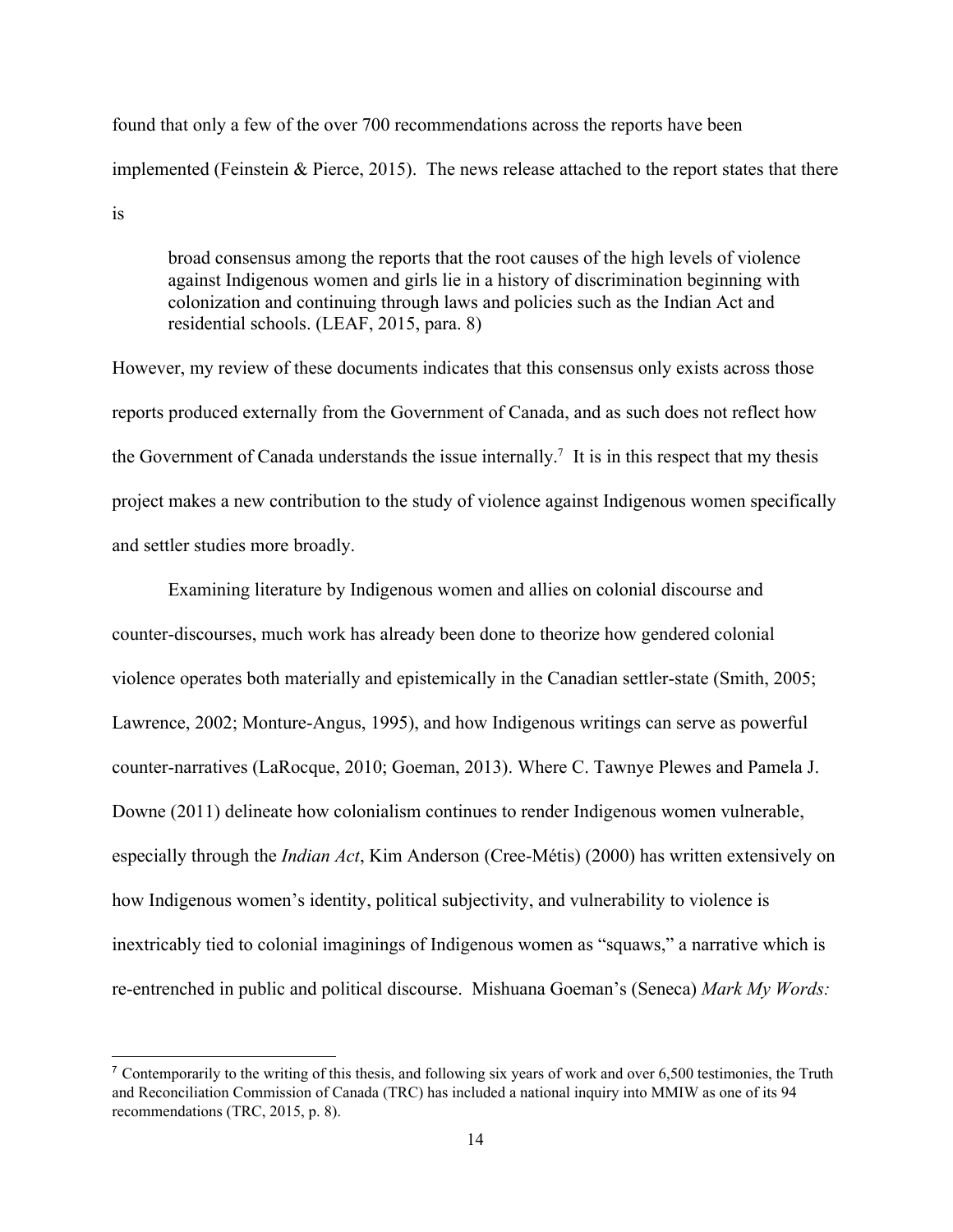*Native Women Mapping Our Nations* (2013) uses Indigenous women's writing as a means to "unsettle" the colonial geographies that produce the tensions and contradictions lived by Indigenous peoples navigating between reserve and non-reserve, urban and rural spaces. Examining the works of Indigenous women writers and poets,<sup>8</sup> Goeman"[interrogates] the use of historical and culturally situated spatial epistemologies, geographic metaphors, and the realities they produce," (p. 3) critically theorizing her own childhood of migrations and border crossings between urban and rural, and reserve and settler spaces, effectively "[thinking] through the contradictions...that Native people experience on a daily basis" because of colonialism (p. 4). Robyn Bourgeois' doctoral dissertation (2014) examines how Indigenous women have engaged in state-sponsored anti-violence responses, concluding that Indigenous women have simultaneously and contradictorily resisted colonial violence through initiatives such as NWAC's Sisters in Spirit (SIS) research project, while also reinforcing ideologies of colonial domination. Rosemary Nagy and Emily Gillespie (2014) conducted a quantitative analysis of print media coverage on the Truth and Reconciliation Commission of Canada in order to analyze how the schools have been represented, and what constitutes both "truth" and "reconciliation". Coding 146 articles led the authors to conclude that while "Canadian media producers— and therefore to some extent Canadian audiences—may be willing to accept IRS as sites of genocide and colonization," this acceptance does not "correspondingly link [to an] expansive view of reconciliation as the restructuring of Canadian society" (Nagy & Gillespie, 2014, p. 8). More specifically to missing and murdered Indigenous women in Canada, Kristen Gilchrist (2010) explored the devaluation of Indigenous women's lives and the reproduction of racism and

<sup>8</sup> Goeman's (2013) analysis includes work by Joy Harjo, Leslie Marmon Silko and Esther Belin.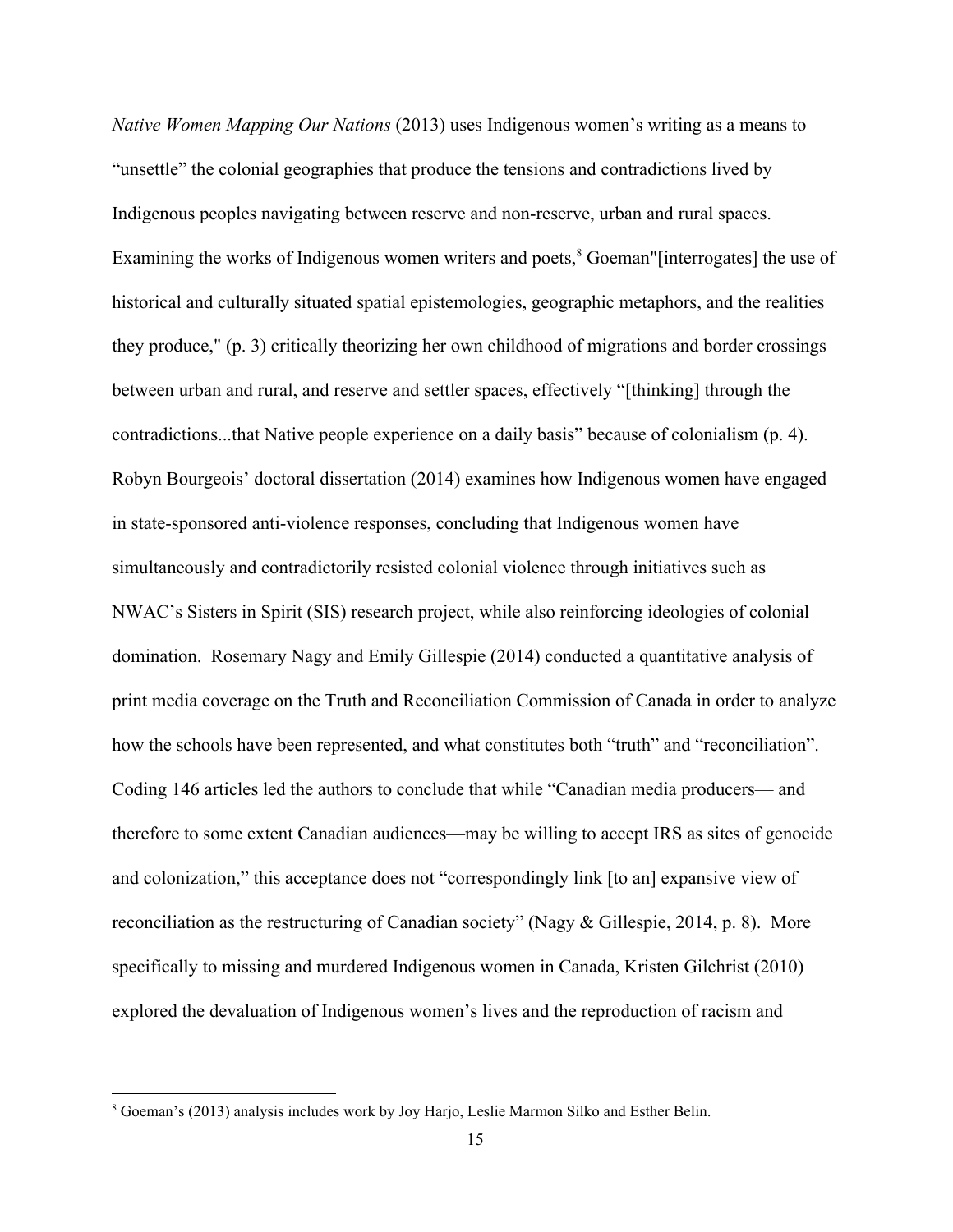colonialism by analyzing local press coverage of three Indigenous women in Saskatchewan and three White women from Ontario—all of whom had been murdered or gone missing. Gilchrist found "stark disparities in the amount and content of coverage between groups" (p. 373), ultimately concluding that the invisibility of missing and murdered Indigenous women from the media landscape is dependant on and bound up with the "hyper-visibility of missing and murdered White women" (p. 385). Responding to Stephen Harper's now-infamous "crime, not sociology" comment, Legal Studies professor Rashmee Singh (2014) contributed a piece to *The Globe and Mail* analyzing the implications of this single statement.

However, no work has yet been done on the specific government reports and studies that guide the Federal Government's depiction of and policy development on MMIW and the broader meaning(s) of that depiction. Do these government studies demonstrate an understanding of existing pieces of legislation and processes—such as the Indian Residential School system and the *Indian Act*—as enduring parts of settler colonialism, or do they construct and maintain myths about Indigenous peoples that justify those violent colonial policies? In the following chapter, I delineate how a feminist, Foucauldian, and intersectional approach to discourse analysis can help us answer these questions. My analysis then explores how the Federal Government's treatment of the crisis of MMIW to date has effectively obscured the colonial present by positioning colonization as a fact of the past, reinforcing what Barbara Heron (2007) refers to as "colonial continuities," dehumanizing, pathologizing, and "racialized constructs of thought circulated from the era of Empire which have remained integral to the discursive production of bourgeois identity" (Heron, 2007, p. 7), and which render Indigenous women's lives precarious contemporarily.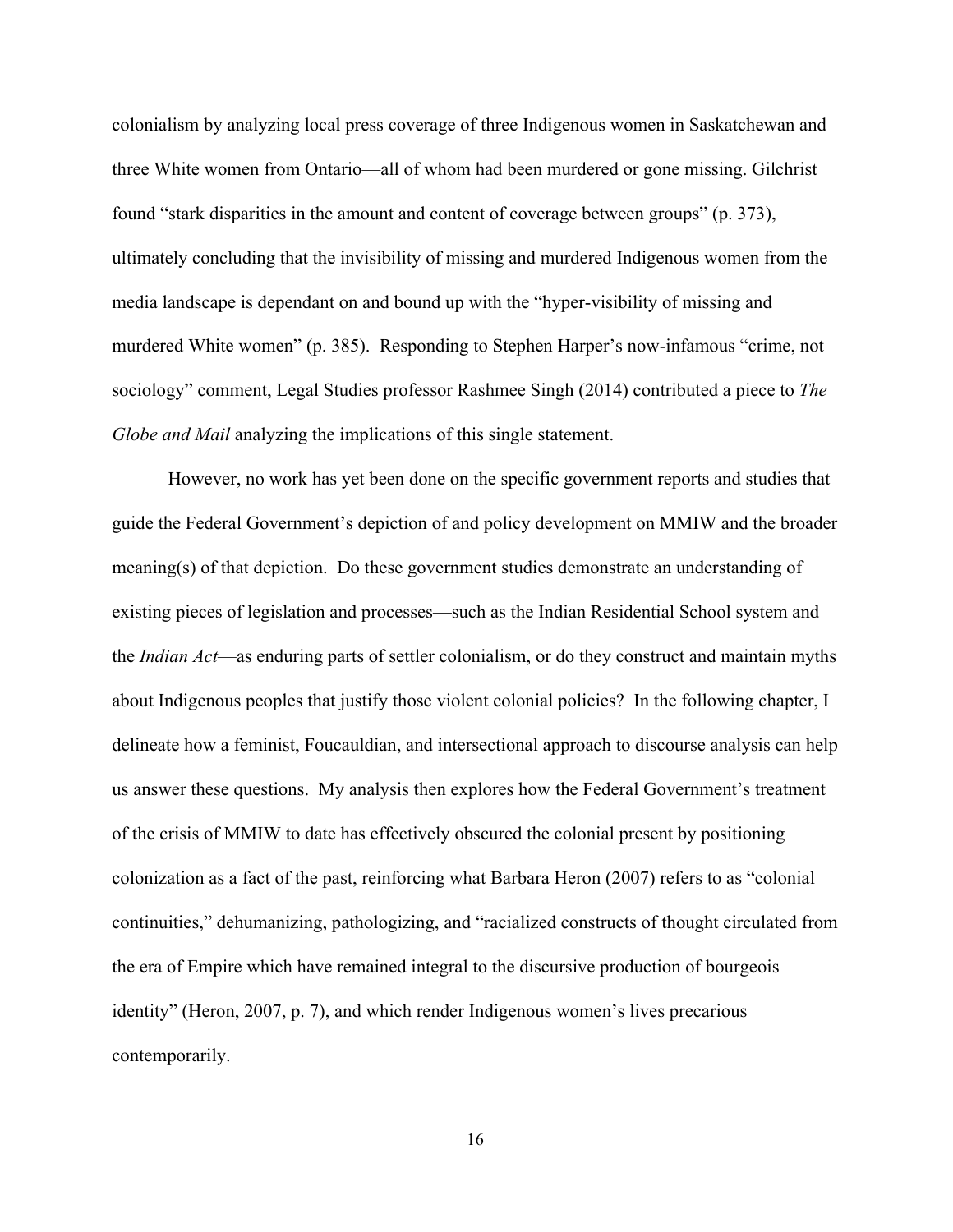## **Chapter 2 Methodology: Feminist, Intersectional, Foucauldian Discourse Analysis**

In order to carry out an intersectional, feminist, and Foucauldian-influenced discourse analysis, I have placed Indigenous, feminist, and postcolonial writings<sup>9</sup> as counter-narratives to 15 documents produced by the Government of Canada (and its committees and agencies) related to missing and murdered Indigenous women. In this chapter, I first outline how and why these particular documents were selected, then address how and why intersectionality, feminism, and a Foucauldian understanding of discourse as an organized way of constituting knowledge have been integral to my approach. Moreover, I maintain that the tensions and power hierarchies inherent to this disturbing trend in Canadian society necessitate a conscientious and respectful approach that pays particular attention to the relationship between the researcher and the researched.

### *Choosing the documents*

In March 2014, Peter MacKay, the Government of Canada's then-Minister of Justice, tabled a list of 40 existing reports and studies "specifically relating to violence against [Indigenous] women and girls" (House of Commons, 2014) by way of justifying the Federal Government's position (at the time) that a national inquiry into the missing and murdered Indigenous women in Canada is unnecessary. The document plainly reads that the Government of Canada was "aware and informed by these studies in developing its responses to this complex issue" (DOJ, 2014, para. 1). Since then, a new government has taken office, and one of Prime Minister Justin Trudeau's many campaign promises was to immediately commission an inquiry

<sup>9</sup> Of particular focus are the writings of by Emma LaRocque (Métis), Bonita Lawrence (Mi'kmaq), Dian Million (Athabascan), Glen Sean Coulthard (Yellowknives Dene), and Sherene Razack.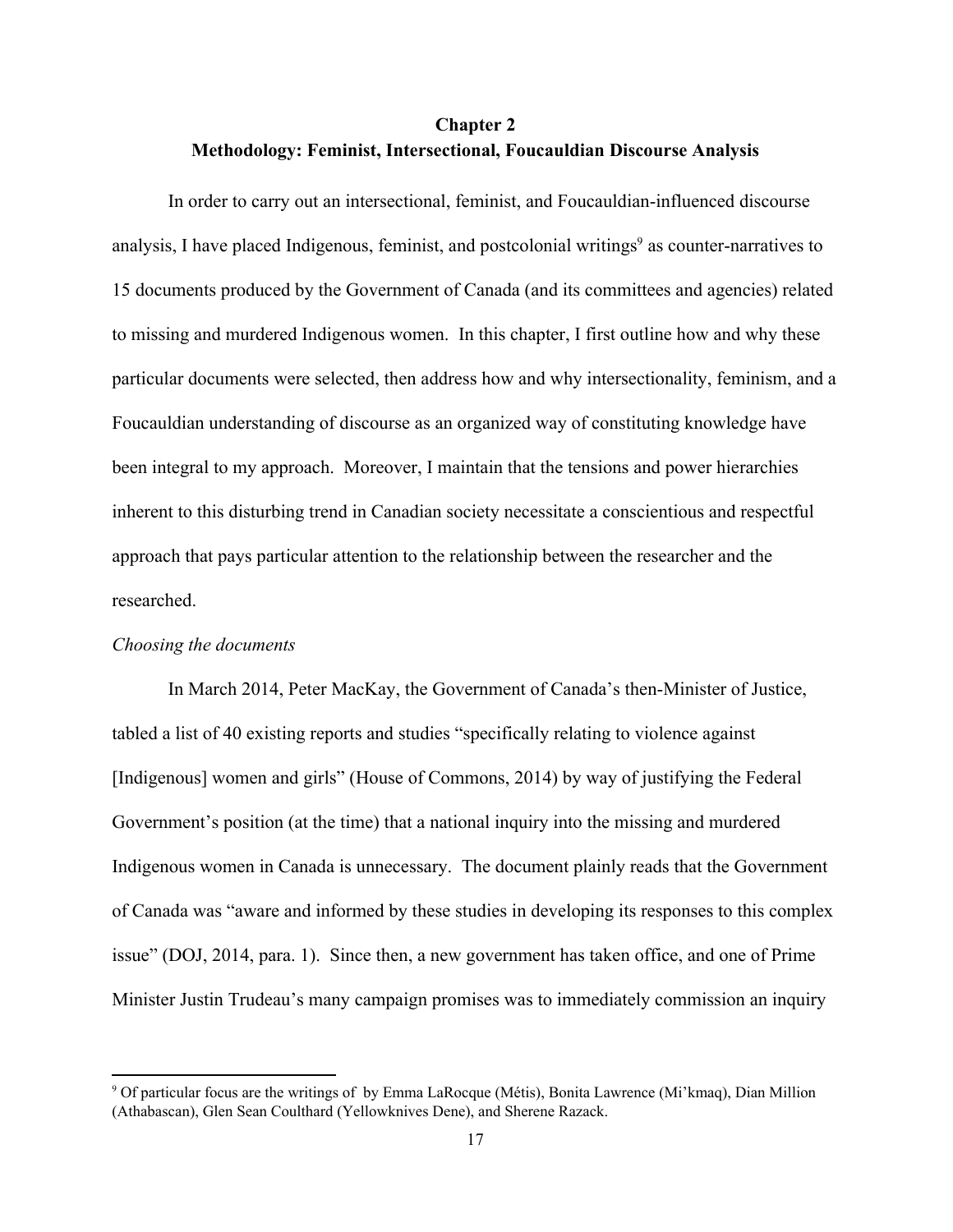into the matter. Pre-inquiry consultations on the design of the project concluded in February 2016, and Minister of Indigenous and Northern Affairs Carolyn Bennett has expressed intent to announce who the commissioners will be on National Aboriginal Day, June 21.

Of the 40 documents on the tabled list, 10 were produced internally by various bodies within the Federal Government.<sup>10</sup> I focus my analysis on these 10 reports, in addition to four more produced internally since the tabling of this initial list (SCVAIW, 2014; Government of Canada, 2014; RCMP, 2014; RCMP, 2015) as well as the recently released Truth and Reconciliation Commission findings (TRC, 2015). I also draw upon the invaluable work by researchers at the Women's Legal Education and Action Fund's (LEAF), who in February 2015, released an extensive analysis of 58 reports produced by a variety of agencies on the problem of missing and murdered Indigenous women (LEAF, 2015). From this resource I incorporate another report into my research that was not included on the DOJ's list (Health Canada, 2008<sup>11</sup>).

In total, the documents span roughly 25 years, and with the exception of the Royal Commission on Aboriginal Peoples, all were published during the Harper Conservatives' tenure. Until the recently commissioned inquiry concludes and publishes its findings, these 15 reports and studies represent the best means to analyze and contextualize how the Federal Government has framed this issue since it began looking at it in the 1990s, and how those understandings have changed, been maintained, reaffirmed, and/or contradicted each other. Where appropriate, I

<sup>10</sup> Statistics Canada (2011a, 2011b, 2012); Troniak (2011); Canada, Standing Committee on the Status of Women (SCSW, 2011a, 2011b); Canada, Coordinating Committee of Senior Officials (CCSO) Missing Women Working Group (CCSO, 2010); Public Health Agency (2008); Federal/Provincial/Territorial Ministers for the Status of Women (FPT, 2006); and Royal Commission on Aboriginal Peoples (RCAP, 1996).

<sup>&</sup>lt;sup>11</sup> This is a summary of a longer report produced by Ipsos Reid in 2006. Though the original, longer report appears on the DOJ's list, this government-produced summary does not.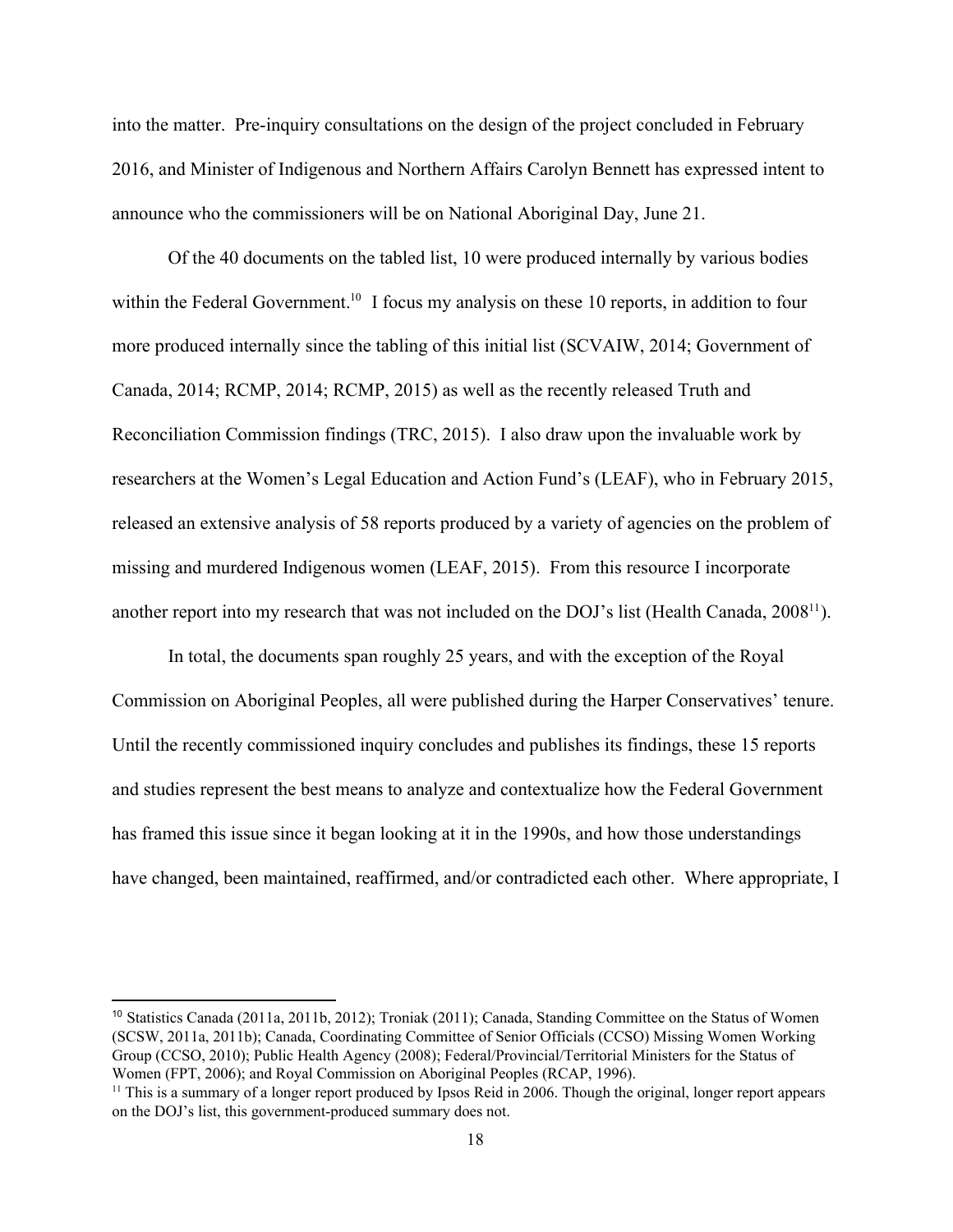supplement these reports with statements made by ministers and officials (both to the media and in the House of Commons) about the documents.<sup>12</sup>

### *Imperialism in/and research*

Linda Tuhiwai Smith (1999) writes that, for colonized peoples "the term 'research' is inextricably linked to European imperialism and colonialism" ( p. 1), and that to discuss research methods alongside Indigenous peoples necessarily means discussing imperialism (p. 2). She recounts the ways in which research on Indigenous peoples by colonial powers has historically been infinitely harmful to those peoples but eminently useful to the colonizer in that research is what legitimizes the colonizer's policies, and policies are what define and restrict Indigenous lives (p. 3). As a settler myself, and with this painful past in mind, I approached conducting research related to this topic—the disturbing reality of Indigenous women's vulnerability to murder and kidnapping—with great trepidation; I hold that oppressed communities are most suited to speak on and understand their own oppressions. There has been well-documented silencing of Indigenous voices on Indigenous issues in the academy (LaRocque, 2010; Lawrence, 2002; Tuhiwai Smith, 1999), a trend I desperately want to avoid.

My preliminary research (and studies such as the one conducted by LEAF) indicates that Indigenous activists and social justice organizations are relatively united in identifying this trend as reflective of ongoing colonialism, while agreeing on the specific steps that should be taken towards countering it (Amnesty International, 2014; Human Rights Watch, 2013; Plewes & Downe, 2011). For these reasons, I juxtapose a theoretical framework that "privileges the

 $12$  In keeping with APA formatting, all citations of documents produced by a government department or agency are listed alphabetically under that department's name, while documents produced by a standing committee or commission are listed first under "Canada" and then alphabetically based on their names. For example, Statistics Canada reports are found under "S," while the Standing Committee on the Status of Women's reports are found under "Canada, Standing Committee on the Status of Women".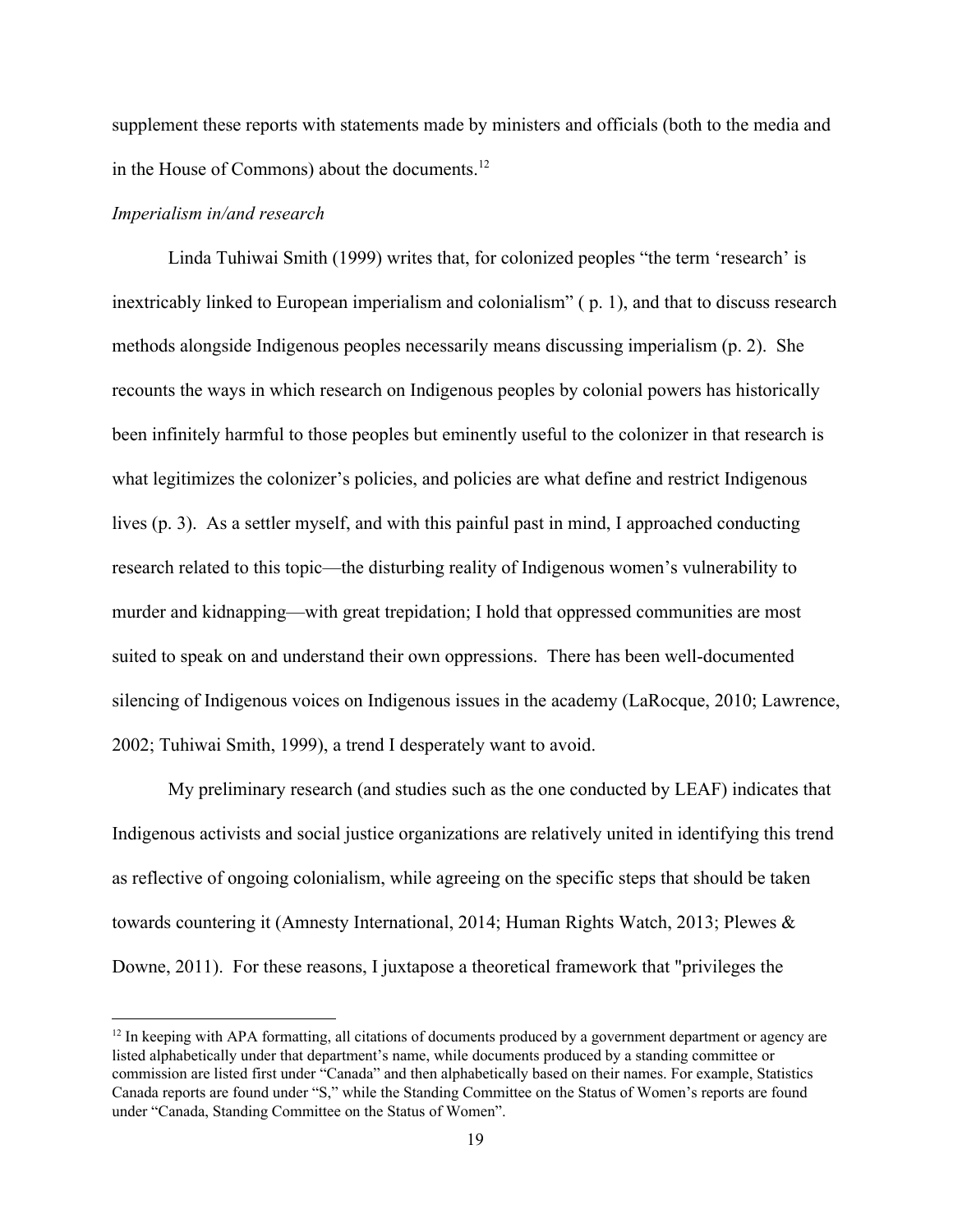Indigenous presence and acknowledges the continuing existence of Indigenous peoples" (Tuhiwai Smith, 1999, p. 6) with the above governmental reports and statements in order to conduct a feminist, Foucauldian-influenced critical discourse analysis. This methodological approach is well-suited to this study, as it is necessitates a focus on the power relations inherent to knowledge production and researcher/researched relationships (Fonow & Cook, 1991; Fonow & Cook, 2005; Harding & Norberg, 2005; Lazar, 2007; Sprague, 2005), and it has the flexibility to address both written documents and verbal statements.

As a white settler-scholar, privileging as much as possible the work of Indigenous feminist scholars in my theoretical framework and focusing my study on the Federal Government rather than on Indigenous peoples themselves has been critical to navigating the hierarchical power dynamics inherent to occupying a position of privilege while writing about the material and epistemic violence faced by an oppressed group.

#### *Ordering Discourse*

Before understanding what a Foucauldian-influenced discourse analysis entails, it is pertinent we define some of the nuances of Foucault's understanding of discourse as an organized way of constituting both knowledge and social practices, and the power relations therein. In "The Order of Discourse," Michel Foucault's 1970 Inaugural Lecture at the Collège de France, Foucault aims to answer the question, "What, then, is so perilous in the fact that people speak, and that their discourse proliferates to infinity? Where is the danger in that?" (Foucault, 2006, p. 52). In attempting to answer this question, Foucault suggests several key tenets of discourse—and of how power is enacted and reproduced through discourse—that have clear implications for my research. Specifically, he delineates how discourse restrains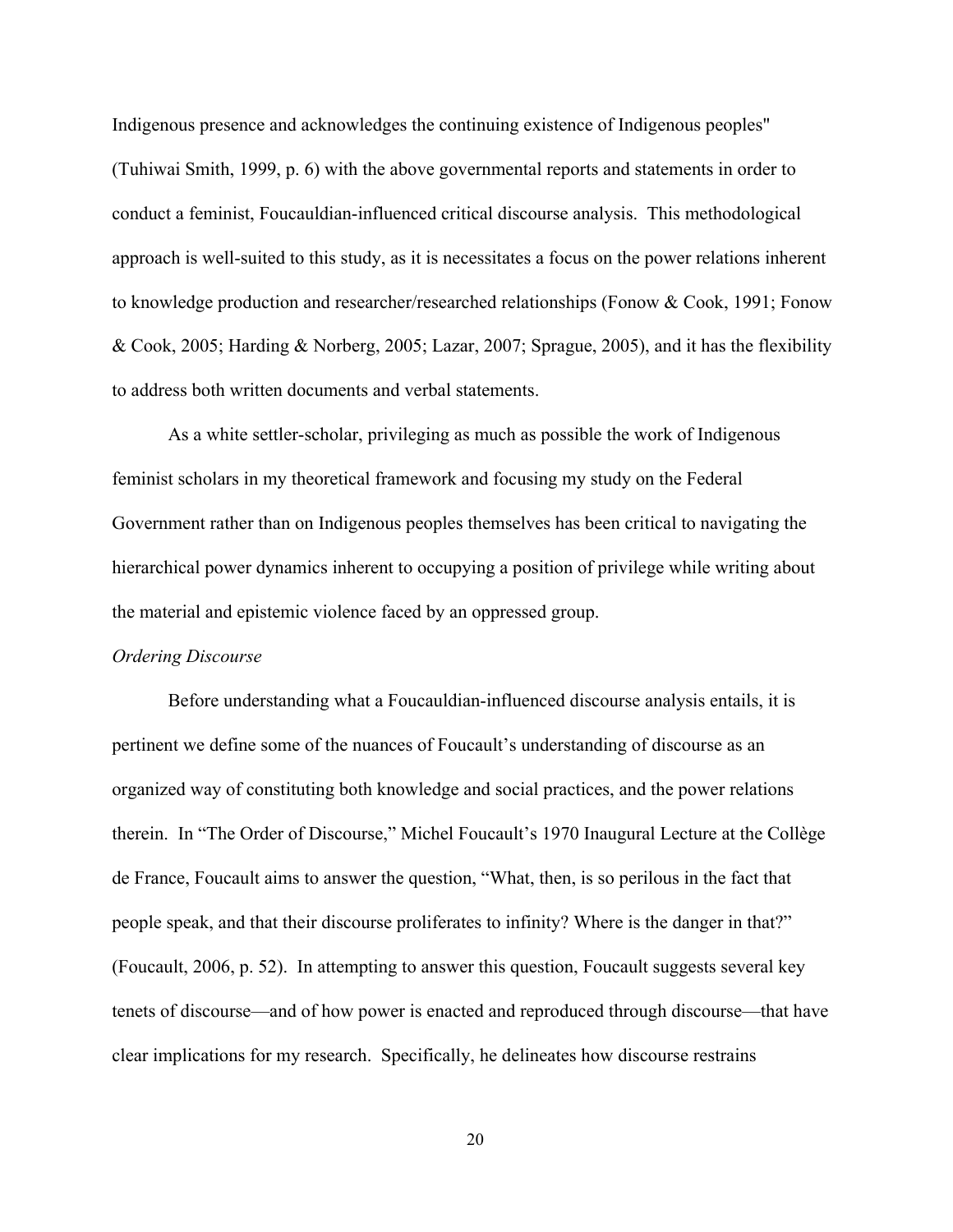knowledge through what is *not* said as much as by what is, that discourse is not fixed but mutable, and that it is constituted by Western understandings of what is held as truth and how to find it.

At the outset of the lecture, Foucault laments the futility of attempting to speak outside of discourse: "I should not like to have to enter this risky order of discourse; I should not like to be involved in its peremptoriness and decisiveness" (p. 51), conceding that discourse is always already speaking, and that to attempt to escape that is to attempt to escape the self. To that end, he hypothesizes that

in every society the production of discourse is at once controlled, selected, organised and redistributed by a certain number of procedures whose role is to ward off its powers and dangers, to gain mastery over its chance events, to evade its ponderous, formidable materiality. (p. 52)

Foucault identifies three such "procedures" or "principles of exclusion," offering that prohibition, or, that which is taboo, is perhaps the most recognizable of these procedures. He additionally notes that sexuality and politics are the arenas in which discourse, "far from being that transparent or neutral element in which sexuality is disarmed and politics pacified" is rather "one of the places where sexuality and politics exercise in a privileged way some of their most formidable powers" (p. 52). That is, it is precisely by being the things we are not meant to discuss that sexuality and politics maintain their power in human life. Similarly, I am interested in the extent to which what remains unsaid in these government texts enacts power over the lives of Indigenous women, and how that enactment takes place.

The second principle of exclusion Foucault outlines is the opposition between reason and madness, tracing a history of shifting and contradictory discourses about insanity that dates back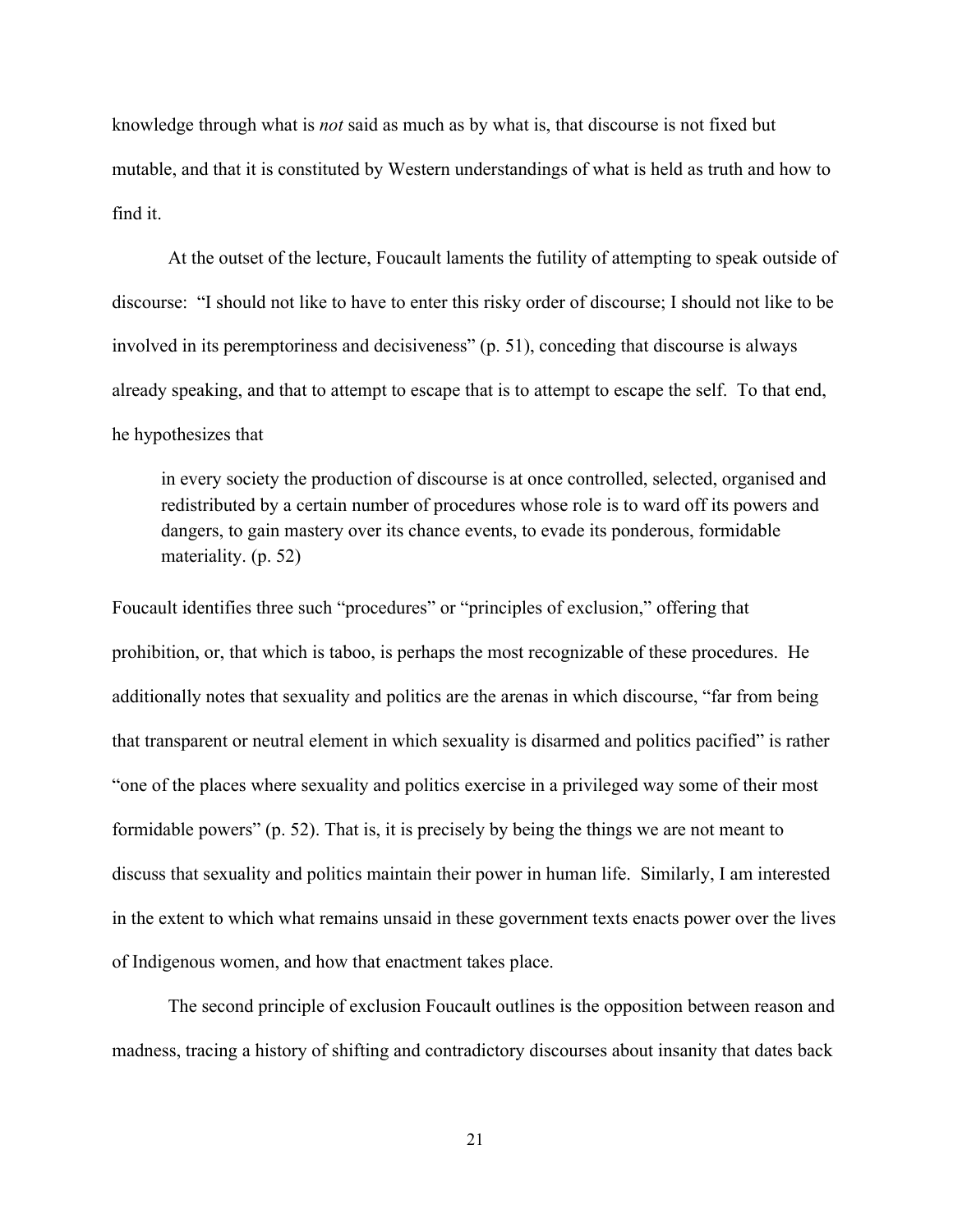to the Middle Ages (p. 53). Foucault writes that, historically, "the madman<sup>13</sup> has been the one whose discourses cannot have the same currency as others...having neither truth nor importance, worthless as evidence in law, inadmissible in the authentification of deeds or contracts" (p. 52). Simultaneously and contradictorily, madness is sometimes attributed with "strange powers," such as the power of seeing that which the so-called sane cannot see, including the future: "It is curious to note that for centuries in Europe the speech of the madman was either not heard at all or else taken for the word of truth" (p. 53). Addressing arguments that this is an outdated convention, that "the madman's speech is no longer null and void, that we now look for meaning in it," Foucault counters that the recognition of this discriminatory divide does not prove that it is no longer operative. He argues that

you have only to think of the whole framework of knowledge through which we decipher [the madman's] speech, and of the whole network of institutions which permit someone—a doctor or a psychoanalyst—to listen to it, and which at the same time permit the patient to bring along his poor words, or, in desperation, to withhold them. You have only to think of all this to become suspicious that the division, far from being effaced, is working differently, along other lines, through new institutions, and with effects that are not at all the same. (Foucault, 2006, p. 53)

By tracing the discursive treatment of insanity throughout history, Foucault makes an important point about discourse as a dynamic, adaptable force and the institutions of power that it upholds. This is important to note with respect to discussions of Indigenous-settler relations in Canada, which at different times have taken place as part of larger conversations about human rights, health, and domestic violence. That discourse is not static, its narratives always shifting to the point of (sometimes) contradicting each other, has long been an element of the Canadian Federal Government's relationship with Indigenous peoples. I discuss this contradictoriness throughout

<sup>&</sup>lt;sup>13</sup> Or madwoman, as the case may be.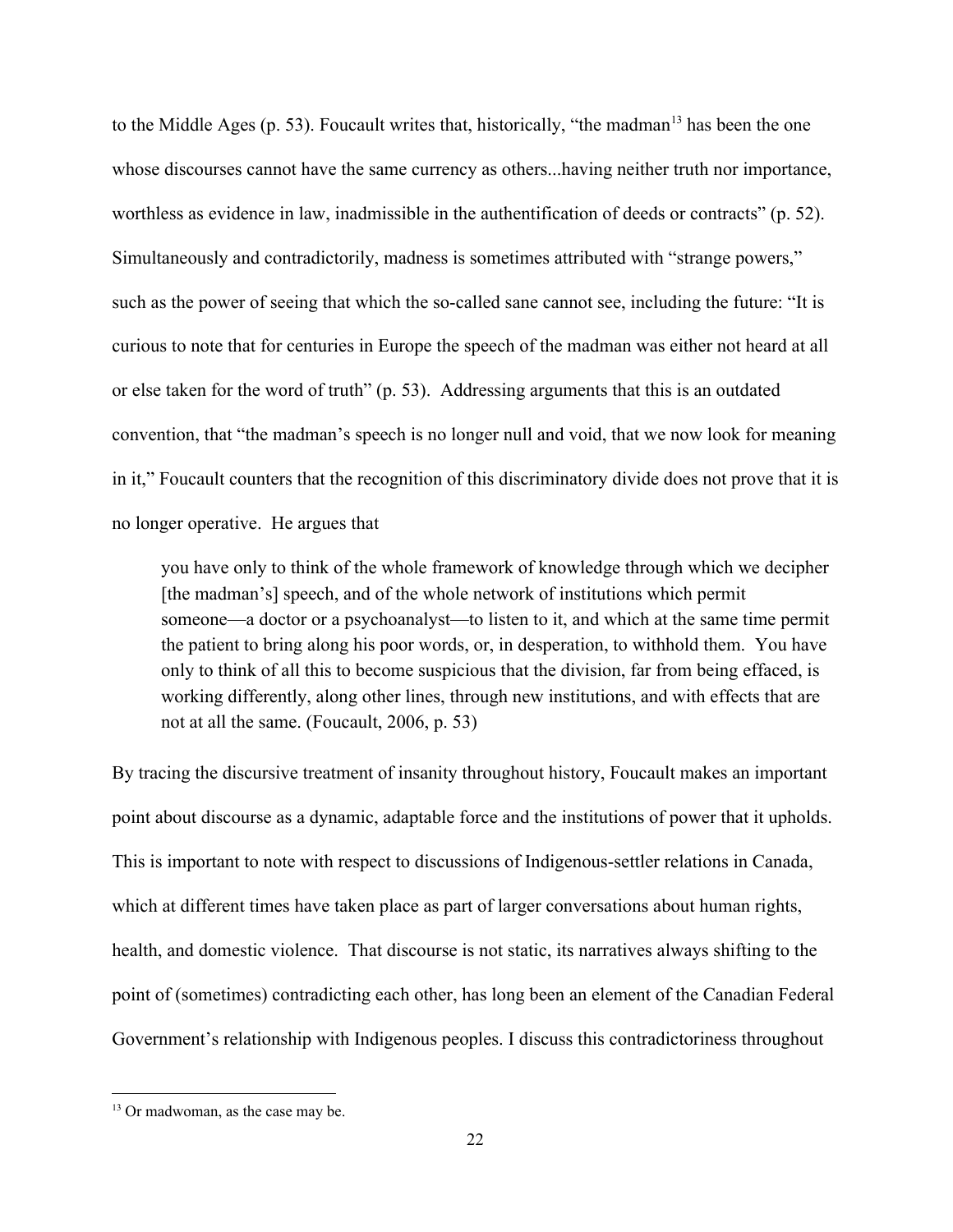the data analysis chapters, particularly in terms of how the reports often position Indigenous women as intrinsically unsaveable, while simultaneously—and contradictorily—blaming them for their own fates.

The final principle of exclusion ordering discourse, according to Foucault, is the opposition between true and false, or the "will to truth" (Foucault, 2006, p. 54). In the broadest sense, Foucault defines this principle as the "will to know (notre volonté de savoir)"—the Western world's dogged pursuit of knowledge—which has produced a "system of exclusion, a historical, modifiable, and institutionally constraining system" (p. 54). Foucault traces conceptions of truth back to sixth century Greece, where that which was true was contingent upon who was speaking (usually white, wealthy men), and on to sixteenth century England, where organized science was founded upon "schemas of possible, observable, measurable, classifiable objects; a will to know which imposed on the knowing subject...a certain gaze and a certain function to see rather than to read, to verify rather than to make commentaries on" (p. 55).

This "will to know" structures both who can "legitimately" produce knowledge as well as what kind of knowledge is being produced. Throughout most, though not all of the reports, the Federal Government employs discursive strategies that dehumanize and pathologize Indigenous women, positioning those women as unfit to speak on their own experiences. This, in turn, allows the state to position itself as the logical knowledge expert on MMIW, thereby lending legitimacy to the kind of knowledge the reports reproduce, knowledge which is colonial in nature. As I discuss further in the analysis chapters, the reports treat studies on MMIW produced by Indigenous women's organizations (such as NWAC) with ambivalence: at times, the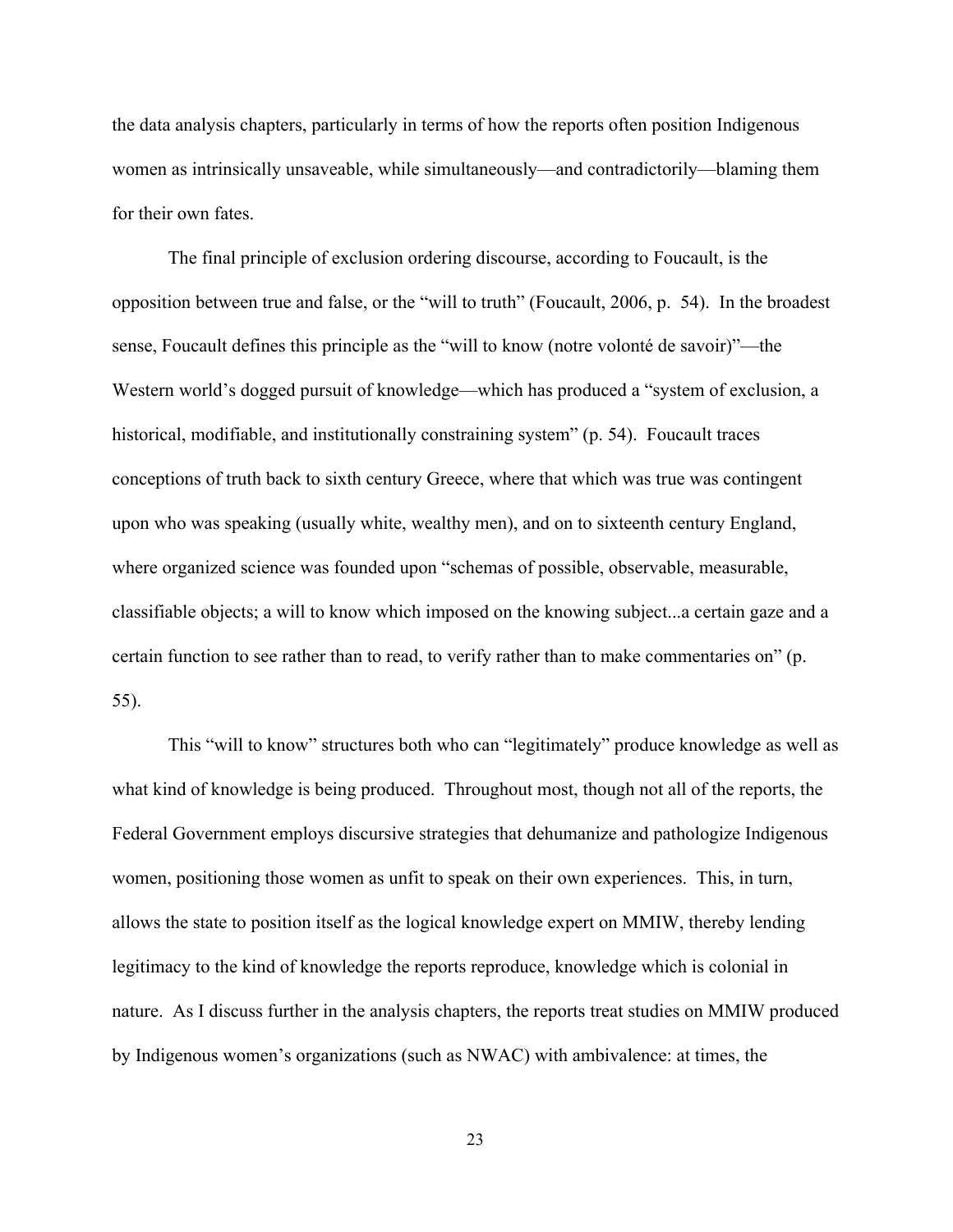Government's reports are explicit about Indigenous women's inability to understand and speak on their own experiences of violence, even while lauding the NWAC's government-funded Sisters in Spirit research project (effectively staging settler goodness in the process, as Razack writes and as I explain below). This is done in spite of the fact that the Federal Government ultimately de-funded that initiative. Knowledge-gathering itself is also treated disdainfully in the reports, often framed as a hindrance to "real action" on the matter. I take this up in see Chapter 3, specifically the subsection on dichotomizing thought and action.

Foucault understands truth to be a pedagogical force that, like the other principles of exclusion, is bolstered by institutions:

[The will to truth] is both reinforced and renewed by a whole strata of practices...and in the system of books, publishing, libraries; learned societies in the past and laboratories now. But it is also renewed, no doubt more profoundly, by the way in which knowledge is put to work, valorised, distributed, and in a sense attributed, in a society. (p. 55)

Further, Foucault notes that this production and dissemination of knowledge "[exerts] a sort of pressure and something like a power of constraint (I am still speaking of our own society) on other discourses" (p. 55). By way of example, Foucault addresses the way in which "economic practices," such as capitalism, are "codified as precepts or recipes and ultimately as morality" and "ground themselves, rationalise themselves, and justify themselves in a theory of wealth and production" (p. 55). Similarly, he argues that while the prescriptive nature of the penal/criminal justice system was initially drawn from theorizations of justice, it has since the nineteenth century relied upon "sociological, psychological, medical, and psychiatric knowledge: it is as if even the word of law could no longer be authorised, in our society, except by a discourse of truth" (p. 55).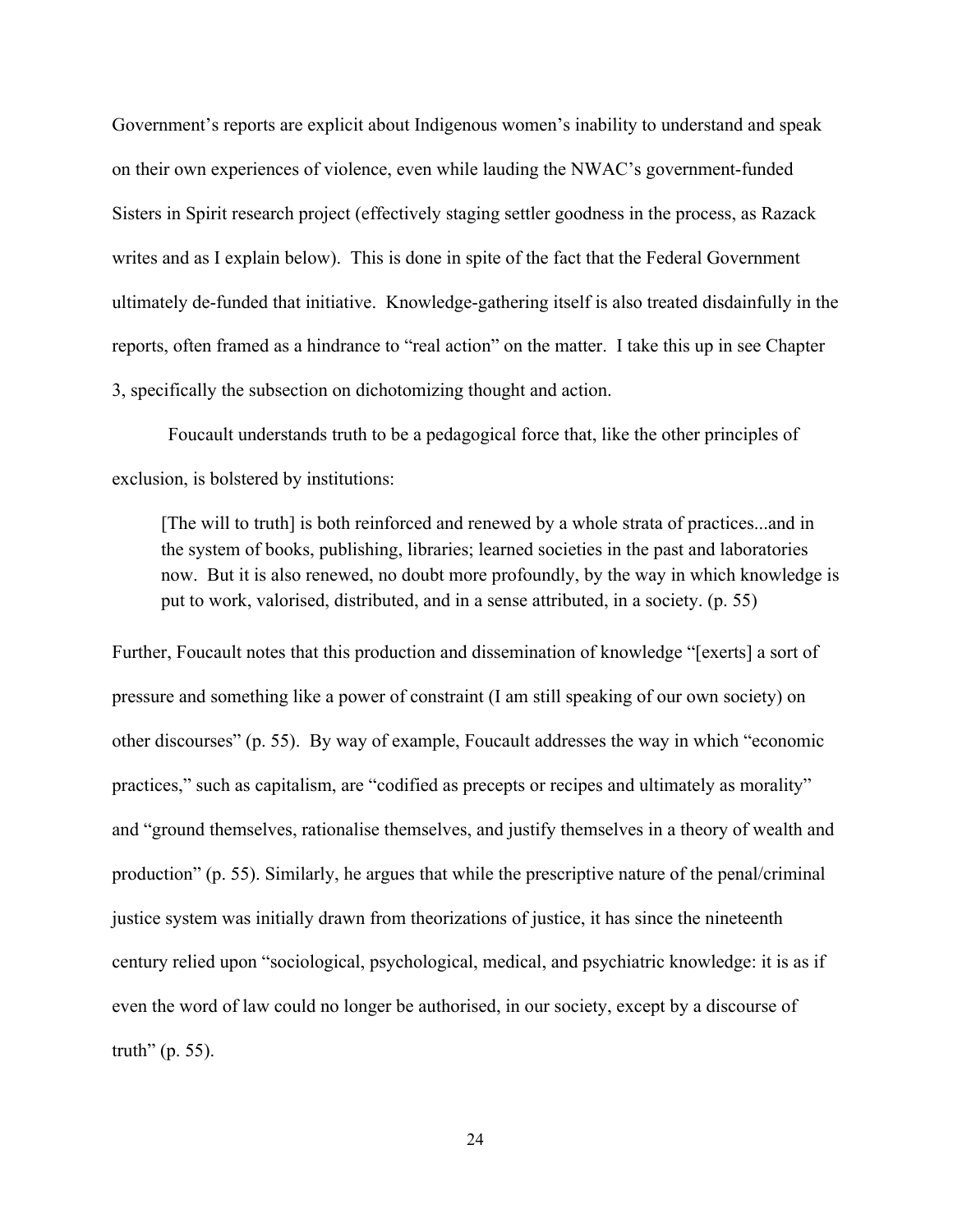Having outlined these three systems of exclusion—the establishment of the taboo, the opposition between sanity and "madness," and the will to truth—Foucault identifies a group of "internal procedures" (p. 56), or those procedures that have been imposed to the point of internalization by the subject, that coexist alongside these more exterior ones. For the purposes of this study, the most notable of these is the practice of reciting those narratives held as sacred to a particular society:

There is scarcely a society without its major narratives, which are recounted, repeated, and varied; formulae; texts, and ritualised sets of discourses which are recited in well-defined circumstances; things said once and preserved because it is suspected that behind them there is a great secret or treasure. (p. 56)

This calls to mind Canada's narrative of multicultural inclusion, which is recited both at the individual level as well as on the political stage, and which is directly contradicted by the facts of colonialism (Bannerji, 2000; Byrd, 2011; Mackey, 1999; Thobani, 2007).

To summarize, Foucault gives us the rules of hegemonic discourses' operation in society through three key principles of exclusion: the establishment of the taboo, the rejection of madness, and the will to truth. Having identified these systems, Foucault is able to make several key assertions about the nature of hegemonic or dominant discourse: that it actively obfuscates itself even while it shifts and changes, that it not only recounts oppressions but produces them, that it seeks to devalue those discourses that counter it, and that it does not recognize itself as operating in these ways. He further notes that these tenets operate both internally and externally, through the continual recitation of those narratives held as sacred to a society. With these understandings at hand, we can define what a Foucauldian-influenced critical discourse analysis looks like.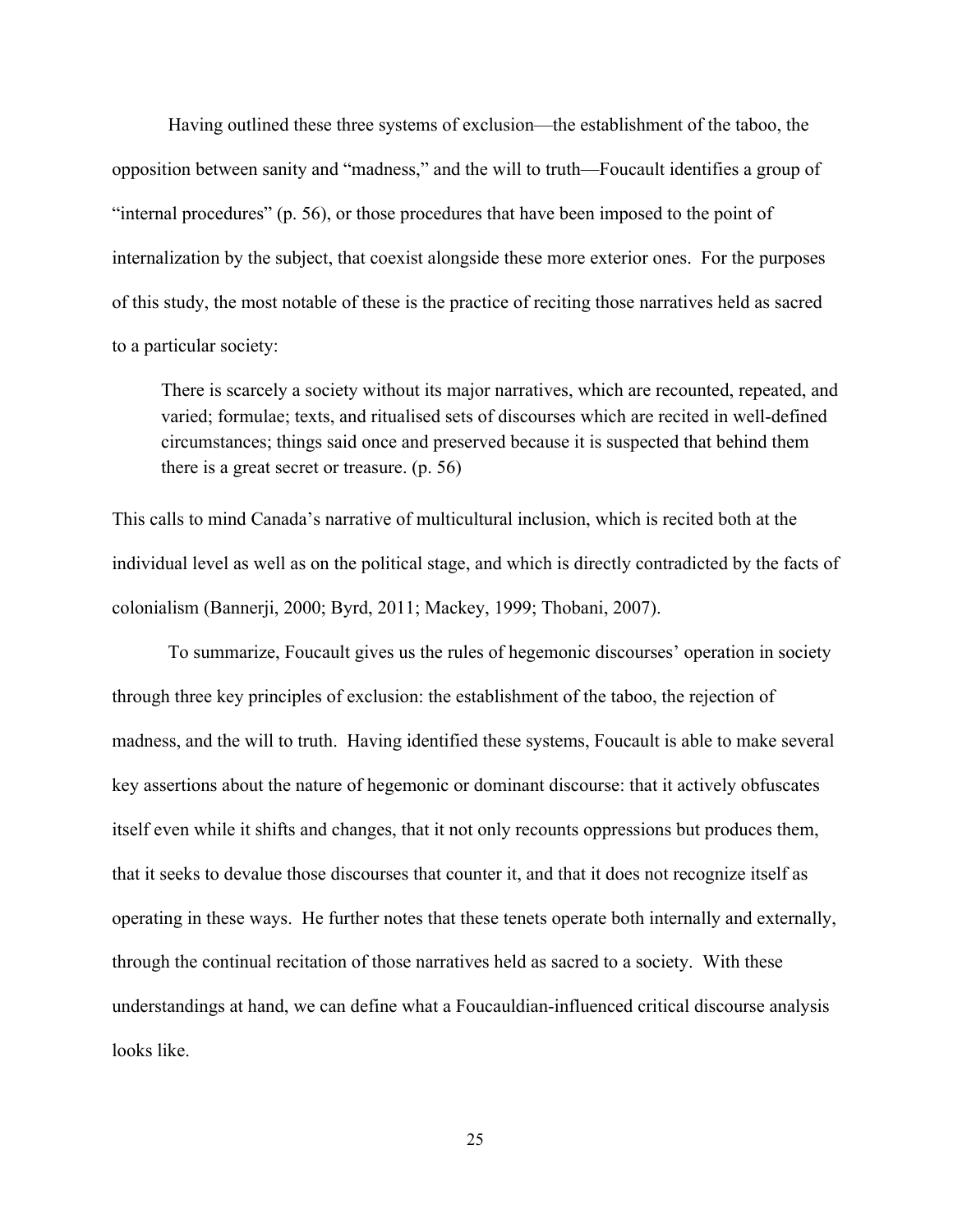#### *Foucauldian, Feminist Discourse Analysis*

Noting that the term "Foucauldian discourse analysis" is "something of a misnomer" (p. 356) in that Foucault's work actively challenges the very idea of doing discourse analysis, Lisa Given (2008) asserts that Foucault's theoretical work provides "a set of tools that can be used to shape the discursive analysis undertaken"  $(p. 357)$ . Among these tools is his well-articulated conceptualization of the co-constitutive relationship between power and knowledge, and the way in which discourse can be used to investigate this relationship. Specifically, analysing discourse highlights the hierarchies of power that frame and "enable certain knowledge(s) to be produced and known" (Given, 2008, p. 357). As such, applying a Foucauldian lens to my discourse analysis brings another of his claims to the fore: that power is simultaneously productive and oppressive—it frames conversations and excludes alternative narratives at the same time. This theme of inclusion and exclusion is central to my argument that certain narratives (including but not limited to human rights, crime prevention, and domestic violence) in Federal Government-produced studies and reports about MMIW obscure alternative narratives acknowledging ongoing colonialism. A Foucauldianinfluenced discourse analysis leads me to analyze these texts as both product and producer of settler colonial understandings of Indigenous women and communities in Canada. In short, in my approach to discourse analysis, I adopt and apply Foucault's definition of discourse as an organized way of constituting both knowledge and social practices, and the power relations therein. These relations delineate what is "sayable," and in which spaces (Foucault, 2006; Foucault, 1980; Kendall & Wickham, 1999). Understanding discourse as a means to study power relations synthesizes well with a feminist approach to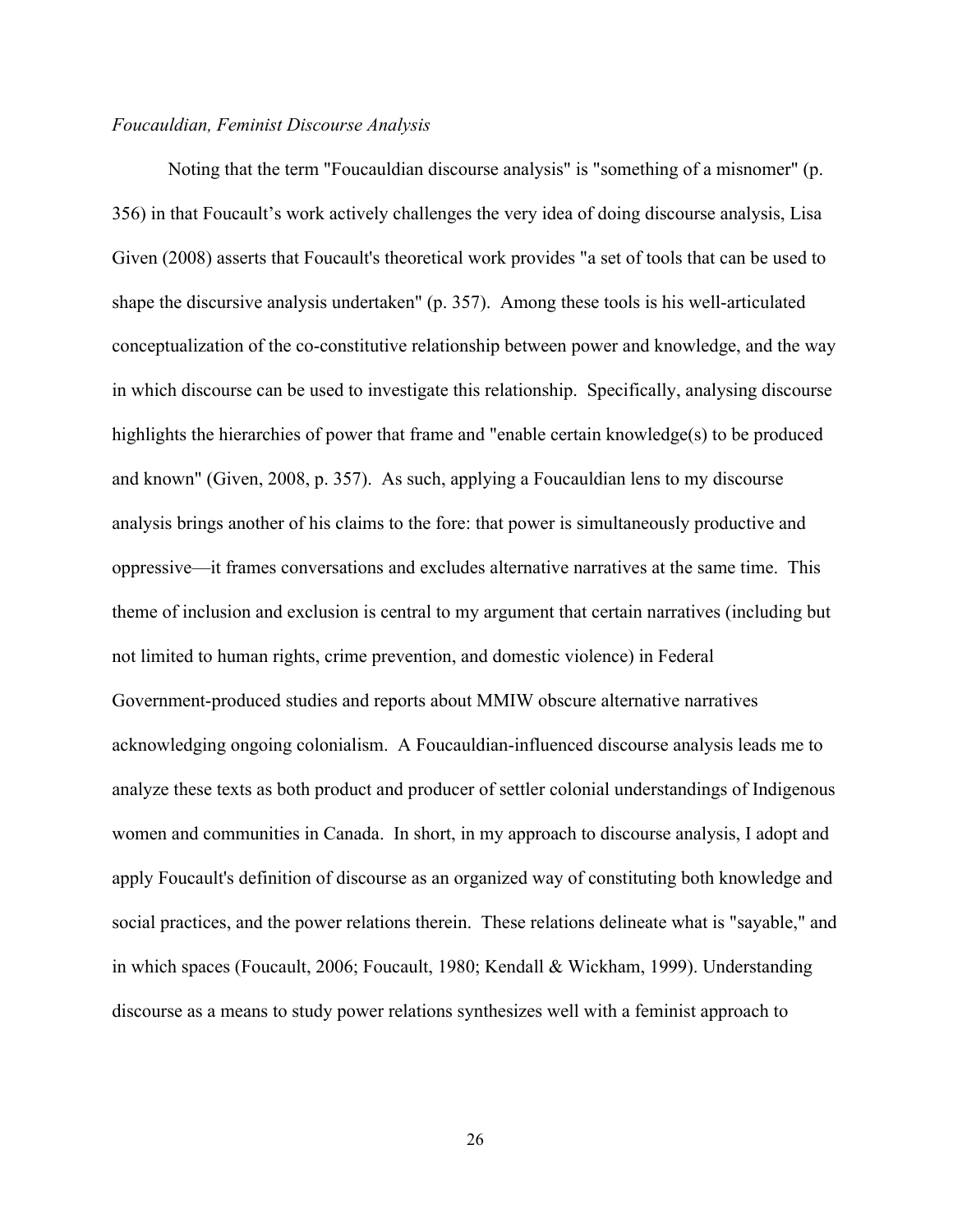critical discourse analysis (CDA), which similarly privileges how oppression operates epistemically.

Outlining what feminist CDA contributes to discourse studies, Michelle Lazar (2007) presents five key principles necessary to such a hybrid methodology. For the purposes of this project, a specifically *feminist* CDA serves to "show up the complex, subtle, and sometimes not so subtle, ways in which frequently taken-for-granted gendered assumptions and hegemonic power relations are discursively produced, sustained, negotiated, and challenged in different texts and communities" (p. 142). Indigenous women are located at the intersection of multiple forms of oppressions, including gender—indeed, they are made vulnerable in specific ways on account of being both Indigenous and female in a settler-state.  $\mu$  As such, feminist CDA is uniquely positioned to help analyze these reports, drawing out the Federal Government's understandings of how and why Indigenous women go missing and are murdered at such alarming rates.

Lazar argues that there is a need within CDA to "establish a distinctly feminist politics of articulation" in order to better theorize and analyze the "seemingly innocuous yet oppressive nature of gender as an omni-relevant category in many social practices" (p. 143). Of course, in the case of Indigenous women, gendered oppression is compounded by racial and settler oppressions. The hierarchical relationships between men and women, white and nonwhite, and Indigenous and settler are always constituting the political relationship between the state and the individual and these hierarchies are both reflected and elided in policies and legislation, as well as in the reports on MMIW. This approach is all the more relevant where Indigenous women

<sup>&</sup>lt;sup>14</sup> For example, despite Bill C-31—which amended certain aspects of gender-based discrimination in the *Indian Act* in 1985—the Act still contains different provisions to strip Indigenous women of their status rights than it does for Indigenous men. The nature of these provisions and their meaning for Indigenous women is discussed in more detail in footnote 20.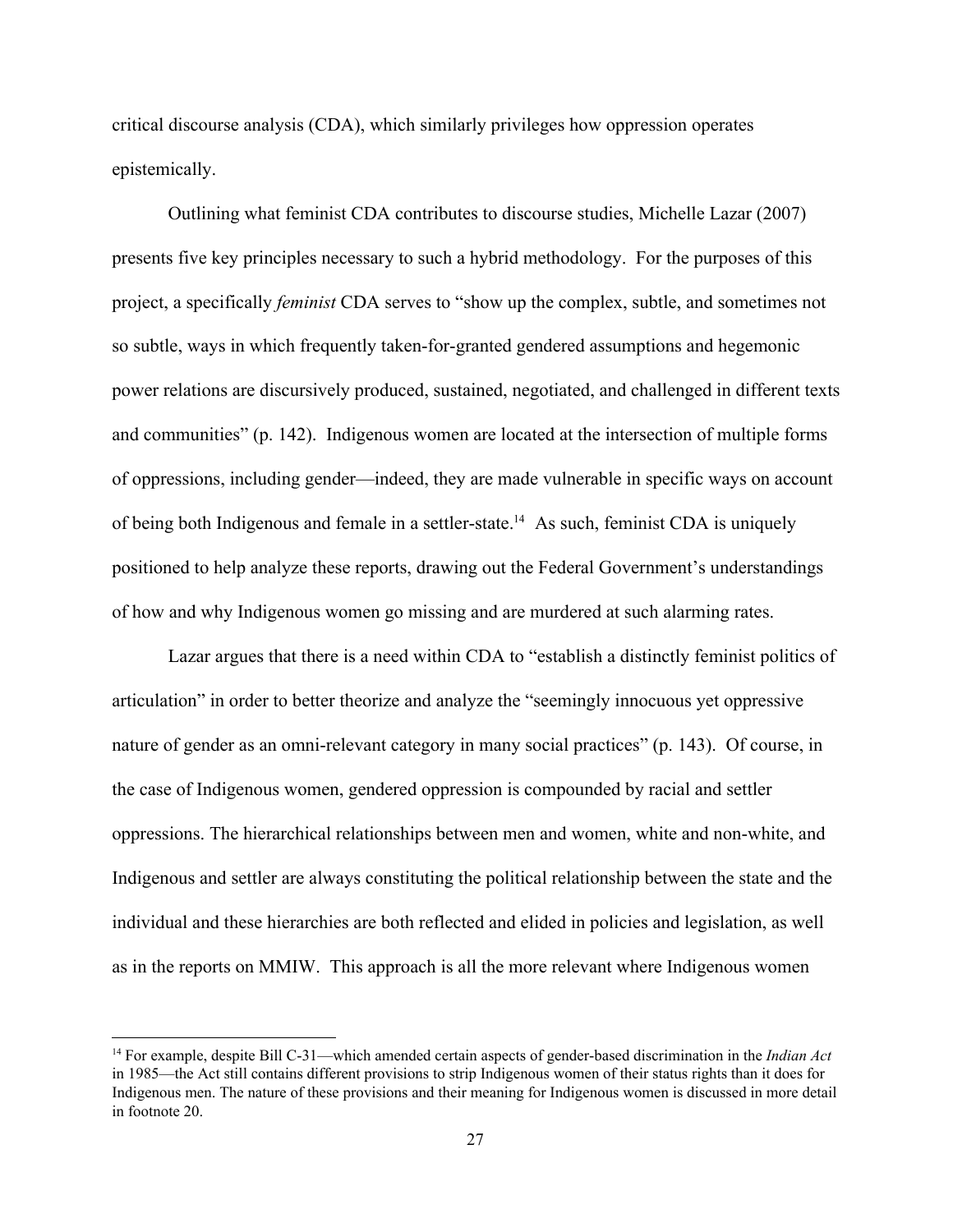find themselves at the intersection of multiple categories of oppression (including gender and race). Further, by acknowledging the "multimodal" nature of discourse, feminist CDA is "applicable both to the study of texts *and* talk equally" (p. 144), which is noteworthy as I've included verbal statements at certain points in my analysis.

Lazar outlines five key, interrelated principles of feminist CDA as both theory and practice, the first of which she calls "feminist analytical activism." As feminist CDA is concerned with critiquing discourses which sustain patriarchal systems of oppression, it actively seeks to dissolve the dichotomization between theory and practice, given that such critiques are made with the ultimate goal of effecting social change (p. 145). This is an especially important barrier to break within the problem of missing and murdered Indigenous women, where there are arguably life-saving implications to "academic activism"  $(p. 146)$ . The second principle is "gender as ideological structure," under which Lazar denotes feminist CDA's ties to Marxist theory to understand ideology as "representations of practices from particular perspectives in the interest of maintaining unequal power relations and dominance" (p. 146). The third key principle refers to the "complexity of gender and power relations" (p. 148), which Lazar defines as an understanding that "power relations are a struggle over interests, which are exercised, reflected, maintained, and resisted through a variety of modalities, extents, and degrees of explicitness" (p. 148). Notably, such exercises of power can be at once overt (i.e., physical violence against women) and insidious (i.e., the discursive reproduction of women's inferiority). Both of these interconnected types of oppressions pertain to the lives of Indigenous women in Canada. The final element of a feminist CDA is "critical reflexivity as praxis" (p. 152), by which Lazar refers both to the necessity of an ongoing reflexivity within feminist thought as well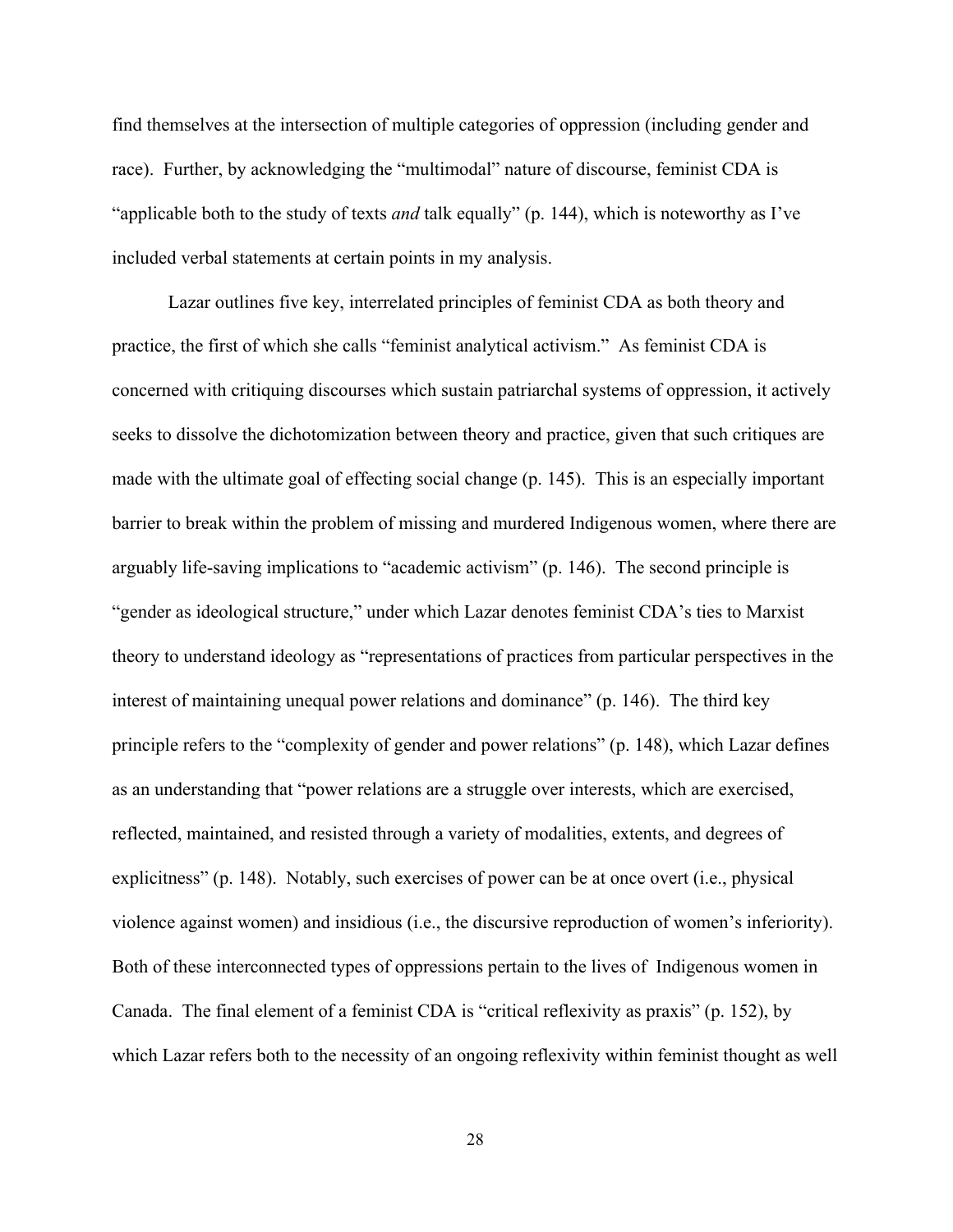as to the importance of distinguishing institutional reflexivity from the appropriation of feminist values for appearance's sake.<sup>15</sup>

With the above principles in mind, feminist, Foucauldian CDA offers the methodological tools to study how gendered colonial power is discursively re/produced by these government texts and statements, in terms of 1) how missing and murdered Indigenous women are talked about, and 2) who has the power to talk about them— in this case, the settler collective of committees, bureaucrats, and politicians.

#### *Intersectionality as method*

Methodologically, to analyse Federal Government representations of the MMIW also necessitates a feminist intersectional approach to issues of nationhood, citizenship, and gender-based colonial violence as it applies to Indigenous women. In my research, I understand intersectionality as a lens through which to understand how, why, and when oppressions produced by social categories interlock and uphold one another, with grave effects for the people caught in these intersections (Crenshaw, 1991; Hill Collins, 2000; Razack, 2002). With this approach, I also reveal places where an intersectional analytic framework is perhaps missing from government policy documents and legislation, a dearth which has been touched on by Rashmee Singh. In a piece for *The Globe and Mail*, Singh countered former Prime Minister Harper's statement that the problem of MMIW should be understood as crime, not sociology. Throughout the article, she succinctly articulates the discursive work the lack of intersectionality does within political discourse about MMIW:

<sup>&</sup>lt;sup>15</sup> Specifically, Lazar cautions against the "institutional reflexive practices that recuperate feminist values of egalitarianism and empowerment for non-feminist ends" (p. 152), noting that the advertising industry is particularly susceptible to practicing such ideological hijacking. She sets this example next to the more palatable, positive form of reflexivity whereby universities have taken to incorporating gender into courses, thereby offering a space for discussions and reflections on and about gender and language, for example (p. 152).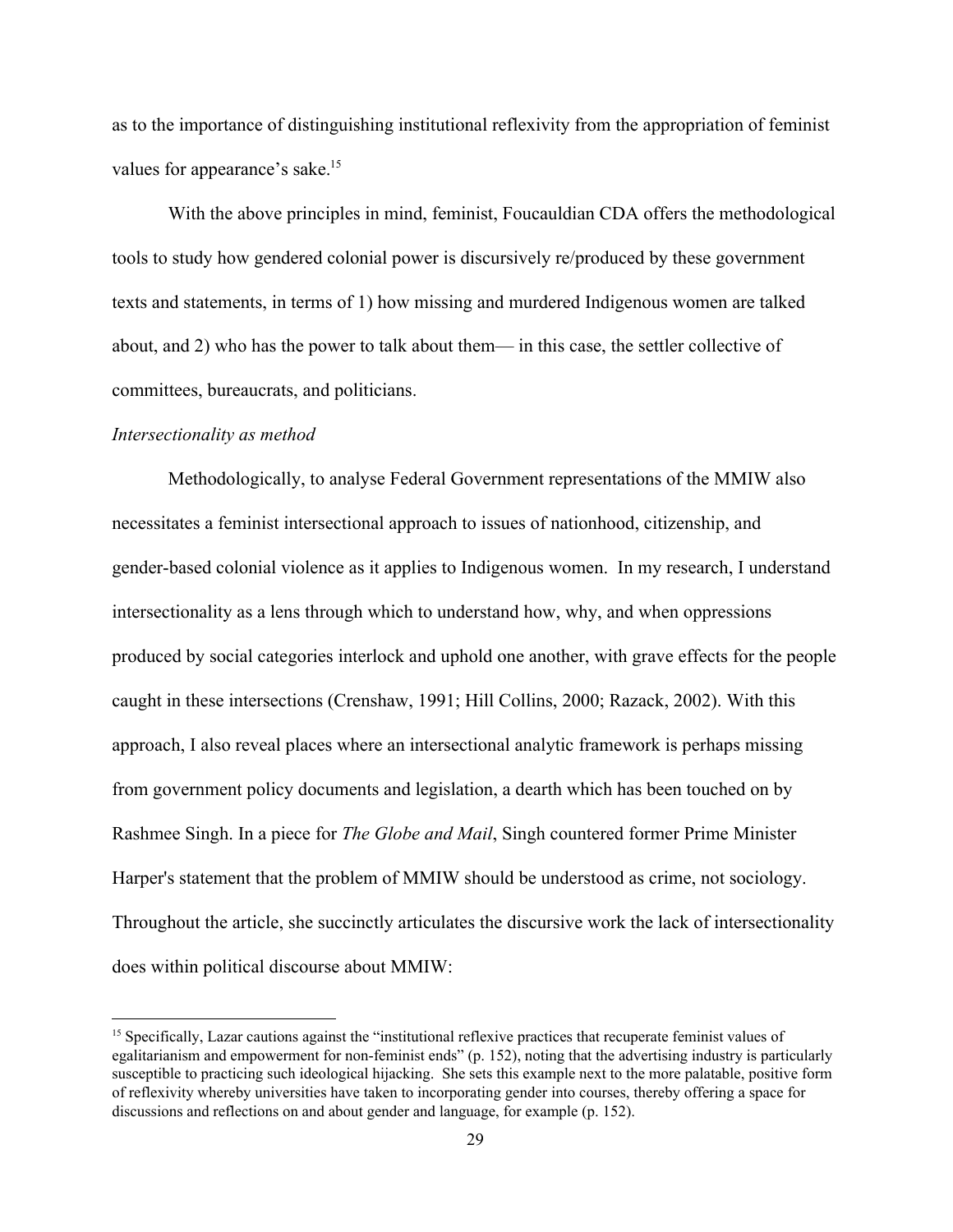First, the claim [that the problem of MMIW be understood as crime] obscures the effects of colonialism in rendering Aboriginal women far more vulnerable than other Canadian women to violence. Second, it individualizes accountability for the problem. Third, it prevents a consideration of any response beyond criminal justice intervention. Finally, it completely sidesteps any discussion of proactive responses that can be put in place to address the conditions that render Aboriginal women so vulnerable to violence. (Singh, 2014, para. 6)

As discussed in Chapters 3 and 4, my analysis of the documents corresponds with and builds upon each of Singh's conclusions about how the Federal Government frames disappearances and homicides of Indigenous women. Intersectionality, then, has grave implications for the conversation about MMIW, both in how we talk about it and in how we talk about fixing it.

Through pieces of legislation such as the *Indian Act*, Indigenous women are subject to multiple levels of social stratification that cannot be separated from one another—oppressions that intersect and interlock in innumerable ways. Taking a sociological standpoint, Nira Yuval-Davis (2011) argues that intersectional methodology must be two-pronged in order to render visible or evaluate these multiple oppressions. Yuval-Davis writes that while intersectionality is often referred to as Women and Gender Studies' (WGS) most important theoretical contribution to academia, the term rarely appears in texts on social stratification outside of the field of WGS, and makes a case for intersectionality to be seen as "the right theoretical framework for analysing social stratification" (p. 8). Catherine MacKinnon (2013) similarly makes a compelling case for intersectionality to inhabit methodology. Specifically, MacKinnon addresses what an intersectional approach can do to affect material change, giving the example of the discursive shift of mass rape being seen as gender-based violence to being acknowledged as genocide. When intersectionality becomes method, she argues, it becomes an incisive tool for changing the substantive reality where systems of oppression intersect and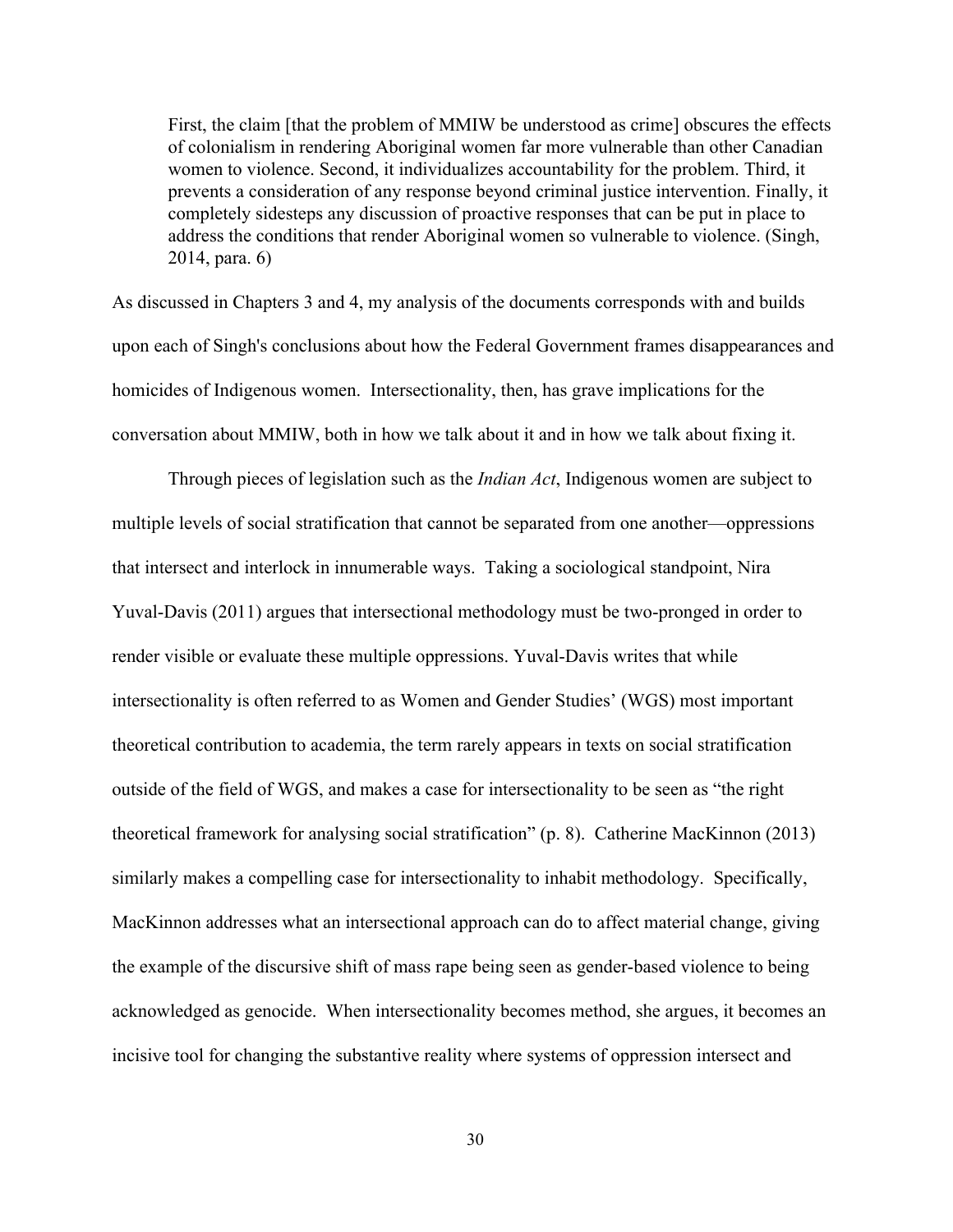interlock; this shift in understanding has resulted in more aid flowing in the direction of communities subjected to such horrors (MacKinnon, 2013, pp. 1025–26). Lazar (2007) similarly notes that feminist CDA methodology is infused with the "acknowledgement that the issues dealt with (in view of effecting social change) have material and phenomenological consequences for groups of women and men in specific communities" (p. 142).

In analyzing Government documents and statements on missing and murdered Indigenous women with an intersectional, feminist, and Foucauldian approach, I reframe the issue in a similar way, foregrounding the materiality of the problem. Privileging the work of Indigenous scholars in my project as much as possible, I contribute to creating a dialogue of resistance against the colonial ideologies that are normalized and reinscribed by the 15 documents, bringing the "colonial frame" (LaRocque) into focus, and opening up a space for us, as settlers and allies, to talk to our governments about Indigenous women's lives and experiences in a decolonized way. LaRocque (2010) begins *When the Other is Me* by defining what she calls "the Native resistance tradition" (p. 18), arguing that there is a striking coherence across the discourse of Native writers writing about their lives and experiences in a colonized settler state, regardless of form or time period. Similarly, in the writings examined by Mishuana Goeman in *Mark My Words: Native Women Mapping Our Nations* (2013), Goeman finds a "pattern of confronting the epistemologies that sought to incorporate Native people through their disappearance or social death" (p. 4). This unity of discourse can, in part, be attributed to the way in which being Indigenous in Canada is bound up with revisiting those colonial records that "have largely negated and distorted Aboriginal history and humanity" (LaRocque, 2010, p. 3), records that have been maintained by government bodies and thus reflect and frame their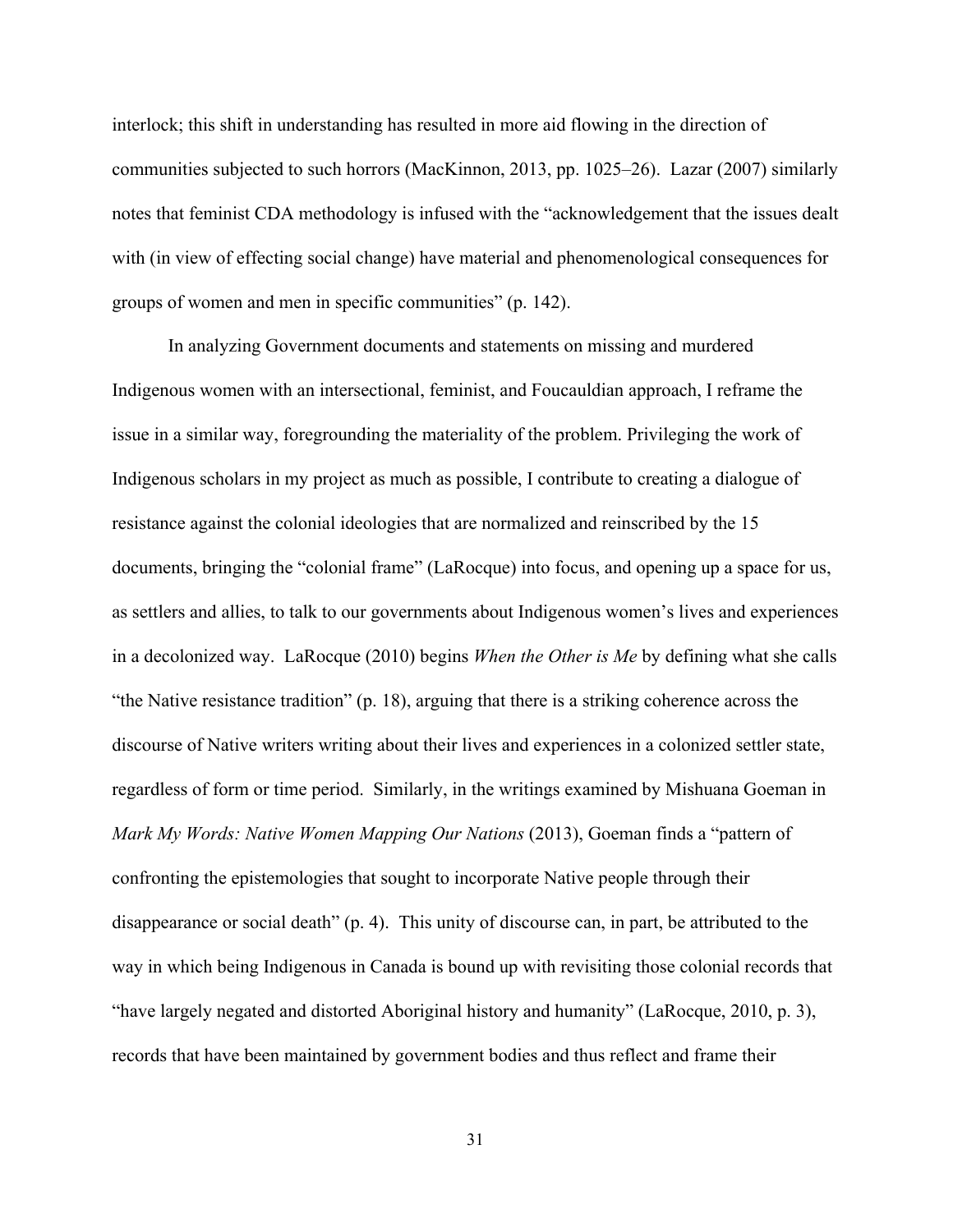understanding of the Indigenous population, and arguably hegemonic understandings on the part of the settler population as well. It is both important and overdue that we evaluate the extent to which gendered colonial discourses and epistemologies infuse these contemporary colonial records, effectively imperiling the lives of Indigenous women in Canada.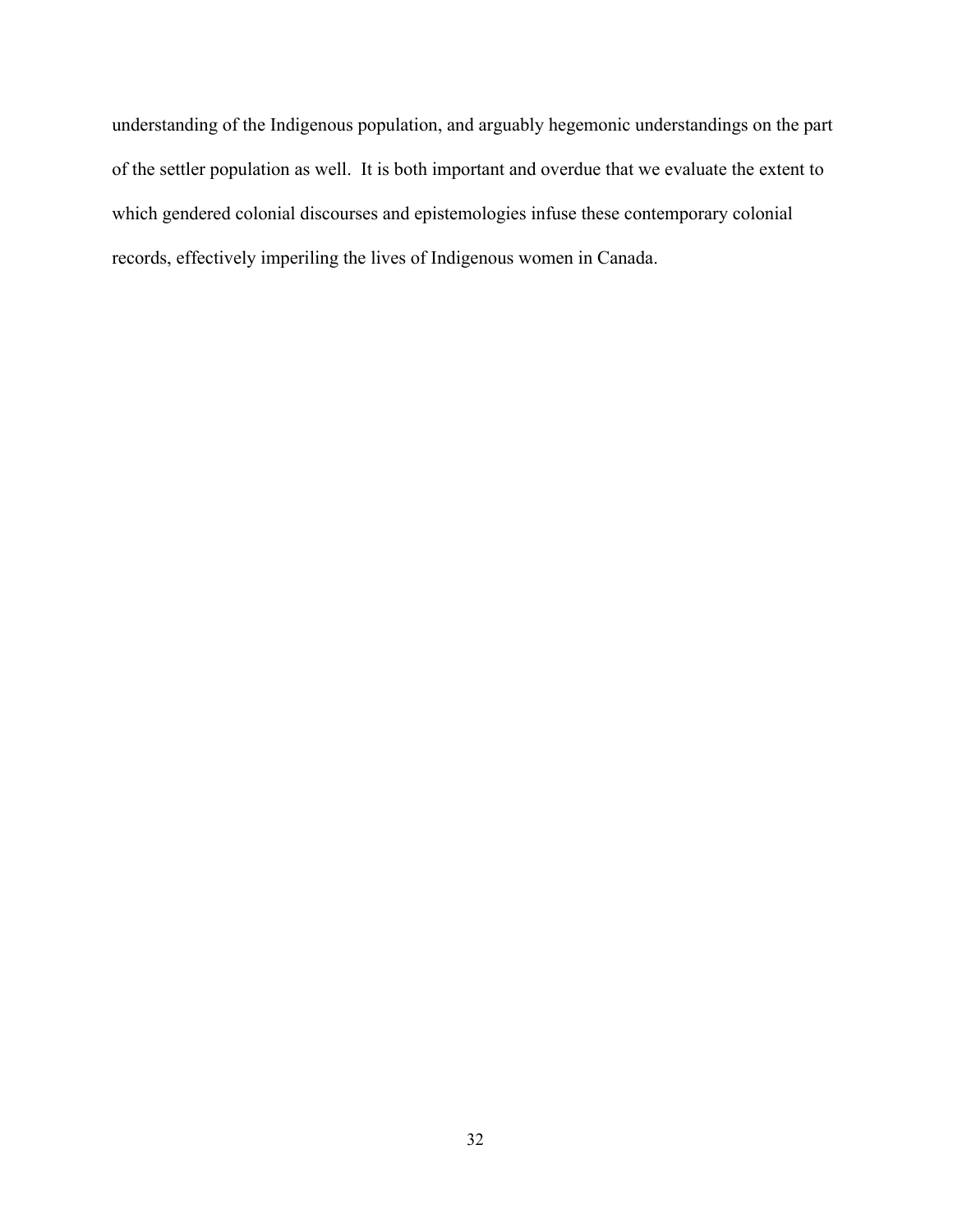### **Chapter 3 The Language of Acknowledgement, Contact, and Action**

This chapter examines the ways in which the language in the reports discursively produce a sterilized narrative of "contact" (3.1); relegate colonialism to the past, thereby precluding the state from being accountable for it (3.2); and create a false dichotomy between studying the problem of MMIW and acting to address it (3.3). Wherever possible, I discuss the reports in chronological order, weaving my theoretical framework throughout the analysis. These discursive themes are reinforced through dehumanizing, pathologizing language that continually positions Indigenous peoples in general and Indigenous women in particular as frail and premodern, as delineated in Chapter 4. The cumulative effect of these discursive themes and techniques is the re-entrenchment of the colonial continuities (Heron, 2007) that legitimize the state's authority and the disavowal of Canada's colonial past and present. Simultaneously, the reports allow the Canadian Federal Government to "stage settler goodness," both in terms of being able to say that it has studied the problem, and by describing (at length) all the funding and initiatives it has created to remedy the problem. Razack locates a tension within the settler state between "continuing [settler] investment in  $[colonial micro-tyrannies]$ <sup>16</sup> and the equal compulsion to stage goodness amidst the violence, as in inquests" (Razack, 2013, p. 353). In her dissertation, Bourgeois (2014) similarly notes that "as a colonial entity, the Canadian state is sustained through violence against indigenous women and girls; however, it is equally invested in erasing and eliding this fact" (p. 234). As I explore throughout this chapter and the next one,

<sup>&</sup>lt;sup>16</sup> Razack borrows this term from Jennifer Rutherford to argue that as the colonial state moves past its "early" instabilities," "colonial subjects are drawn into 'more intimate micro-tyrannies'" (Razack, 2013, p. 353), or the modern-day manifestations of colonialism that are not as overt as open violence, and include the "cold bureaucracies" and routines of hospital care and policing in the 21st century" (p. 353).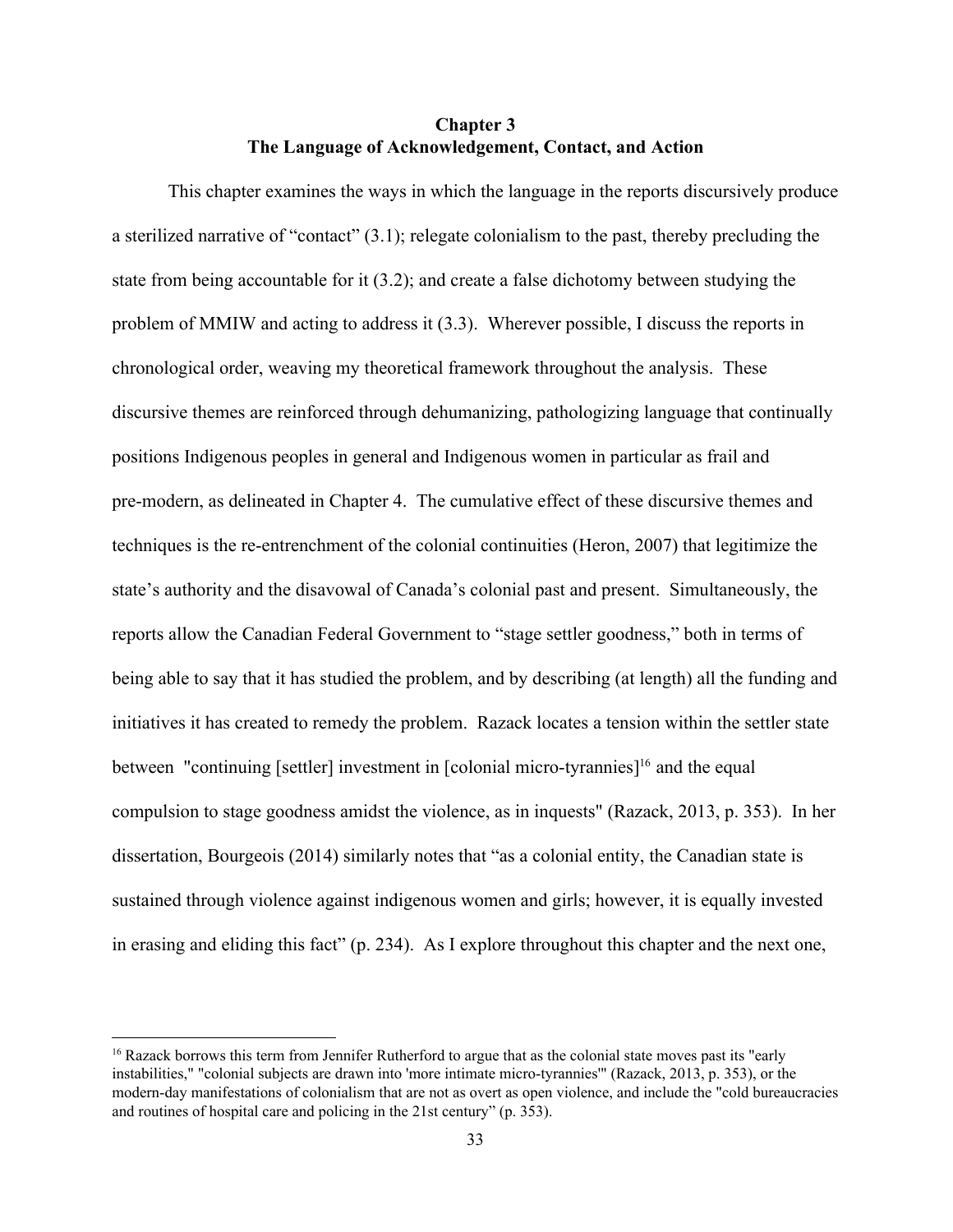the government reports about MMIW inhabit a similar space in that they use language that facilitates this violence while condemning it.

With a few notable exceptions (RCAP, 1996a; SCSW, 2011a; TRC, 2015), the reports consistently omit any explicit references to colonialism. In each of the exceptional cases, a common thread appears to be the voices of Indigenous women themselves, as each of these reports includes testimony or interview materials with Indigenous women. That said, amongst the 15 reports, interviews or testimonies with Indigenous women did not guarantee a representation of MMIW free of colonial text or subtext; for example, one report (Health Canada, 2008) sets testimony from Indigenous women—many of whom are survivors of violence—about violence against Indigenous women against statements made by first responders, many of whom seem to overtly and purposefully contradict and undermine the words of the Indigenous women with direct experience of this issue.

Overall, these 15 reports paint a stark portrait of a Canadian state unwilling to learn from or listen to Indigenous women and communities in a way that would impact policy, but eager to give the impression of doing just that (again, Razack's "staging settler goodness"). Through a series of contradictions and elisions, the reports attribute Indigenous women's vulnerability to violence and murder to domestic violence, poverty, their involvement in the sex-trade or "high-risk lifestyles" in general, but rarely to the Canadian settler-state's policies of exclusion and assimilation, such as the *Indian Act*, that continuously devalue Indigenous women's lives and prevent us from contextualizing their overrepresentation as a symptom of ongoing colonialism.

*Language and the narrative of "contact": Creating the "official" account of colonization*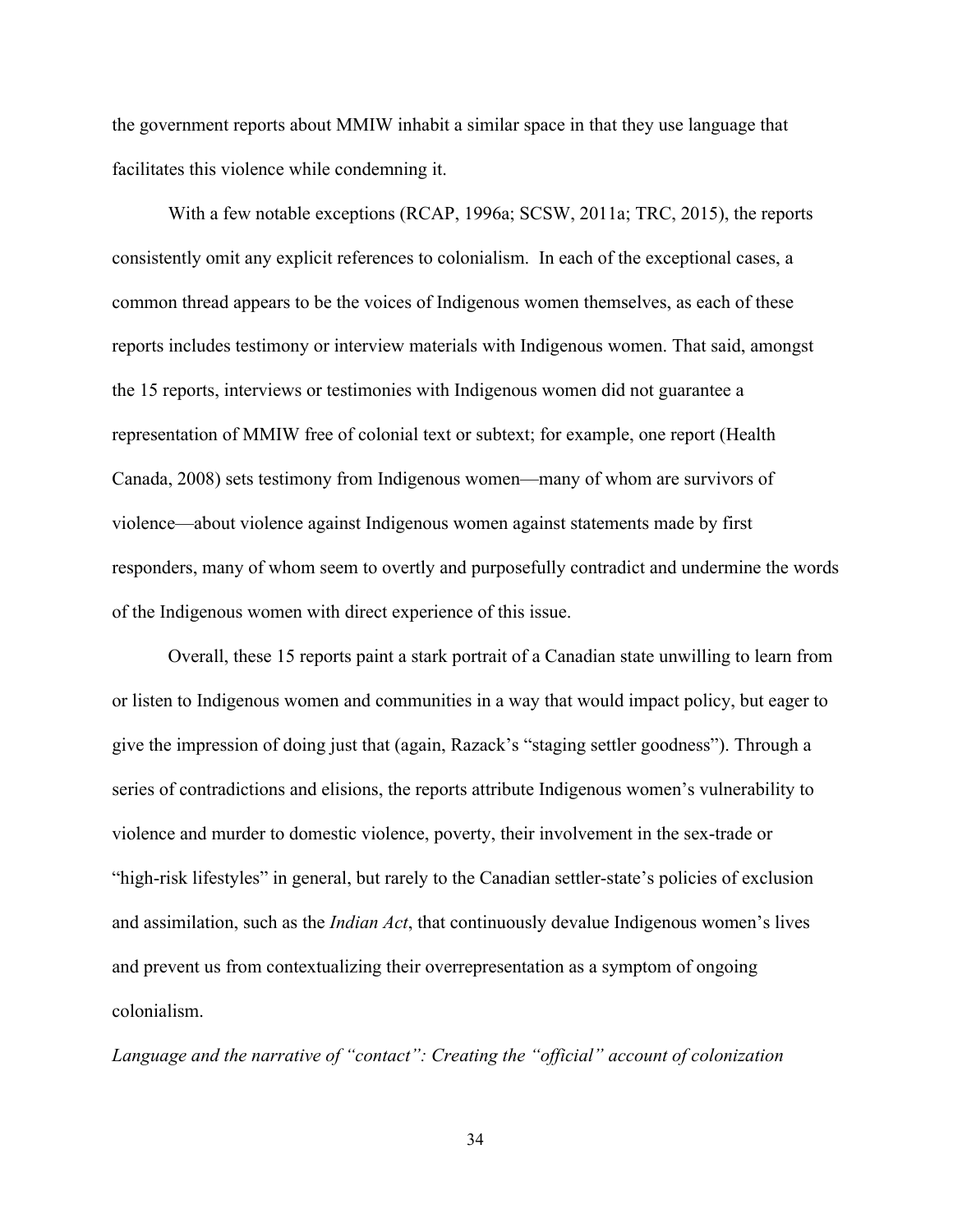As history is currently written, from outside Indigenous perspectives, we cannot see colonization *as* colonization. We cannot grasp the overall picture of a focused, concerted process of invasion and land theft. (Lawrence, 2002, p. 26)

For decades, Indigenous and postcolonial scholarship has prioritized rewriting and redefining the history of colonization in a way that exposes the materially and epistemologically violent practices perpetrated by colonial powers on Indigenous peoples, and by the Global North on the Global South. Such decolonized accounts outline how the disavowal of colonialism, the dehumanization of Indigenous peoples, and the construction of Indigenous peoples—and Indigenous women specifically—as already extinct or disposable, are common practice in the colonial archive, largely facilitated by the narrative of modernization. Reading the Federal Government's reports on MMIW with theoretical tools from Indigenous and feminist scholars including Glen Sean Coulthard, Emma LaRocque, Bonita Lawrence, and Sherene Razack—allows us to draw out how and to what extent such narratives about Indigenous women are paradoxically circulated and obscured in the reports. In this chapter, I discuss how language is used in the reports to 1) present a specific, sterilized account of "contact" as a past event that has since concluded; 2) acknowledge colonialism without taking responsibility for it; and 3) present the problem of MMIW as one that warrants "action" in place of further research on the matter. Each of these narrative trends are facilitated by the discursive techniques further outlined in Chapter 4.

In "Rewriting histories of the land: Colonization and Indigenous resistance in Eastern Canada" (2002), Bonita Lawrence argues that the building of Canadian national identity has necessarily relied on an erasure of any historical record detailing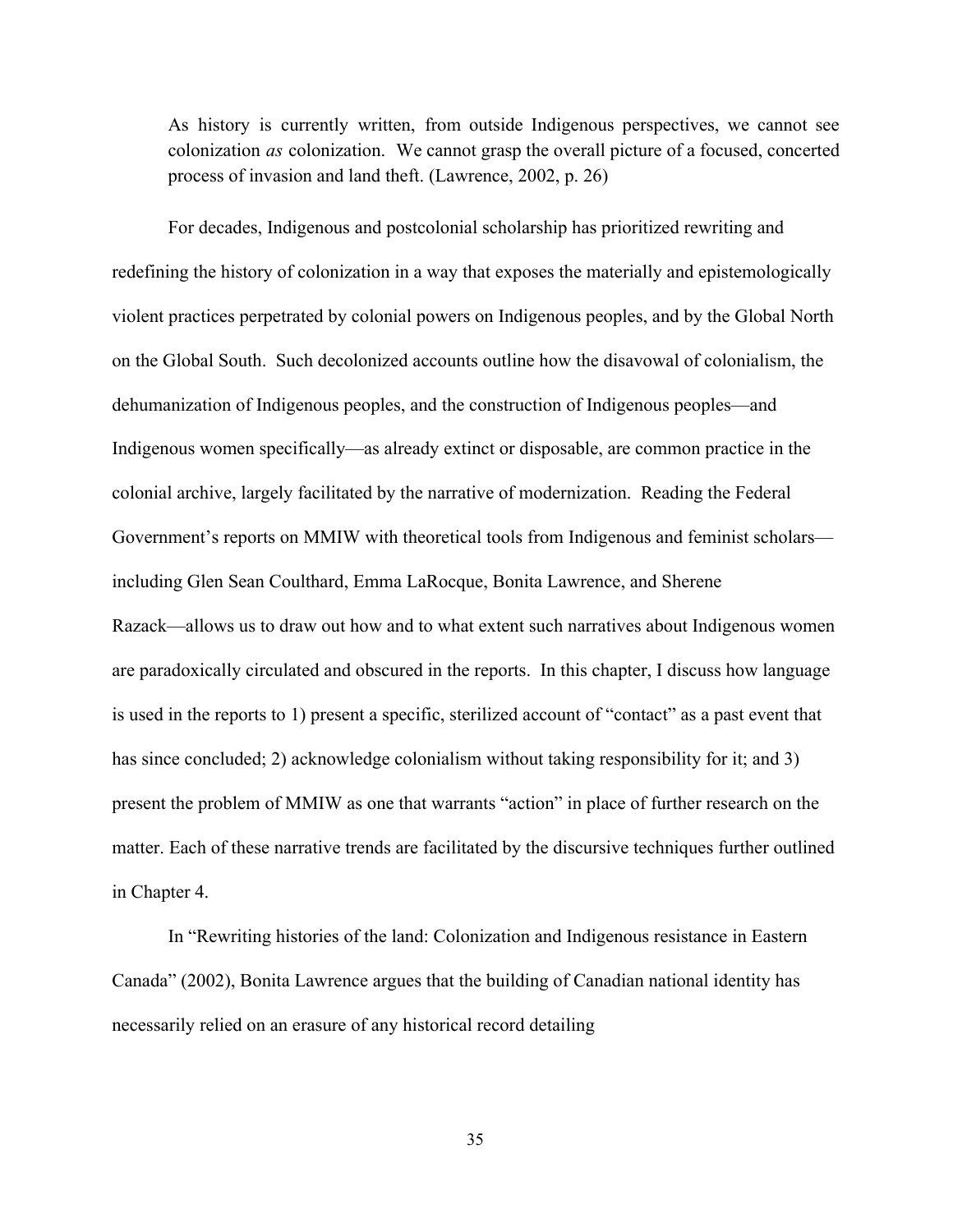the forcible and relentless dispossession of Indigenous peoples, the theft of their territories, and the implementation of legislation and policies designed to effect their total disappearance as peoples. (pp. 23–4)

She goes on to write that this process includes silencing Indigenous voices, thereby preventing them from being "final arbiters of their own histories" (p. 24). While this is a colonizing act in and of itself, one of the effects of this silencing is that colonization is normalized, and Canada's history with Indigenous peoples becomes "accounts of specific intervals of 'contact,'" which are depicted as being unmotivated by racism and material interests, and which do not acknowledge the ongoing devastation caused by the policies and processes that are so "neutrally described" (p. 24). In a similar vein, Scott Lauria Morgensen (2011) argues that settler colonialism is naturalized "whenever conquest or displacement of Native peoples is ignored or appears necessary or complete" (p. 16). Sherene Razack (2002) locates this disavowal of the "conquest, genocide, slavery, and exploitation of the labour of peoples of colour" (p. 2) as central to white settler mythology and to the ongoing maintenance of the settler state. The naturalization and sterilization of colonialism is a recurring discursive technique throughout the reports, beginning with the *Royal Commission on Aboriginal Peoples* (RCAP, 1996a; RCAP, 1996b). Chronologically, this is the first report that the Government cites as informing its policy development on MMIW.

The \$60 million dollar RCAP was commissioned in 1991, during Brian Mulroney's (Progressive Conservative) tenure as Prime Minister. The project took place over 178 days, held hearings in 96 communities, and culminated in a 4,000 page, five-volume report containing 440 recommendations and a 20-year implementation agenda. The study was published in 1996 during Jean Chrétien's (Liberal) time as PM. It is worth noting that it is the only report on the list that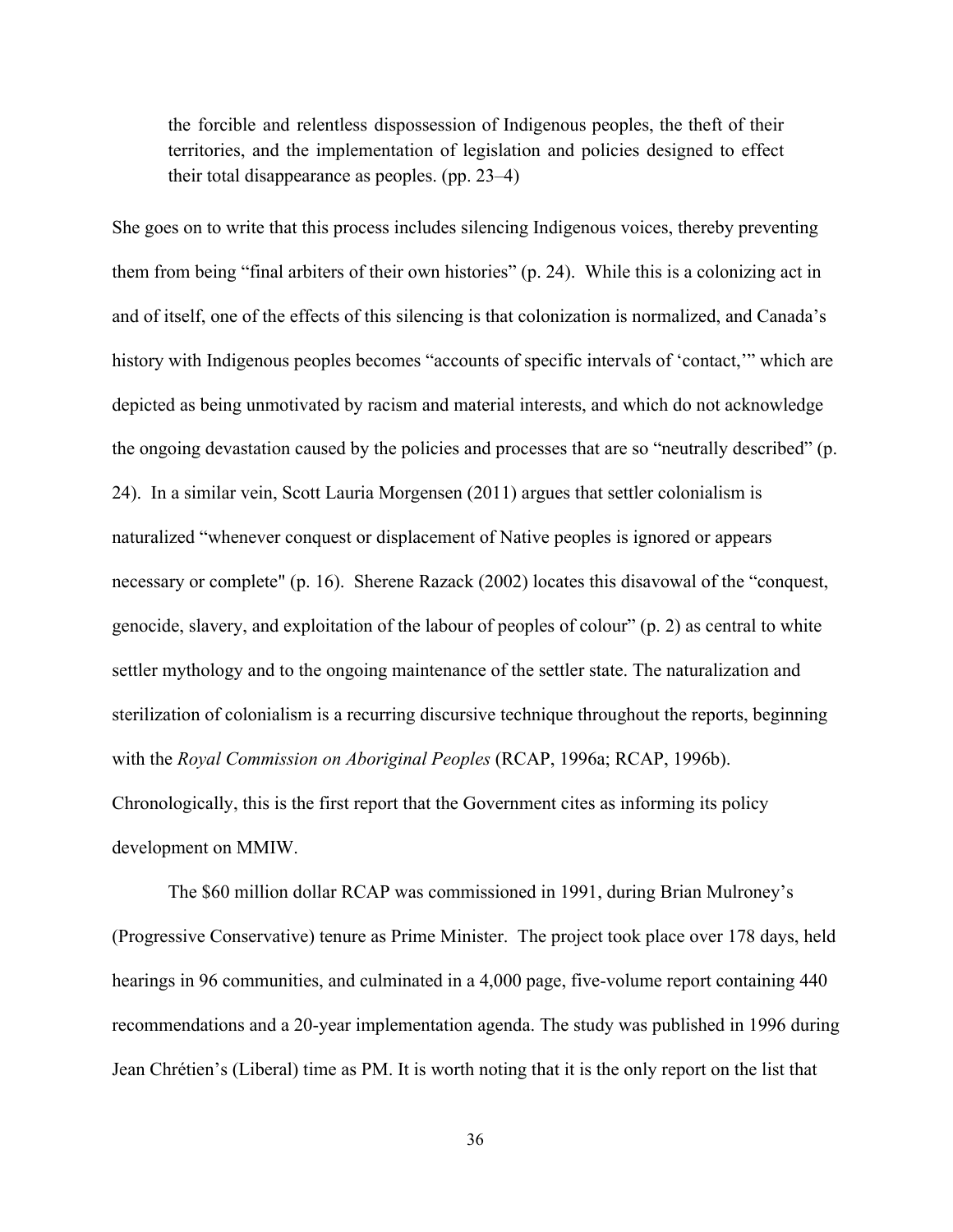was published while a non-Conservative government was in power. Prompted largely by the Oka Crisis<sup>17</sup> and the failed Meech Lake Accord,  $18$  the overarching question supposedly directing the consultations is stated as follows in the preface to the report: "What are the foundations of a fair and honourable relationship between the Aboriginal and Non-Aboriginal people of Canada?" (RCAP, 1996a, p. x). Though the terms "fair" and "honourable" are not defined, the Commission plainly states at the outset that the central conclusion of the study "can be summarized simply: The main policy direction, pursued for more than 150 years, first by colonial then by Canadian governments has been wrong" (p. x) for the reason that that policy direction has been exclusively assimilationist. Although this statement implies that the Canadian government is not itself a colonial government, it is nonetheless a direct and radical acknowledgement of the colonial foundations upon which Canada is built. Among the 15 documents I read for this thesis, the RCAP is one of only three that contain repeated, clear

<sup>&</sup>lt;sup>17</sup> The piece of Mohawk land on which the Oka Crisis occurred has a long and contentious history, beginning in 1717 when the French Crown gave the land—which lies along the Ottawa river and which they did not own—to the Sulpician Missionary Society. The Sulpicians sold the property to the Town of Oka in 1936, and in 1959, a golf course was built on the land, next to the Mohawk band's cemetery, prompting them to turn to the courts in hope of legal recognition that the land was rightfully theirs. While this was happening, developers proceeded with building the course and golfers began using it. In 1977, the Mohawk filed a land claim with the federal Office of Native Claims, hoping to regain rights and control over their land. After nine years, the claim was rejected on the grounds that the Mohawk could not prove, to the satisfaction of the government, that they owned the land. Finally, in July 1989, the Mayor of Oka announced the expansion of the golf course as well as the construction of luxury condominiums on top of the band cemetery and levelling a forest known among the Mohawk as "the Pines". In response, the Mohawk occupied the Pines from July until September. The occupation turned violent when the Sûreté du Québec (SQ), RCMP, and 2,500 members of the Canadian military stormed the Mohawk barricades, resulting in the deaths of one SQ Corporal and one Mohawk elder. Years after the fact, the Department of Indian Affairs and Northern Development purchased the disputed land and "gave" it to the Mohawk nation (King, 2010, p. 235). <sup>18</sup> The Meech Lake Accord was a series of constitutional amendments "designed to encourage Quebec to join Canada's 'constitutional family'" by decentralizing some Federal Government powers (including immigration, Senate and Supreme Court appointments) and officially recognizing Quebec as a "distinct society," also giving all provinces "the ability to opt out of any program that the province did not feel was in its best interests" (King, 2012, p. 172). However, the accord excluded and ignored Indigenous peoples: Indigenous leaders were not given a place at the yearly First Ministers' conference that the Accord called for, and were not given assurances that the "veto and opting-out powers that the Accord granted the provinces would not adversely affect Canada's First Nations" (p. 172). As a result of these massive oversights, the Accord died on the floor of the Manitoba Legislative Assembly when Elijah Harper (Cree) voted against dispensing with public hearings about the Accord in a vote that needed to be unanimous.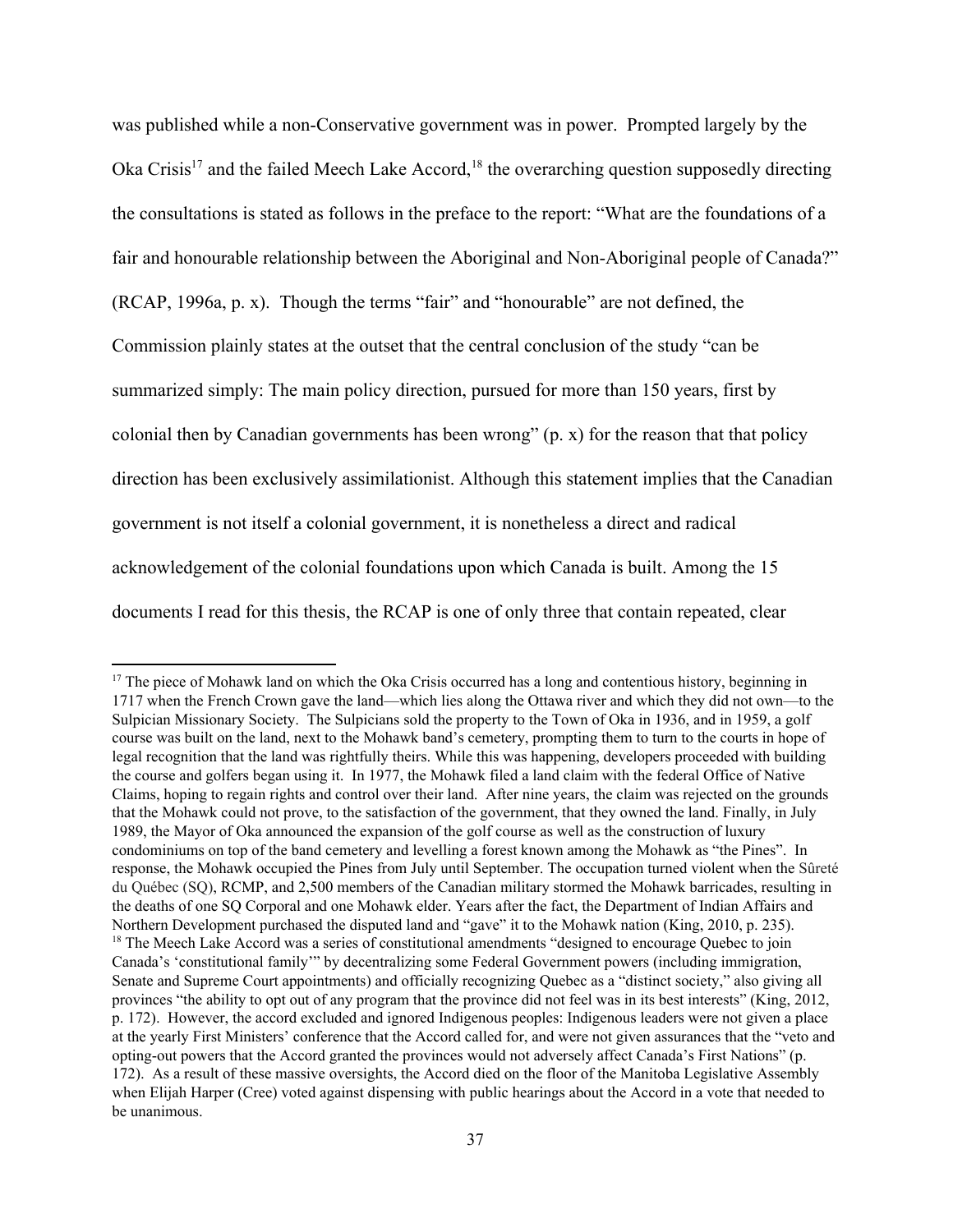acknowledgements of the destruction that colonialism and assimilation has wrought on Indigenous populations, past and present.

The RCAP contains many such radical acknowledgements: it acknowledges the lasting effects of colonialism, including violence against Indigenous women, and the need for Indigenous peoples to have "control over their own lives in place of the wellmeaning but ruinous paternalism of past Canadian governments" (RCAP, 1996a, p. 3), repeatedly calling for a new understanding of Indigenous peoples as culturally, politically and cosmologically distinct nations deserving of self-governance (p. xi, p. 2, p. 3). It identifies the hierarchical relationship between the Government and Indigenous peoples as hampering political negotiations between the two parties, and needing to shift in order to "restore a positive climate at the negotiating table" (p. 3).

However, at other points of the report, the RCAP elides and contradicts these understandings of colonialism as violent and assimilationist. For example, it problematically and neutrally depicts colonization as removed from racism, as well as framing it as having concluded in the past, as Lawrence and Morgensen write. Employing Glean Sean Coulthard's definition of a settler-colonial relationship helps reveal how the language of the RCAP does this: Coulthard (2014) argues that even when the state is not explicitly violent and genocidal towards Indigenous peoples, the relationship remains a settler-colonial one at its foundation, where a "settler-colonial relationship" is defined as

one characterized by a particular form of domination; that is, it is a relationship where power—in this case, interrelated discursive and nondiscursive facts of economic, gendered, racial, and state power—has been structured into a relatively secure or sedimented set of hierarchical social relations that continue to facilitate the dispossession of Indigenous peoples of their lands and self-determining authority. (pp.  $6-7$ )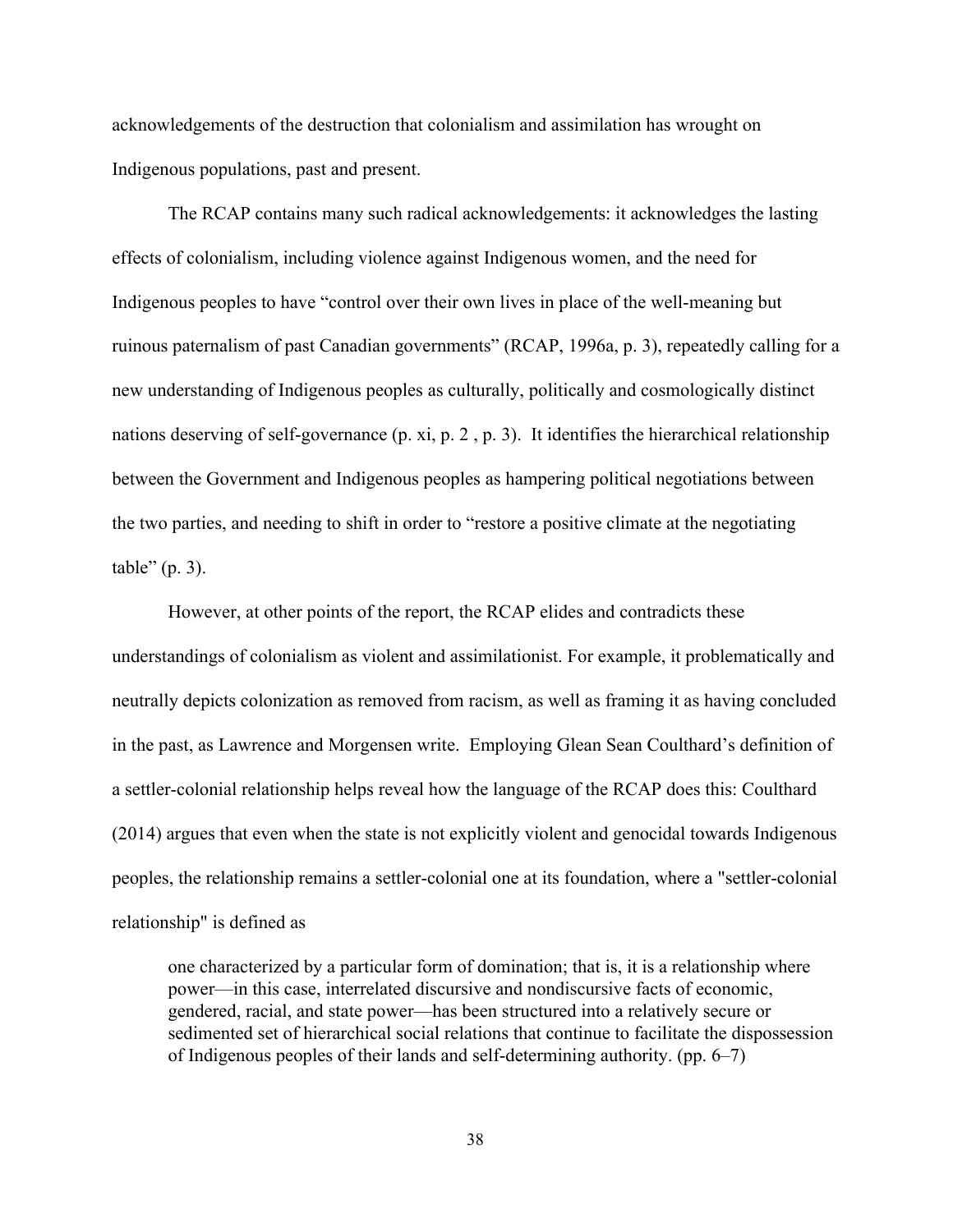The power to dispossess peoples from their land and discursively present that dispossession as legitimate precludes the Canadian state's relationship with Indigenous peoples from being anything but settler-colonial, contrary to what the RCAP suggests. The Canadian project is founded on violent, imperialist entitlement to the land, yet the RCAP report presents a narrative of contact wherein the relationship between the European settlers and Indigenous peoples was peaceful and cooperative, rather than racist and paternalistic, and which "changed, over the centuries, into something less honourable" (p. 4). In outlining the merits of studying this early relationship between the settlers and Indigenous peoples (which, again, is described as initially one of cooperation), the report states that

Canadians know little about the peaceful and co-operative relationship that grew up between First Peoples and the first European visitors in the early years of contact. They know even less about how it changed, over the centuries, into something less honourable. In our report, we examine that history in some detail, for its ghosts haunt us still. The ghosts take the form of dishonoured treaties, theft of Aboriginal lands, suppression of Aboriginal cultures, abduction of Aboriginal children, impoverishment and disempowerment of Aboriginal peoples. Yet at the beginning, no one could have predicted these results, for the theme of early relations was, for the most part,  $co-operation. (RCAP, 1996a, pp. 4–5)$ 

The report is intimately concerned with not framing the Canadian-Indigenous relationship as a settler-colonial one, opting instead for this story of an idyllic, peaceful relationship that was corrupted over time. The only discernable cause of that corruption we can glean from the report is capitalist greed, though it is never named as such. Rather, the report bafflingly asserts that the European settlers had the best intentions of "fairness" in mind, at least until the 1800s, when the decline in the fur trade and the swelling European population drove the Europeans to want other natural resources such as timber, minerals, and agriculture, all of which require land. At this point, Indigenous peoples began to be seen (as the report dehumanizingly puts it) as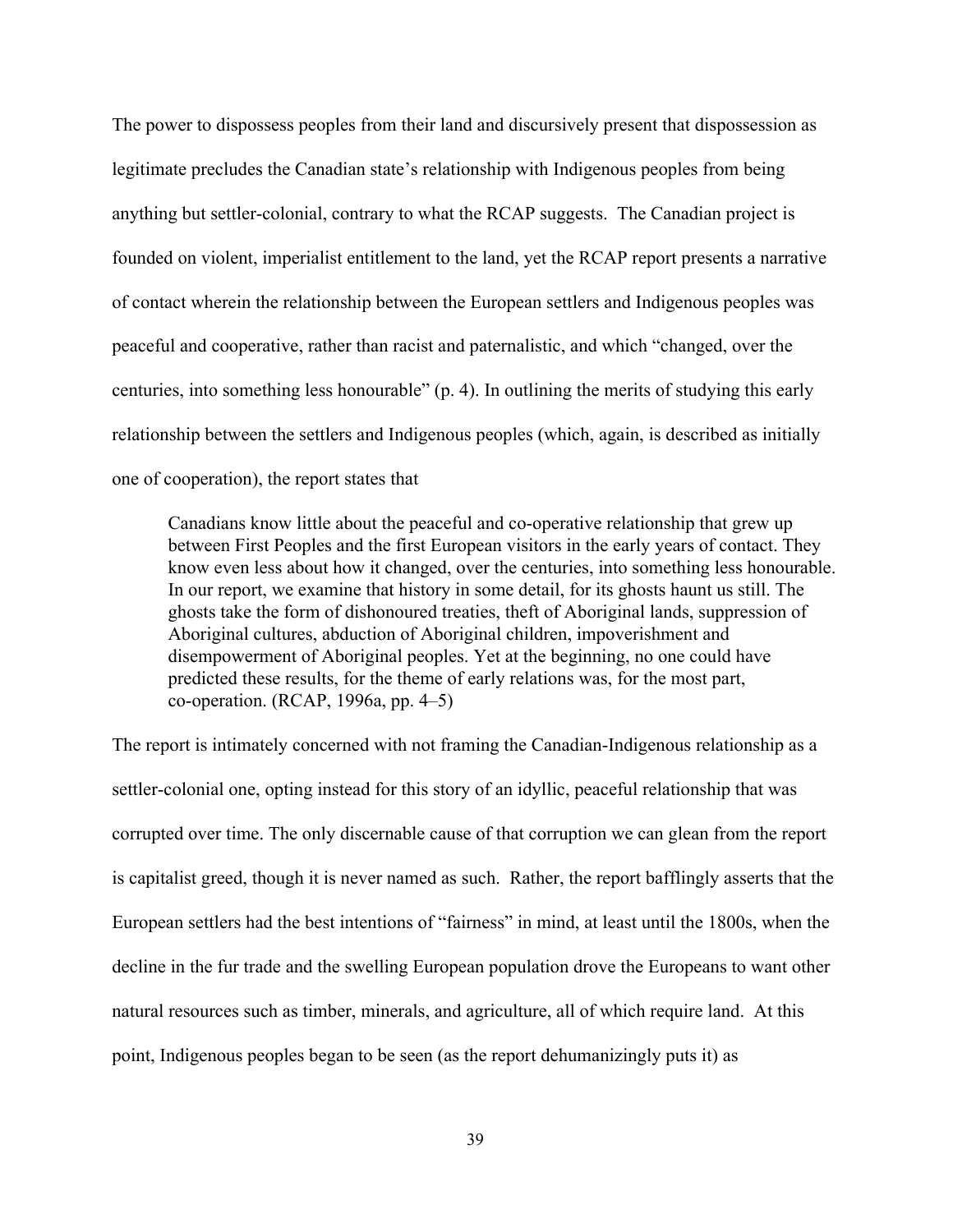"impediments to progress rather than valued partners" (p. 11). The report clearly elucidates how this shift resulted in the routine deception and murder of Indigenous peoples and the theft of their lands, and in the same breath contradictorily refers to this same relationship as one of "rough equality"  $(p. 11)$ .

Though much of the RCAP and its recommendations were developed in consultation with Indigenous communities, the portion of the report that outlines this early relationship contains no discernable citations or footnotes, making this story of colonization seem like the only version, or the "official" version. Framed as such, colonization as "a focused, concerted process of invasion and land theft" (Lawrence, 2002, p. 26) *from its inception* is elided and relegated firmly to the past, allowing contemporary violence against Indigenous women to be attributed solely to the disruption of the family unit and to the domestic realm more broadly.<sup>19</sup> Except for the Truth and Reconciliation Report (TRC, 2015), whenever a report mentions colonialism, it is in the past tense, as a historical event.

 Throughout the section of the RCAP addressing violence against Indigenous women, or "Family Violence," misleadingly neutral language is again used to disavow colonialism and its intentionality, with the Commission asserting that the reason violence has become so prevalent in Indigenous families is that the "healthy functioning" of the families has been "disrupted largely by *misguided* government policies" [emphasis added] (RCAP , 1996b, p. 65). Presumably, this refers to the residential school system and other, more recent policies that have sought to remove Indigenous children from their homes,  $20$  all of which were, again, very deliberate and intentional.

<sup>&</sup>lt;sup>19</sup> The family/domestic violence narrative is discussed in more detail in the next chapter.

<sup>&</sup>lt;sup>20</sup> In addition to the roughly 150,000 Indigenous children who were subjected to the Indian Residential School System, the "Sixties Scoop" saw some 20,000 Indigenous children removed from their homes, often sent to residential schools or put up for adoption by White families. Family service agencies have also been known to target Indigenous children for removal from their homes, and the Canadian Human Rights Tribunal ruled that the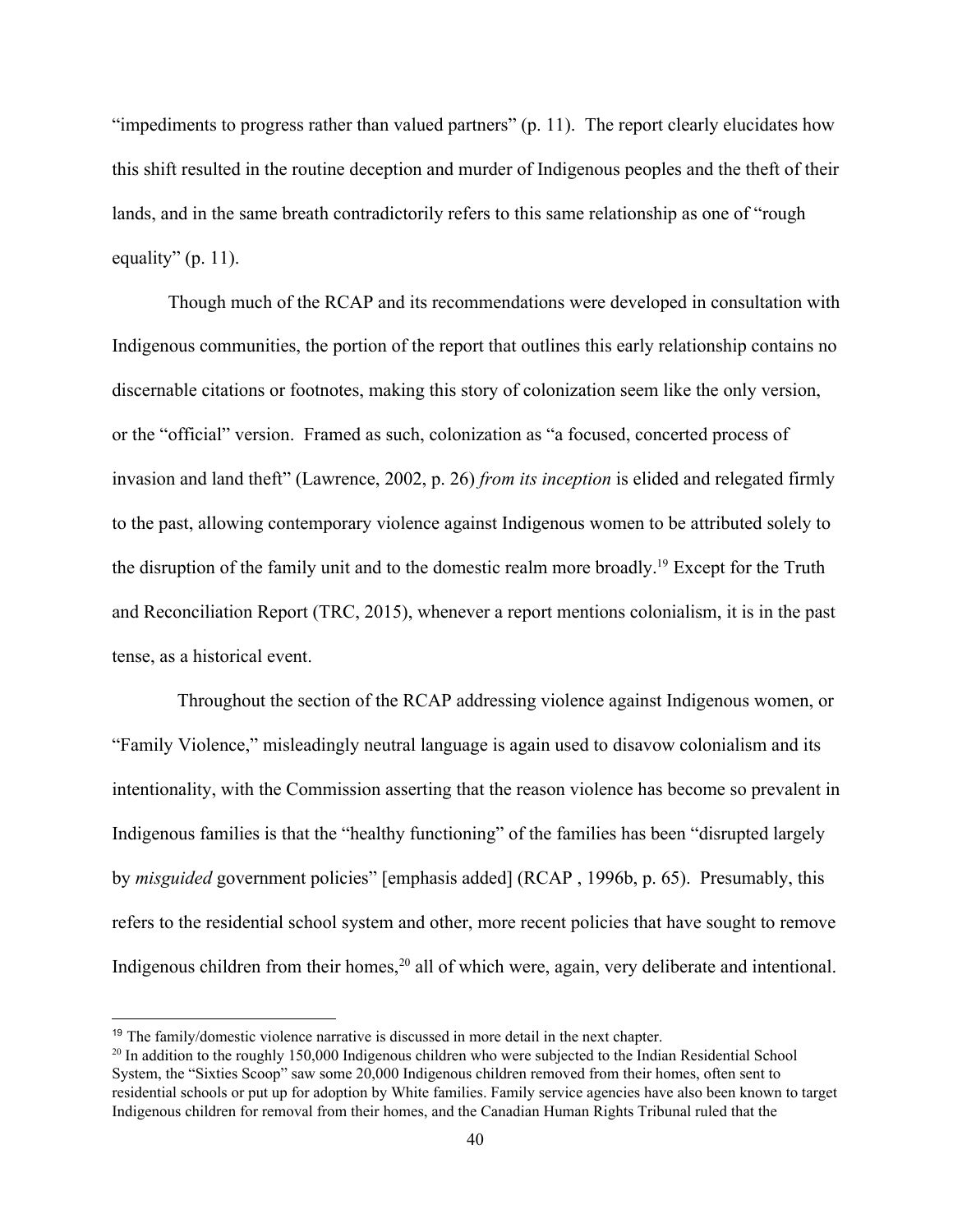At another point, such policies are referred to simply as being "inappropriate" (p. 64). In many of the reports, words like "misguided" and "inappropriate" do much of the discursive work of disavowing colonialism and the colonial continuities—Heron's (2007) racialized constructs of thought that other and oppress nonwhite colonial subjects—that compose those policies. The unspoken subtext is that past governments were ignorant to the destructiveness of these policies, but that the current is more savvy and is not complicit in ongoing colonization. In this way, Indigenous peoples are positioned as victims of a series of governments that simply did not know better—the "well-meaning but ruinous paternalism" described in the RCAP (p. 3) simply befell them—rather than as the targeted victims of ongoing acts and policies of colonization that were and are very intentionally crafted to have the horrific effects that they did and do. Taking up this normalization of colonialism as it affects Indigenous women, Pamela J. Downe and C. Tawnye Plewes (2011) write that "there is no doubt that Aboriginal women, men, and children in Canada continue to confront the history of colonialism and ongoing racism that characterize our nation" (p. 98). Contrary to common misperception, those "discriminatory policies of cultural genocide and assimilation are not forgotten artifacts of a bygone colonial era, nor are their effects" (Downe & Plewes, 2011, p. 99). According to Downe and Plewes, the many vulnerabilities faced by Indigenous women that make them more susceptible to violence are reflective not of an inherent problem with Indigenous women nor necessarily with their abusers and aggressors, as government rhetoric may imply, but rather of "a broader social system that allows this violence to remain invisible and unaddressed" (Downe & Plewes, 2011, p. 99). That is, Government

longstanding underfunding of child and family services on First Nations reserves constitutes a form of racial discrimination. The lawsuit against the Federal Government was filed in 2007 by activist, professor, and Executive Director of the First Nations Child & Family Caring Society of Canada, Cindy Blackstock (Gitxsan). Blackstock has written extensively on the underfunding of family services for Indigenous youth (Blackstock et al., 2004; Blackstock et al., 2006; Blackstock, 2011).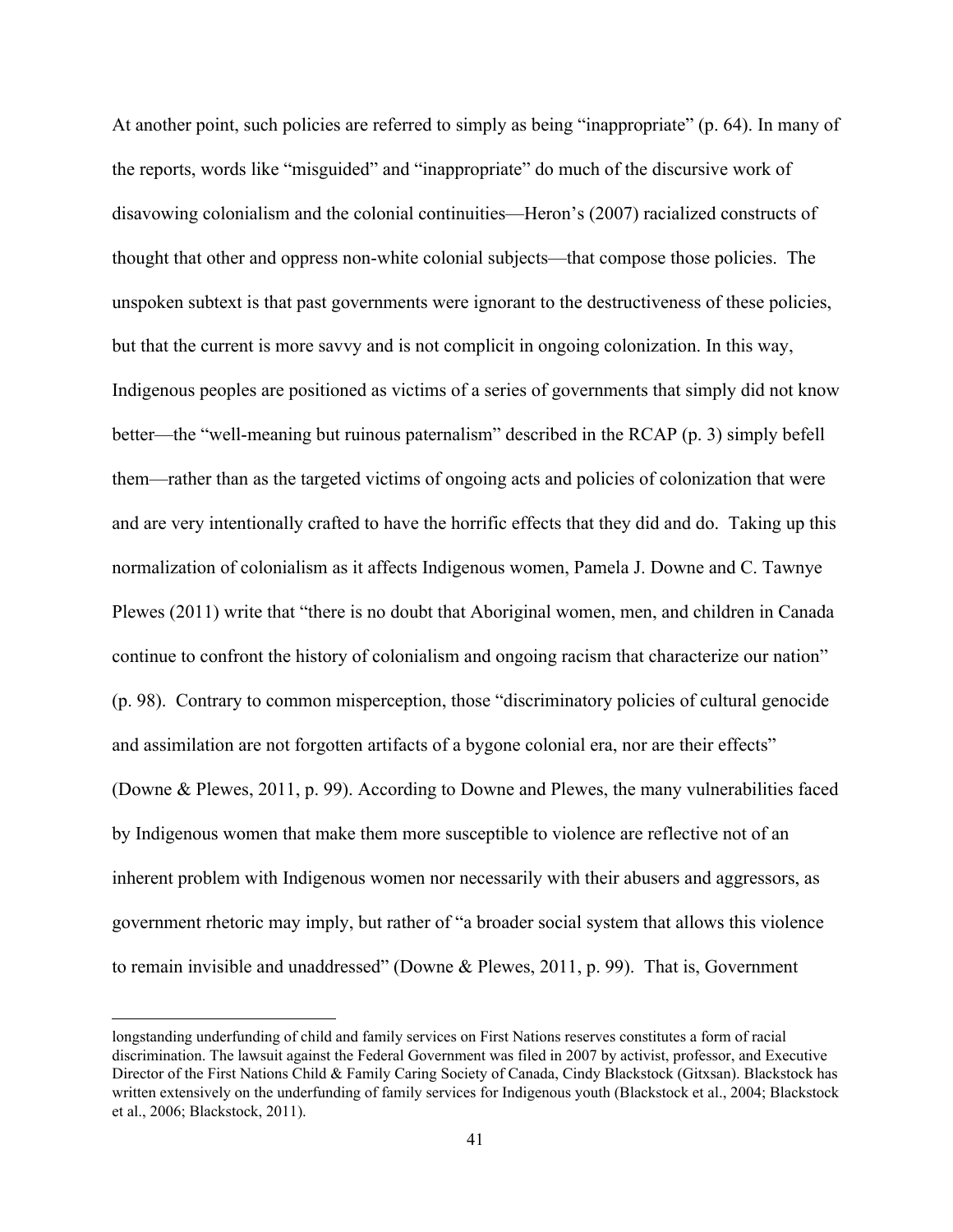rhetoric keeps Indigenous women vulnerable by limiting the discussion of MMIW to domestic violence in place of discussing (or taking responsibility) for the colonial context in which the violence takes place. The RCAP ostensibly acknowledges this social system by drawing attention to the myriad of ways that colonialism has harmed Indigenous peoples and communities, but falls short of taking responsibility for the ways in which that destruction continues in the present day—albeit in less overtly violent ways—through policies and legislation. While "scholars and activists have long argued that the high rates of violence experienced by Indigenous women is directly related to the cultural disruption of colonialism" (Downe & Plewes, 2011, p. 99) and its policies and processes, the Canadian state seems decidedly unwilling to contextualize this issue in this broader way, using vague and neutral language to sidestep around these more politically fraught conversations about colonialism. For example, though the 1876 *Indian Act*<sup>21</sup> has been well-critiqued for specifically oppressing Indigenous women and jeopardizing their legal status as Indian, $^{22}$  it is referred to in the RCAP as one of contemporary Canada's "malfunctioning laws and institutions" (p. 5), rather than as part

<sup>21</sup> Passed in 1876, the *Indian Act* outlines how the Federal Government interacts with Indigenous people in Canada. Policies that have been enacted through the Indian Act include federal tax exemption on land and property taxes, and in 1885 it was amended to mandate education for all Aboriginal children, which is how the residential school system came to be. It covers what can be done on reserves (including land use, education, and health care) but most controversially, it defines who is and who is not recognised as an "Indian" legally, or who is eligible for "status". Having government status has what Pamela Palmater calls "tangible and intangible benefits," with tangible benefits including eligibility for health and education support and tax benefits, while "the intangible stuff is more important: it's about one's identity, the ability to be a member in your community, access housing, cultural programs, languages, the stuff that solidifies and perpetuates one's culture" (CBC Radio, 2011).

<sup>&</sup>lt;sup>22</sup> Prior to 1985, only Status Indian men could pass on this status, while Indigenous women could lose status by marrying a white man and white women could gain status by marrying an Indigenous man with Indian status. In 1985, the Canadian government passed Bill C3 (titled "Legislation to enhance gender equity in the Registration Provisions of the Indian Act."), which purported to rectify this and restore status to women who had lost it by marrying out. However, the bill created a new tier of "status Indians" through the two-generation cut-off clause: marrying out of status for two generations means that the children of the second union do not retain status. With this clause in place, as Thomas King (Cherokee) writes, there will eventually be "no Status Indians left in Canada. There will still be treaty land, held in trust for Status Indians. There will still be Indians, full bloods and mixed-bloods who have maintained their tribal affiliations and their cultures and perhaps even their languages. But the reserves...will all be ghost towns. Or museums" (King, 2012, p. 169).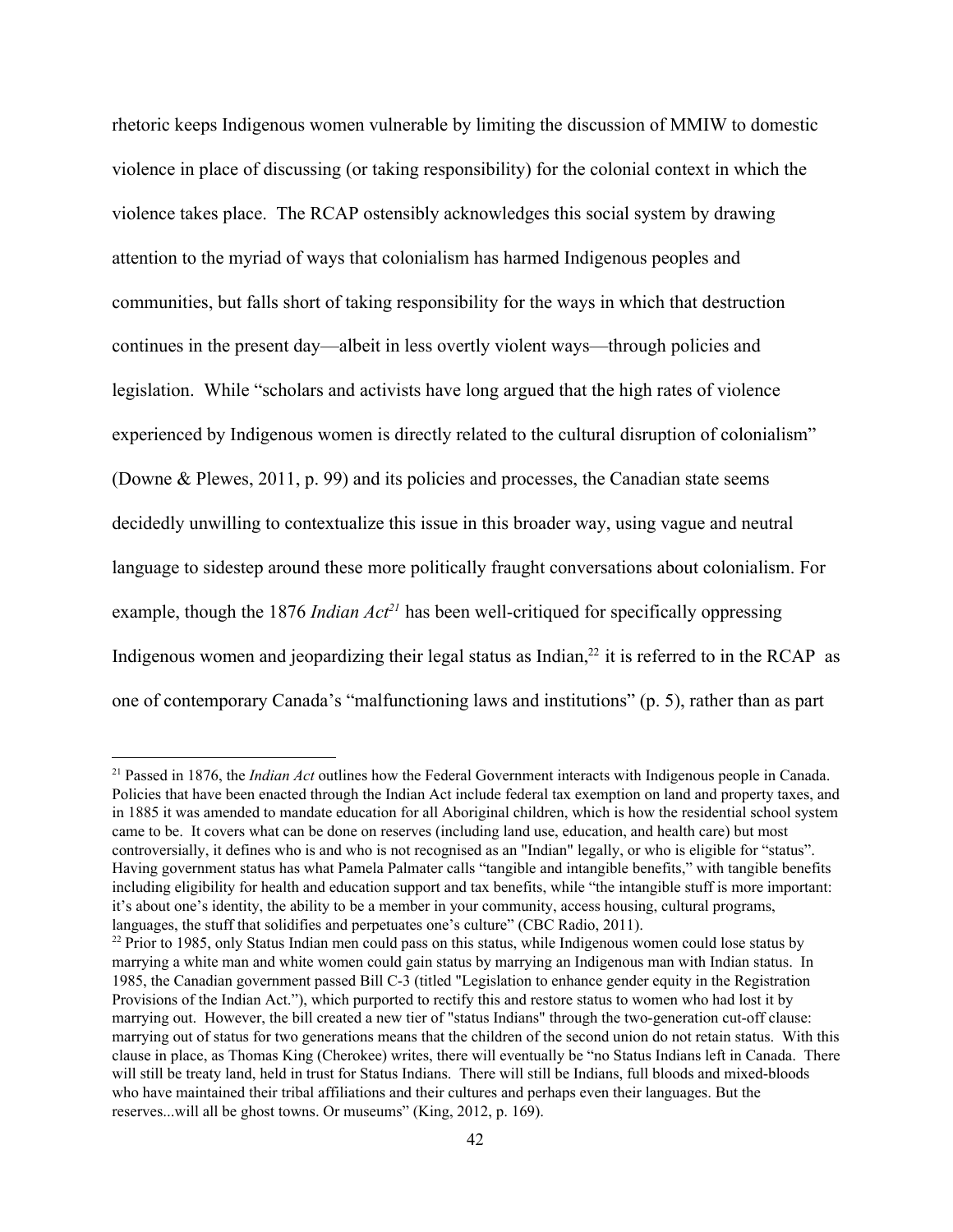of a well-functioning and concerted effort to assimilate and ultimately exterminate Indigenous peoples through the status system. As Métis scholar Emma LaRocque (2010) asserts, colonial stories such as the one told by the *Indian Act* have the power to actively collapse many of the key differences among Indigenous peoples, "[determining] identity and locality, defining margins and centres even within the Native community" (p. 10), a power that goes unacknowledged in the RCAP. The Commission also refers to the *Royal Proclamation of 1763*, a document that establishes the right of the Crown to purchase Indigenous land, as an "extraordinary document" that "walks a fine line between safeguarding the rights of Aboriginal peoples and establishing a process to permit British settlement" (RCAP, 1996a,p. 10). Given the events that followed the Royal Proclamation—the deception that led to land theft and the decimation of the Indigenous population by "disease and poverty" while European numbers swelled (p. 11), it seems clear, in hindsight, which side of that "fine line" the state fell on.

In a similar vein, a 2008 report produced by Public Health Canada<sup>23</sup> identifies the Indian residential school system (IRS) as one of the "root causes" of violence against Indigenous women, defining the system in a footnote as "a number of schools for Aboriginal children operated by Churches of various denominations and funded under the Indian Act" (Public Health Canada, 2008, p. 3). While this definition is not technically wrong, it is certainly misleading in that it implies that residential schools were legitimate schools, leaving out all the murder and neglect and abuse that are the reason they would be among the root causes in the first place. The report summarizes data collected from two main sources: focus groups with Indigenous women living both on- and off-reserve, and phone interviews with an array of first responders,

<sup>&</sup>lt;sup>23</sup> This is a condensed version of a longer report of the same name prepared by Ipsos-Reid for Indian and Northern Affairs Canada (INAC).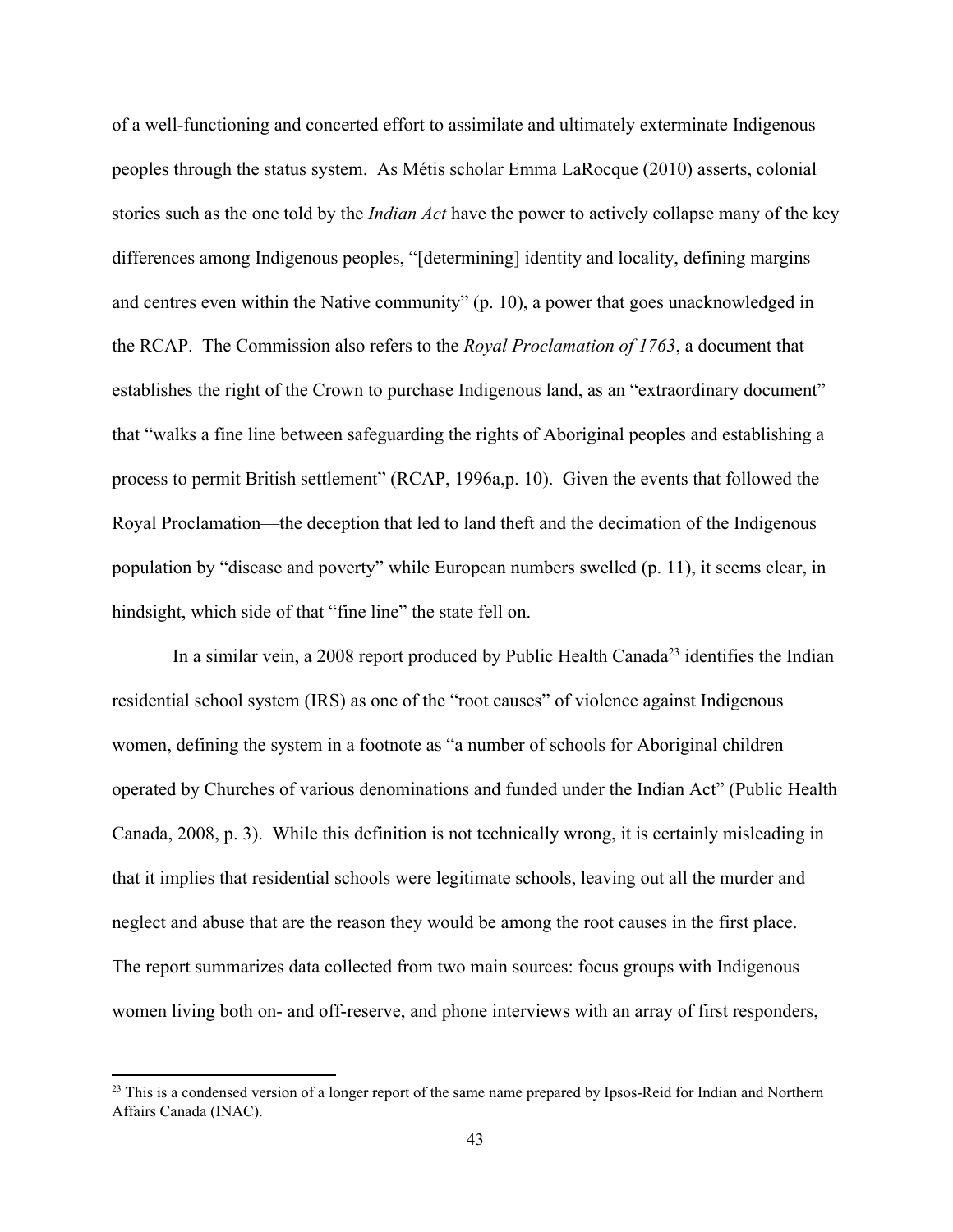including RCMP, provincial police, health care and social workers, and crisis centre staff. Given the above definition of the residential school system, it is not surprising that first responders did not consider past residential school experience to be a "major problem, at least not for current generations" (p. 12) while simultaneously and contradictorily asserting that "intergenerational experience with family violence goes hand-in-hand with poor parenting skills and poor relationship skills in contributing to male violence against Aboriginal women" (p. 12). In this example, the decontextualization and normalization of what the Truth and Reconciliation Commission has since named a form of "cultural genocide" (TRC, 2015) has the effect of limiting and narrowing the recommendations to address violence against Indigenous women to health initiatives that do not address our society's colonial underpinnings. In fact, many of the reports separate the legacy of colonialism in general and the legacy of the IRS in particular from their effects on contemporary Indigenous lives and families (RCAP, 1996; Health Canada, 2008; SCSW, 2011b; Troniak, 2011). I address this recurring cognitive disconnect between past colonial policy and its present effects several times throughout my analysis, as it manifests across each of the discursive narratives in the reports.

In some cases, the narrative that colonialism is a fact of the past is challenged by direct testimony from Indigenous women (FPT, 2006; SCSW, 2011a; SCVAIW, 2014). Witnesses who gave statements for the Standing Committee on the Status of Women's (SCSW) interim report on violence against Indigenous women (SCSW, 2011a) repeatedly and consistently testified that colonization continues to impact their lives (SCSW, 2011a, p. 4, 5, 6, 9, 20, 21). Notably, the same report states that

Racism [also arises] from the policies and legislation arising throughout Canada's history. The Committee has heard that this systemic, institutionalized racism continues to limit the ability of Aboriginal women to benefit from the opportunities available to other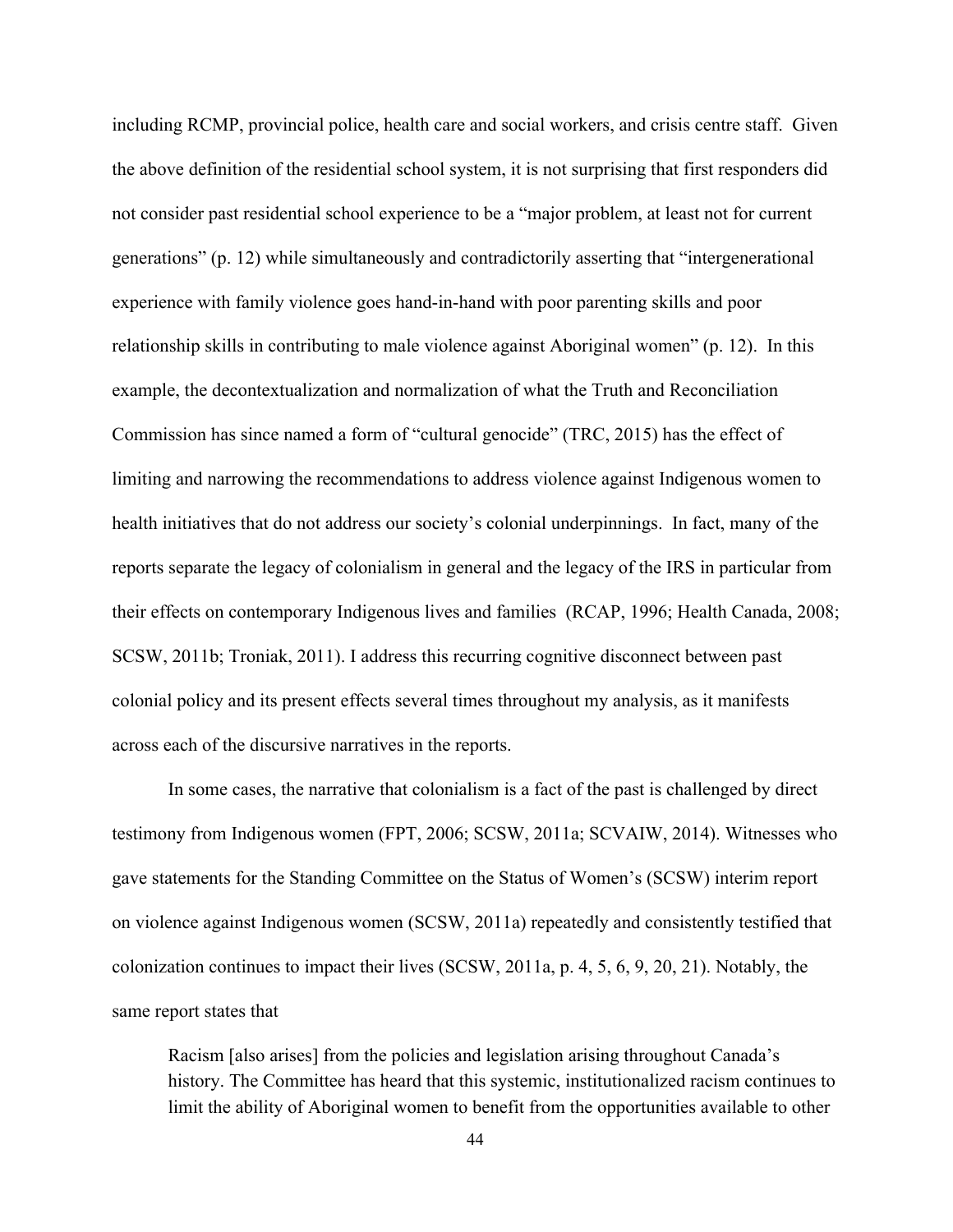Canadians. Though policies and practices may appear neutral on the surface, they can lead to terrible acts of discrimination, whether these are intentional or not. The Indian Act is a case in point. Many witnesses identified the *Indian Act* as a source of discrimination for First Nations people, and more specifically, for First Nations women. (p. 31)

By privileging the words and experiences of Indigenous peoples, this report largely contradicts how past government publications have framed both the issue and colonialism itself. Through Indigenous testimony, the report identifies many issues that contribute to the vulnerability of Indigenous women to violence, pointing to the media and to racism in general as responsible; though, similarly to the RCAP, it does so without any reflexivity or responsibility for how the Federal Government continues to uphold the system formalized by the *Indian Act*. Notably, following the publication of this interim report, Conservative members of the committee used their majority numbers and voted to shift the focus of the final report from prevention of abuse and violence to "empowering" Indigenous girls following their experience of violence. The resulting final report (SCSW, 2011b) notes that even though service providers, Indigenous women and Indigenous organizations focused on the "historical underpinnings of the violence Aboriginal women experience at the hands of both family and community members and of strangers," this report purports itself to be "more forward-looking" while providing an overview of the "past and current situation" on the topic of missing and murdered Indigenous women (p. 1). In this way, this report positions itself as being somehow more progressive, pioneering, and "empowering" precisely *because* it dismisses the calls from Indigenous women and organizations to understand and expose the historical, colonial context in which the violence takes place. Again, these language tricks 1) bolster the colonial continuity that the settler state knows what is best for the colonial subject and 2) allows the state to stage its goodness by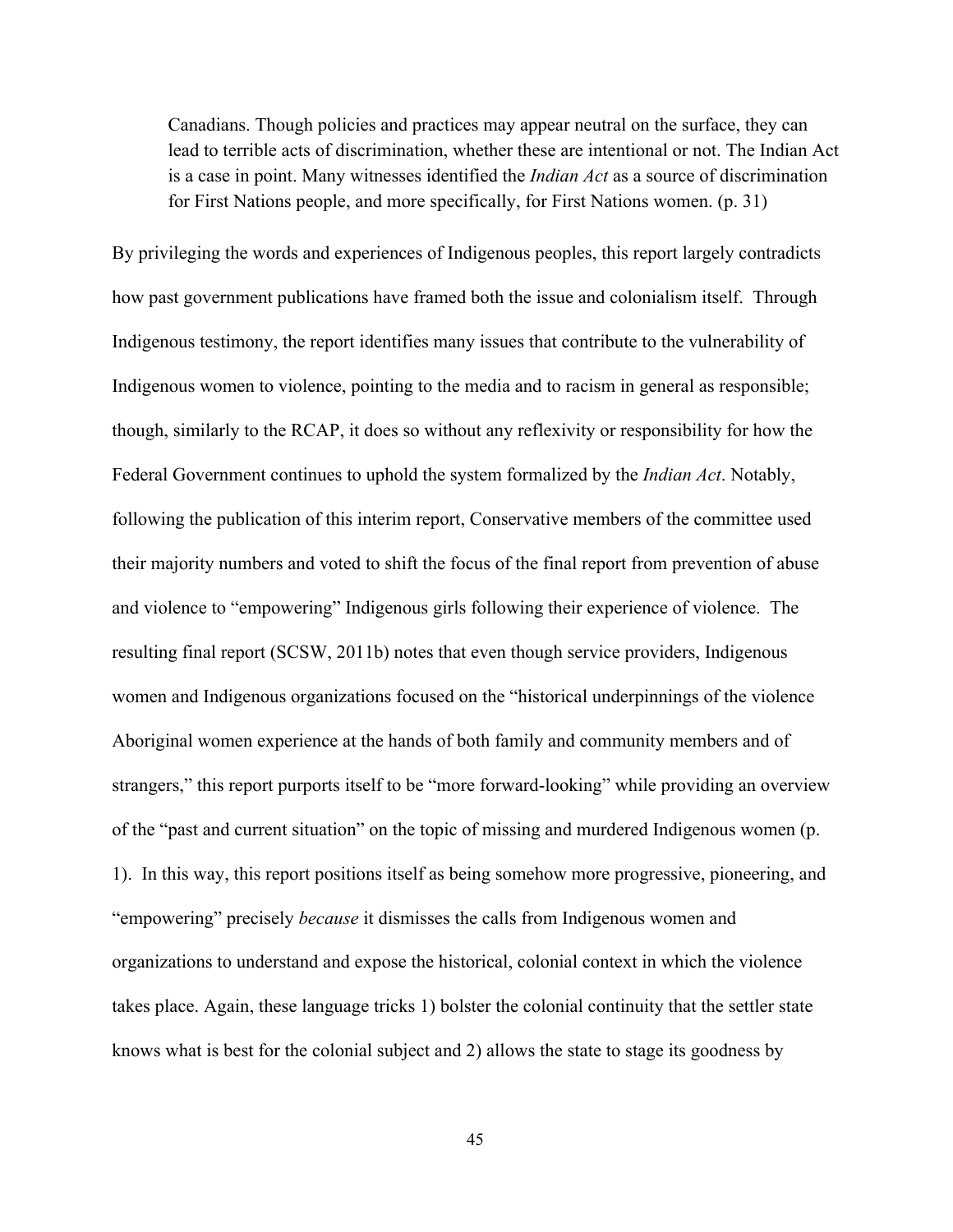affirming its interest in "empowering" Indigenous women and girls, even while it undermines their views about how best to do that.

The final report of the Truth and Reconciliation Commission of Canada stands apart in its discussion of the residential school system and Canada's legacy of colonialism, describing the IRS as "an education system in name only for much of its existence" (TRC, 2015, p. v). It states that the system was created for the purposes of separating Indigenous children from their families, in order to "minimize and weaken family ties and cultural linkages, and to indoctrinate children into a new culture — the culture of the legally dominant Euro-Christian Canadian society, led by Canada's first prime minister, Sir John A. Macdonald," and notes that this experience "was hidden for most of Canada's history" (p. v). The report also highlights how the mythos of Canadian multiculturalism and benevolence has effectively helped invisibilize the residential school experience: "The stories of that experience are sometimes difficult to accept as something that could have happened in a country such as Canada, which has long prided itself on being a bastion of democracy, peace, and kindness throughout the world" (p. v) and, notably, to itself. The Commission is explicit about the kinds of abuse the children at the "schools" suffered, asserting that, for more than a hundred years, the Government of Canada's policies on Indigenous peoples were designed to "eliminate Aboriginal governments; ignore Aboriginal rights; terminate the Treaties; and, through a process of assimilation, cause Aboriginal peoples to cease to exist as distinct legal, social, cultural, religious, and racial entities in Canada" (p.1), which constitutes cultural genocide.<sup>24</sup> In other words, the TRC's report is clear and explicit about

 $24$  The TRC's full definition of cultural genocide is as follows: "The destruction of those structures and practices that allow [a targeted] group to continue as a group. States that engage in cultural genocide set out to destroy the political and social institutions of the targeted group. Land is seized, and populations are forcibly transferred and their movement is restricted. Languages are banned. Spiritual leaders are persecuted, spiritual practices are forbidden, and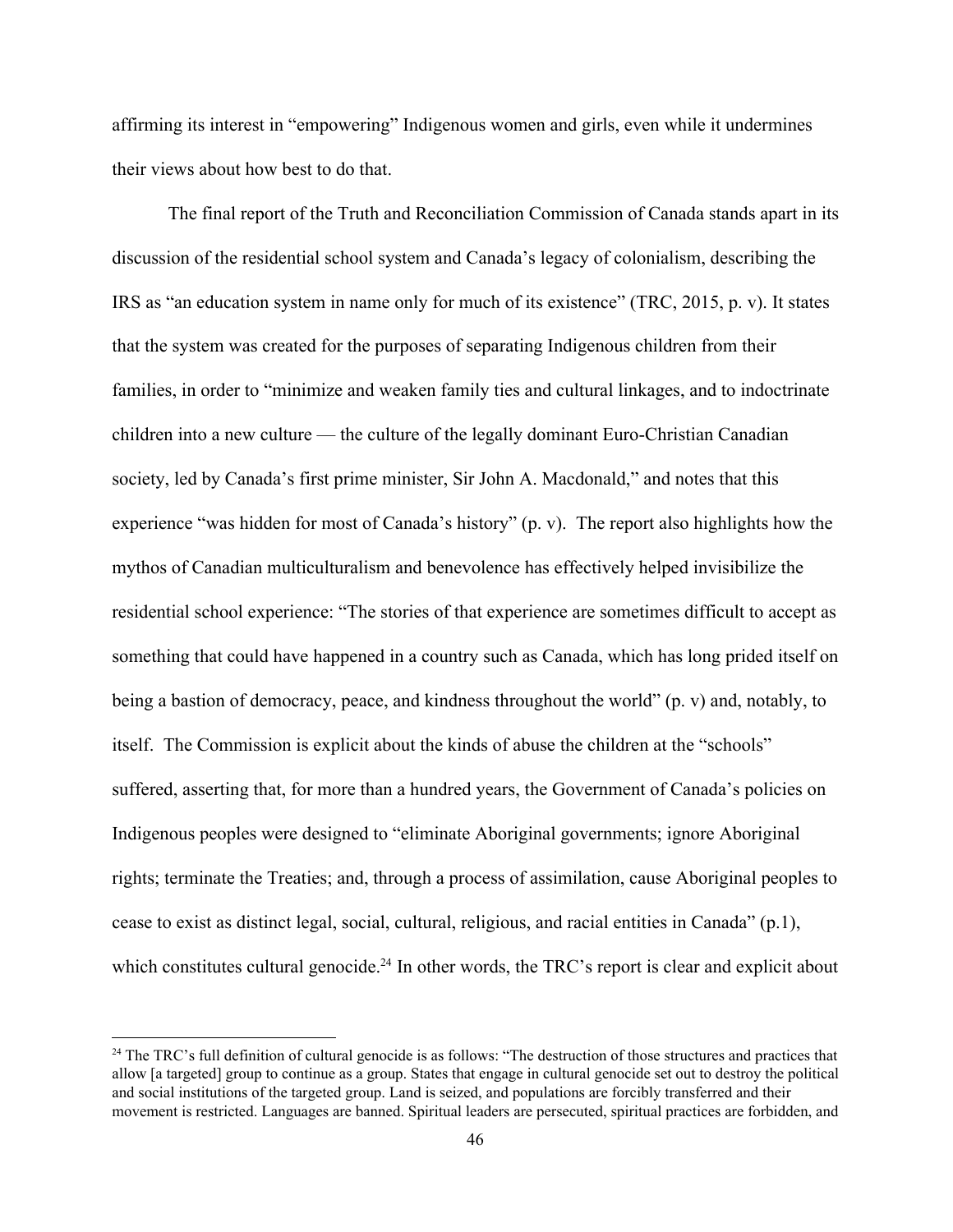how colonization has come to bear on Indigenous peoples in Canada: "in its dealings with Aboriginal people, Canada did all these things" (p. 1). Unlike in the other reports, the "colonial frame" (LaRocque, 2010) is clearly visible, and the Commission appears to privilege the "ongoing existence of Indigenous peoples" (Tuhiwai Smith, 1999):

Despite the coercive measures that the government adopted, it failed to achieve its policy goals. Although Aboriginal peoples and cultures have been badly damaged, they continue to exist. Aboriginal people have refused to surrender their identity. It was the former students, the Survivors of Canada's residential schools, who placed the residential school issue on the public agenda. (TRC, 2015, p. 6)

Referring to the Indigenous people who were subjected to residential schools as survivors rather than victims and affirming the resilience and agency of Indigenous peoples and communities to not only endure in the face of such oppression but also go on to influence "the public agenda" makes the TRC's approach to discussing the residential school system and Indigenous peoples completely unique amongst the other reports. The TRC's final report contrasts starkly with the last most recent document that addressed the residential school system, a 10-page Library of Parliament background paper titled *Addressing the legacy of residential Schools* (2011), written by Shauna Troniak. The "primary purpose" of this document was to "provide an overview of recent legal and policy measures aimed at addressing the legacy of residential schools" (p. 1). The bulk of the report does just that, though most of those legal and policy measures were ones that the Government of Canada was legally required to undertake in order to comply with the 2007 Indian Residential Schools Settlement Agreement (IRSSA).<sup>25</sup> Since then, many have called

objects of spiritual value are confiscated and destroyed. And, most significantly to the issue at hand, families are disrupted to prevent the transmission of cultural values and identity from one generation to the next" (p. 1). <sup>25</sup> The IRSSA is the result of the largest class action lawsuit in Canada to date, brought forth on behalf of tens of thousands of residential school survivors across Canada. Prior to this settlement, the Supreme Court of Canada and the Court of Appeal for Ontario had found the Government of Canada and the United Church of Canada to be "vicariously liable" for the abuses committed at the schools (Troniak, 2011, p. 3). The 2007 IRSSA mandated the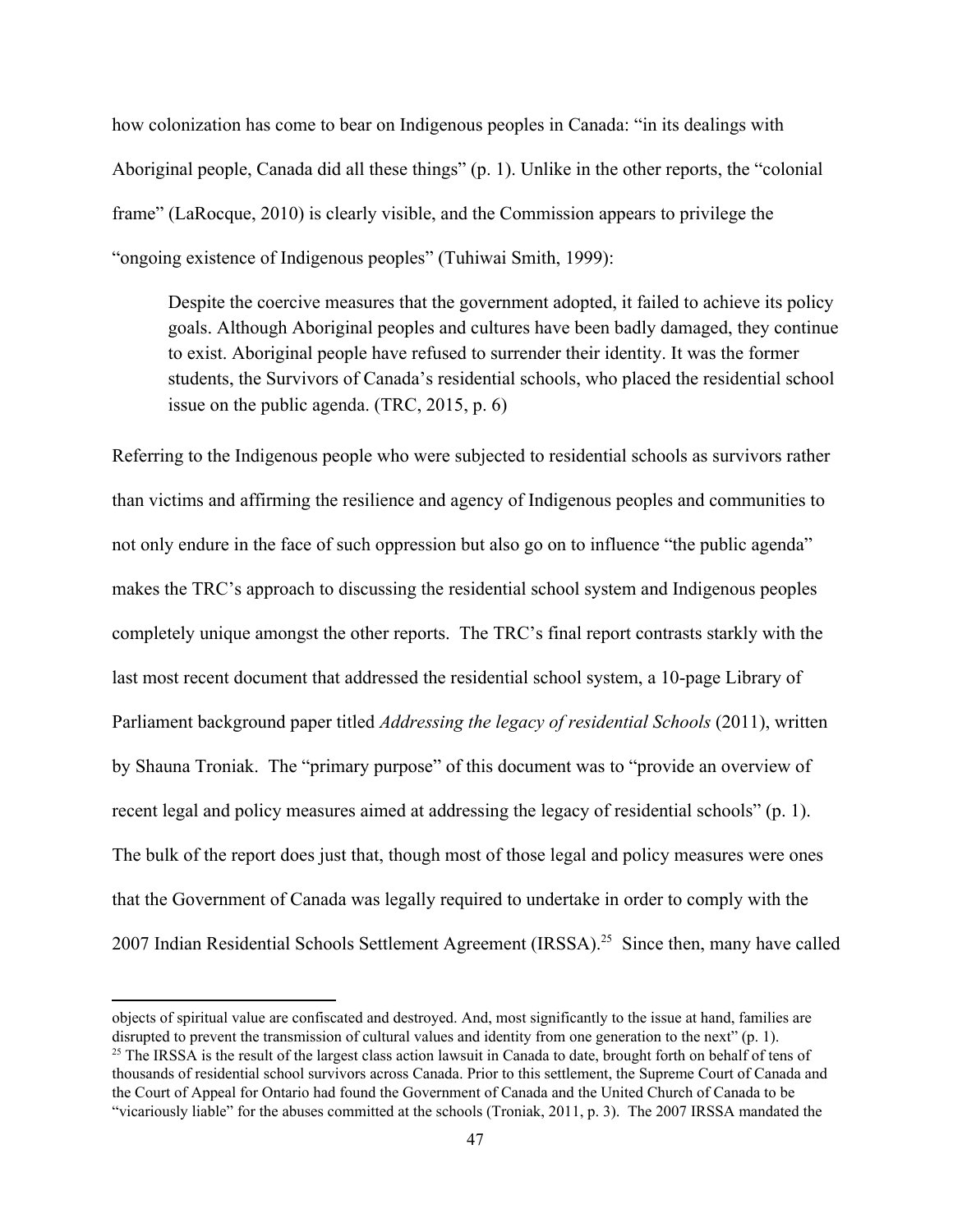for a review of the IRSSA, $^{26}$  most recently in April 2016, when a document surfaced indicating that the Federal Government had "released Catholic groups from an [IRSSA] obligation to try to raise \$25-million for aboriginal healing" in exchange for the disclosure of "documents to the Truth and Reconciliation Commission that investigated what went on at the schools, participating in compensation hearings and taking part in planned reconciliation events" (Fine & Galloway, 2016, para. 2).

Unfortunately, no reports rival the TRC's clarity on the connection between colonialism and the dangers Indigenous people in Canada face today, though it is too soon to tell whether this means a decisive discursive shift away from disavowing colonialism. Where Indigenous women's voices in the other reports ensured that the destructive effects of Canada's colonial past and present were acknowledged, that acknowledgement does not necessitate the government taking responsibility for it. Rather, the separation of Canada's colonial legacy and its effects, and consequently the separation of acknowledgement from accountability, facilitates the perpetuation of colonial narratives about Indigenous women and communities as dysfunctional and pre-modern, which I address further in Chapter 4.

#### *Acknowledgement vs. Accountability*

As demonstrated above, in language, many of the reports disavow colonialism by positioning it as a fact of the past, a historical event that has since concluded, a series of wrongdoings by "past governments" that were misguided, while contradictorily acknowledging

establishment of several payment processes and health initiatives, including the Common Experience Payment program for all former students who resided at a "recognized Indian Residential School" and were alive on 30 May 2005 (\$10,000 for the first year and \$3,000 for each subsequent year); the Independent Assessment process to provide individual compensation for claims of sexual and severe physical abuse; the establishment of the TRC; increased funding to the Aboriginal Healing Foundation (which was closed by the Federal Government in 2014); and the establishment of Health Canada's Indian Residential Schools Resolution Health Support program. <sup>26</sup> See (APTN Investigates,  $2016$ )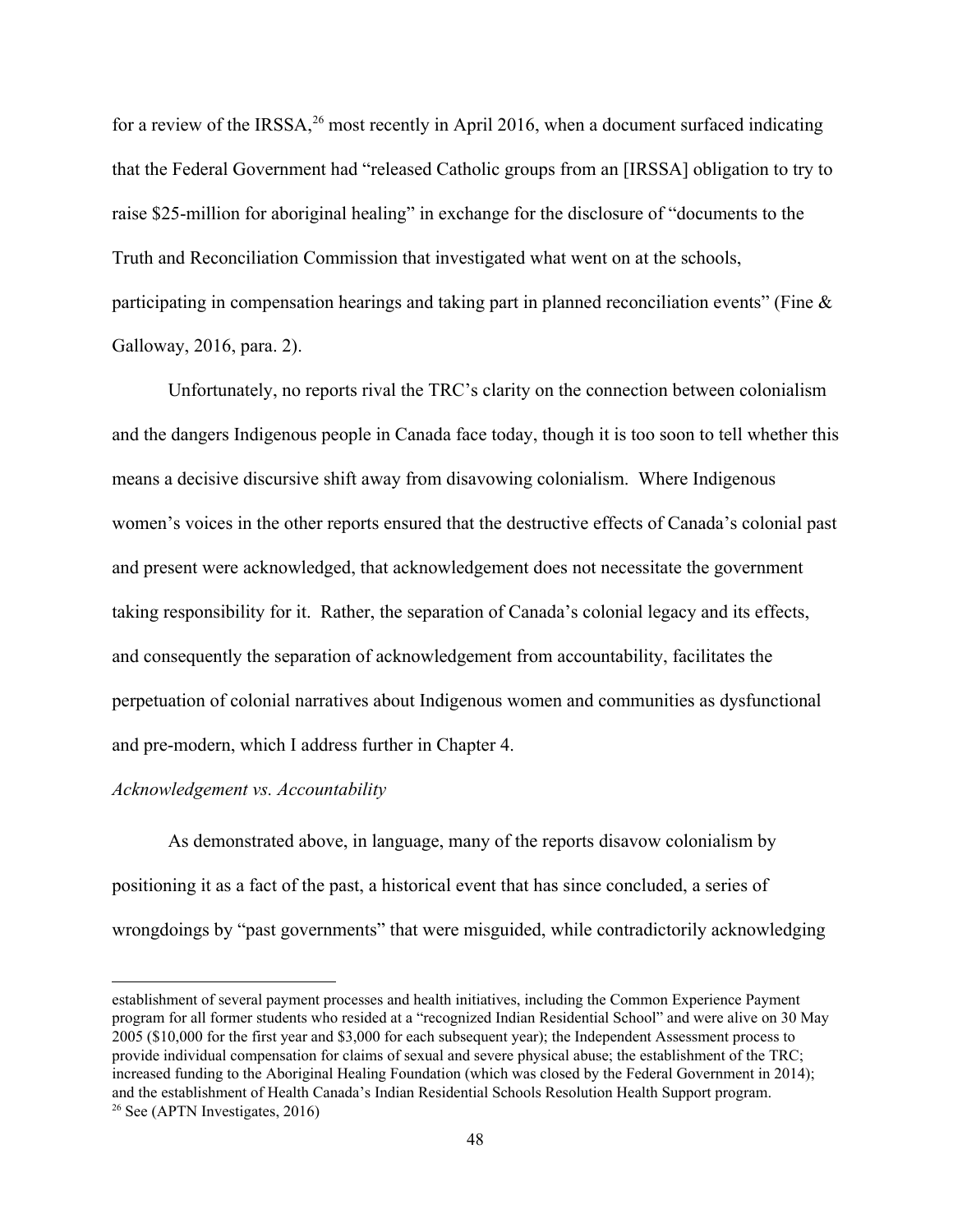its ongoing harmful effects on contemporary Indigenous peoples. In this way, the reports occupy the space between acknowledging colonialism and its destructiveness, and taking responsibility for it. This, perhaps, makes logical sense, as taking responsibility for colonialism and its effects would call into question the legitimacy of the settler-colonial state, the seat of power from which the Federal Government draws its authority. Sherene Razack draws out the distinction between acknowledgment and responsibility in *Dying from Improvement: Inquests and Inquiries into*

## *Indigenous Deaths in Custody* (2015):

If occasionally inquests and inquiries acknowledge that colonialism produced some of the ravages on Indigenous bodies which these legal processes so meticulously document, acknowledgement does not extend to responsibility. Recording the impact of alcohol abuse on the body...inquests and inquiries may connect these bodily failings to residential schools but only insofar as colonial *histories* [emphasis added] made [Frank Paul and Paul Alphonse] vulnerable. Those same histories are not imagined as making the colonial state accountable. (p. 19)

The relegation of colonialism to Canada's past facilitates the divide between acknowledgment and responsibility/accountability; if colonialism is over, then it cannot be addressed in substantive, material ways, such as through policy and legislation. This is reflected in the language of the reports as a whole and more specifically in the recommendations purported to address violence against Indigenous women, as I detail below. In this way, the reports contribute to nation-building in Canada, where national identity is intimately connected with the idea that Canada is an inherently egalitarian, post-racial/multicultural state (Bannerji, 2000; Thobani, 2007). In *The Transit of Empire: Indigenous Critiques of Colonialism* (2011), Jodi A. Byrd deconstructs the narrative of multicultural liberalism in the United States, reading settler colonial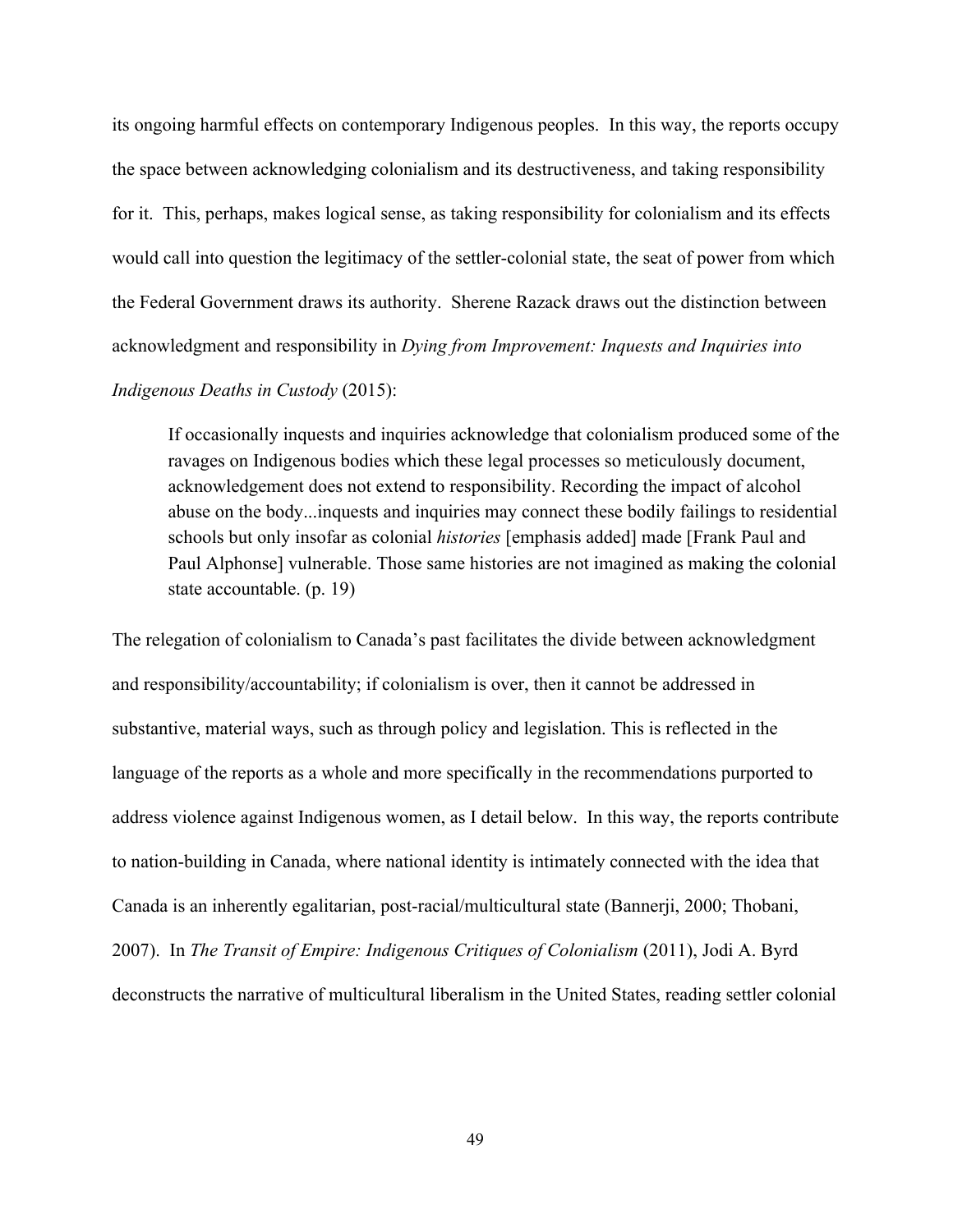history for instances of enjambment.<sup>27</sup> This echoes Dian Million's (2014) idea of reading Indigenous experiences as related by an "archipelago of stories" in that both writers are referring to discrete, solitary events—individual Indigenous experiences of colonial violence—that are connected by a larger, unspoken whole—the colonial settler-state. Understanding the distinction between acknowledging the harms of colonialism and taking responsibility for them allows us to step back from the reports, thereby bringing that larger, colonial whole into focus. When we do this, it is overwhelmingly clear that the reports are more invested in "staging settler goodness," building and maintaining the myth of Canadian benevolence by talking about colonization as though it has ended. Similarly to Bonita Lawrence, Byrd argues that the elisions built into the myth of "multicultural" liberal democracy have been central to the birth and maintenance of the settler colonial state.

This understanding of the liberal settler-state is taken up by Glen Sean Coulthard (Yellowknives Dene) in *Red Skin White Masks: Rejecting the Colonial Politics of Recognition* (2014). Borrowing from Karl Marx and Frantz Fanon, Coulthard (2014) explores how discourses of recognition and accommodation constitute a "willful forgetting" (p. x) of the crimes of colonialism, functioning today to do what overt assimilationist and state violence did up until 1969. $28$  In the reports, acknowledgement of colonialism functions similarly to recognition as theorized by Coulthard, reflecting not an intent to atone for or redress hundreds of years of

<sup>27</sup> As defined in the *Oxford Dictionary of Literary Terms*, enjambment refers to "the running over of the sense and grammatical structure from one verse line or couplet to the next without a punctuated pause" ("Enjambment," 2008). <sup>28</sup> Coulthard identifies Indigenous Canada's decisive rejection of the 1969 *White Paper* as marking the state's shift away from overtly assimilationist policies, as "the expression of Indigenous anticolonial nationalism that emerged during this period forced colonial power to modify itself from a structure that was once primarily reinforced by policies, techniques, and ideologies explicitly oriented around the genocidal exclusion/assimilation double, to one that is now reproduced through a seemingly more conciliatory set of discourses and institutional practices that emphasize our *recognition* and *accommodation*" (p. 5).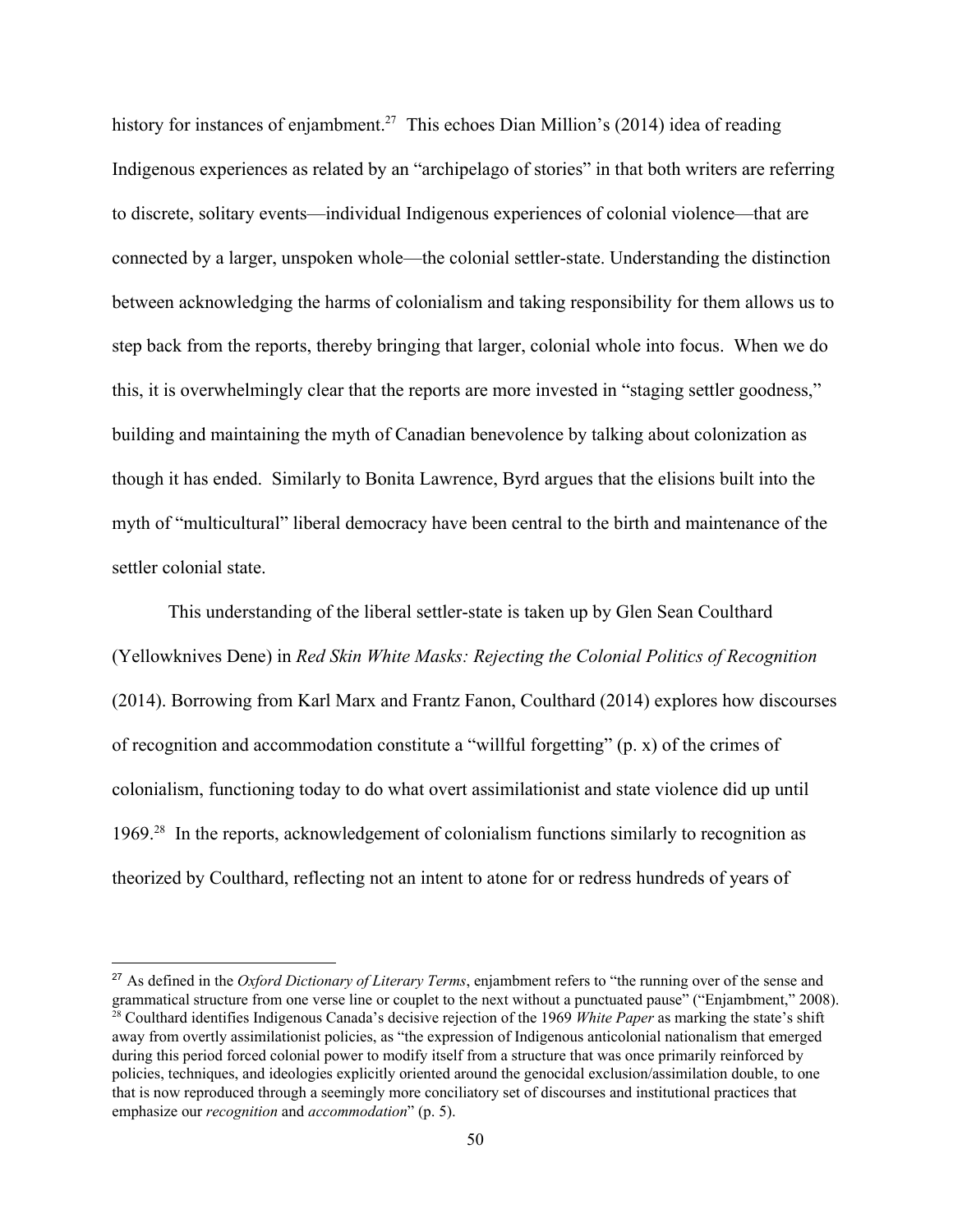colonial crimes and slights, but rather a new "regulative norm governing the process of colonial dispossession" (p. 15), which effectively demonstrates "how colonial rule [has made] the transition from a more-or-less unconcealed structure of domination to a mode of colonial *governmentality* that works through the limited freedoms afforded by state recognition and accommodation" (pp. 15–16).

The acknowledgement/accountability divide manifests in a few ways in the reports. One is with the language of ownership: or of to whom the problem of MMIW belongs. Several reports discursively frame the problem of violence against Indigenous women as a problem that belongs to and affects all Canadians. The Federal/Provincial/Territorial Ministers Responsible for the Status of Women's (FPT) *Summary of the Policy Forum on Aboriginal Women and Violence: Building Safe and Healthy Communities* (2006), for example, states that "the message to the general population should be that this violence is not just an Aboriginal women's issue but a Canadian issue" (FPT, 2006, p. i). Often, the reports conflate the problem of MMIW with colonial violence in general, or lump it in with the broader issue of violence against women. In each case, the interlocking specificity of gendered colonial violence is lost, further highlighting how and why this problem requires an intersectional approach that is missing from the Government's reports and studies:

Every Canadian will gain if we escape the impasse that breeds confrontation between Aboriginal and non-Aboriginal people across barricades, real or symbolic. (RCAP, 1996a, p. 4)

[The IRSSA and IRS apology] have created a rare opportunity for all Canadians to learn about and re-examine history, acknowledge the suffering caused by the policy of assimilation, and examine the effects this policy has had on Canadian society for so many years. (Troniak, 2011, p. 5)

51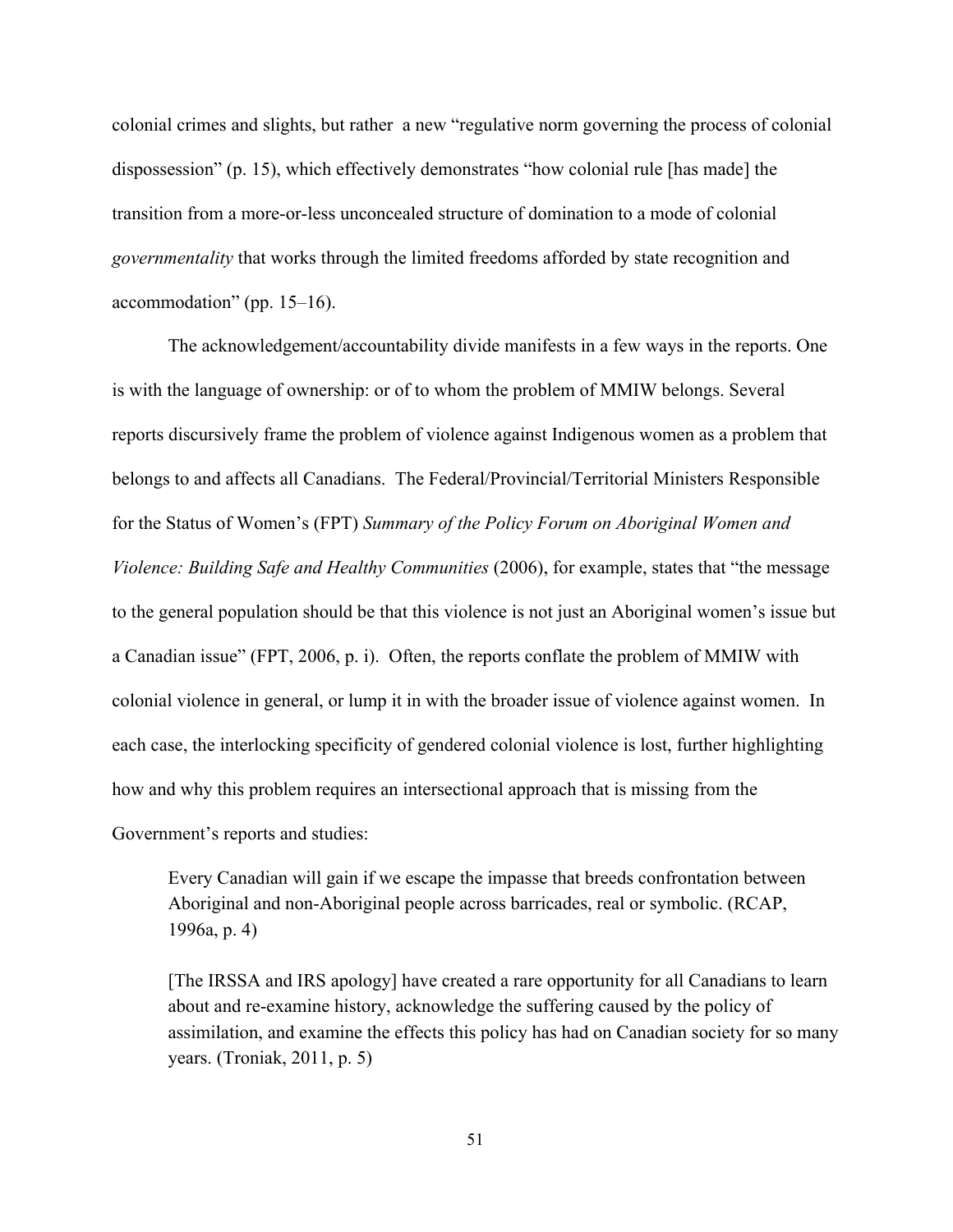Canadians need to better understand the reality of our Aboriginal peoples, to take responsibility for improving relations with our Aboriginal neighbours, and a growing sensitivity to the ways that our preconceived ideas render them more vulnerable to violence. (SCVAIW, 2014, p. 23)

[The *Action Plan to Address Family Violence and Violent Crimes Against Aboriginal Women and Girls*] is part of our Government's longstanding commitment to protect the vulnerable and safeguard Canadians. (Government of Canada, 2014, Foreword, para. 4)

The Coordinating Committee of Senior Officials (CCSO) Missing Women Working Group's report (Canada, CCSO, 2010) is similarly reflective of the push to frame violence against Indigenous women as "everyone's" problem: the report is titled simply "Issues Related to the High Number of Murdered and Missing Women in Canada". Indigeneity is only included in the report as part of a list of risk factors that increase a woman's vulnerability to violence.<sup>29</sup>

Contradicting the statements that the problem of violence against Indigenous women is "everyone's problem," many of these same reports' recommendations are limited only to what Indigenous leaders and communities can and should do to address the problem. For example, the policy recommendations contained in the RCAP are exclusively centered on what Indigenous leaders and communities ought to do to address violence against Indigenous women, and are very centered around Indigenous health in particular (RCAP, 1996b, pp. 67–68) (note that, in Chapter 4, I address in detail health and healing as common themes within report recommendations). Putting the onus solely on Indigenous communities to correct this problem not only elides the overrepresentation of Indigenous women as victims of violence overall—the

 $29$  The mandate of this working group was to "consider the effective identification, investigation and prosecution of cases involving serial killers who target persons living a high risk lifestyle, including but not limited to the sex trade" (CCSO, 2010, p. 2). The group found that many of these victims were "Aboriginal women; Living in poverty; Homeless, transient, and lacking in social networks; Addicted to alcohol or drugs; Involved in sex work or other dangerous practices such as hitchhiking; Experiencing mental health issues" (p. 2).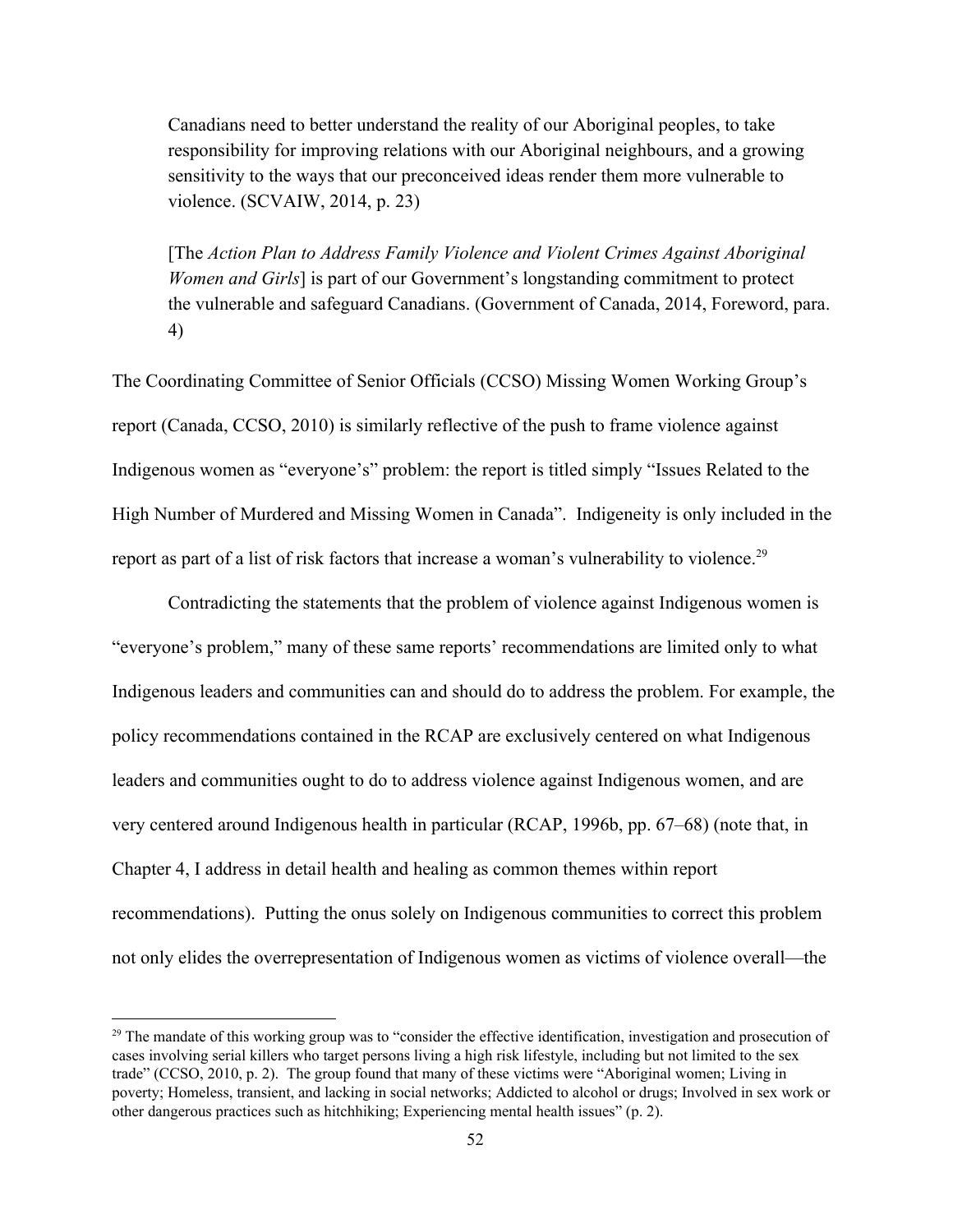highlighting of which is supposed to be the point—but also contributes to the implication that this is an Indigenous problem, isolated to Indigenous communities.<sup>30</sup> In this way, state responsibility for the problem, or even the recognition of colonialism's existence, completely disappears. The Standing Committee on the Status of Women's (SCSW) interim report, titled *Call into the night: An overview of violence against Aboriginal women* similarly acknowledges colonialism and its effects without indicating that the state is in any way accountable for it:

Witnesses in all the site visits talked about the root causes of violence against women, including the role of colonization and the residential school system...The resulting loss of culture was seen as a significant manifestation of violence against Aboriginal women and men. The link between loss of culture and violence was a recurrent theme in all the site visits. (SCSW, 2011a, p. 5)

Despite this acknowledgement of the colonial roots of violence against Indigenous women, the recommendations included at the end of the final report (SCSW, 2011b) center around enhancing criminal justice powers and addressing family violence, in keeping with all previous reports up to this point (RCAP, 1996b; FPT, 2006; Health Canada, 2008; CCSO, 2010). Notably, the final report includes the dissenting opinions of the New Democrat and Liberal parties, both of which admonished the committee for shifting the focus of the final report $31$  to deliberately "exclude testimony that deals with the 'aftermath of violence'" even though the testimony from the interim report "clearly identified needs and requirements that fall outside the imposed scope of the final report" (SCSW, 2011b, p. 65). In the case of the Standing Committee on the Status of Women reports, acknowledgement also manifests as the proliferation of confusing and nonsensical bureaucratic jargon. Citing former Prime Minister Harper's 2008 residential school

<sup>&</sup>lt;sup>30</sup> This is contradicted by information from the Sisters In Spirit research project, which indicates that 70% of disappearances and 60% of murders occurred in urban areas (SCVAIW, 2014, p. 13).

<sup>&</sup>lt;sup>31</sup> This is discussed above, on p. 45.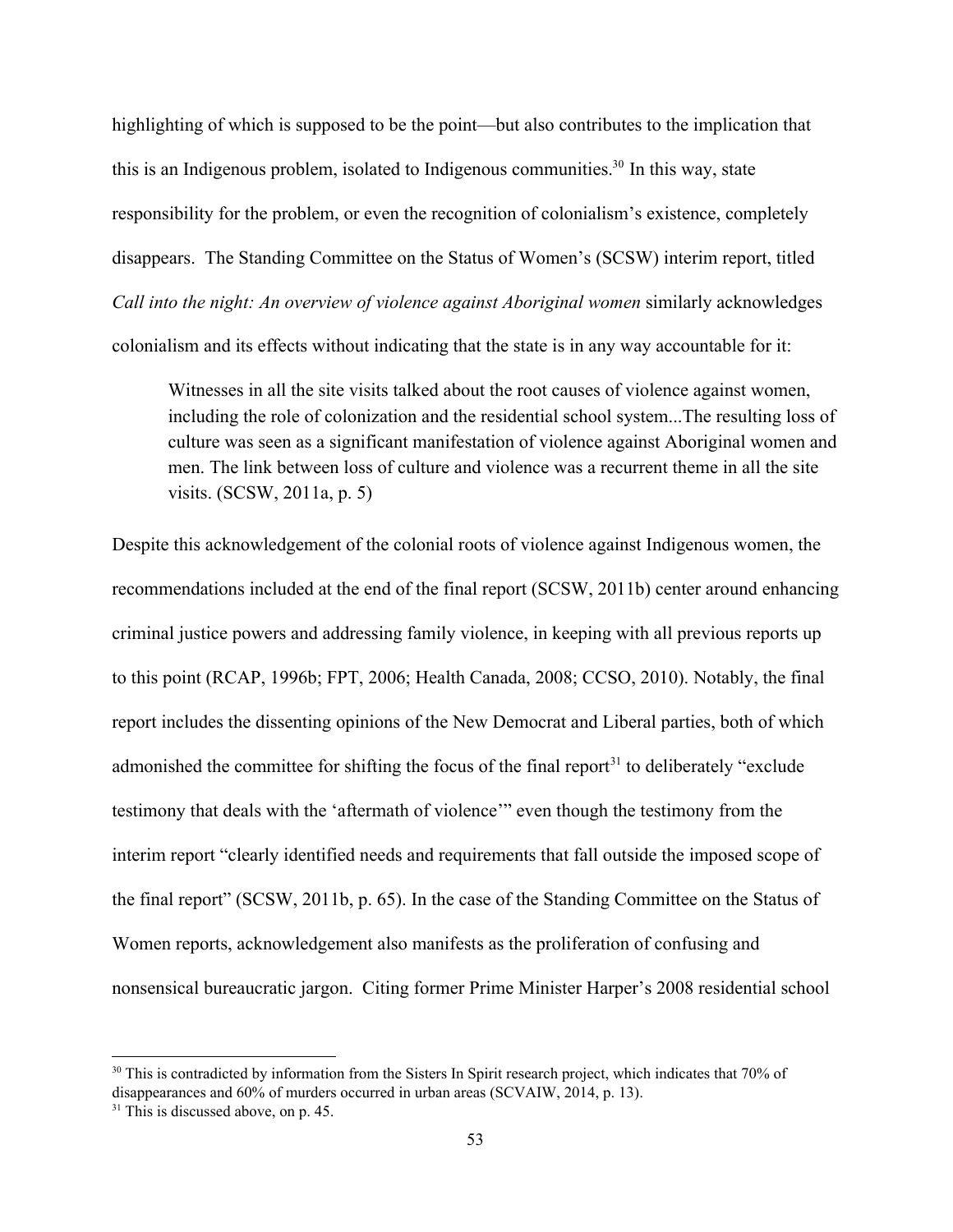apology, which includes an acknowledgement that policies of assimilation were and are wrong, the final report states that "the Committee affirms that acknowledgement [i.e., the apology] as key to moving forward" (SCSW, 2011a, p. 8). What does an affirmation of an acknowledgement tangibly mean? Ostensibly, nothing, given that the recommendations in the final report (SCSW, 2011b) glaringly omit Indigenous women's testimonies of their experiences with such policies of assimilation. In essence, the RCAP and the SCSW reports attribute the problem of violence against Indigenous women to Canada's colonial legacy but only in word: their policy recommendations limit the scope of the discussion, effectively eliding the colonial context in which the problem occurs.

In 2014, the Special Committee on Violence Against Indigenous Women (SCVAIW) published *Invisible Women: A Call to Action,* a study that was organized along three main themes: "violence and its root causes, front-line assistance, and preventing violence against Aboriginal women and girls" (p. 6). The Committee was formed in February of 2013 with a mandate to "conduct hearings on the critical matter of missing and murdered Indigenous women and girls in Canada, and to propose solutions to address the root causes of violence against Indigenous women across the country" (Parliament of Canada, 2013) and was given a deadline of roughly a year to present its findings to the House.Similarly to the reports discussed above, the report "acknowledges the legacy of residential schools" (p. 17) without attributing it to government policy, stating outright that "we will not go into depth on the social and historical factors which render Aboriginal women so vulnerable to violence" (SCVAIW, 2014, p. 17). At the outset, the report attributes the problem of MMIW to "silence":

The need to keep the memory of the loved ones alive speaks of the great tragedy at the heart of the story of the missing and murdered Aboriginal women — the silence within which this tragedy happens. That silence is part of the ongoing trend of mainstream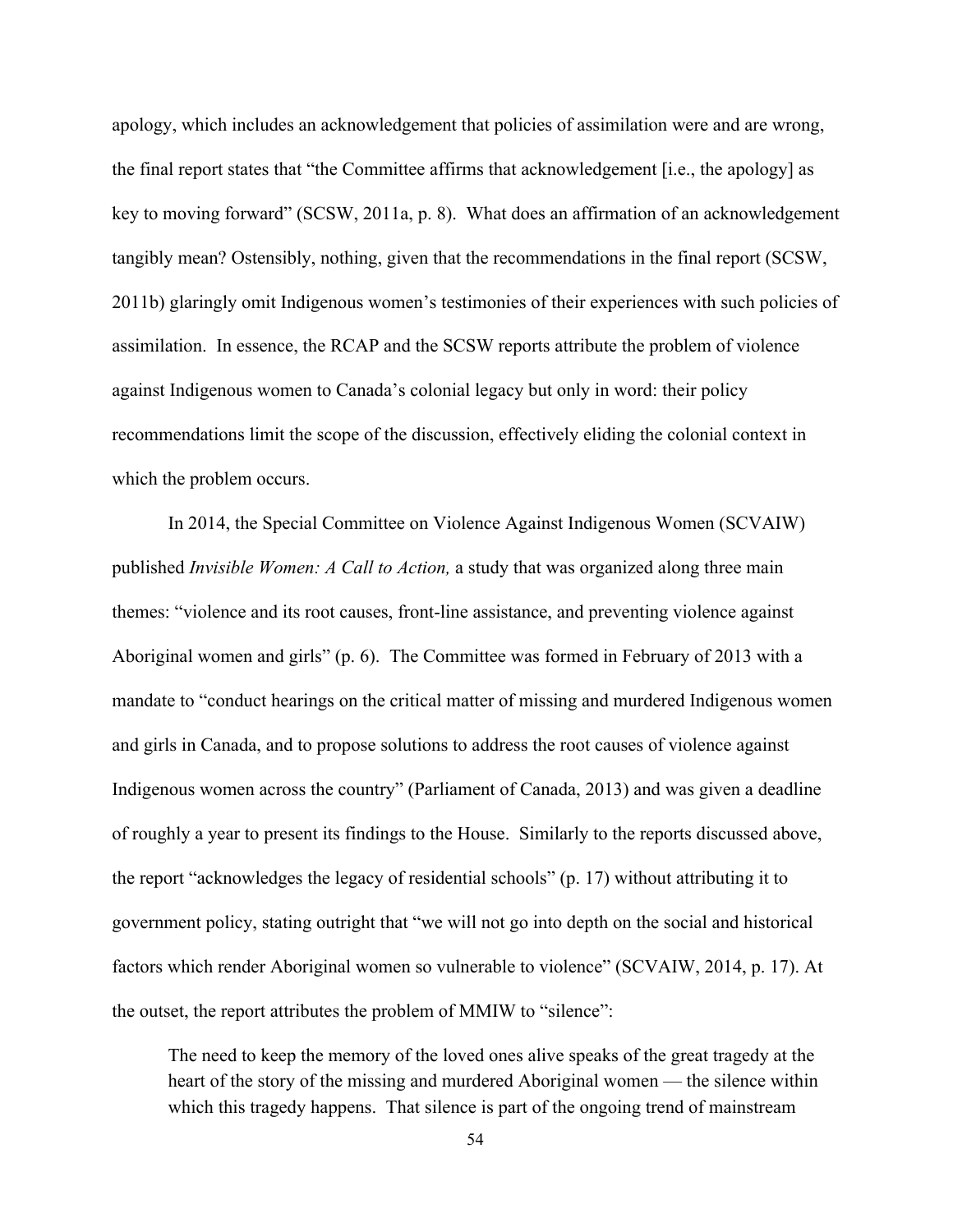society saying to Aboriginal people that they don't count; it joins the resounding silence of the other tragedies which Aboriginal people have lived through at the hands of other Canadians — the residential school system, the large-scale removal of Aboriginal children from their families in the 1960s, the ongoing marginalization and racism. (p. 3)

It is certainly laudable that the report begins by tying the vulnerability of Indigenous women to other state-driven measures to exterminate Indigenous people, but it somehow manages to do so without actually identifying these measures as *state* policies: the residential school system was perpetrated by the state and the church, and while "other Canadians" were complicit in this brutal system, the government is firmly at fault, and has been instrumental in maintaining and reproducing the silence that it is disparaging. The 2011 Standing Committee on the Status of Women report similarly states that "if there is something that is even more shocking than the violence itself, it is the silence within which this violence is allowed to continue...it is this silence which is complicit in allowing the situation to continue" (SCSW, 2011a, p.3). Discursively, "silence" is framed as this extraneous, unattributable thing that is discussed as if it has its own agency, when what we actually have is a concerted creation of silence—and active silencing of Indigenous voices—by the state in order to elide colonialism and accountability.

Throughout its development and upon its publication, the SCVAIW report was constantly beset by controversy, initially for partisan in-fighting and for not interviewing families of MMIW at the outset, and again when the NWAC released a scathing response to the contents of the report. The report states that the committee "assigned special status<sup>32</sup> to the Native Women's Association of Canada as 'expert witnesses,' providing them with the opportunity to participate in all meetings of the committee for the duration of the study and report" (p. 6). The report goes on to state that the NWAC accepted these terms, then subsequently "[voiced] displeasure with

 $32$  A poor / petty / thoughtless choice of words, perhaps.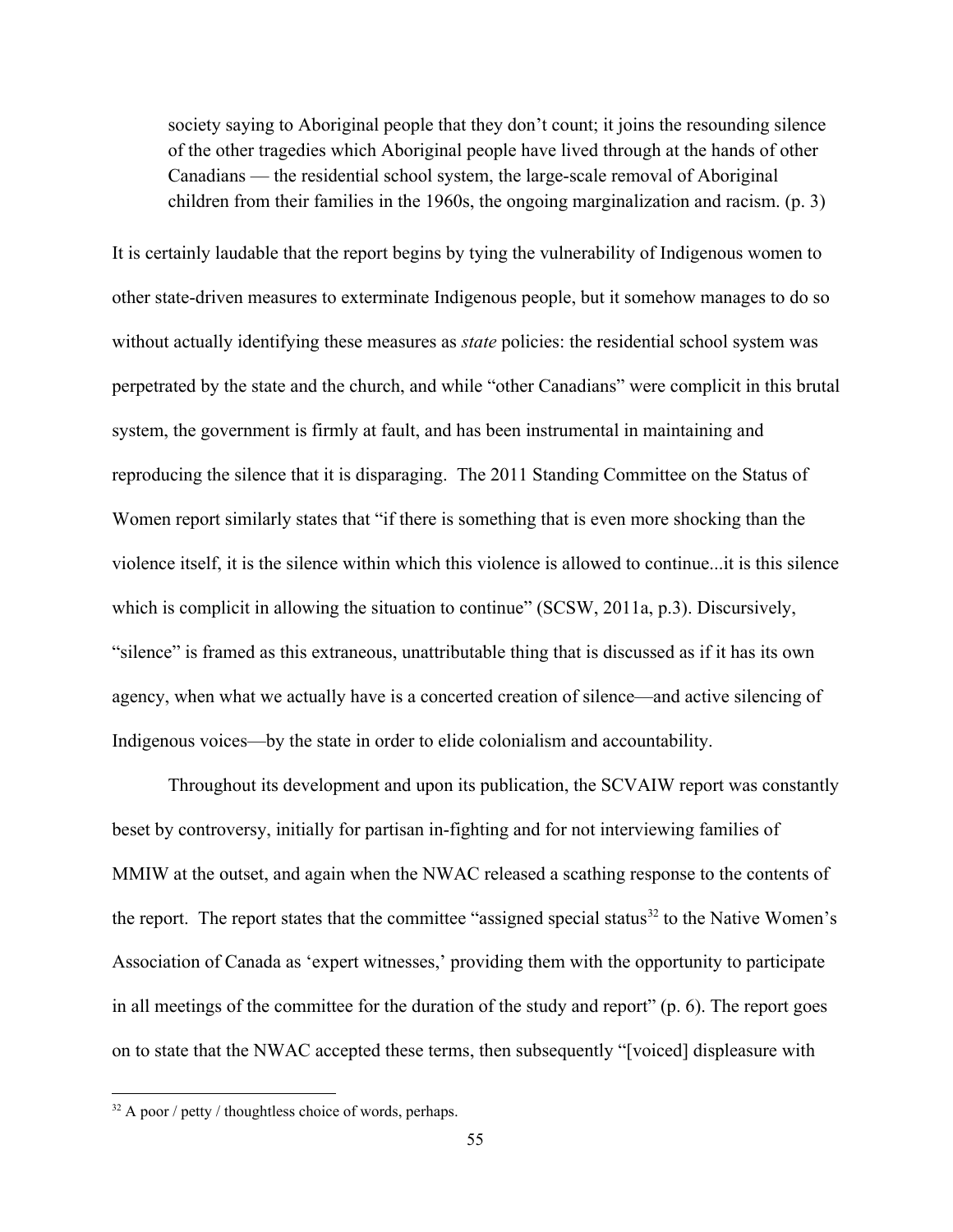their role," so the committee passed a motion that an NWAC representative would attend each meeting, providing oral or written comments that would then be appended to the committee's records. That representative would also have their travel, accommodations and living expenses reimbursed. According to the report, the NWAC once again agreed to these conditions and then "failed to provide their comments to the Committee and did not appear at any further meetings, without explanation" (p. 7). No further indication is given as to what the cause of the conflict was. Following the publication of the report, however, the NWAC issued a press release detailing a reluctance on the committee's part to fully engage the organization in the Committee's activities. According to the press release, the organization "was not provided with the SCVAIW work plan, witness list, committee budget, or other internal documents or resources to facilitate real engagement, inclusion and participation" (NWAC, 2014b, para. 9), not to mention to increase the committee's transparency and accountability. The NWAC had requested ex-officio, non-voting membership status, which would have enabled the NWAC representative to "participate fully in the parliamentary committee, and [provided] them with the ability to participate in the committee work plan, witness list, questioning of witnesses, travel with the committee members, and develop the final report" (para. 8). The request was denied, putting the NWAC in the "precarious situation of appearing to 'rubber stamp' the work and final report of the committee without having fully been engaged" (para. 10). As such, the NWAC concluded that "the SCVAIW's offer to appear before the committee as an 'expert advisor' and 'expert witness' was meant to pacify NWAC and reduce negative public and media criticism" (para. 10).

Among the members of the committee was Liberal Aboriginal Affairs critic (and current Minister of Indigenous Affairs and Northern Development) Carolyn Bennett, sitting as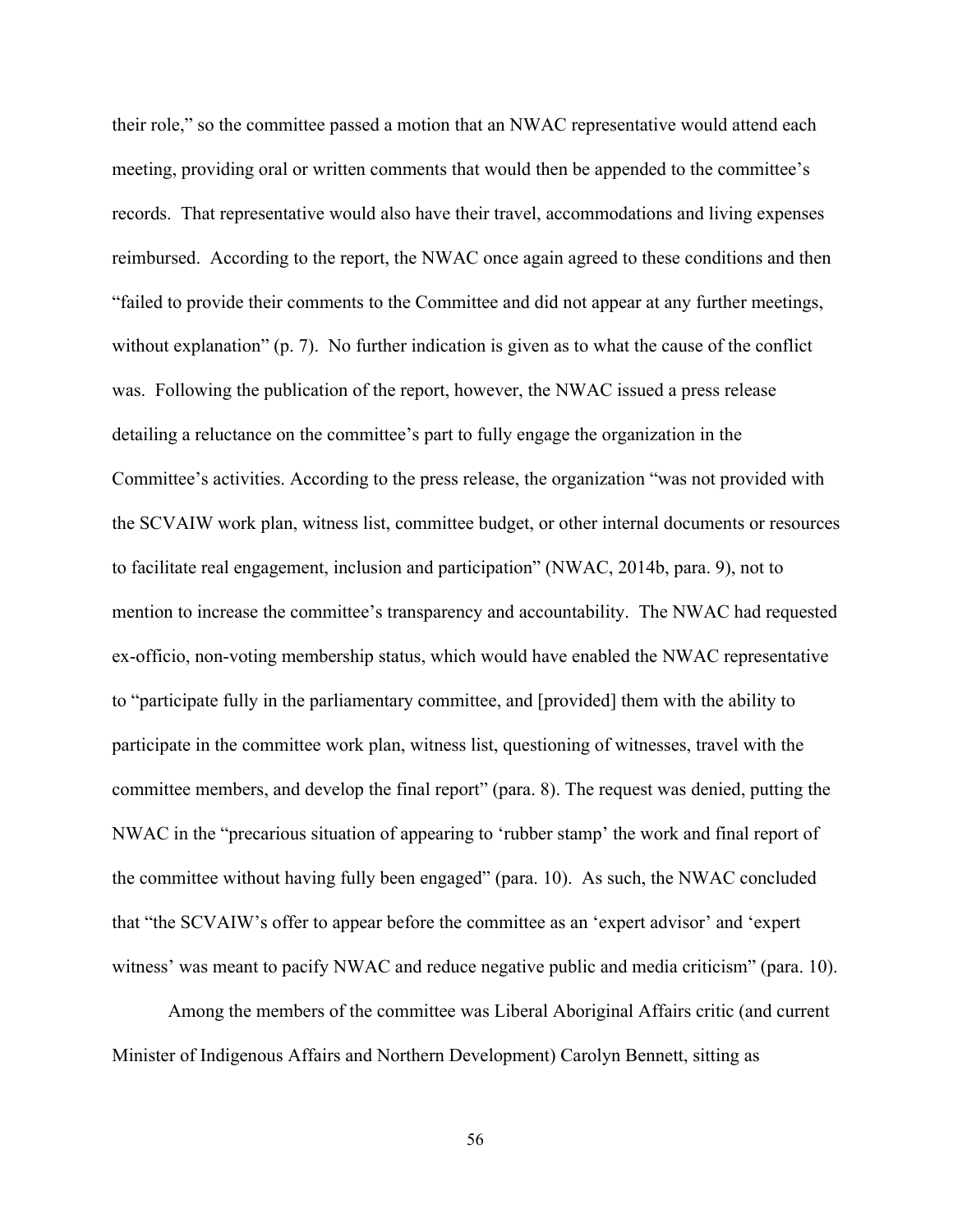Vice-Chair, who also denounced the report upon its publication, stating, "That this report only contains recommendations approved by the government, and does not reflect the testimony of witnesses, is in flagrant disregard of Parliamentary principles" (APTN National News, 2014, para. 6). Finally, the NWAC press release notes that of the 16 recommendations made by the Committee, only five pertain specifically to Indigenous women and girls, and are "primarily general in nature and support existing initiatives and actions that correspond to current Government priorities," and none seek to immediately respond to the plight of at-risk Indigenous women and girls or to the families of women and girls who have already gone missing (para. 14). The NWAC (2014) concludes with its own recommendations, including an inquiry into the issue, stating that

One may perceive that the overall flavour of the report places the onus and blame on Aboriginal people alone...there is no mention of the impacts of colonization and the need for real and comprehensive reconciliation...It could be said, that the SCVAIW itself has demonstrated how these systemic issues and root causes present themselves by virtue of their interactions with the NWAC and its paternalistic approach to engagement. It is a great shame that the Committee convened to undertake such important work would be the same Committee that acted as the barrier to the success of its own work. (paras. 1415)

This passage clearly engages with the hierarchy built into the process of striking committees, inquiries, and inquests—Western tools of investigation—and how that hierarchy can hinder or even preclude the possibility of settler accountability for the problem: if the state is always leading the studies and committees, they are still operating as the political and discursive hegemon, re-entrenching those inequalities. By not framing its relationship with Indigenous peoples as a settler-colonial one at its foundation (recalling Glen Sean Coulthard's definition on p. 38), the Government of Canada is released from the responsibility to thoughtfully engage with how it is implicated in the problem of missing and murdered Indigenous women. The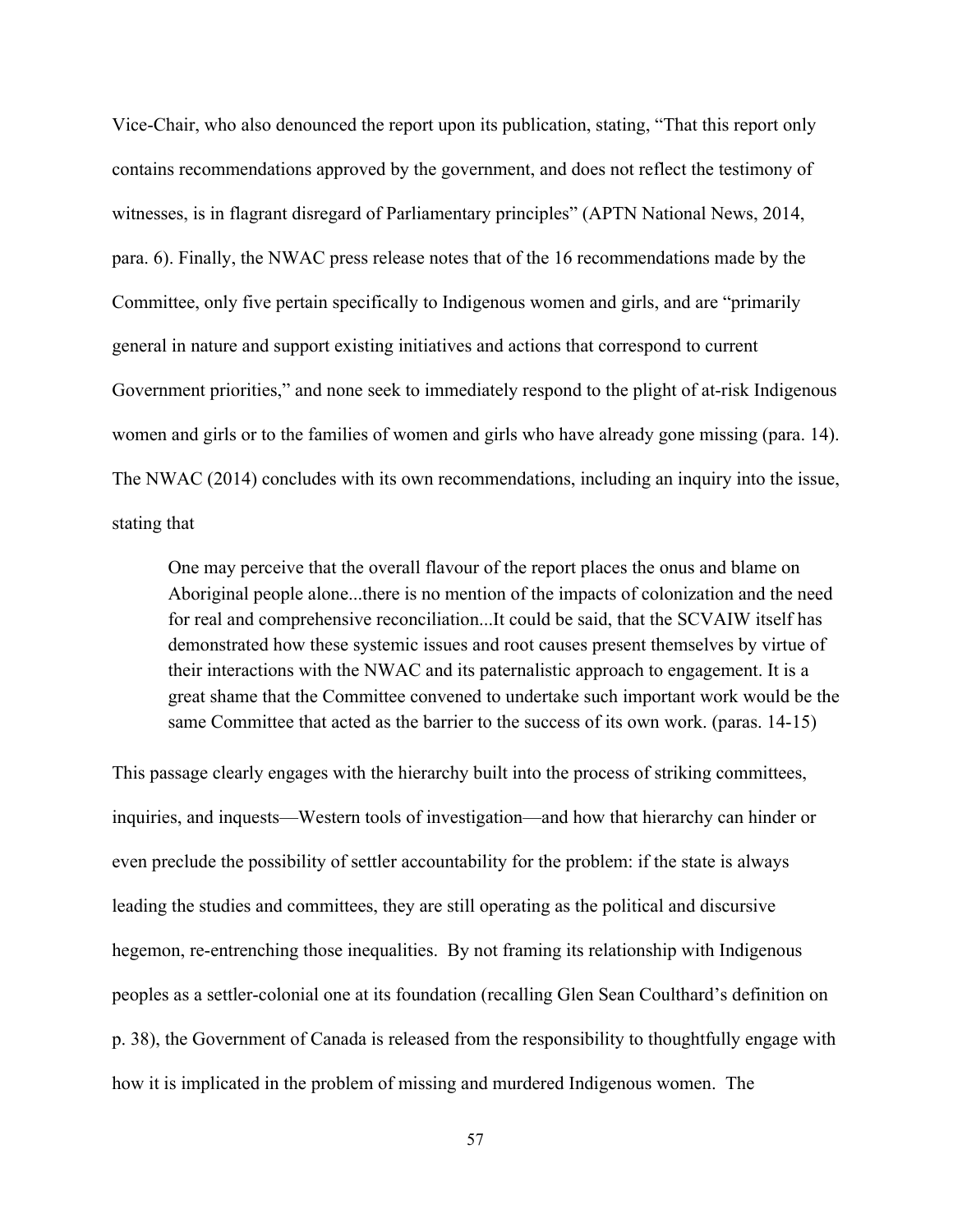implications of this loss of accountability are sometimes very literal, as colonially-invented borders and jurisdictions impede law enforcement and the resolution of cases:

Family members have shared stories about jurisdictional conflicts when attempting to file a missing persons report outside their community of residence. For example, while one police service says the report needs to be filed in the city where their loved one went missing, the other maintains the report should be filed with police in her home community. Jurisdictional issues such as this act as a tremendous barrier to families and loved ones who try to make a missing persons report, but also to the investigation into a case. (NWAC, 2010 cited in SCVAIW, 2014, p. 34)

In this instance, colonially invented borders and bureaucracy enable state law enforcement to shirk their responsibility to protect Indigenous peoples. Perhaps when the problem of MMIW is everyone's problem, it is also easier for it to be no one's problem.

In keeping with the many issues NWAC identifies within the SCVAIW report, the Government of Canada's *Action Plan to Address Family Violence and Violent Crimes Against Aboriginal Women and Girls* (2014), developed in direct response to SCVAIW's report, positions Indigenous communities as responsible for developing solutions to violent crime by "taking measures to ensure the safety of women and girls, providing access to services for victims, and raising awareness within communities that violence is unacceptable" (Government of Canada, 2014, p. 4). Comparatively, the Federal Government's role, as laid out in this report, is much more limited: "support and coordinate efforts, share information and best practices, and continue to strengthen the law and the criminal justice system" (p. 4). By positioning the Federal Government as having a coordinative, directive, and punitive role in the issue,  $33$  they 1) reassert their discursive and nondiscursive authority over how this issue is discussed and addressed and

 $33$  The discourse of crime and criminality is addressed in-depth in Chapter 4.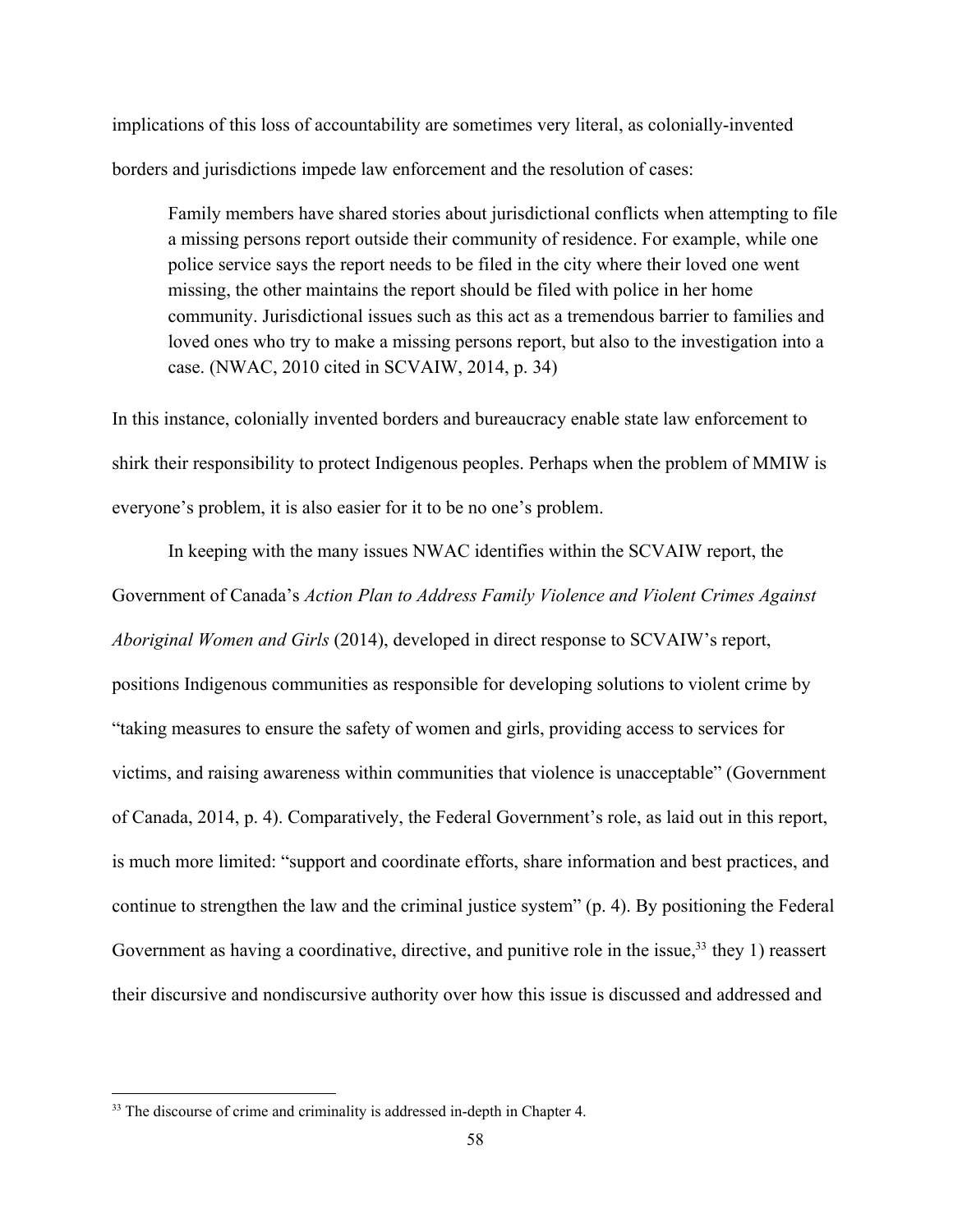2) largely absolve themselves of the messier problem of addressing their own complicity in this matter

In each case, the Government frames itself as outside of or beyond reprimand. In the SCVAIW report, systemic racism is addressed only in terms of how it affects Indigenous women's interactions with service providers and how it impacts the media attention that the disappearances and murders of Indigenous women and girls do or do not receive (SCVAIW, 2014, p. 19). Of particular focus is how this racism prevents them from being able to leave abusive relationships, though according to the Government's own reports on the issue, this is only a fraction of the problem (see Chapter 4 on root causes). Acknowledging that "public outcry to violence against Aboriginal women pales in comparison to the outcry against violence against non-Aboriginal women," (p. 23) the SCVAIW report goes on to note the necessity of educating the Canadian public, that "Canadians need to better understand the reality of our Aboriginal peoples" (p. 23). The unwritten text is that *Canadians need to understand this issue better, but that we (i.e., the Government) already do*:

Some witnesses expressed they felt that persisting racism was at the root of inaction to address the high levels of violence against Aboriginal women....The Committee recognizes that we all have a responsibility in acknowledging and challenging the racist attitudes which continue to make Aboriginal women and girls more vulnerable to violence. (p. 20)

Again, the language of acknowledgment, as opposed to accountability, elides the broader, messier issue of colonialism.

While the notion that we, as Canadians, should all become aware of systemic racism and pressure our government representatives to support legislation that empowers and protects Indigenous women sounds positive, it can also feed into a discursive tendency to elide the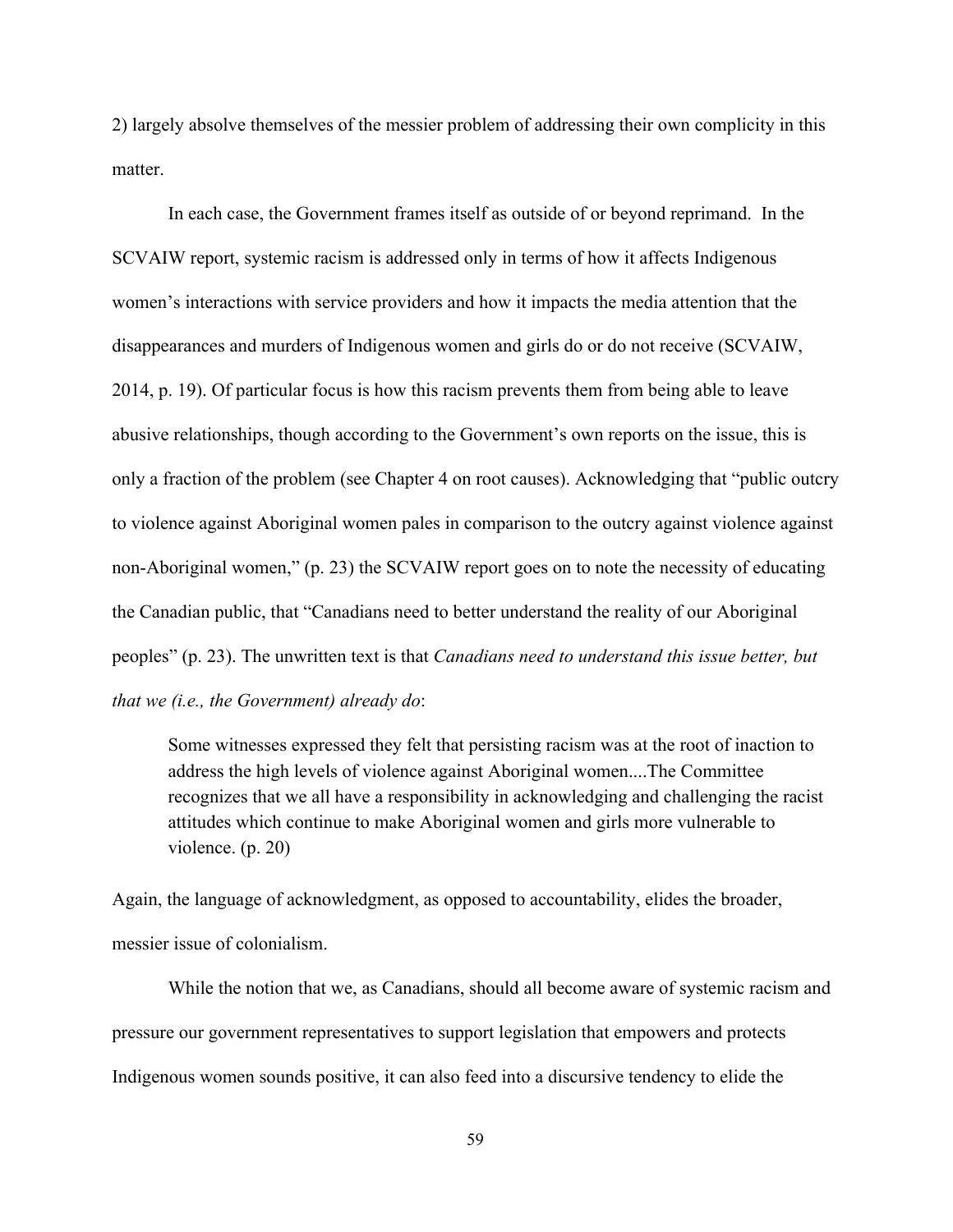problem of over-representation by assimilating Indigenous women  $-$  a social group that faces more and different barriers to safety than non-Indigenous women— into broader social groups. Reframing the discussion of missing and murdered Indigenous women as a discussion about violence against women and all Canadians more broadly was a clear goal of the Harper Conservative government<sup>34</sup>, easily traced through statements by government representatives as well as more recent reports produced towards the end of Harper's time as PM (SCVAIW, 2014; Government of Canada, 2014; RCMP, 2014; RCMP, 2015). This troubling discursive trend actively works against the development of legislation to protect Indigenous women in particular:

I don't think when it comes to missing and murdered Aboriginal peoples that it's fair for the government of the day — whether it's us, the Liberals the NDP or the Greens — to say 'what are you going to do about it?'...the issue should be discussed broadly as 'missing and murdered people' without the term 'Indigenous.' (Former Conservative MP David Wilks, Sept. 2015)

Asked by VICE News' Justin Ling about the "actual, deliverable goals for the action plan to tackle violent crime against aboriginal women and girls," then-Status of Women Minister Kellie Leitch began her reply by stating that "what we're focused on is eliminating violence against women and girls—that isn't just about aboriginal women and girls" (Ling, 2015, para. 15). Responding in the House of Commons to calls for an inquiry into MMIW, then Parliamentary Secretary for the Status of Women Susan Truppe stated that "Our government takes the issue of violence against women and girls very seriously. That is why we have put in place an ongoing series of important measures so that women and girls, including aboriginal women and girls, can live violence-free lives" (House of Commons, 2015).

<sup>&</sup>lt;sup>34</sup> This can be tied back to Harper's statement about crime and sociology, on p. 13.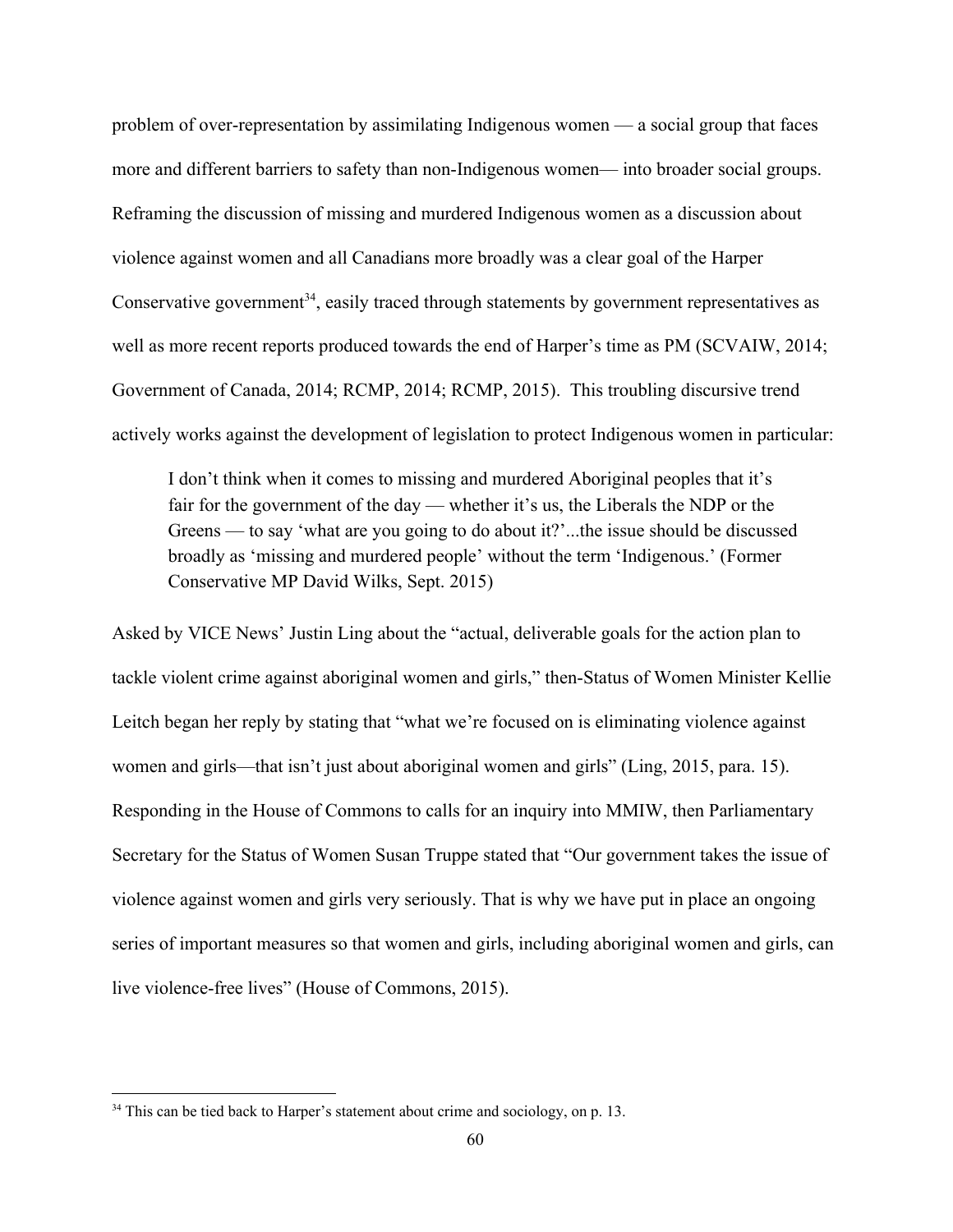With colonialism relegated firmly to the past as an event that has concluded, it is not perceived to have any real influence on contemporary Indigenous life. Discursively, acknowledging colonialism only as a historical event allows the colonial settler-state of the Canadian Government to remain unaccountable for the ongoing policies of dispossession and control that constitute its relationship with Indigenous peoples. Throughout the reports, the Federal Government contradictorily positions the problem of MMIW as both everyone's problem and not their problem. This lack of accountability, in turn, facilitates the conflation of Indigenous women's overrepresentation as victims of homicide and disappearances with violence against women in general. This is just one way that the Federal Government's lack of intersectionality—an understanding that Indigenous women's experience of violence is compounded by racial, colonial, and gendered systems of oppression—on this issue is glaringly evident.

#### *Dichotomizing thought and action*

The reports frequently created a dichotomy between studying the problem of MMIW and acting to address it, using past reports as justification to not do future reports. It was on this principle that the Harper government justified not doing an inquiry for so long, even amidst increasing pressure from NGO's, international human rights organizations, and, eventually, the Canadian media. Also problematically, the reports are often narrowly focused on a single facet of the problem,  $35$  are sometimes methodologically unsound and misleading,  $36$  and are almost all extremely concerned with presenting a specific, sterilized narrative of colonialism as a fact of the past, as discussed above.

<sup>&</sup>lt;sup>35</sup> Usually domestic violence or criminal justice - this is discussed in detail in Chapter 4.

 $36$  As with the Statistics Canada reports - see pp. 81–82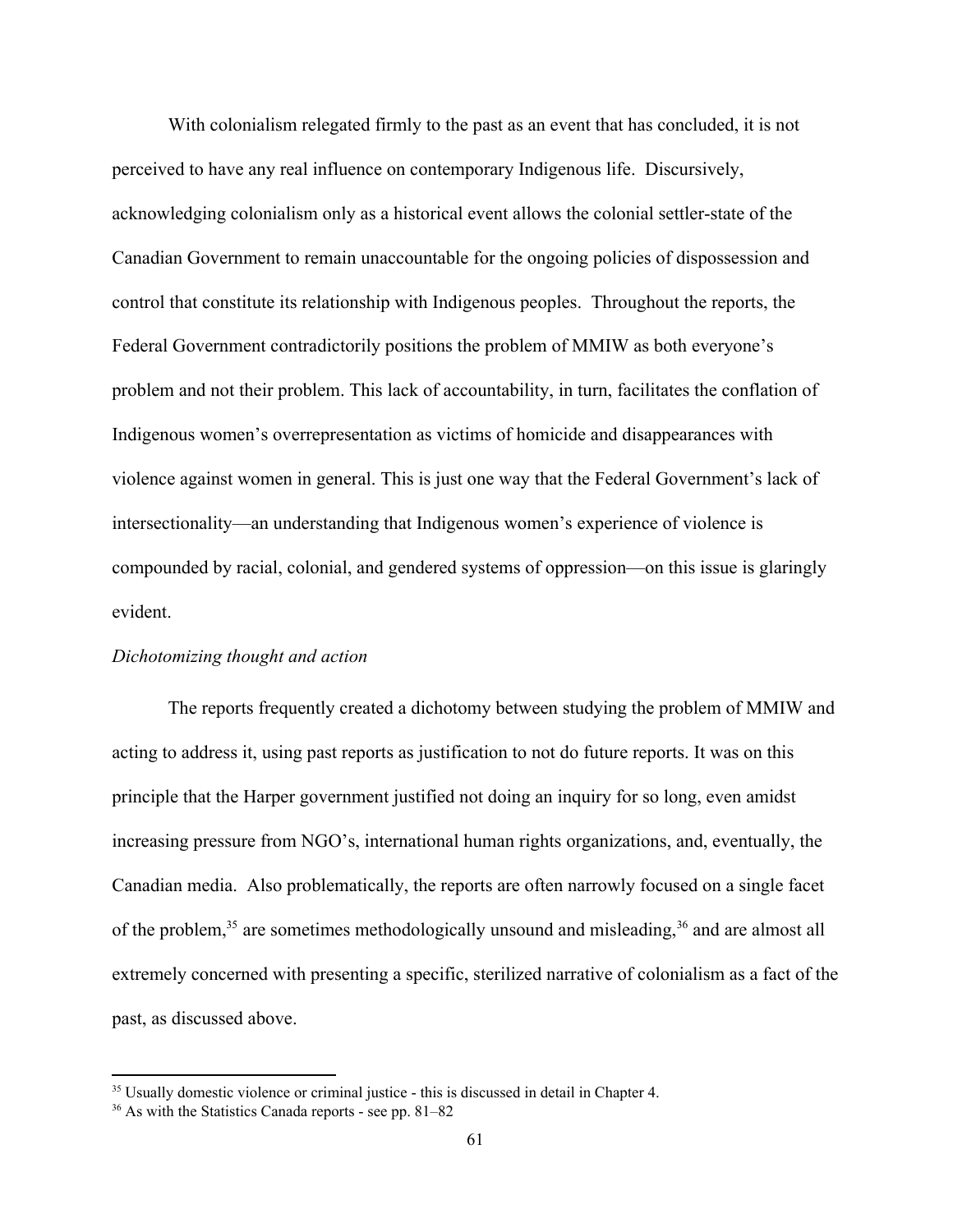At the Federal/Provincial/Territorial Ministers Responsible for the Status of Women's policy forum on violence against Indigenous women (FPT, 2006), Nancy Jean-Waugh, then Deputy Minister of the Status of Women (and brand new to the position, as Stephen Harper was elected for the first time only one month earlier) gave opening remarks, during which Waugh stated that "violence affects everyone" and that "members of the Aboriginal community from every region of this country have firmly stated that the time for talk has passed and the time to act is now" (FPT, 2006, p. 2). This marks the first instance, though not the last, of this talk/action dichotomy which gets reinforced throughout much of the rest of Stephen Harper's time in office. The same dichotomy was employed to respond to how and why the Federal Government and Status of Women Canada (SWC) stopped funding the NWAC's Sisters In Spirit (SIS) initiative. Stating that the initiative "ended" (again, it was de-funded) the Standing Committee on the Status of Women's final report states that SWC has since funded NWAC to "shift its work from research to action" (p. 11). Again, the clear implication is that research, or "talk," is not action in itself, and that enough research has been done. When asked why the SIS initiative was de-funded, SWC conveyed that "it is time to move to action" (Barerra, 2014, para. 7), committing to providing some funds to the organization for a project initially called "Sisters In Spirit: Evidence to Action". According to the NWAC, Status of Women Canada then forced the organization to cut the "Sisters in Spirit" portion from the title (para. 10).<sup>37</sup>

<sup>37</sup> Robyn Bourgeois' doctoral thesis, titled Warrior Women: Indigenous Women's Anti-Violence Engagement With the Canadian State (2014), includes an in-depth discussion of the de-funding of the SIS initiative. "Considered within the context of both this anti-colonial anti-violence analysis and this study's theoretical understanding of prevailing Canadian state agendas," Bourgeois argues that the Federal Government's treatment of SIS since defunding it "constitutes nothing less than appropriation and suppression of this political resistance" (Bourgeois, 2014, p. 233).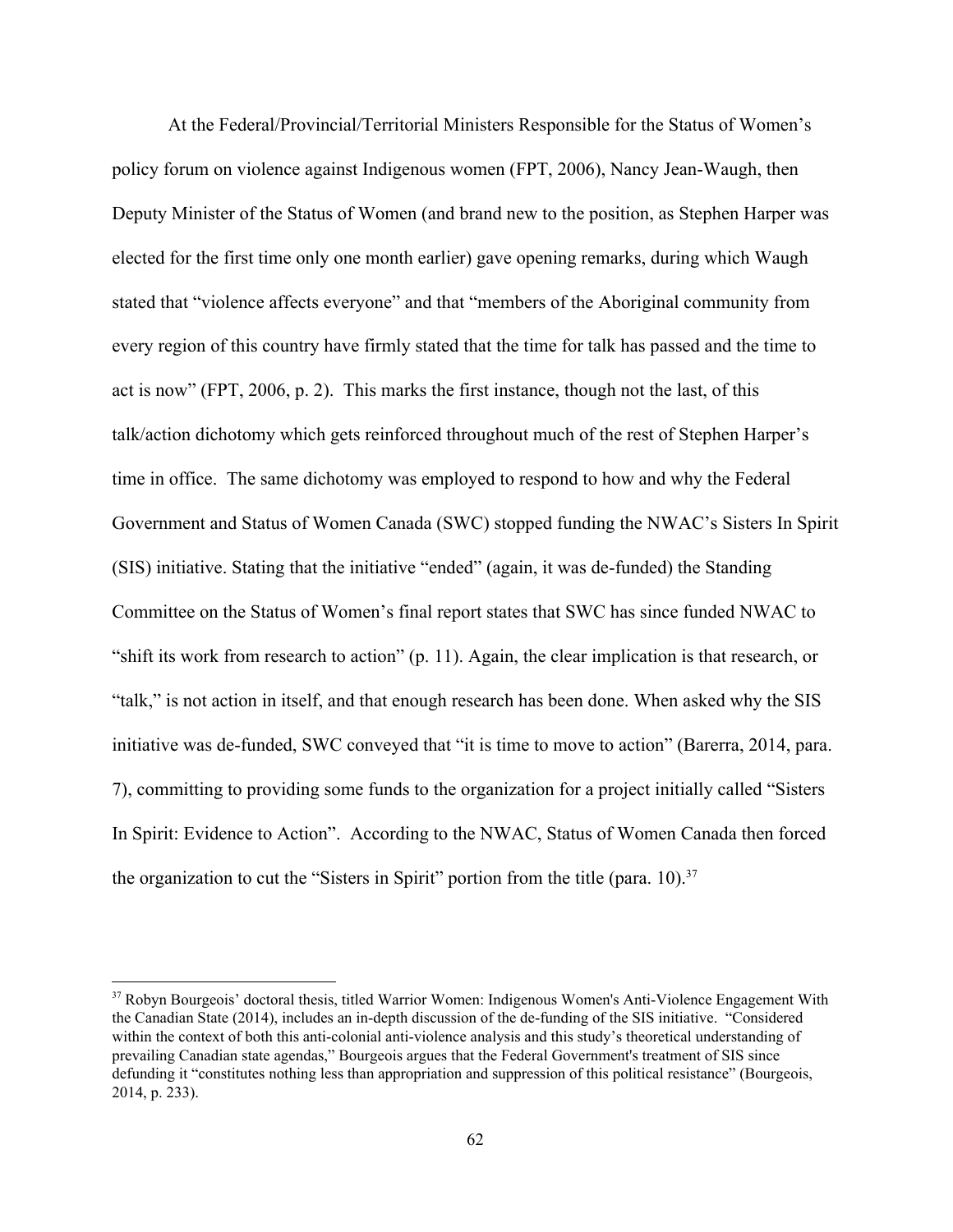Noting that calls for an independent, transparent, accountable public inquiry into MMIW were common during its consultations, the Standing Committee on Violence Against Indigenous Women's report sets these against other calls for monetary funding for community services and programs and law enforcement:

Several witnesses called for the establishment of an independent public inquiry into the issue of missing or murdered Aboriginal women in Canada, adding their voices to those of leaders of national Aboriginal organizations, premiers and leaders of provinces and territories and several international organizations...Other witnesses, including Pauktuutit Inuit Women of Canada, believe that the needs of Aboriginal communities are too dire to spend money on establishing such a commission, saying it would be better to use the money to fund community services and programs. (pp. 13–14)

After pitting these women against each other, the report follows up with an impassioned plea by Marie Sutherland<sup>38</sup> about the risks of spending more money and time on hearings when women and girls are "being raped and beaten" with impunity: "What I'm asking for is the protection from violence for the women and children and to find who's responsible for the violence and the murdered women" (SCVAIW, 2014, p. 14). By pitting two essential components of substantively addressing MMIW against one another, the report creates an air of urgency and tension that lends to the argument that "action", not analysis, is not only needed, but must take the form of enhancements to and funding for law enforcement and criminal justice.<sup>39</sup> Developed in response to this report, the Government of Canada's *Action Plan to Address Family Violence and Violent Crimes Against Aboriginal Women and Crimes* (2014) reiterates the government's position on this:

As noted in the Committee report, the causes of the high levels of family violence and violent crime against Aboriginal women and girls have been well established in a number

<sup>&</sup>lt;sup>38</sup> Sutherland works for the Native Women's Transition Centre, but who was providing evidence as an individual.

<sup>39</sup> I take this trend up in in detail on p. 84.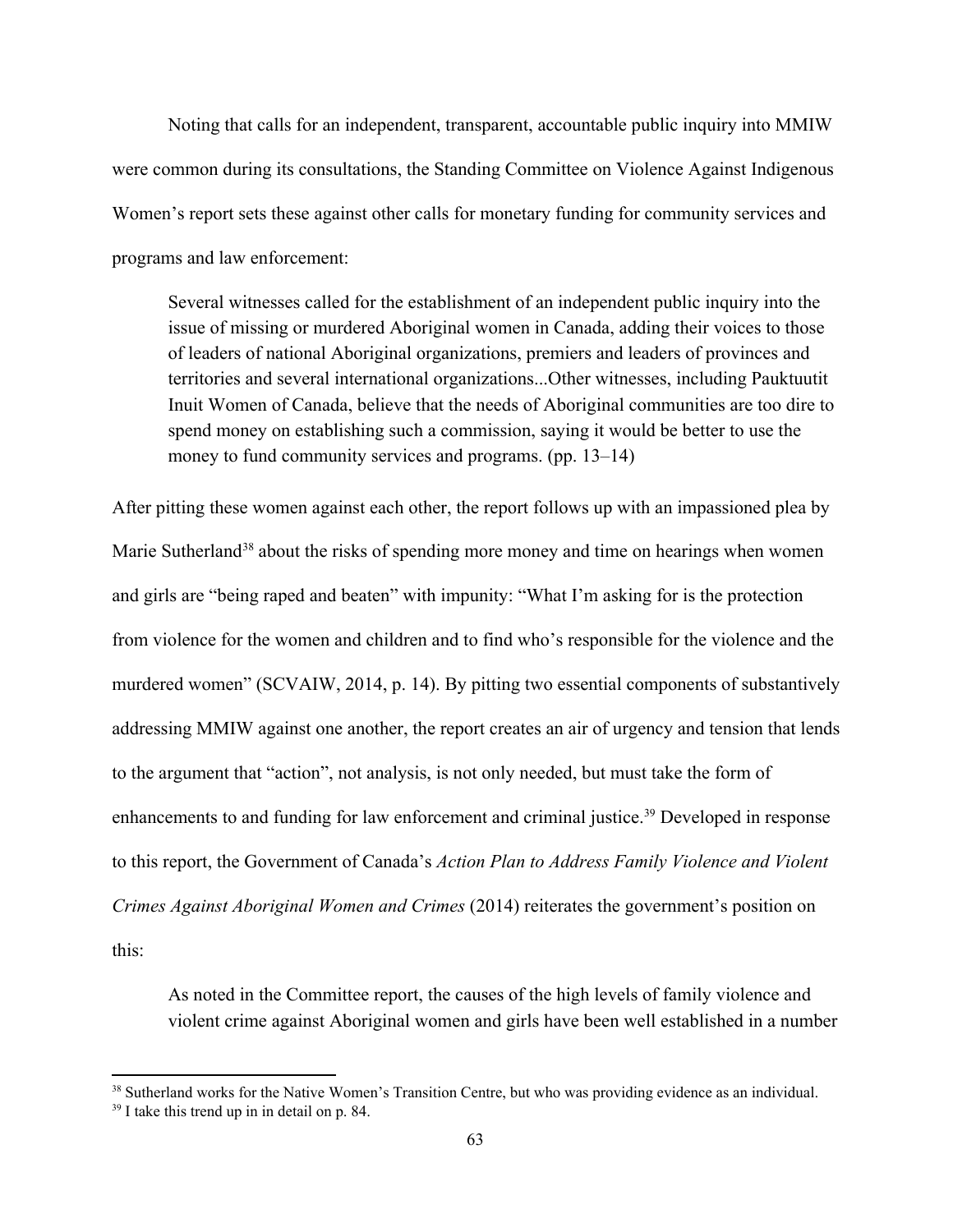of previous studies and reports. This is why we continue to focus our efforts on taking concrete action. (Government of Canada, 2014, p. 4)

In summary, the false dichotomy between thought and action served several purposes: it justified de-funding the NWAC's Sisters In Spirit initiative, allowed the government at the time to continue evading the question of why a national public inquiry was not on the agenda, and legitimized government-proposed criminal justice initiatives, which were continually being framed as "concrete steps" and "real action" in opposition to studies and reports. In addition to producing this false dichotomy, language in the reports also functioned as a vehicle for presenting a sterilized version of the story of "contact" as a misguided but well-meaning historical event that is definitively over. These three discursive themes, along with the techniques discussed in the following chapter, effectively absolve the contemporary Canadian settler state for upholding the institutions and power hierarchies that keep Indigenous women vulnerable.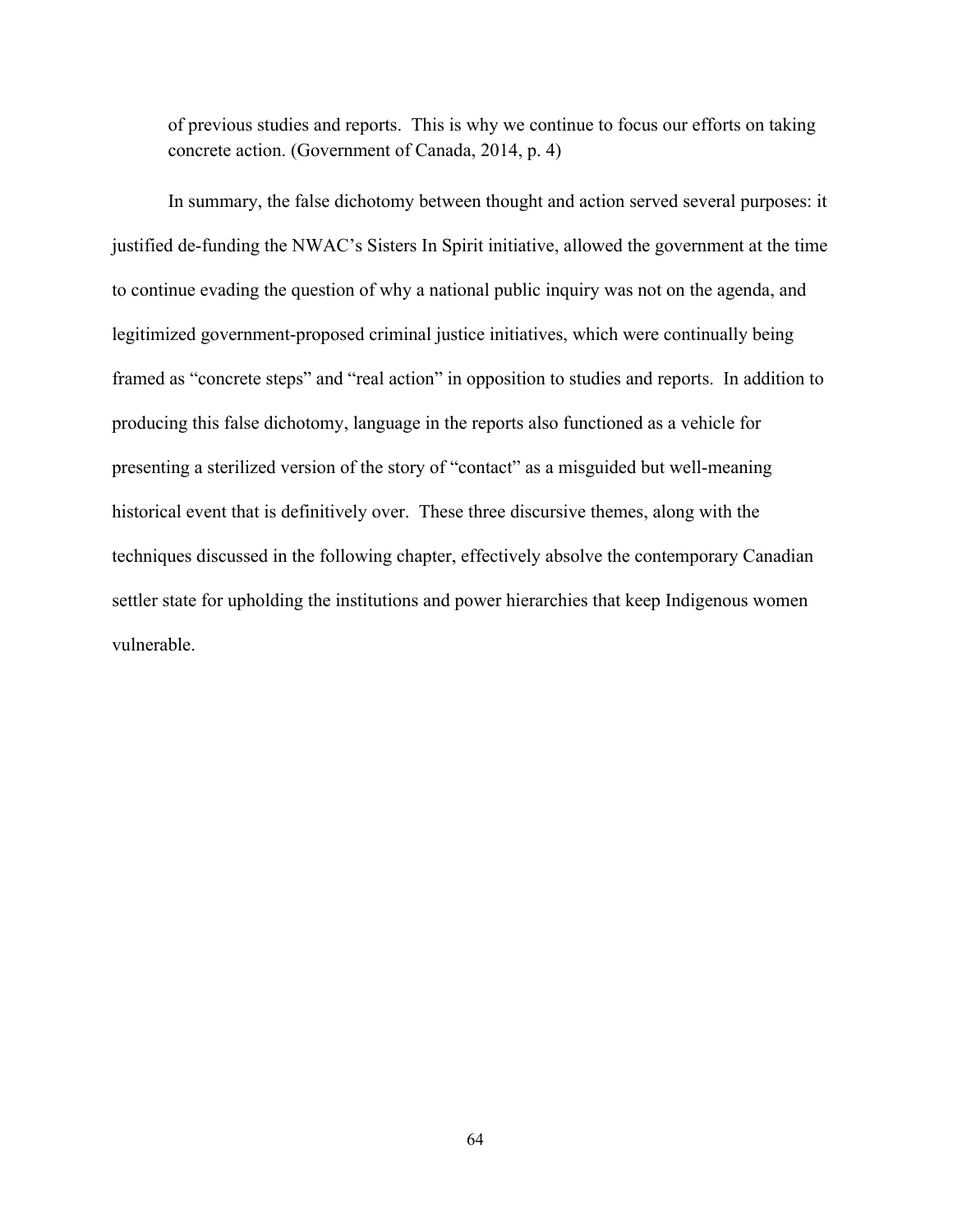# **Chapter 4 (Re)Producing Indigenous Dysfunction: The "Root" Causes of MMIW**

This chapter examines how the reports frame the root causes of and solutions to the problem of MMIW. In short, I argue that the reports (re)produce Indigenous dysfunction, bolstering and sometimes undermining the narrative trends detailed in the previous chapter. This is done in the reports by 1) invoking a narrative of progress and modernization, effectively blaming the victims for their own fates and employing dehumanizing and pathologizing language to frame Indigenous women as inherently vulnerable to violence; 2) individualizing responsibility for the homicides and disappearances by attributing it to Indigenous men and domestic violence, and/or 3) individualizing responsibility for the problem by attributing it to deviant criminals, and finally 4) employing the language of health and healing as the only way forward. In each case, the narratives used to understand the problem occlude the broader colonial context and recirculate the colonial continuity that Indigenous peoples are sick, frail, and in need of healing.

There is a startling unity and consistency to the reports' assessments of the "root causes" of violence against Indigenous women, revealing a great deal about how the Canadian state understands Indigenous people generally, and Indigenous women specifically. Most of the reports, as well as statements by politicians, about missing and murdered Indigenous women attribute their vulnerability to poverty, alcohol and drug abuse, overrepresentation in the sex trade and prostitution, and intergenerational trauma as a result of the residential school system (FPT, 2006; Health Canada, 2008; CCSO, 2010; StatsCan 2011a; StatsCan 2011b; StatsCan 2012; RCMP 2014; Government of Canada 2014, RCMP, 2015). This list of causes effectively isolates these sociological problems from the colonial context that produced them; the "root" of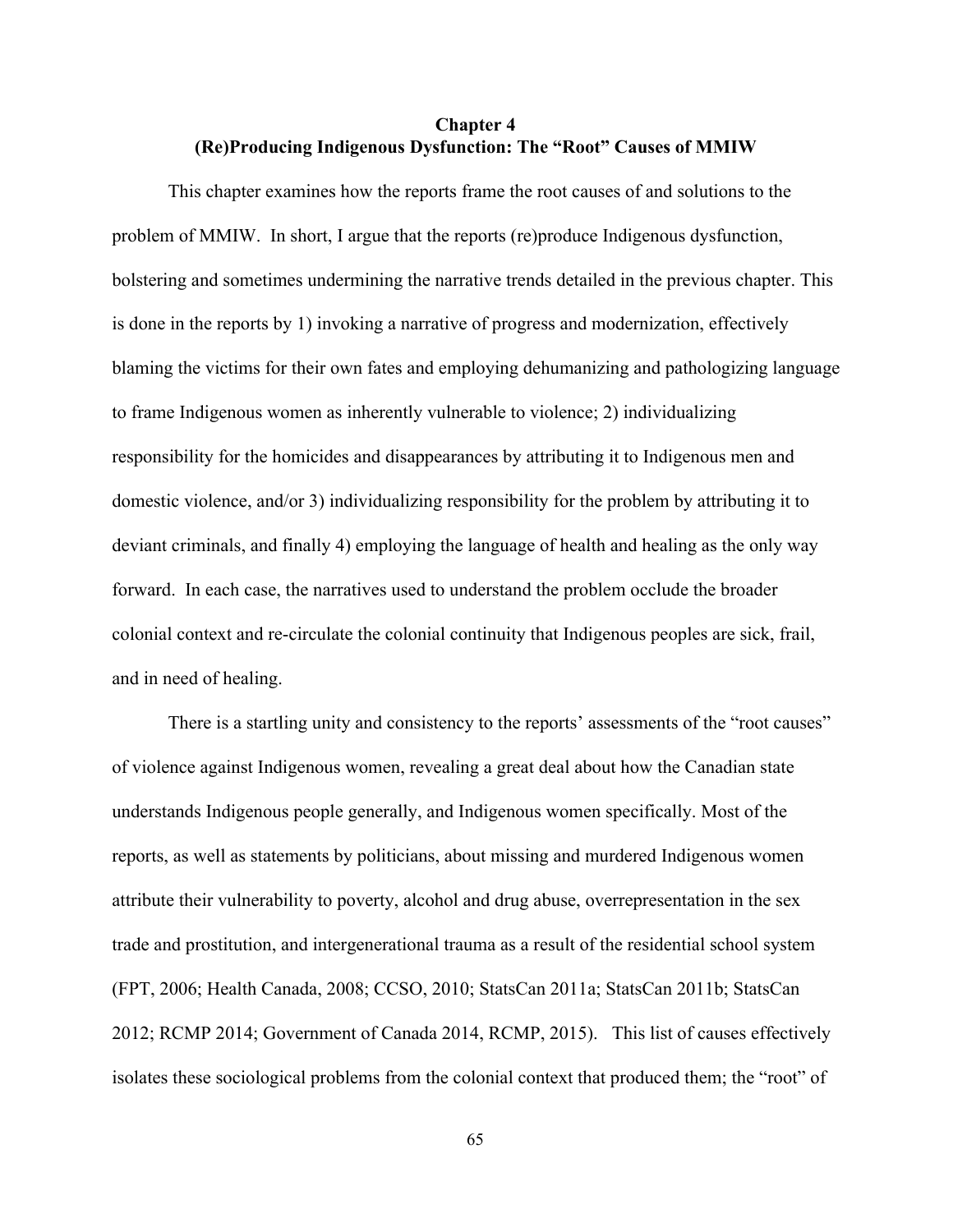the issue mysteriously begins and ends with what amount to symptoms of colonialism, land dispossession, and systemic racism. As such, the recommendations in the reports—while numerous and perhaps helpful—do not purposefully address broader systemic issues.

In addition to dehumanizing Indigenous women and positioning them as pathologically frail, the small, oft-cited list of "root" causes decreases state accountability and has narrowed the conversation about missing and murdered Indigenous women in public policy to family violence and criminal justice. This echoes Sherene Razack's (2015) writing on police inquests into Indigenous deaths in police custody, where she notes that the inquests often focus intently on the health problems of the deceased, such as alcoholism, effectively deflecting attention from police/Indigenous relations:

Inquests tell a story of alcoholism and dysfunction rather than interrogating the violence committed by state actors against Indigenous peoples...In every instance, state accountability receded the more that details about physically and emotionally ravaged Indigenous people came into view. (p. 4)

Beginning with an examination of how neo-liberal modernity permeates the discourse on MMIW with dehumanizing and victim-blaming language, this chapter discusses how the reports reproduce Indigenous dysfunction and pathologize Indigeneity through the family violence and criminal justice narratives, effectively deflecting attention from Indigenous-state relations and preventing the sanctioned conversation from turning to the more politically fraught and costly discussion of Indigenous self-determination.

### *Bureaucratized dehumanization, victim-blaming and modernity*

Many scholars studying the violence faced by Indigenous peoples have identified the dehumanization of Indigenous peoples as a recurring discursive tactic/technique. Métis writer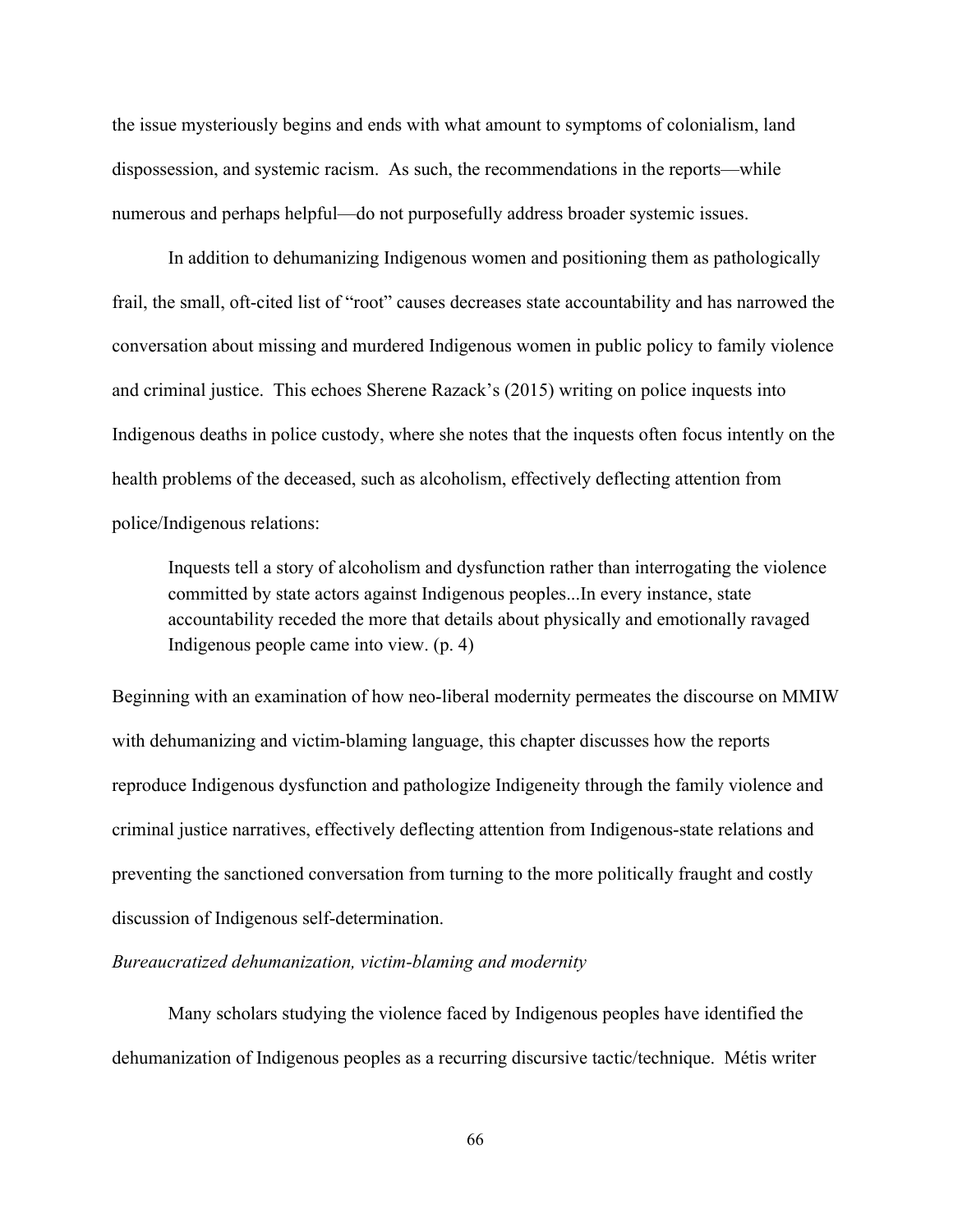Emma LaRocque (2010) positions the dehumanization and demonization of Indigenous peoples as the primary way in which literature (state-produced writing, more specifically) has helped to justify colonization. And, as Joyce Green (English, Ktunaxa and Cree-Scots Métis) (2007) points out, policies such as the *Indian Act* legitimise(d) colonialism not only through the construction and perpetuation of racist stereotypes but "through [the] creation of language celebrating colonial identities while constructing the colonised as the antithesis of human decency and development" (pp. 25–26). LaRocque argues further that the distorted and dehumanizing portrayal of the "Indian" by white writers and the resulting discursive techniques of countering this portrayal by Indigenous writers constitute a "war of words," in which "EuroCanadian historical and literary texts are constructed to serve the material, cultural, and ideological ends of the colonial enterprise" (p. 4). According to LaRocque, the colonial discursive themes found in Canada's archives and countered by Indigenous writing include the dehumanization of the colonized, the normalization of whiteness, and the normalization of European invasion. As such, the task of Indigenous writing is to "humanize the 'Indian' by, on one hand, de-normalizing the 'savage view,' and, on the other, putting forward Native peoples' humanity through their writing" (p. 11).

Significantly to my research and to the "war of words" that LaRocque refers to, Razack (2014) argues that police inquests into freezing deaths of primarily Indigenous men are imbued with a "bureaucratized dehumanization," or the normalization of Indigenous deaths at the bureaucratic level and the reluctance to see those deaths as anything more than the predictable ends to troubled lives. Like the issue of missing and murdered Indigenous women, the "neglect of Aboriginal people in police custody is a well-known phenomenon," (Razack, 2013, p. 356)

67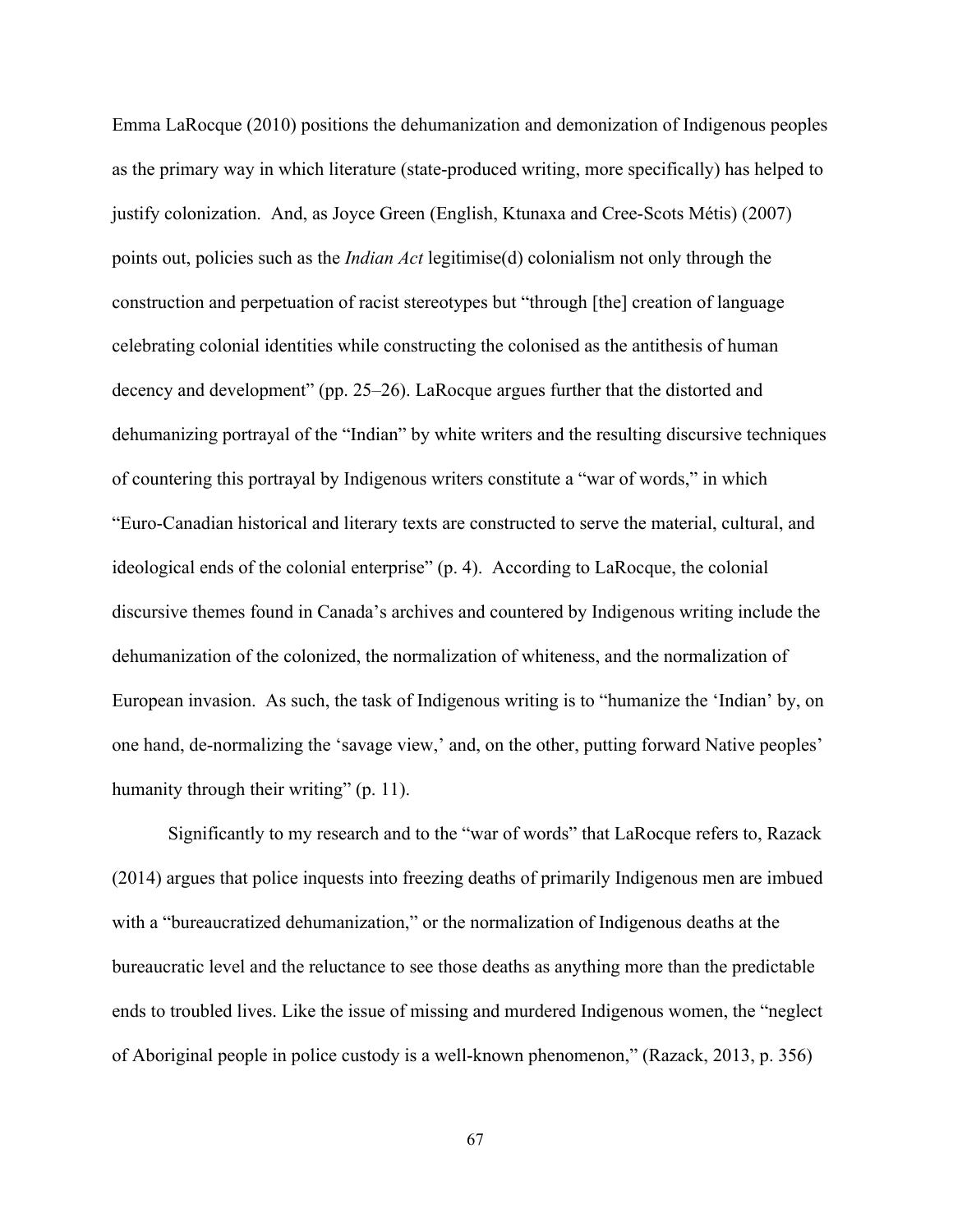but is rarely, if ever, linked to ongoing colonialism. By examining the testimonies given by corrections officers and medical officials as part of the inquest process, Razack delineates how the dehumanization of Indigenous peoples gives way to victim-blaming, especially when we understand inquests as opportunities for the state to "stage settler goodness." According to Razack one of the central facets to staging settler goodness within inquests is the detailed description of the many challenges faced by Indigenous peoples inhabiting the modern world, such as alcoholism and homelessness, effectively framing Indigeneity itself as a disabling condition, a "dysfunction" or an "incurable illness," (Razack, 2013, p. 372) and therefore a "threat to the healthy social body" (p. 374). This understanding necessarily excludes and represses any settler knowledge of "their own violent histories of conquest and occupation" (p. 372), thereby reaffirming the position of settler Europeans and their descendants as the rightful, original residents of North America. This same dynamic is present in the government reports on MMIW, which often place the state's challenges and many efforts to address the problem of MMIW as the focal point, while positioning Indigenous women as unable or unwilling to help themselves.<sup>40</sup> This discursive work effectively pathologizes Indigenous peoples in general, and Indigenous women specifically, as inherently frail and unfit to exist in the modern world while exonerating the settlers from responsibility for their deaths. Indeed, the purpose of inquests seems not to be examining evidence and prosecuting accordingly, but absolving the settlers of responsibility for the Indigenous deaths: "If Aboriginal people are a dying race and a people unable to enter modern life, then they are people that no one can really harm or repair" (Razack, 2013, p. 353). Inquests typically find that no one is responsible for the deaths, even where gross

<sup>&</sup>lt;sup>40</sup> I discuss this in more detail below, particularly in the section on domestic violence on p. 75.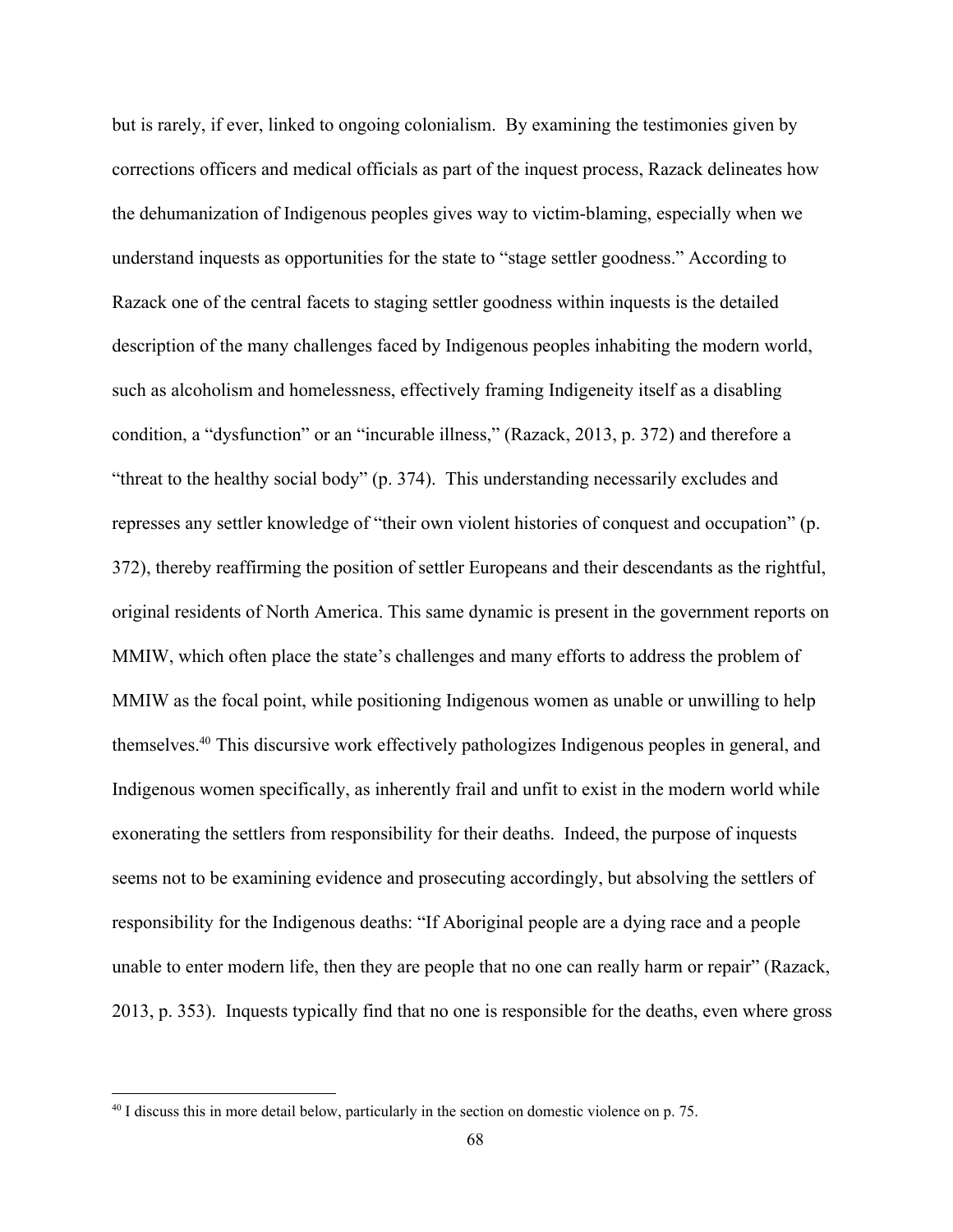neglect on the part of police and health care professionals and/or police violence is evident. This exoneration is made possible through the building of "negative reputations of the deceased" (p. 354), that is, the inquest actively works to establish that the deceased created the conditions for their own demise.

This same victim-blaming narrative is a central tenet of Adam Smith's modernization theory, which, according to political scientist Sankaran Krishna "explains the world since 1500" by laying out the attributes that must be cultivated in individuals in order to stimulate national "economic growth, political democracy, and a scientific approach to natural and social life" (Krishna, 2009, p. 9). As delineated below, many of the tenets of modernization theory present contemporarily as colonial paternalism and liberalism, including in its Eurocentric understanding of social relations and subjectivity:

[Modernization theory] looks at the Western developed world of today, sees what the dominant characteristics of individuals, states, and society are, and freezes them as always characteristic of such societies, as both lacking in other societies and worthy of emulation by them if they wish to progress. (Krishna 2009, p. 11)

In this Eurocentric worldview, power hierarchies produced by processes such as colonialism and globalization are disavowed and several sets of hegemonic ideologies are instead imposed on non-European nations. One way this imposition manifests today is through Western volunteerism and development work, as I discuss below using Barbara Heron's work. The notable result, though, is that if the "success or failure of a nation to take off is seen as largely a domestic matter [and contingent upon individuals' characteristics], today's poorer nations have largely themselves to blame for not making the transition" (Krishna, 2009, p. 14). Within a settler state, this ideology manifests in victim-blaming the Indigenous peoples whose lands are being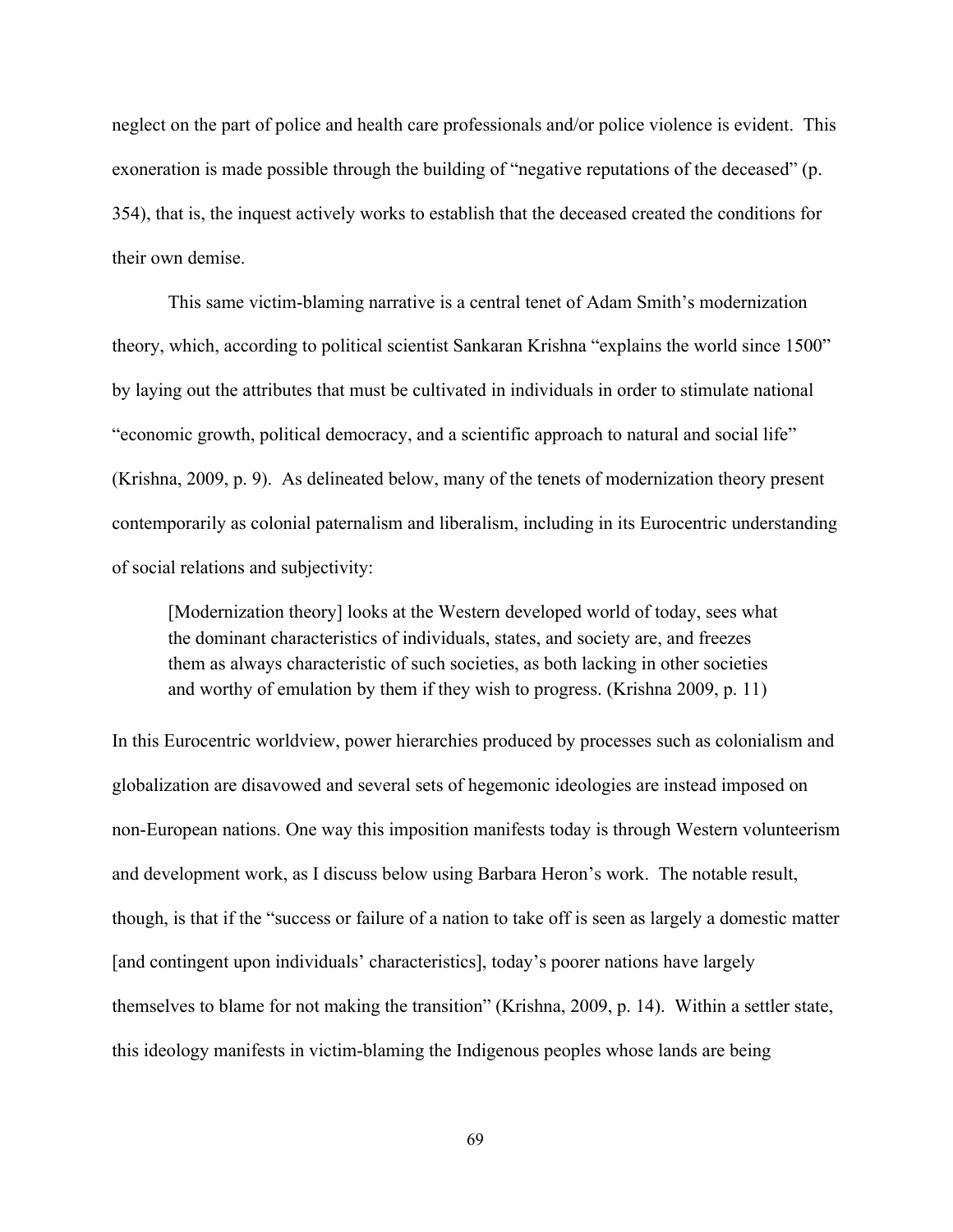occupied, and prevents any acknowledgement of and challenge to the settler-colonial context that produces and maintains inequalities across the Indigenous-settler divide.

This modernist understanding of non-Western nations and peoples is necessarily infantilizing, a dynamic that is both revealed and obscured by the language of "helping" (Heron, 2007) and human rights. Barbara Heron's (2007) analysis of human rights and interventionist discourse highlights the ways in which white, European ideology frames what stories get told about these non-white spaces and peoples. As Razack shows in her dissection of police inquests and recommendations, Heron argues that, by decontextualizing and limiting what gets said about oppressed nations and peoples, the language of human rights facilitates settler elision of the practices that produce the oppressive conditions in which racialized "Others" live, while the same settler powers determine which "remedies" to the problem are worth pursuing. Applied to my research, this relationship is reflected in the very structure of the reports, which always conclude with a slew of recommendations, by the state and for the state, which the state then chooses whether or not to pursue. Within this discourse, which—like modernization theory—is only ever sanctioned by the dominant group, "the unspoken subtext is that what really counts and must be preserved are our standards, our perspectives, our national fantasies, [and] our imaginings of the Other" (Heron, 2007, p. 4).

Heron's work is consistent with and relies on Edward Said's theory of Orientalism as a "repertory" or "cultural archive" of images, ideas, and cliches that re-legitimizes itself by constantly referring to itself, thus framing what we associate with the "Middle East" (Shankar, 2004). Beyond that, Said argues that Orientalism is the discursive system of power that justifies colonial rule and understandings of the Other:

70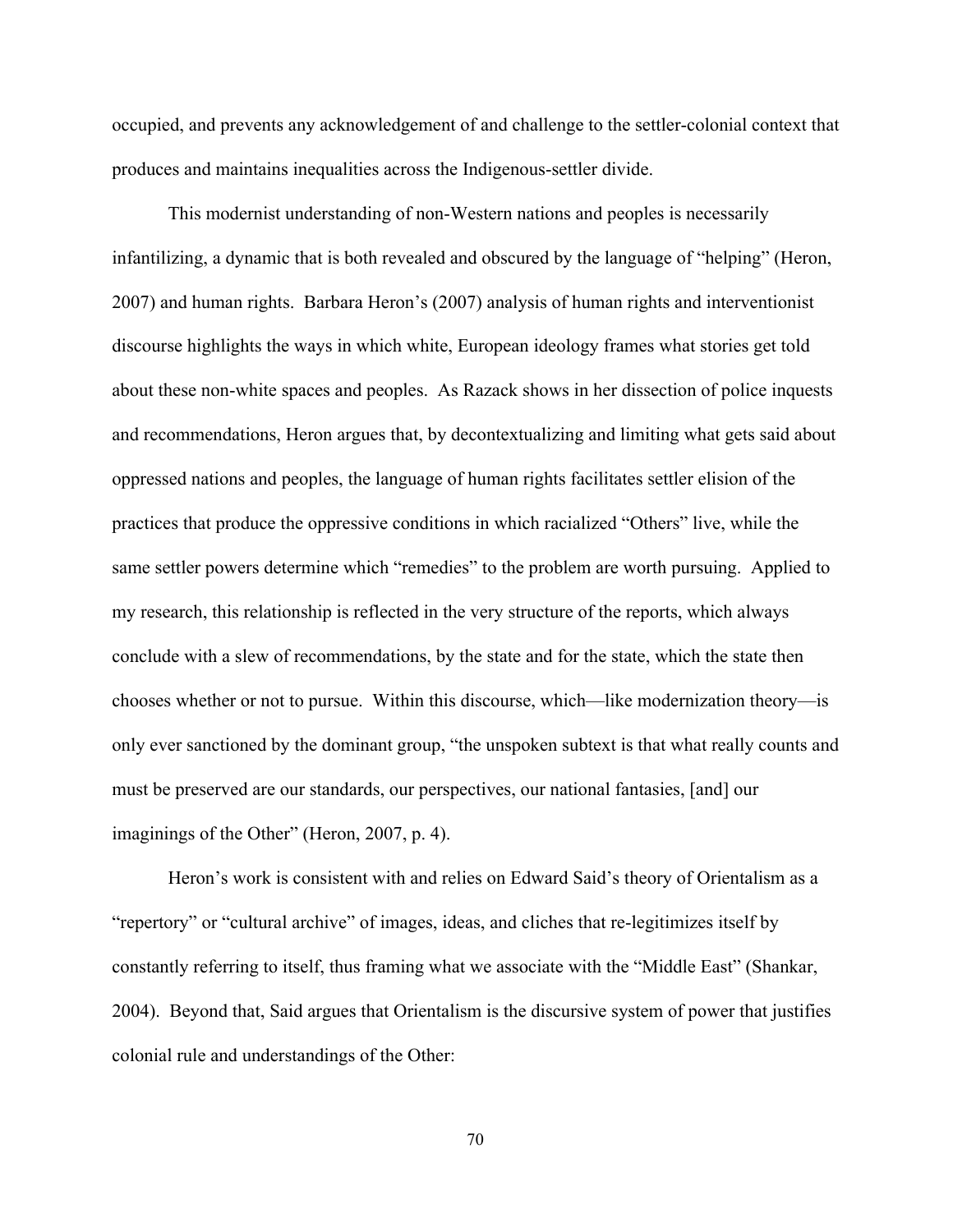Taking the late eighteenth century as a very roughly defined starting point Orientalism can be discussed and analyzed as the corporate institution for dealing with the Orient dealing with it by making statements about it, authorizing views of it, describing it, by teaching it, settling it, ruling over it: in short, Orientalism as a Western style for dominating, restructuring, and having authority over the Orient. (Said, 2014, p. 3)

Relying on a Foucauldian understanding of discourse, Said's seminal text argues that Orientalism was so "politically, sociologically, militarily, ideologically, scientifically, and imaginatively" omnipresent during the post-Enlightenment period that no "writing, thinking, or acting" on and in the area we call the Middle-East could escape the limitations of thought imposed by Orientalism (Said, 2014, p. 3). Colonial continuities—and the settler-colonial relationship similarly constitute, frame, and limit how the Federal Government is able to see and think about the problem of MMIW, and thus the recommendations it can make to address it (this is discussed in more detail in each of this chapter's subsections).

Central to the disavowal of ongoing colonial practices, the modernist tendency to dehumanize and victim-blame colonized peoples is particularly present in many of the reports particularly the ones that tout themselves as empirical or objective (Health Canada, 2008; CCSO, 2010; Troniak, 2011; StatsCan 2011a; StatsCan 2011b; StatsCan 2012; RCMP, 2014; RCMP, 2015)—permeating the political discourse surrounding missing and murdered Indigenous women. The Coordinating Committee of Senior Officials Missing Women Working Group's *Issues related to the high number of murdered and missing women in Canada* (2010) focuses on "the characteristics of the victims of serial sexual assaults and murder and their predators to determine the extent to which it is possible to identify who is at risk of victimization and of offending, and how best to intervene before that happens" (CCSO, 2010, p. 2), discussing in a disturbingly detached way the "availability, vulnerability, and desirability" of victims of serial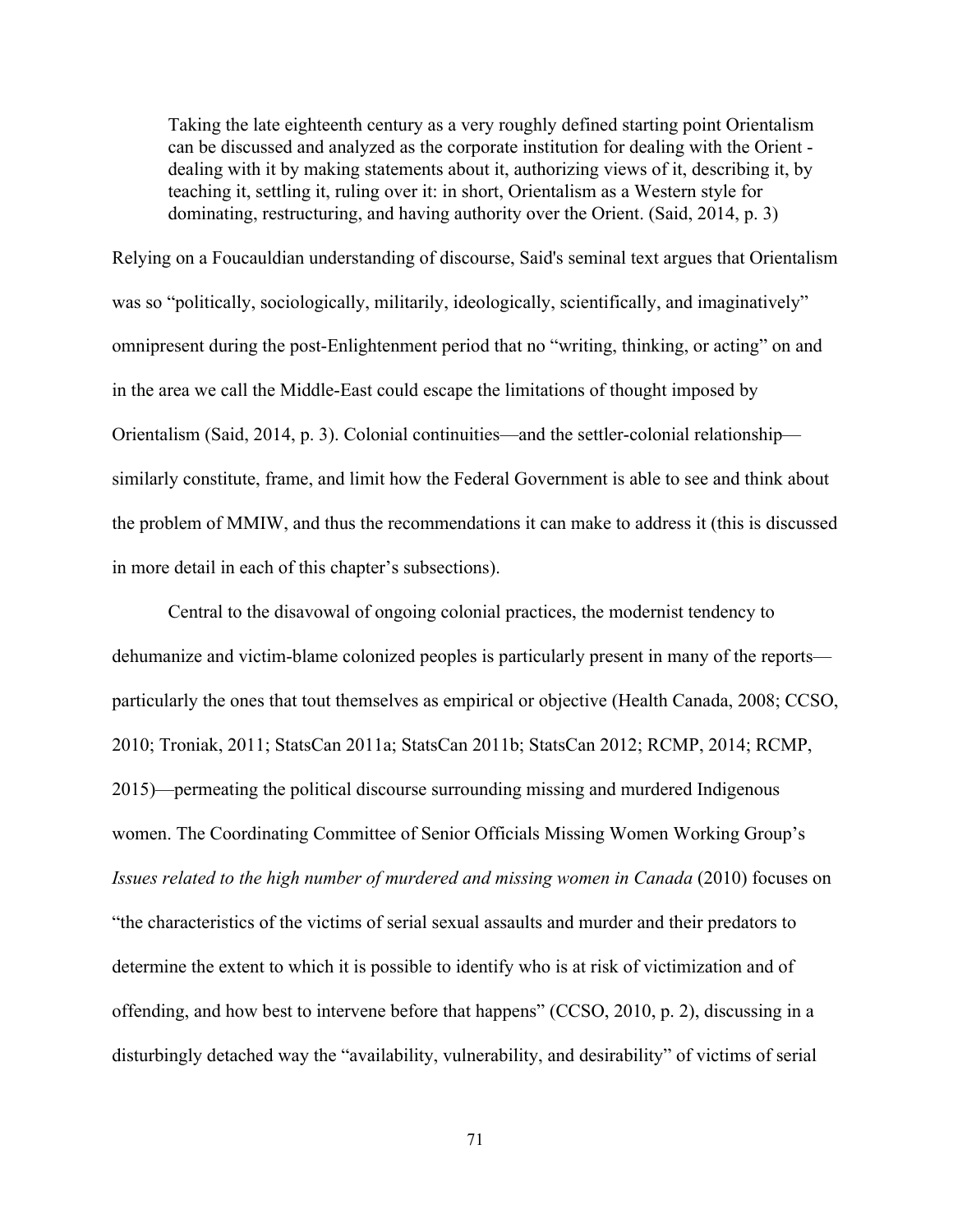sexual predation (p. 2). While the central problem with this report from a feminist, anti-oppressive, intersectional stance is that it negates the existence of hierarchical social categories that render certain social groups more vulnerable than others, it also states that the "desirability of a victim may be determined by personal or physical characteristics, especially if the killer is attempting to fit his target into his own fantasy. In Canada, Aboriginal women appear to be particularly vulnerable to this type of violence" (p. 3). Ostensibly, this statement is speaking to the fetishization of race and the legacy of sexualizing Indigenous women that dates back to early colonial times. However, this history never gets unpacked, further dehumanizing the victims as objects of fantasy, with the report simply stating that other groups—such as the Native Women's Association of Canada (NWAC) and Amnesty International—have "studied the factors that have led to the high number of Aboriginal women among those missing and murdered" (p. 3).

In Health Canada's 2008 report, which is composed of testimony from phone interviews with first responders and focus groups with Indigenous women, the connection between victim-blaming and domestic abuse is particularly prominent. While I discuss the pernicious use of the family violence narrative as the main "root" of violence against Indigenous women in more detail on p. 75, it is worth noting that the first responders quoted in the report repeatedly note that the women rarely leave abuse relationships, resulting in a cynicism and apathy on the part of the police to intervene. This directly contradicts many of the quotes by Indigenous women in the report, who articulate the many barriers to both leaving and reporting such relationships,<sup>41</sup> including a feeling that police were "unsympathetic, ineffectual and sometimes

<sup>&</sup>lt;sup>41</sup> Specifically mentioned were access to services, financial barriers, fear of reprisal from the abuser or his family, and, importantly, "poor [relationships] with the police" (Health Canada, 2008, p. 14).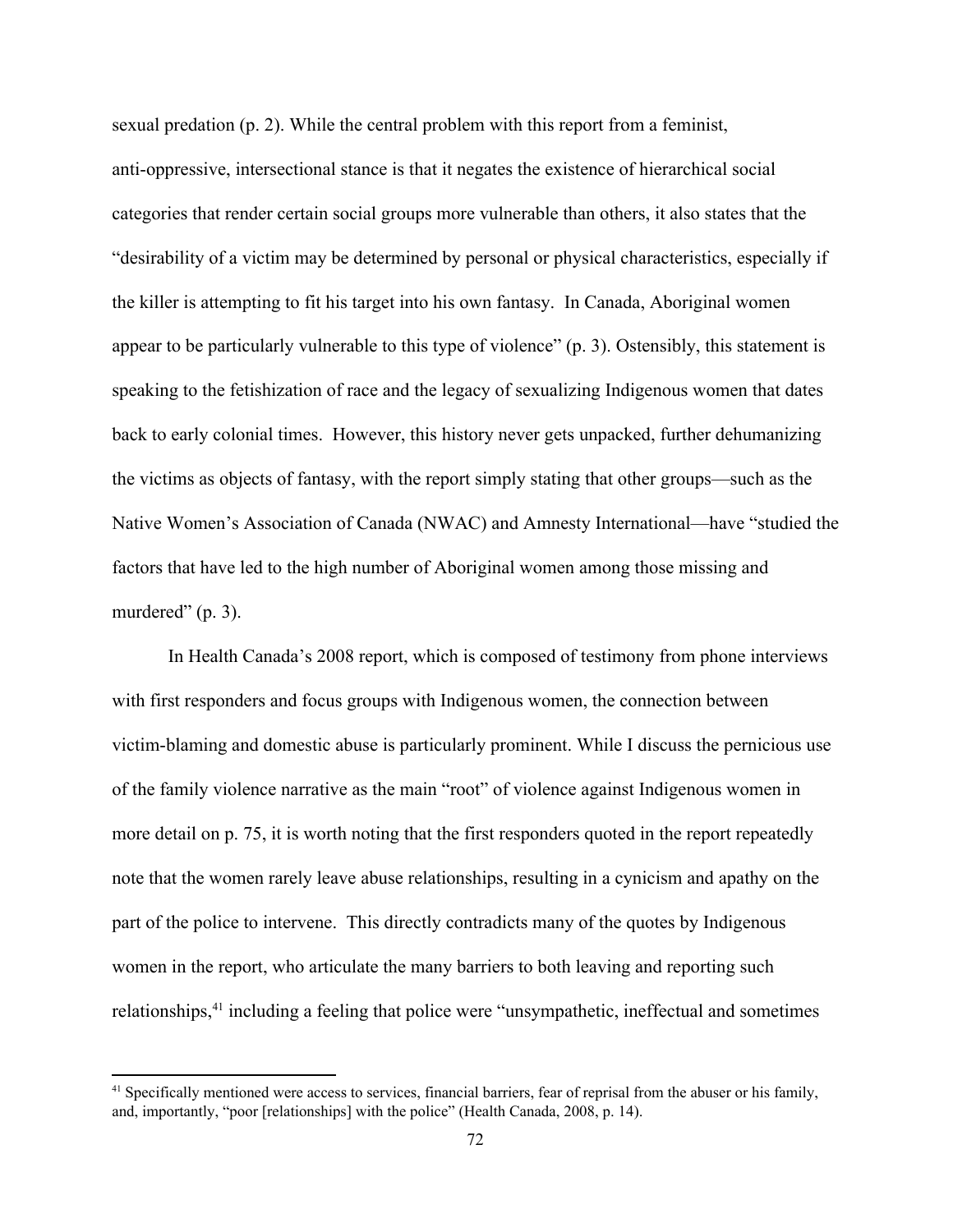cynical" about the cycle of abuse. Some women were also concerned that the police perceived them to be reluctant to "help themselves" (p. 15) by reporting incidences of violence. After noting that the first responders who were interviewed confirmed the existence of this cynicism among their own ranks, the report states that "women's expectation of police cynicism may itself contribute to a distrust of police, and to a reluctance to seek assistance or follow recommendations of the attending law enforcement officer - the very behaviours that in turn, increase police cynicism" (Public Health Canada, 2008, p. 16). In attempting to articulate the complex and cyclically mistrustful relationship between victims of abuse and the police, the section concludes by effectively blaming the victims for police cynicism. Other first responder statements reinforce the infantilization often at the heart of settler-state interventions; speaking to how alcohol abuse "aggravates" the issue of domestic abuse in Indigenous communities, one first responder is quoted as saying, "I think if you take away the alcohol, they'll still be violent, but the degree goes down" (Health Canada, 2008, p. 11). Statistics Canada's *Criminal Victimization in the Territories, 2009* is similarly comfortable with establishing a causal relationship between spousal violence and alcoholism/drug use: "Among spousal violence victims, about two-thirds  $(65\%E^{42})$  indicated that their current or former spouse had been drinking during the violent incidents" (Statistics Canada, 2012, p. 5). Harkening back to Heron and Said on how intervention and colonization are bound up with and enforced by the ideological hegemony of the dominant group, the Health Canada report interprets that

The first responders and the women they assist may have different perceptions of the issue of male violence. In other words, the women and their communities may be less able to view the issue with clarity or resolve, having yet to fully come to believe that male violence against women is inexcusable. (Health Canada, 2008, p. 13)

 $42$  The "E" signifies that the statistic should be "used with caution" (StatsCan, 2012).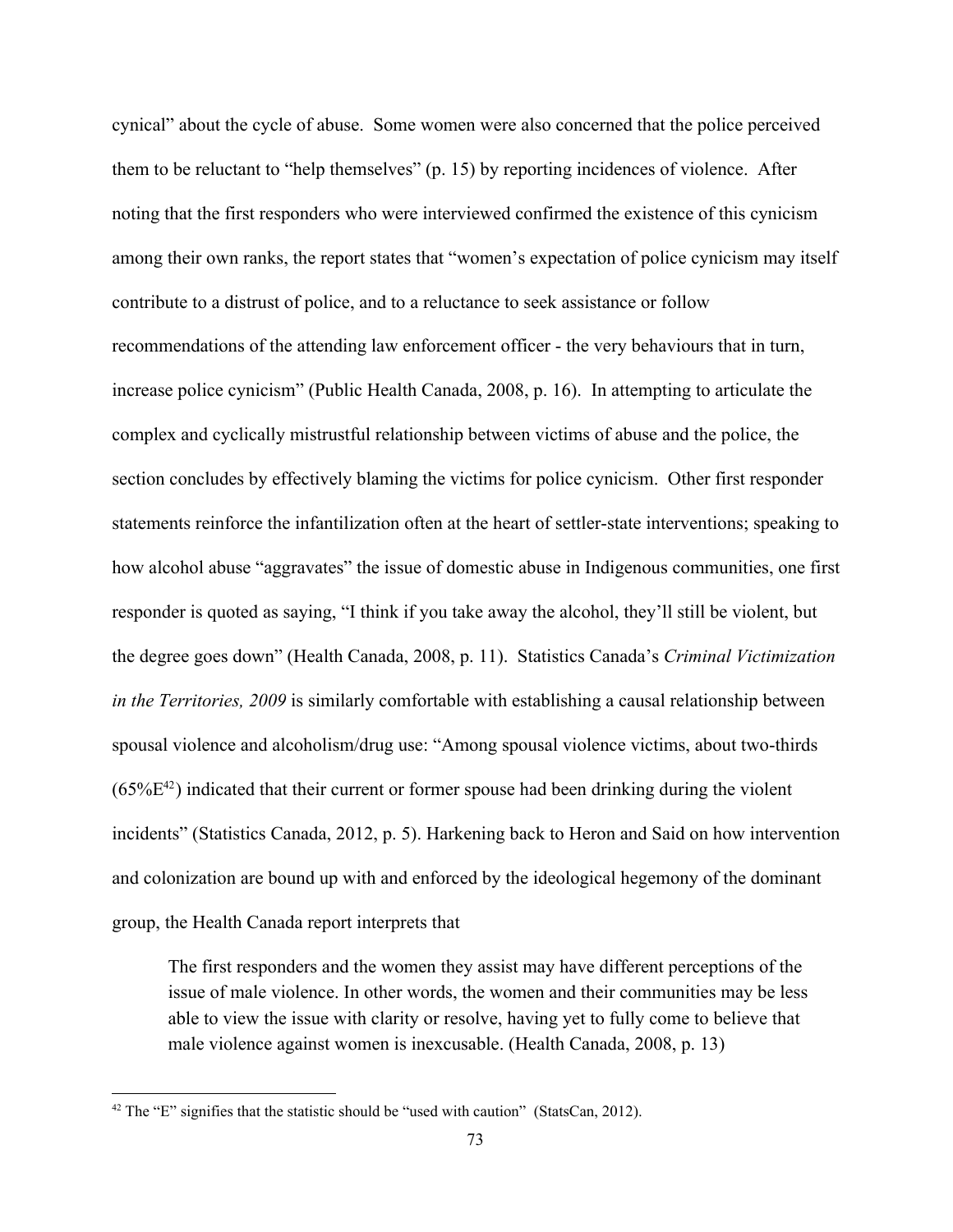This statement exclusively reflects the position of the first responders interviewed. Despite the fact that the focus group participants—composed of Indigenous women, many of whom had direct experience with violence (p. 3)—clearly and thoughtfully articulate the learned helplessness within their communities, the cycle of abuse in relationships, and the desire to protect their children from child welfare services, this highly paternalistic conclusion represents them as pre-modern, un-feminist, and in need of saving. The clear message is that the women are not able to understand the issue, and that any articulation of violence as normalized or learned is to be dismissed as a pre-modern view of male-on-female violence. There is also an element of victim-blaming present here: that if the women only knew that the violence was wrong, they would make more effort to escape the relationship. This victim-blaming attitude can be traced to as recent as last October; when asked to clarify his thoughts on why so many Indigenous women have gone missing along Northern British Columbia's infamous Highway of Tears, Former Conservative MP John Cummins stated that "if you engage in that risky behaviour hitchhiking on a lonely road in the middle of the night — you're putting yourself at risk" (Schmunk, 2015, para. 6).

By specifying the "racial spatial economies" (Razack, 2014, p. 51) within which Indigenous deaths occur, Razack's work on the law's treatment of Indigeneity in Canada reveals a deadly sort of bureaucratic neglect rather than an individual "discriminatory impulse" (Razack, 2013, p. 357), and highlights an attitude on the part of police officials and health care professionals in which Indigenous people are seen as people "whose hold on modern life is tenuous, [and are] often considered to be beyond help. They are, in this sense, already dead" (p. 352). Razack argues that this perception can be understood as a reaction to an Aboriginal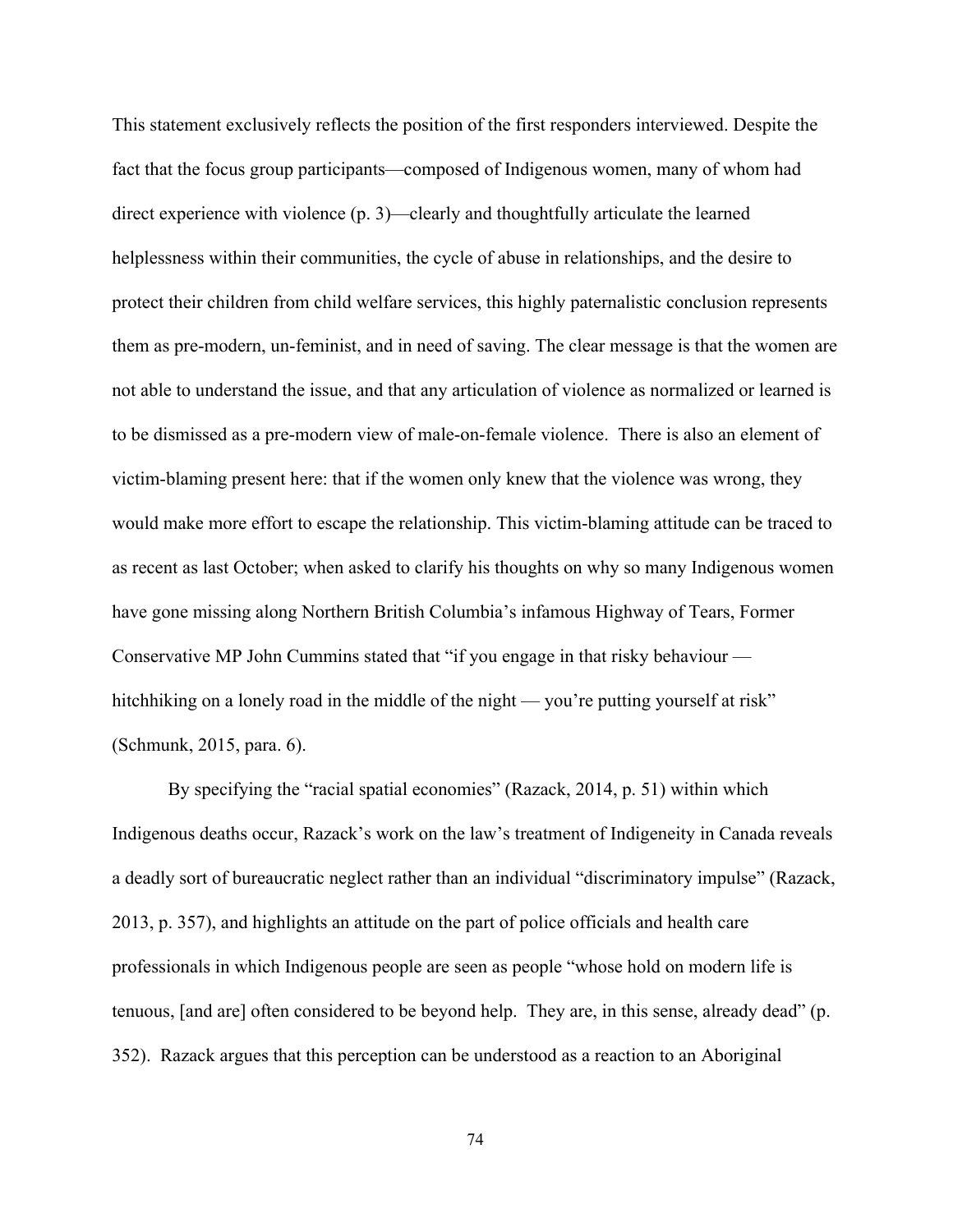presence in metropolitan, settler spaces, in direct conflict with the settler-constructed fiction that they are a dying race. In each case, the state seems actively concerned with reproducing the disposability of Indigenous bodies:

The failure on the part of police and health care professionals to provide even the most basic care reveals that the killing indifference to Aboriginal suffering so often charted in inquests springs from and simultaneously sustains the idea that Aboriginal lives are 'wasted lives,' the 'human waste' Zygmunt Bauman describes that is produced by modernity and that is 'the deepest meaning of colonization. (Razack, 2013, p. 358)

The disavowal of settler violence and the dehumanization of Indigenous peoples through their construction as uncivilized and anachronistic are just two ways in which Adam Smith's modernization theory manifests in contemporary settler-colonial relations. Placing the police and health officials' indifference to the lives of the Indigenous peoples in their custody within the context of modernization theory allows us to see a longer modernist tradition of framing Indigenous peoples as unfit to survive in contemporary settler states without acknowledging the colonization that leveled their societies.

## *The domestic violence narrative*

First responders expressed the perception that intimate partner violence occurs more in Aboriginal communities than elsewhere. (Health Canada, 2008, p. 3)

Almost all of the reports limit the discussion of violence against Indigenous women to "family violence,"<sup>43</sup> giving the impression that Indigenous women are more vulnerable to domestic violence than to other kinds of violence. One might also deduce that, given that these

<sup>43</sup> Sometimes this occurs as early as in the title of the reports, for example: *Summary of the Policy Forum on Aboriginal Women and Violence: Building Safe and Healthy Families and Communities* (FPT, 2006), *Aboriginal Women and Family Violence* (Health Canada, 2008), *Action Plan to Address Family Violence and Violent Crimes Against Aboriginal Women and Girls* (Government of Canada, 2015).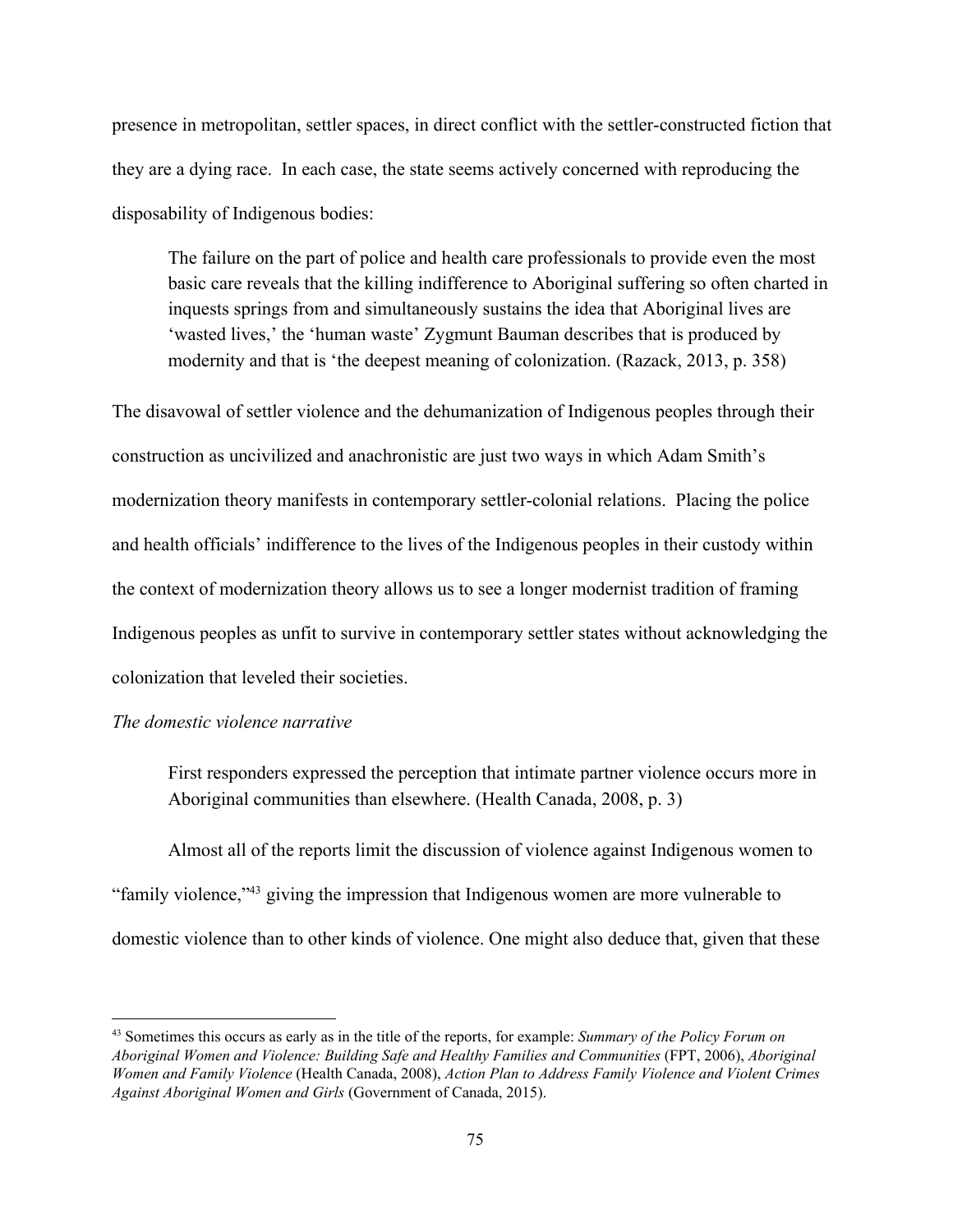are the reports that have informed the Canadian Government's response to missing and murdered Indigenous women, the issue of MMIW itself can be attributed almost solely to domestic violence. This line of thought is consistent with the way in which recommendations often put the onus on Indigenous leaders and communities to address the problem, and serves as a useful narrative for the government to enhance its criminal justice powers.

However, in continuously trying to tie MMIW to family violence, the reports end up contradicting one another: Statistics Canada studies show that Indigenous women are more vulnerable to all types of violence, whether at the hands of a spouse, family member, acquaintance, or stranger (StatsCan, 2011a, p. 7). Examining the offender-victim relationship of female homicide victims, the RCMP reported that Indigenous women were less likely to be murdered by a spouse and much more likely to be murdered by an acquaintance than non-Indigenous women (RCMP, 2014, p. 12). Why then, do so many of the reports focus on binding the issue of MMIW primarily or even solely to domestic violence? What accounts for this cognitive dissonance? Perhaps not surprisingly, the reports' predominant focus on domestic violence resonates with a non-intersectional, mainstream liberal feminist approach to violence against women. Mainstream feminism has been well-critiqued for not reflecting the lives and experiences of non-white, non-cisgendered women, especially when those lives are complicated by colonial violence (Green, 2007; Monture Agnes, 1995; Ouelette, 2002). Indeed, this is what spurred the development of intersectionality and its integration with feminism (Crenshaw, 1995; Hill Collins 2000; hooks, 1984; Lorde, 2007).

I address (in part) how the reports answer the question of who is murdering Indigenous women, or who they need to be protected from, in the section on accountability and

76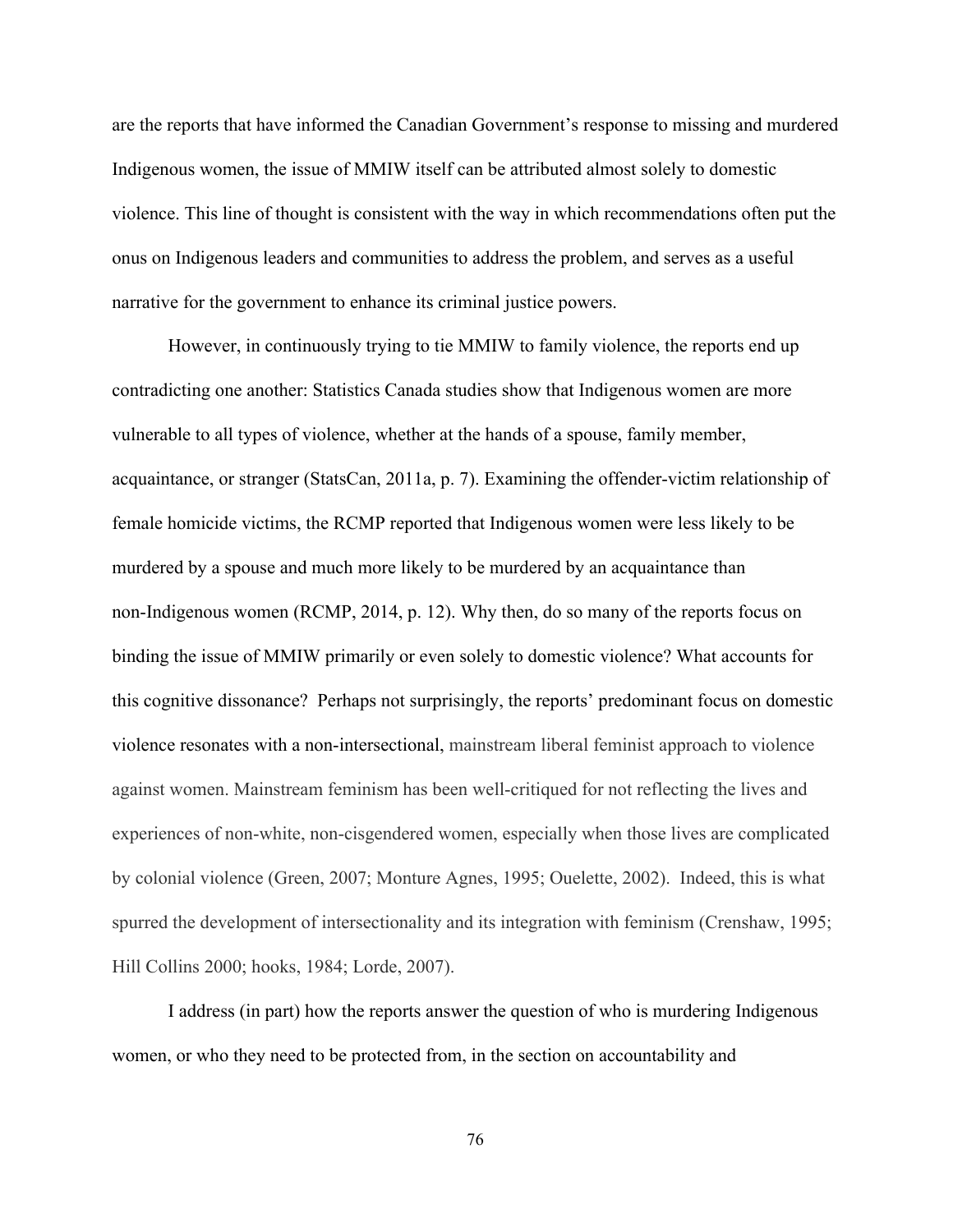acknowledgement, and continue that exploration in this chapter. If Indigenous women are primarily being abused in their own homes and communities, then the problem does not belong to the Federal Government. More simply, though, this approach to the problem allowed the Harper Conservatives to bolster a policy platform centered almost exclusively on enhancements to criminal justice powers without committing to any new initiatives, contributing to what the Liberal Party has called "the Harper government's inaction and legacy of obfuscation" (SCSW, 2011b, p. 67) on the issue of missing and murdered Indigenous women.

In the RCAP, violence against Indigenous women is found under the heading "The Family," and is limited to "family violence" with a focus on its effects on children (RCAP, 1996b, pp. 59–97). Published 10 years later, the *Summary of the Policy Forum on Aboriginal Women and Violence* re-entrenches several themes present in the RCAP. Once again, the discussion of violence is limited to domestic or "family violence" and it is heavily implied, though never outright stated, that Indigenous men are the main perpetrators of this violence. For example, there is an assertion that "awareness needs to be focused on the community as a whole, with women and community leaders playing an active role, and men emerging as champions to end violence" (FPT, 2006, i). Only one presenter at the forum, Cree journalist Doug Cuthand, strayed from this pattern, noting that "violence is not just in the family, or the home - it is internal and external" (p. 6).

The 2008 Health Canada report, titled *Aboriginal Women and Family Violence,* focuses on "the attitudes and opinions of Aboriginal women, and the professionals who work with them, on the issue of family violence, specifically intimate partner violence<sup>44</sup>, against women" (Health

<sup>44</sup> Intimate partner violence is defined in the report as "physical aggression, controlling behaviours, psychological or sexual abuse within a married, common-law, or dating relationship" (p. 1).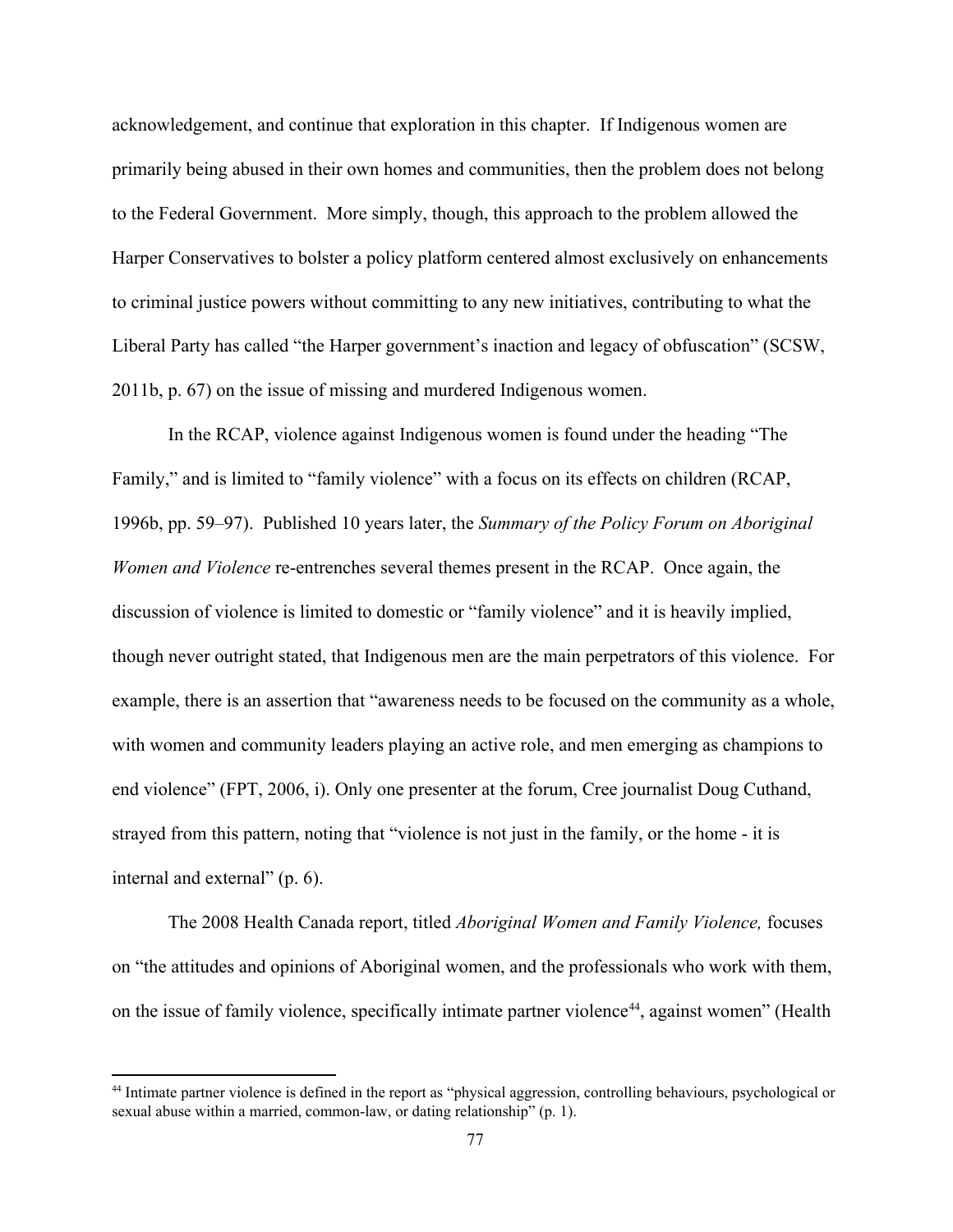Canada, 2008, p. 1). "Intimate partner violence" as a term is used interchangeably with "male violence against Aboriginal women," conflating what can be two very different forms of violence. As previously mentioned, data for this report was collected from two main sources: focus groups with First Nations women living on- and off-reserve, and phone interviews with an array of first responders, including the RCMP, provincial police, health care and social workers, and crisis centre staff. The report addresses how such violence is perceived, its causes, consequences, the knowledge of availability of resources for victims and families, and resource gaps. Problematically, the study initially intended to do this without actively recruiting survivors of violence to the focus groups (p. 3). The researchers provide no statement or justification for this methodological decision, but many participants in the focus groups did happen to have personal experience with intimate partner violence, most commonly physical or emotional. Ultimately, as discussed above, the report uses the testimony of the first responders to undermine the words of the Indigenous women as they articulate their experiences of violence. First responders assert that the victims of violence are often substance abusers with low self-esteem and who come from families of substance abusers, in addition to being poor and uneducated (p. 9). The perpetrators are seen by first responders to have the very same problems, in addition to having a "domineering attitude towards women" and a lack of self-esteem stemming from "loss of traditional roles and identity, and sometimes direct or indirect experience with the residential school system" (p. 10). This is the closest we come to a clear assertion that the report is discussing specifically Indigenous male violence against Indigenous women, not simply "male violence against Indigenous women" as it stated previously. In this way, the report positions both Indigenous men and Indigenous women as either perpetrator or victim of violence, but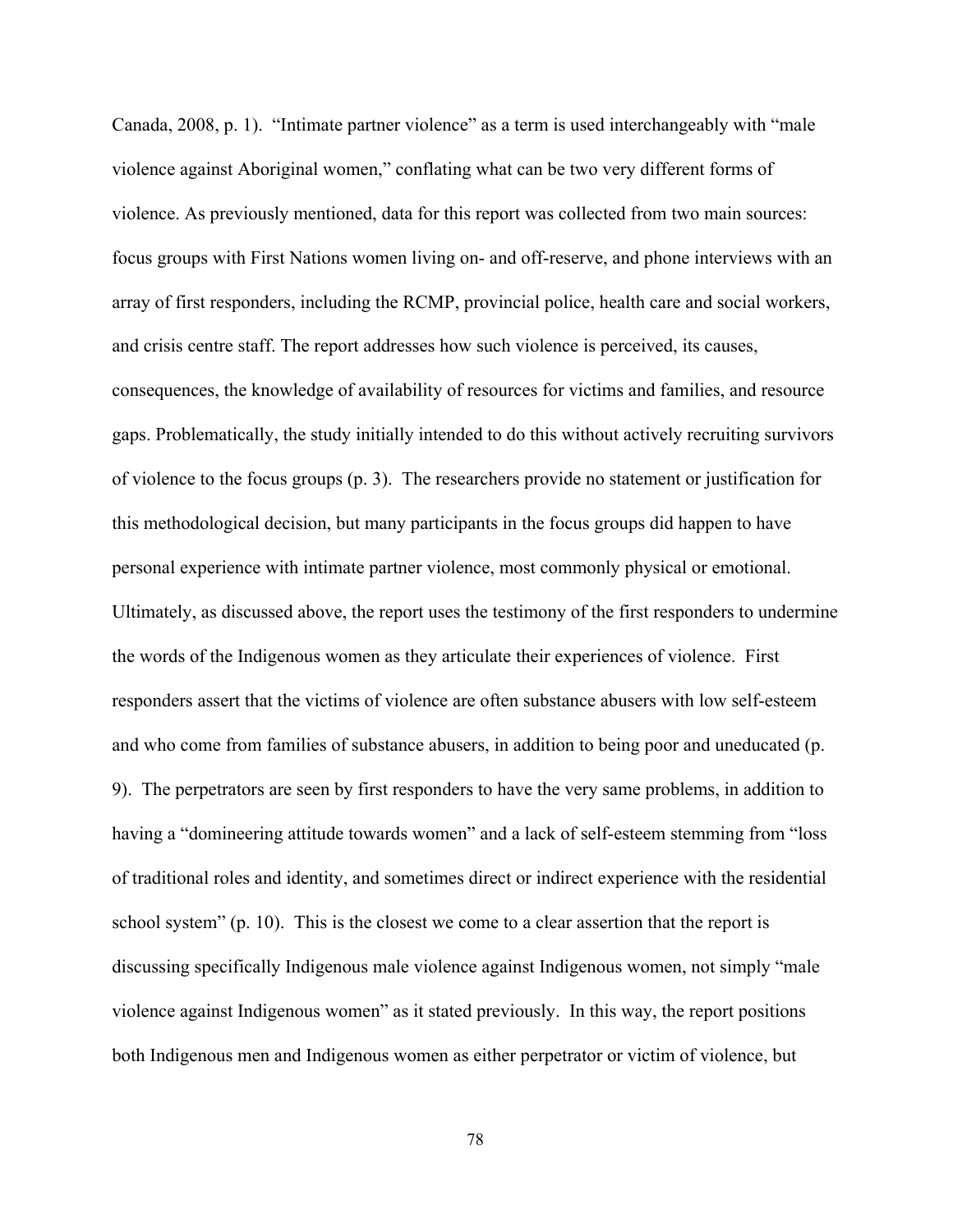flawed and pre-modern—in that they have an anachronistic, pre-mainstream-feminism kind of attitude about the roles of men and women—in either case.

The SCSW's interim report (SCSW, 2011a) both bolsters and contradicts the family violence narrative. It notes that Indigenous women are more likely to be targeted for spousal violence, while also citing research by the NWAC that indicates that Indigenous women and girls are "as likely to be killed by a stranger or an acquaintance as they are by an intimate partner—very different from the experiences of non-Aboriginal women in Canada, whose homicide rates are often attributed to intimate partner violence" ( $SCSW$ , 2011a, p. 5).<sup>45</sup> Several years later, the Government of Canada's *Action Plan to Address Family Violence and Violent Crimes Against Aboriginal Women and Girls* (2014) makes a big discursive leap backwards, dubiously weaving between addressing women and domestic violence in broad and Indigenous women and homicide in specific, lumping together gender-based violence with gendered colonial violence. Again, this is done despite the fact that domestic violence only accounts for a fraction of the violence over-experienced by Indigenous women. The report cites that "on average, a woman in Canada is killed in a domestic homicide every five days. On any given day, over 6,000 women and children are living in emergency shelters to escape abuse" (p. 2). The report goes on to say that "we know that family violence often escalates over time—and Aboriginal women are also overrepresented as victims of homicide" (p. 2). The unspoken connection between these statements is that Aboriginal women are being murdered by their partners in their homes (effectively regressing to the reports of the 2000's, FPT, 2006; Health Canada, 2008). Violence against Indigenous women is treated here as meaning one thing—intimate partner violence—in

<sup>&</sup>lt;sup>45</sup> It is worth noting that the report leans a great deal on the NWAC's Sisters In Spirit research, even though the project was de-funded earlier that year (see Barrera, 2010)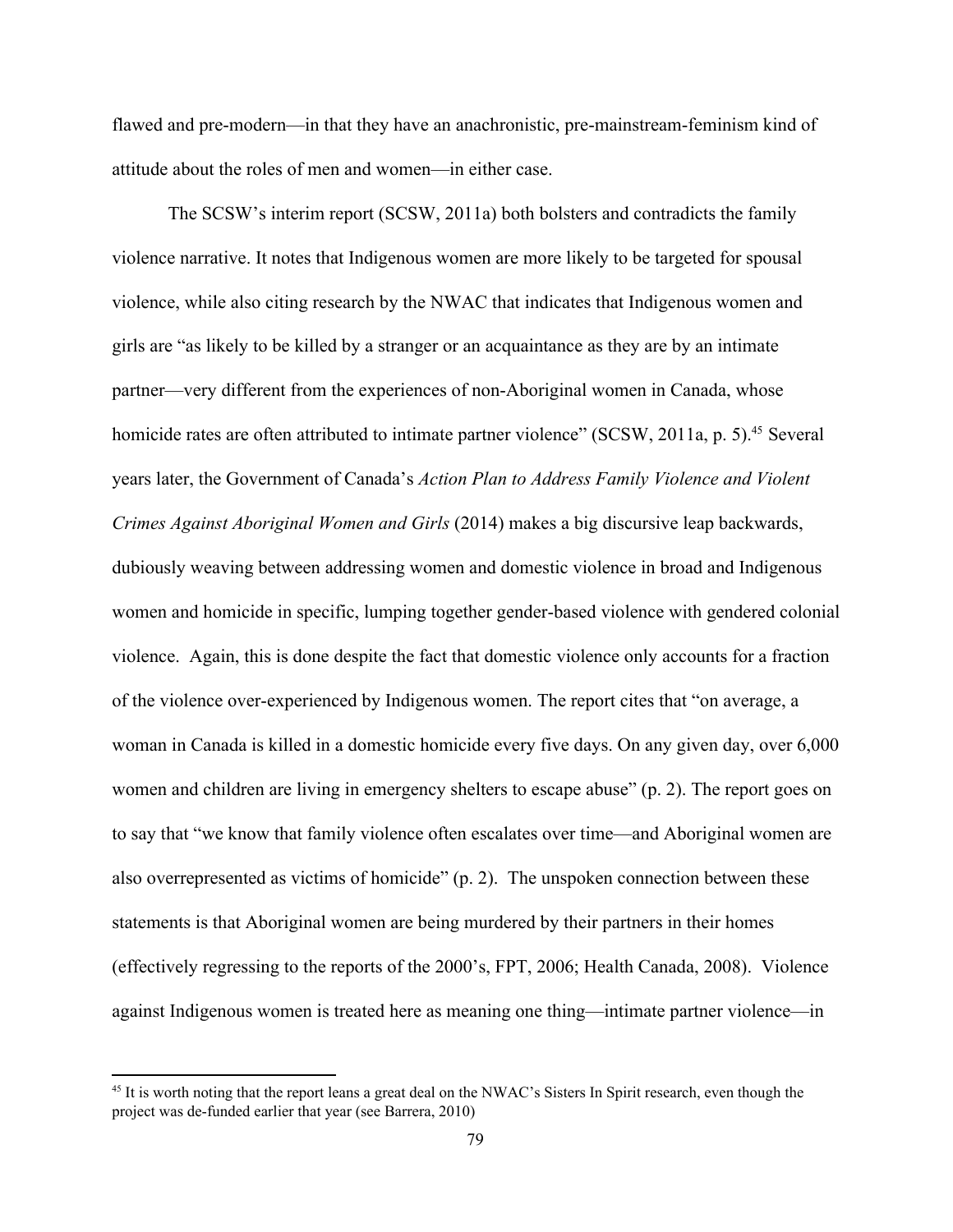all contexts, and not as part of specific gendered and racialized power relationships in a colonial context.

The Truth and Reconciliation Commission's report—which I have only discussed in brief because it does not generally take part in the same kind of discursive footwork that the other reports do—essentially stands alone in its understanding of the problem of MMIW as well as in how it discusses Canada's legacy of colonialism.<sup>46</sup> The report asserts that the "discriminatory practices against [Indigenous] women related to band membership and Indian status" are among the "harmful background factors" (TRC, 2015, p. 180) that make Indigenous women vulnerable to violence. The Commission notes that the Government of Canada has "disempowered Aboriginal women, who had held significant influence and powerful roles in many First Nations, including the Mohawks, the Carrier, and Tlingit" (pp. 1–2), and connects this disempowerment to a lack of access to educational and health opportunities, racism, poverty, and the overrepresentation of Aboriginal children in the childwelfare system. Though the report stops short of explicitly calling out the federal government of the day for upholding these institutions, the problem of MMIW is considered much more conscientiously and comprehensively in the TRC's report than in previous ones. However, even the TRC's final report summary (2015) inexplicably infuses family violence discourse into the report:

[To some people,] reconciliation, in the context of Indian residential schools, is similar to dealing with a situation of family violence. It's about coming to terms with events of the past in a manner that overcomes conflict and establishes a respectful and healthy relationship among people, going forward. It is in the latter context that the Truth and Reconciliation Commission of Canada has approached the question of reconciliation. (TRC, 2015, p. 6)

<sup>46</sup> See Chapter 3 on the latter.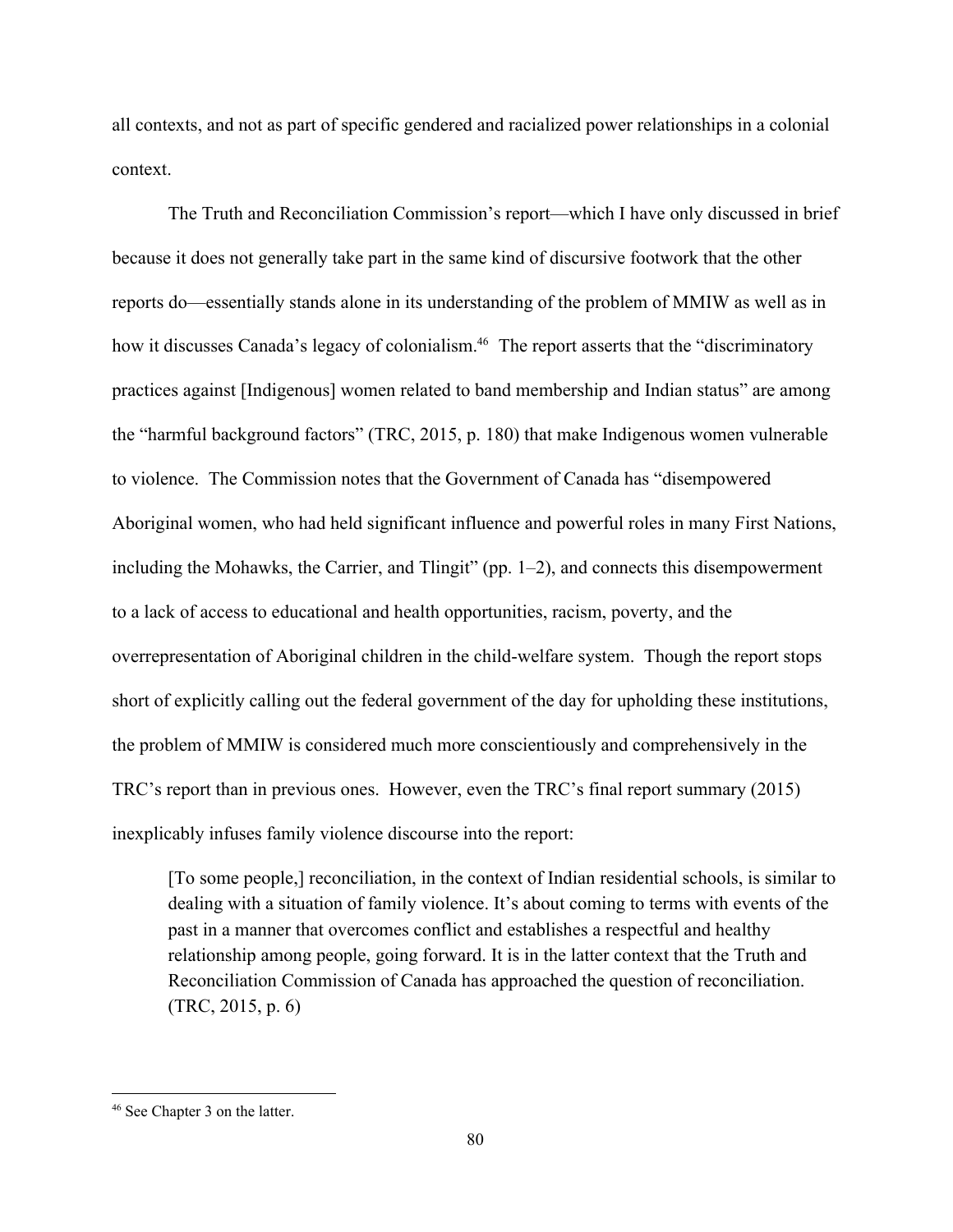This mention of family violence appears without explanation: Is the implication here that Indigenous people, non-Indigenous people, and the Canadian government are all a family and the Canadian government is an abusive parent or spouse? What purpose does this particular metaphor serve, other than to help it align better with the language and discursive patterns of the many reports published before it? This question would be worth exploring further in future research.

Confusingly, direct contradictions to the narrative that domestic abuse is what accounts for the overrepresentation of MMIW can be found within and among the documents as well, particularly in the Statistics Canada reports. *Violent Victimization of Aboriginal Women in the Canadian Provinces, 2009* (StatsCan, 2011a) states that Indigenous women were almost three times more likely than non-Indigenous women to report having been a victim of a violent crime, and that this was true "regardless if the violence occurred between strangers or acquaintances, or within a spousal relationship" (StatsCan, 2011a, p. 7). The report also notes that "many incidents" of violence committed outside of spousal relationships were not reported to the police" (p. 9). This information certainly calls into question why previous reports would focus so single-mindedly on domestic abuse, when Indigenous women are clearly more vulnerable to all types of violence. However, buried in the middle of the document is a significant problem with the data: this report, which, again, is on a list of the studies that inform government officials on the issue of missing and murdered Indigenous women (DOJ, 2014; House of Commons, 2014), does not include disappearance or homicide statistics:

For a number of reasons, these disappearances and homicides have been difficult to quantify through official statistics. As the General Social Survey (GSS) data are limited to three violent crimes (sexual assault, robbery, physical assault), homicides are not captured by this source. That said, information on homicides is collected from Canadian

81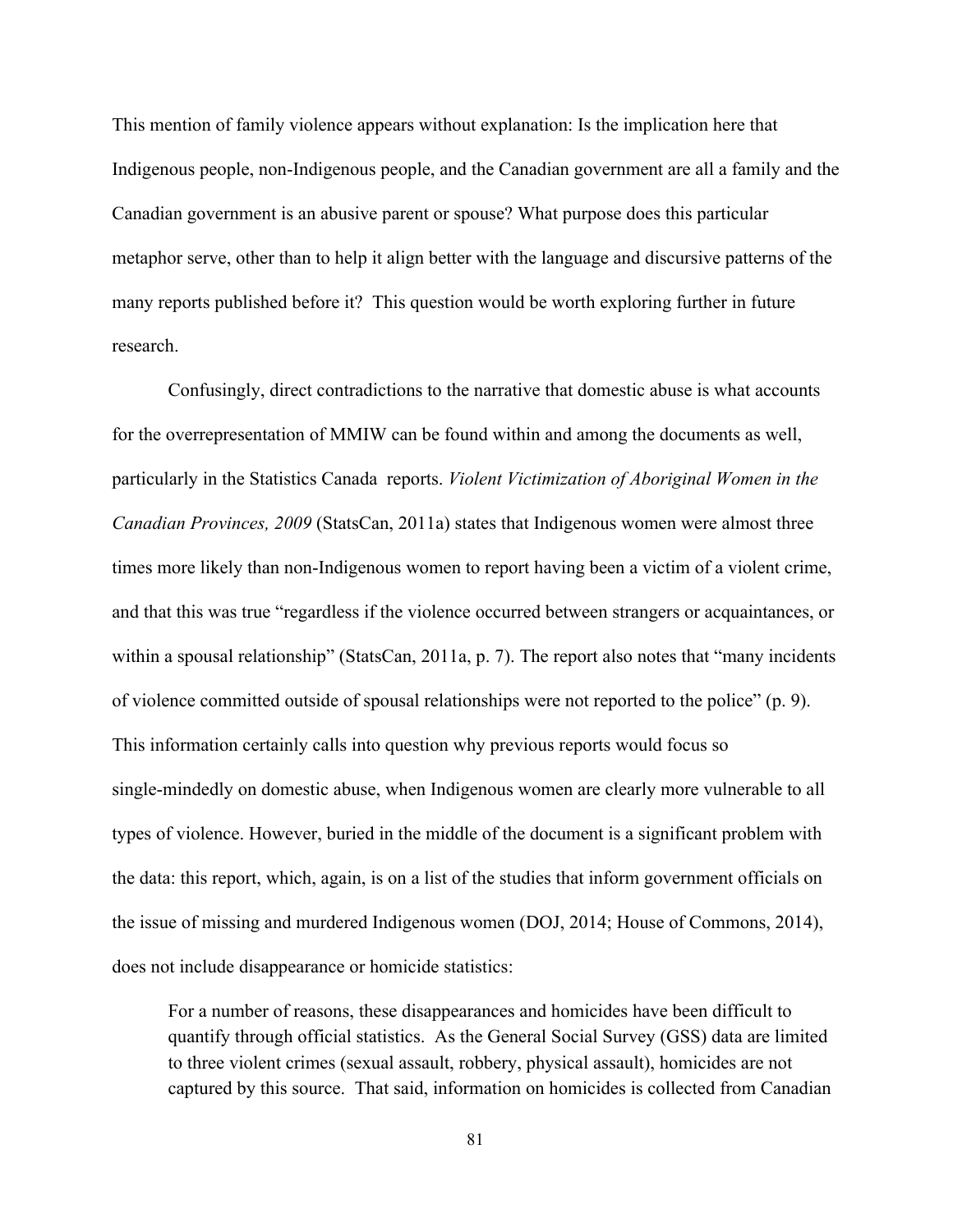police services by Statistics Canada's Homicide Survey. Neither of these sources collects data on disappearances. (p. 9)

The report then goes on to note that while the Homicide Survey collects information on Aboriginal identity "when known," the police reports the Aboriginal identity as "unknown" roughly half of the time:

For example, between 2005 and 2009, police reported 726 homicides where the victim was a woman aged 15 or older. Of these, the victim was identified as Aboriginal in 54 homicides, as non-Aboriginal in 292 homicides, and as Aboriginal identity unknown in 380 homicides. (p. 9)

The report thus concludes that "it is likely that data from the Homicide Survey undercount the true extent of the homicide of Aboriginal people," citing information from the Sisters in Spirit initiative—a program de-funded in 2010 by the Federal Government—that suggests that the number of missing and murdered Indigenous women from the past 20 years is in the hundreds (p.9). Regardless of these serious problems, subsequent Statistics Canada reports as well as the RCMP reports continue to draw from the highly problematic GSS. Another Statistics Canada report from the same year, titled *First Nations, Metis, and Inuit Women,* notes that high proportions of Indigenous women experience spousal violence without noting that the rate of violence is higher regardless of the relationship between the perpetrator and the victim (StatsCan, 2011b, p. 40).

The TRC, in fact, drew attention to the inadequacy of Statistics Canada's data and methodologies when it comes to Indigenous women:

Statistics Canada does not provide the kinds of supports necessary to permit some Aboriginal victims to comfortably disclose their experience to researchers...The most recent Statistics Canada data on homicide and family violence fail to report how many victims were Aboriginal, although older data suggest the homicide victimization rate of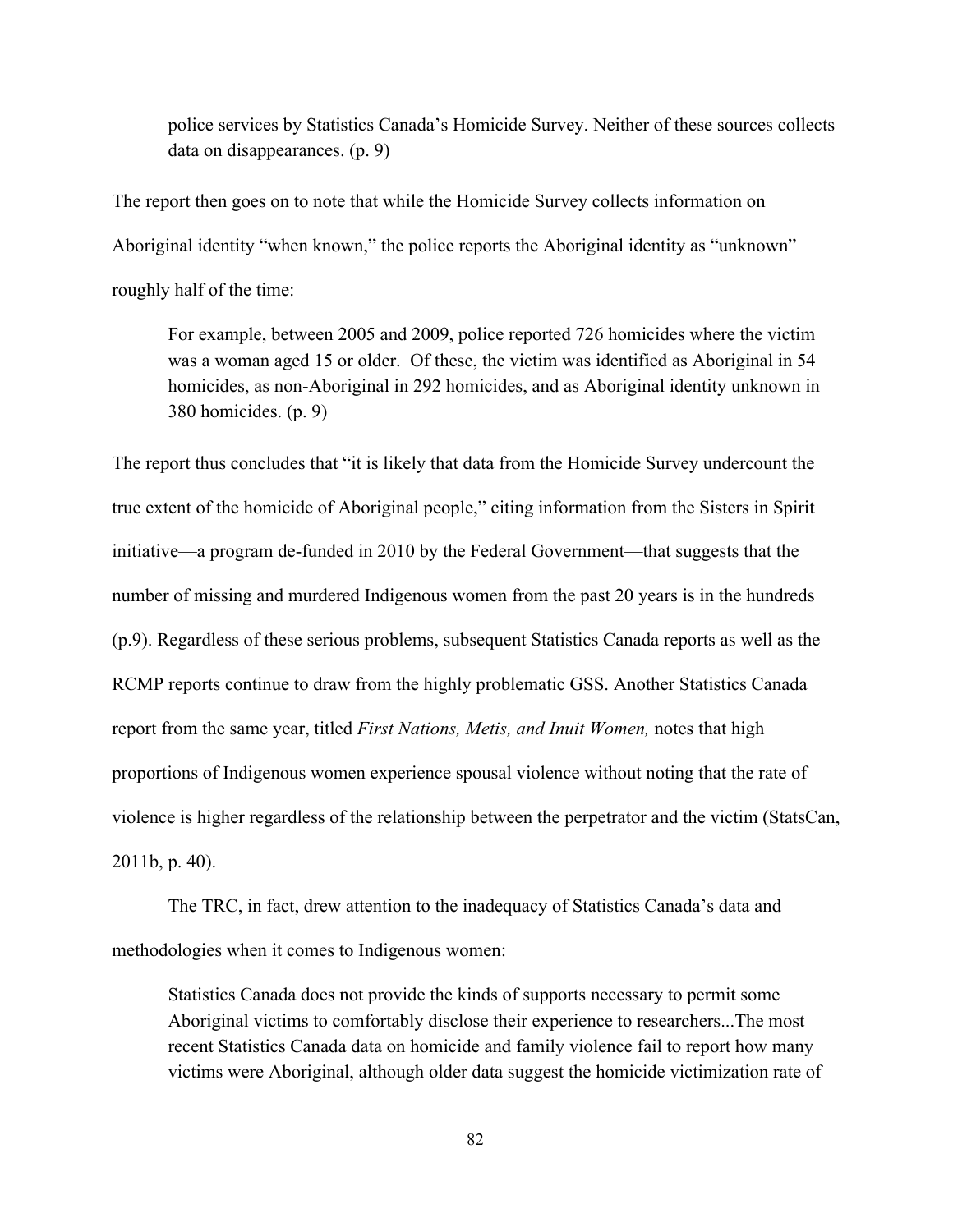Aboriginal people between 1997 and 2000 was seven times that of non-Aboriginal people. (p. 179)

Not only are the Statistics Canada reports replete with huge data gaps that could have significant impact on policy-making, but the department itself does not make itself accessible to the individuals that could help fill in those gaps.

The reports contradict each other and themselves in several ways, including by conflating categories of Indigenous women and non-Indigenous women, of spousal violence and non-spousal violence, and of sex workers and non-sex workers. One Statistics Canada report (2011a) asserts that since Indigenous women's experience of violence is compounded, "it is important to differentiate between Aboriginal and non-Aboriginal women's experiences of victimization, to better understand the extent of violence against Aboriginal women and the context in which it occurs" (p. 6). Contradictorily, the RCMP's 2015 *Update to the National Operational Overview* repeatedly shifts the focus away from Indigenous women and to women more broadly, while still pushing the family violence narrative:

RCMP homicide data from 2013 and 2014 shows a strong nexus to family violence. (p. 3)

Female victims, regardless of ethnicity, are most frequently killed by men within their own homes and communities. (p. 10)

Violence within family relationships is a key factor in homicides of women, and has prompted the RCMP to focus intervention and prevention efforts on familial and spousal violence. (p. 3)

In its recommendations, the report predictably emphasizes prevention efforts for "all women," which appear to extend only to support for victims of spousal violence. Problematically, the report also combines former and current spouses: "Current and former spouses and family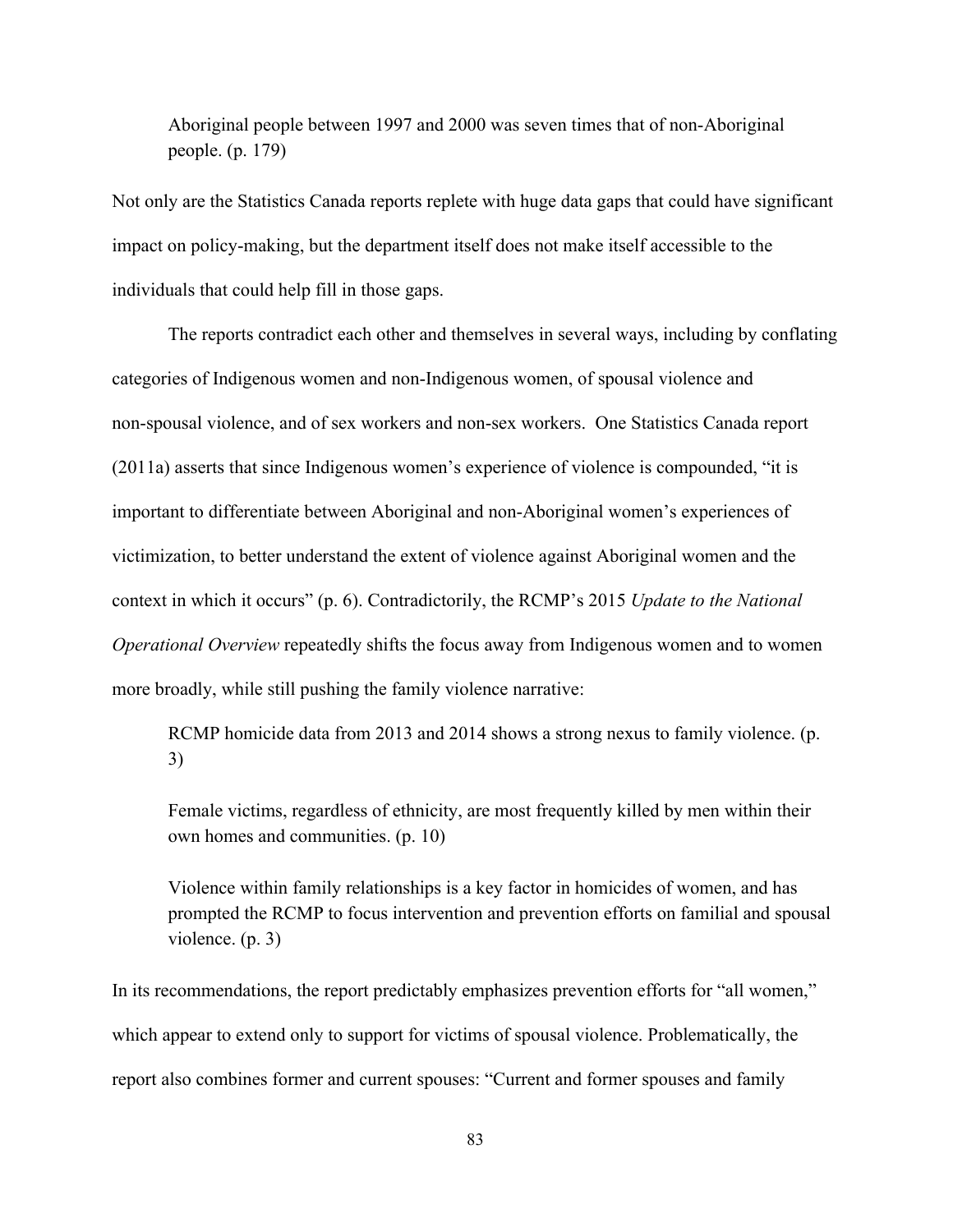members made up the majority of relationships between victims and offenders, representing 73% of homicides of Aboriginal women and 77% of non-Aboriginal women in RCMP jurisdictions in 2013 and 2014" (p. 14). If prevention efforts center specifically around responding to domestic violence, this distinction between a current spouse and a former spouse seems like an important one to make; conflating the two categories risks leaving an entire group (women who are being victimized by former spouses) out of those prevention efforts.

#### *Creating criminals*

By working together [with all levels of government, police, the justice system, and Aboriginal communities and organizations], we are sending a strong message that these abhorrent acts of violence will not be tolerated in our society. (Government of Canada, 2014, Foreword, para. 6)

In her piece for *The Globe and Mail*, Legal Studies Professor Rashmee Singh responded to former Prime Minister Harper's separation of crime from sociology, noting that "crime **is** a sociological phenomenon" [emphasis added] (Singh, 2014, para. 2), but more specifically, "it is a barometer of social health, a contemporary manifestation of historical violence, and an expression of intersecting structural oppressions" (para. 7). The separation of the two, then, elides those histories of violence and structures of oppression and "suggests that both offending and victimization are just random acts" (para. 4). She goes on to write that "what Mr. Harper is urging in his repeated calls to avoid 'committing sociology,' as he had referred to it once in the past, is to stop asking why social problems occur" (para. 5). The reports that do not stick to family violence as the sole cause of violence against Indigenous women attribute it to insufficient or ineffective criminal justice powers. Similarly to how the family violence narrative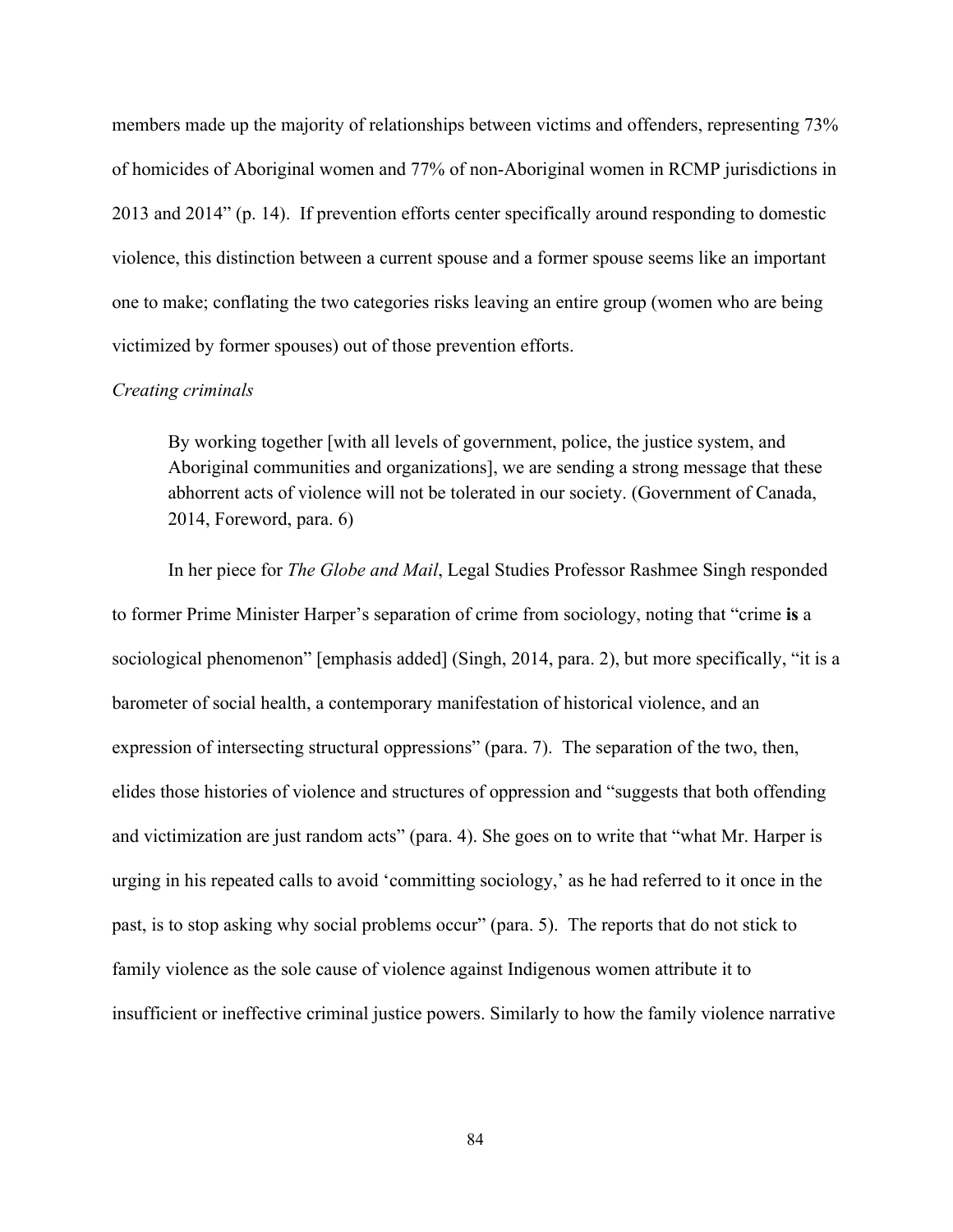serves to deflect attention from Indigenous-settler relations in a colonial context, so too does the emphasis on criminal justice.

Among the key points highlighted from the discussion on systemic barriers and legislation within the *Summary of the Policy Forum on Aboriginal Women and Violence* (FPT, 2006) is that legislation must be changed to enable harsher punishments for perpetrators, while simultaneously providing "alternatives to incarceration and the funds for healing interventions"  $(p. 27).<sup>47</sup>$  After listing the many physical, psychological, financial, and social consequences of "male violence against Aboriginal women," Health Canada's 2008 report notes that all participants in their study—Indigenous women and first responders—were in agreement that both the criminal justice system and community sanctions addressing this violence are mild and inconsequential: "All participants in this study called for the imposition of increased accountability on perpetrators of violence and reform of the justice system to allow for more punitive measures" (Health Canada, 2008, p. 4). The Standing Committee on the Status of Women's interim report highlights that the 2010 federal budget included a \$10 million investment "to address the issue of missing and murdered Aboriginal women by improving law enforcement and the justice system" (SCSW, 2011a, p. 16). The final version of the same report (SCSW, 2011b) positioned funding for "[improving] community safety and to [ensuring] that the justice system and law enforcement agencies can better respond to cases of missing and murdered Aboriginal women" (p. 12) as necessary "concrete steps" to resolving the problem. One such "concrete step" includes amending the Criminal Code to "strengthen investigations and streamline court processes"  $(p. 14)$ , with alarming implications for privacy and civil liberties.<sup>48</sup>

<sup>47</sup> I discuss "healing" as a discursive theme further on p. 89.

<sup>&</sup>lt;sup>48</sup> These amendments would "[streamline] the application process when specific court orders or warrants need to be issued in relation to an investigation for which a judge has given a wiretap authorization. As well, other amendments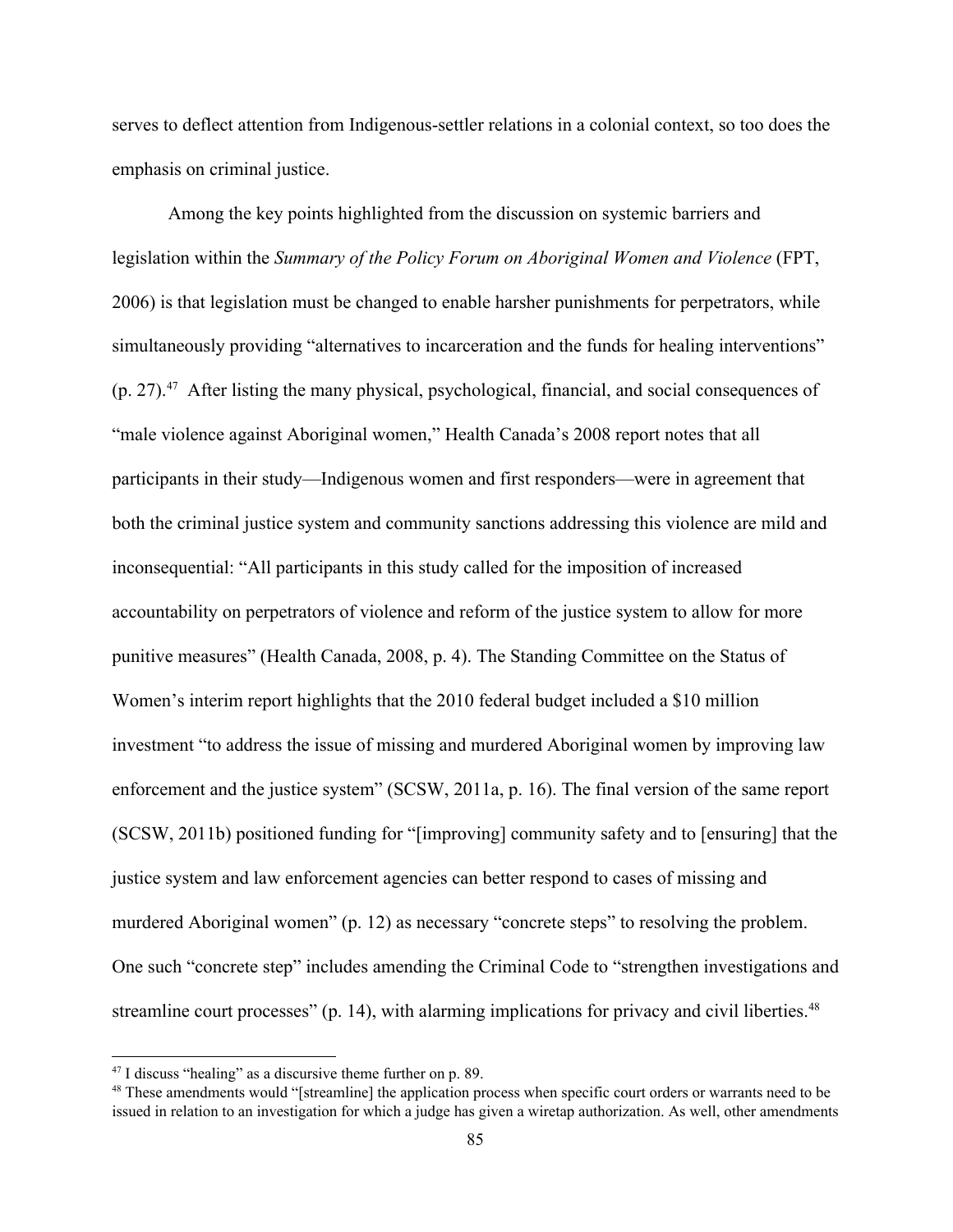It is worth noting here that the RCMP has stated that while the solve rates for cases involving Indigenous and non-Indigenous women are virtually the same (88% for Indigenous female homicides, 89% for non-Indigenous female homicides), "certain homicides involving women who were reported to be employed as prostitutes were solved at a significantly lower rate than homicides overall" (RCMP, 2014, p.15), a problem these Criminal Code amendments do not address. Pairing this with the fact that Indigenous female homicide victims were more than twice as likely to be "involved in the sex trade" (12% versus 5% respectively) (RCMP, 2014, p. 17), we can see how the stigma associated with sex work can have grave implications for whether a woman is murdered with impunity.<sup>49</sup>

Important to a discussion of how the criminal justice narrative is mobilized in the reports, the Missing Women's Working Group's report (CCSO, 2010) problematically includes being Indigenous among the list of factors that constitute a "high risk lifestyle". This is not only victim-blaming, but also a move that ties crime to simply being Indigenous. The mandate of the working group was to "consider the effective identification, investigation and prosecution of cases involving serial killers who target persons living a high risk lifestyle, including but not limited to the sex trade" (p. 2). Discursively, the resulting report makes a decisive shift away from domestic violence towards a crime and criminalbased discourse. While all of the previous reports (RCAP, 1996; FPT, 2006; Health Canada, 2008) focused almost entirely on domestic (or "family") violence against Indigenous women, this report focuses entirely on serial killers and

will be proposed to section 184.4 of the Criminal Code, which provides authority for wiretapping without a warrant in emergencies, such as cases of murder or kidnapping investigations relating to missing and murdered Aboriginal women" (SCSW, 2011b, p. 14).

<sup>&</sup>lt;sup>49</sup> Though the percentage is twice as high, the report notes that this percentage difference is only "slightly higher" for Indigenous women, and "as a result, it would be inappropriate to suggest any significant difference in the prevalence of sex trade workers among Aboriginal female homicide victims as compared to nonAboriginal female homicide victims" (p. 17).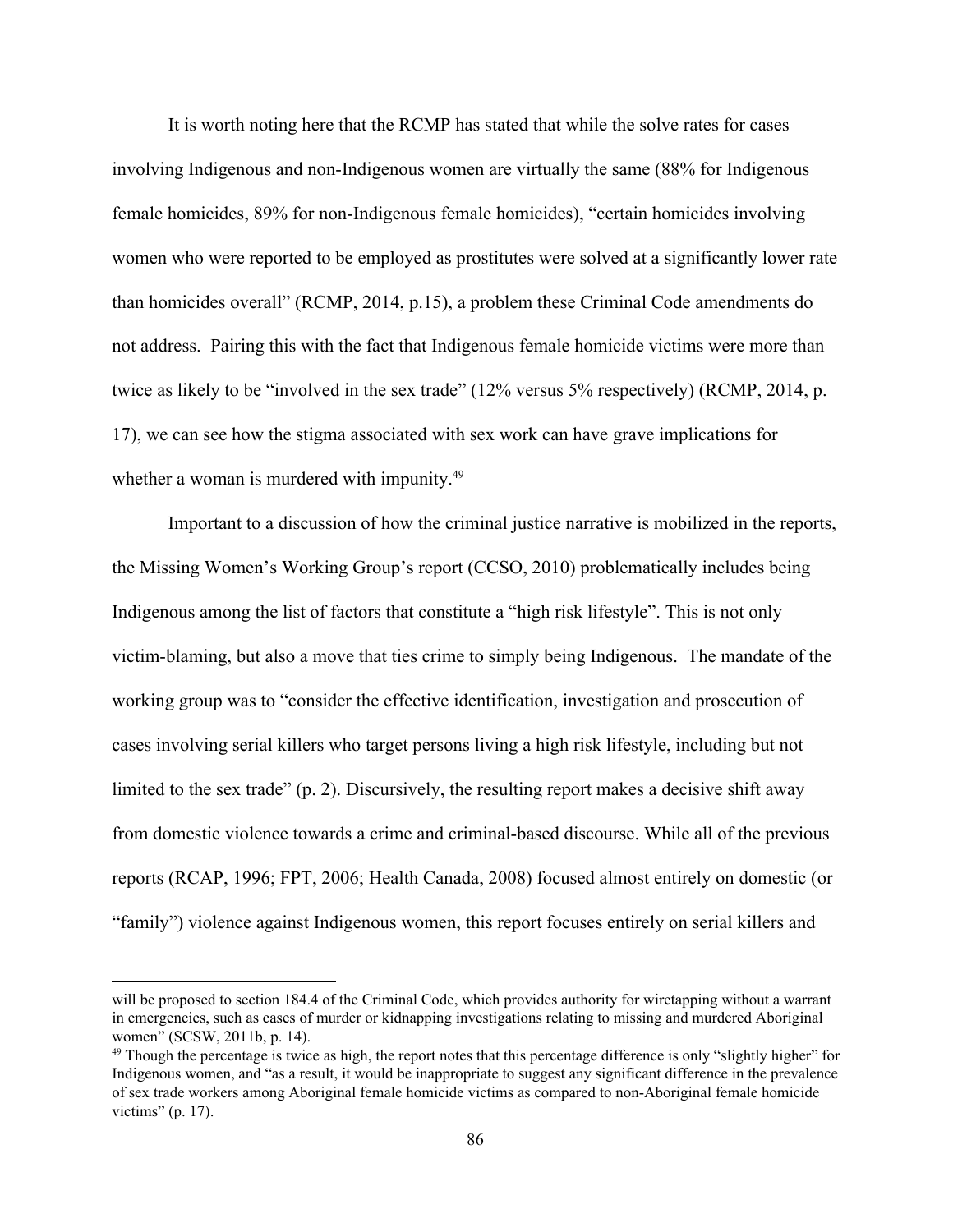perpetrators of serial sexual assaults against women in general. This is in keeping with the trend within the reports to shy away from trying to understand the overrepresentation of Indigenous women in homicide and disappearance statistics while purporting to do just that.<sup>50</sup> It also speaks to accountability (or lack thereof), and the attempt to reframe the problem as a "Canadian problem" rather than exclusively an Indigenous one.<sup>51</sup> Indeed, the state seems unable to make itself accountable for remedying the issue without positioning it as one that affects all women, still more evidence of the state's resistance to acknowledge colonialism as contemporary and ongoing.

Sherene Razack's observations about inquests in "'It Happened More Than Once': Freezing Deaths in Saskatchewan" (2014) mirror several themes in these reports and in the broader mainstream political discourse about MMIW. For example, Razack notes that inquests generally depict dumping<sup>52</sup> as a practice of "a few bad cops," while the reports under review in this study often treat the murder and abduction of Indigenous women as anomalous acts by criminals, despite evidence that suggests a much larger pattern of abuse. To bolster this narrative, the CCSO report divides the causes of serial sexual predation into socio-cultural factors and individual factors. However, the notion that socio-cultural factors could conceivably influence whether, how, and who would choose to sexually assault and murder, and who those individuals

<sup>&</sup>lt;sup>50</sup> Recall my argument that limiting the discussion of MMIW to family violence and/or insufficient criminal justice powers—eliding the colonial context in which the violence occurs—precludes the state from meaningfully discussing the issue of overrepresentation, which the reports present themselves as doing, and which is supposed to be the point of studying the problem in the first place.

 $51$  See above, p. 48

<sup>&</sup>lt;sup>52</sup> "Dumping" refers to the police practice of bringing inebriated Indigenous peoples to the outskirts of metropolitan areas and leaving them there to attempt to walk to their home communities / reserves. This often results in freezing deaths for which the victims themselves are blamed, or it is attributed to "policing gone awry" (Razack, 2014, p. 54). Razack defines this as one of the ways Aboriginal peoples are violently evicted from settler life and settler (urban, metropolitan) spaces, a practice "born of the settler's need to maintain the lines of force of the colonial city" (pp. 53–54).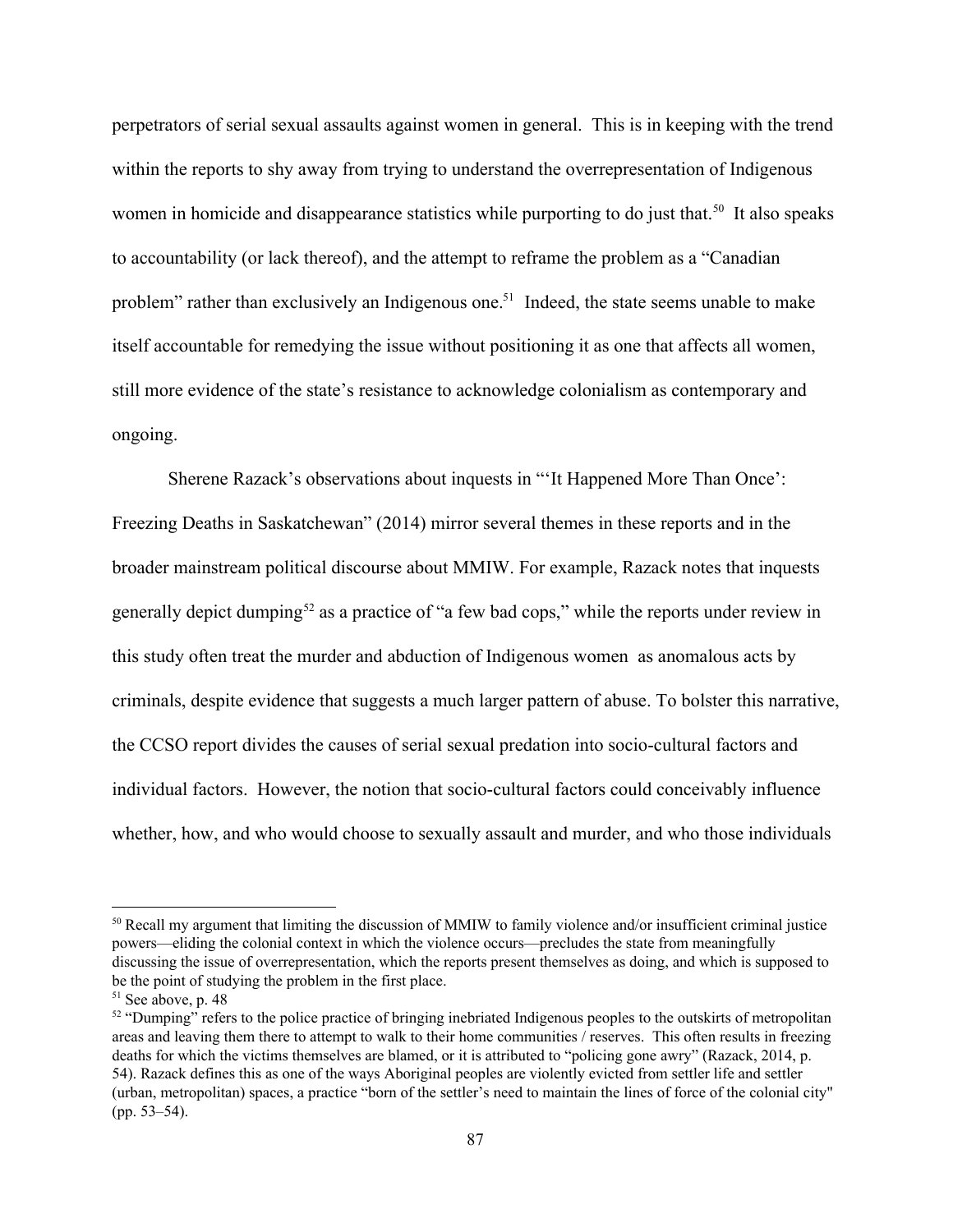would choose to murder, appears to be introduced only to be dismissed. Citing "pro-violent" norms, misogyny, and consumption of pornography" as socio-cultural factors associated with serial killing, the committee concludes that "broad socio-cultural factors may influence predators but are unlikely to cause predation" because "direct causal relationships between socio-cultural factors and sexual violence are difficult to establish" (p. 5). The report instead focuses on identifying those "individual factors" that are "more useful in identifying those who are predators or predicting those who may be capable of becoming predators" (p. 5). These factors evidently include traumatic childhoods, sexually deviant proclivities, and mental health problems.

Read another way, the CCSO was uncomfortable with drawing direct causal relationships between socio-cultural factors, such as inequitable Indigenous settler relations in a white settler colonial context, and sexual violence, and chose instead to draw direct causal relationships between "individual factors" and sexual violence. Setting aside the fact that direct causal relationships are generally notoriously difficult to establish, these conclusions are predicated on a world without hierarchical social categories, invisibilizing inequality even while discussing it in detail. Insistence that factors specific to the individual "whether genetic, experiential or otherwise" are the only true predictors of criminal inclinations reflects a modernist, neoliberal worldview with no regard for the world the individual subject inhabits, where innumerable social categories continually marginalize certain groups of people and privilege others. This, too, can be traced back to modernization theory's emphasis on the individualism to the point of eliding social categories.<sup>53</sup> Though the report does make some recommendations designed to address the

 $53$  See above, p. 66.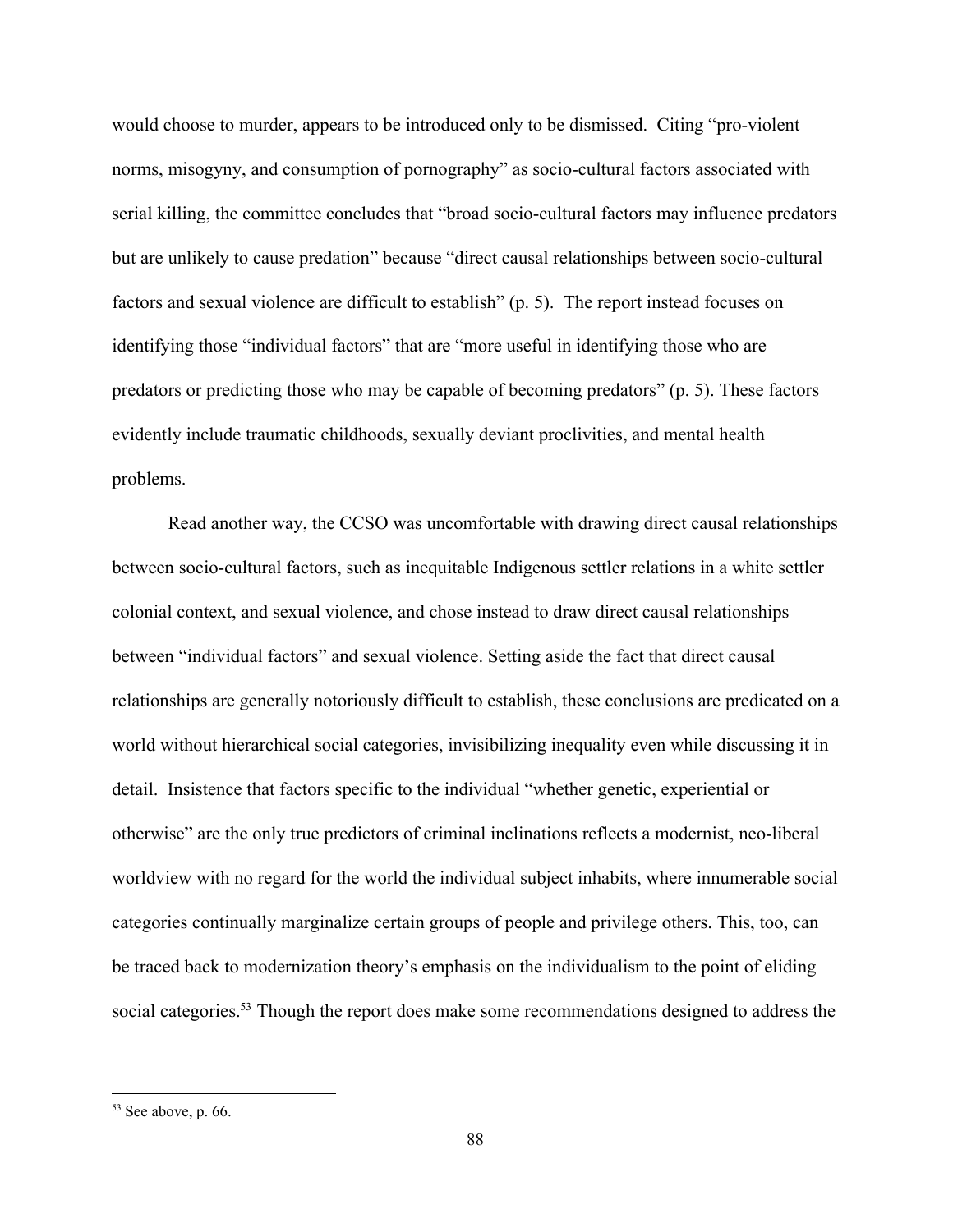inter-agency communication barriers that can hinder the resolution of criminal cases (CCSO, 2010, pp. 11–15), positioning the perpetrators individualistically leads to recommendations (52 in all) focused almost exclusively on increased criminal justice powers.

### *Health and healing*

[Legislation needs to change to] provide alternatives to incarceration and the funds for healing interventions. (FPT, 2006, p. 27)

[The residential school apology] and the settlement agreement were catalysts for action toward the ultimate goals of healing, reconciliation, redress, and reparation of the relationship between Aboriginal and non-Aboriginal Canadians. (Troniak, 2011, p. 5)

Across the reports, the idea of healing appears to mean many things simultaneously, and apply to both sides of the colonizer-colonized divide. Using work by Glen Sean Coulthard (2014), Sherene Razack (2007), and Dian Million (2013), this section discusses how the language of "healing" has been invoked in the political discourse surrounding MMIW. I argue that these repeated invocations have caused the idea of healing to lose some of its potency and fall into the same discursive meaning(less) trap as words like "recognition,"

"acknowledgement," and "reconciliation". As Taiaiake Alfred writes in the introduction to Coulthard's *Red Skin, White Masks* (2014), these terms become synonyms for forgetting about and moving on from colonialism, and thus reinscribe settler-colonial power hierarchies: in these reports, it is the colonial state that determines what Indigenous people are healing from and how they should heal, sometimes in direct contradiction to the testimony of Indigenous peoples (RCAP, 1996a; Health Canada, 2008; SCVAIW, 2014; SCSW, 2011b). Exploring Dian Million's work on the Truth and Reconciliation Commission lets us draw out how the reports' reliance on these modernist discourses does the epistemic work of further securing the Canadian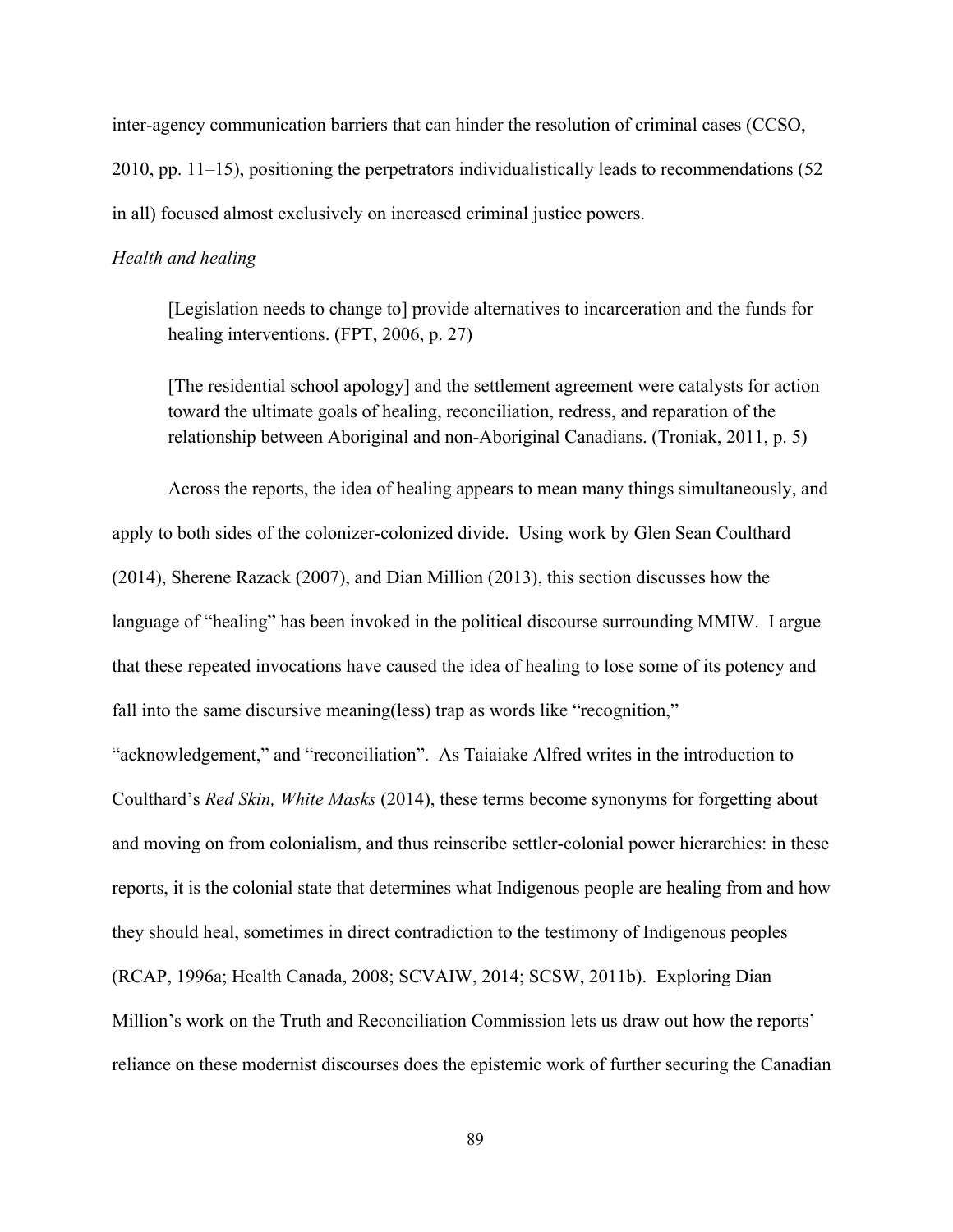settler-state as the primary definer of ideas like "progress," "healing" and "prosperity," all while eliding the trickier matters of globalization and colonialism that disrupted and oppressed Indigenous peoples in the first place. These ideas are central to settler-Indigenous power relations and hierarchies, and the language of "healing" and "reconciliation" in the Government of Canada's statements and reports about MMIW facilitates the elision of these historical and existing structures as well as the material their consequences. Additionally, bringing in Sherene Razack's work on empathy as a means to perform neoliberalism allows us to more clearly understand how the traditional Indigenous value of "healing" has been colonially co-opted in the reports.

The publication of the Royal Commission on Aboriginal Peoples (RCAP) in 1996 brought with it the first calls for a Truth and Reconciliation Commission, as the horrific realities of the Indian Residential School system were brought to light. The dissemination of this information into the public sphere prompted the development of scores of health initiatives<sup> $54$ </sup> touted as "healing," intimately tying the legacy of colonization with Indigenous people's contemporary poor health, while the more substantive critiques calling for Indigenous political empowerment were ignored. The RCAP, for example, makes this connection quite explicitly by stating that the prevalence of family violence against Indigenous women can be attributed to government policies that "disrupted" the "healthy functioning" of Indigenous families (RCAP, 1996b, p. 65). This connection between the poor physical and emotional health of Indigenous peoples has endured since the RCAP: many of the documents' recommendations similarly center around providing funding for health-based initiatives, even amid calls for more preventative

<sup>54</sup> Aboriginal Health Human Resources Initiative, Children's Oral Health Initiative, Health Canada's Strategy Against Tuberculosis for First Nations On-Reserve, Aboriginal Healing Foundation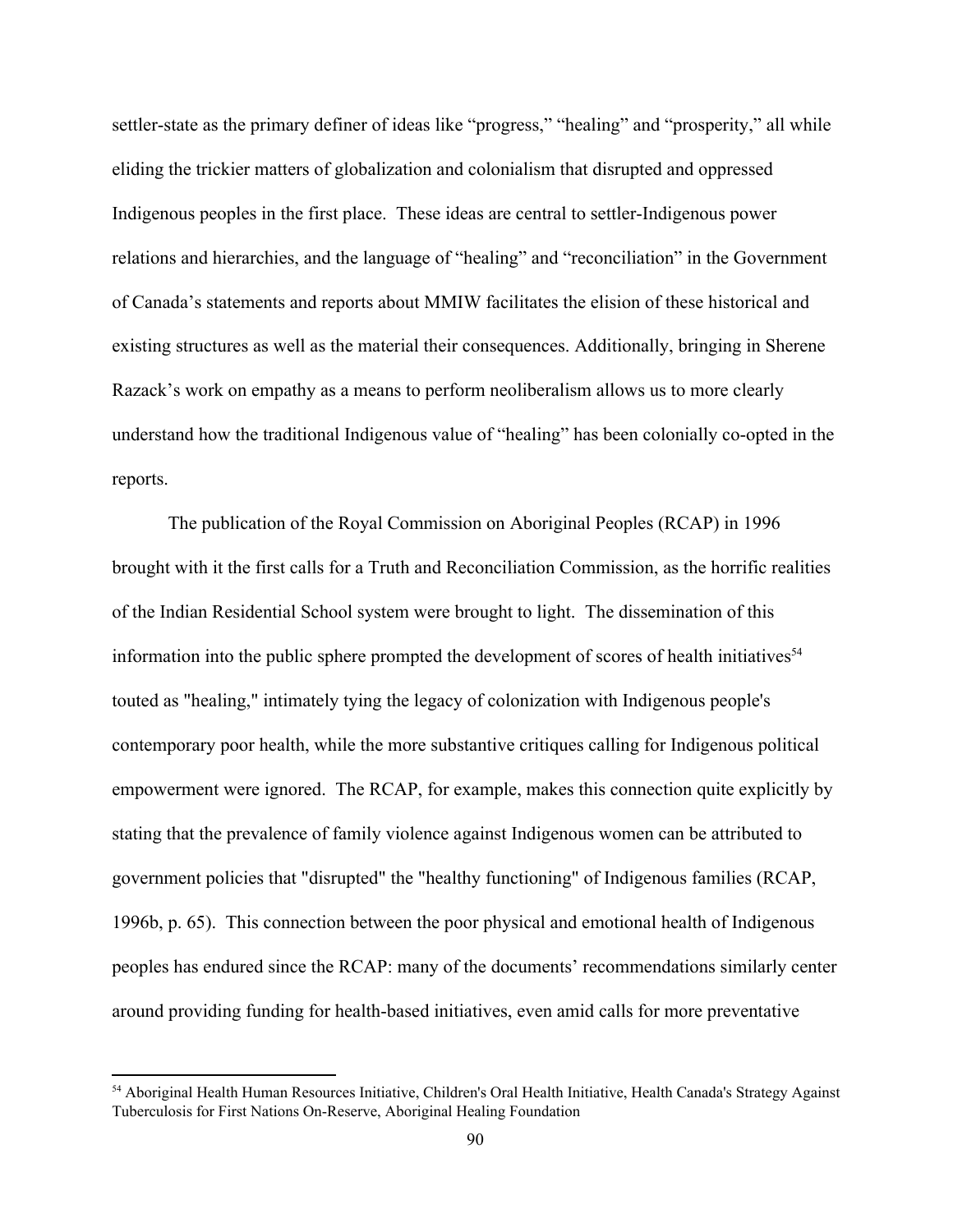changes, such as an inquiry, increased police accountability, and cultural sensitivity education for first responders.

Much the way that, as Glen Coulthard argues, the language of recognition and reconciliation has become a means to sidestep more difficult conversations about decolonization, the language of healing (and acknowledgement, see Chapter 3) in the reports effectively limits the conversation about how to address the problem of MMIW to the implementation of health and criminal justice initiatives). Million (2013) argues that while "indigenism" is empowered by human rights-based declarations such as the United Nations Declaration for the Rights of Indigenous Peoples (UNDRIP) (Million, 2013, p. 3), the publication of the RCAP demonstrates how the colonized subject can become "a trauma victim" (p. 6) in public discourse. This discursive shift highlights the double-edged sword inherent to the language and law of human rights (Heron, 2007), and also troubles the discourse surrounding MMIW: while human rights can be a useful legal stance to take when arguing for an increase in rights and autonomy,<sup>55</sup> groups whose human rights have been violated or undermined are framed as victims in need of healing, which can again strip those peoples of agency. Stating that "with the establishment of the TRC, Aboriginal peoples seem to become the subject of a humanitarian project" (p. 6), Million (2013) asks whether this shift helps or hurts Indigenous people's ability to effectively

<sup>&</sup>lt;sup>55</sup> As the language of human rights refers to "rights that cannot be abrogated by states," Indigenous activists have "increasingly articulated their demands in terms of 'human rights'" (Smith, 2014, p. 83). Indigenous peoples in Canada have been particularly successful in legal arenas by using the language and law of human rights (see Green, 2014) and international human rights groups (such as Amnesty International and Human Rights Watch) and the United Nations have also been immensely supportive of calls for increased Indigenous self-determination, and for an inquiry into MMIW. Many Indigenous activists and communities have urged Canada to implement the UNDRIP, which the Trudeau Government became a formal supporter of in May 2016. At the formal adoption, Minister of Indigenous Affairs Carolyn Bennett stated that the adoption reflected the Government of Canada's interest in "righting historical wrongs" and "shedding our colonial past" (Bennett, 2016, paras. 43-44). The possible use of the language of human rights to "shed our colonial past" would be an interesting point for further research, given arguments that human rights is another arena in which colonial hierarchies, and the authority of the nation-state in general, have been and are reaffirmed (Heron, 2007; Razack, 2007; Smith, 2014).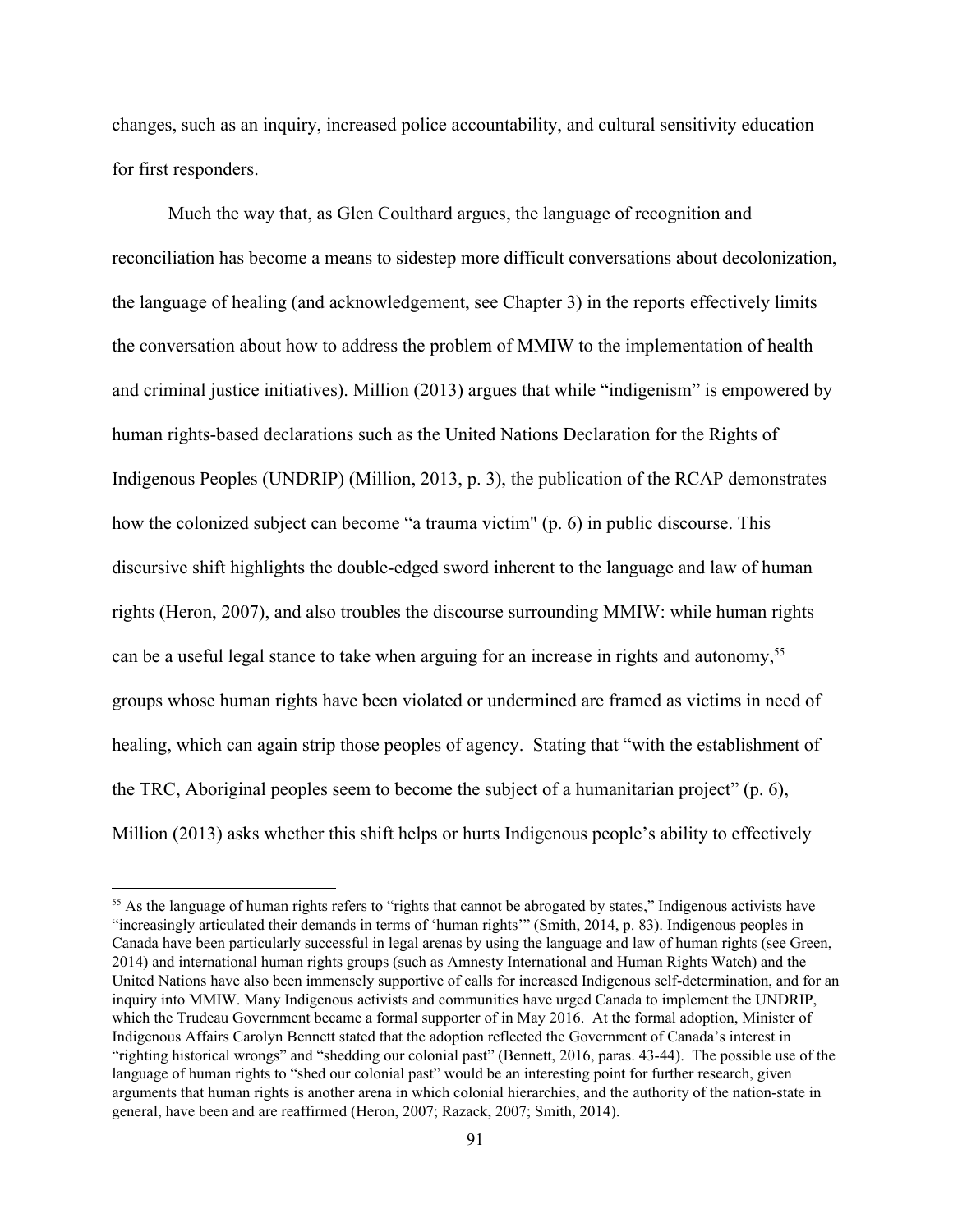negotiate for political empowerment. As we've discussed throughout this thesis,

decontextualizing Indigenous peoples' healing from the causes of their injuries can be damaging both in how the government understands Indigenous women as well as severely limiting what kinds of solutions emerge from the reports. According to Million, positioning Indigenous peoples as "wounded" subjects in the age of "human rights, global violence, mass media, and neoliberalism" highlights the incompatibility of the project of Indigenous self-determination and the appeal for justice for Indigenous suffering (Million, 2013, p. 3). Indigenous peoples who are "wounded" and therefore in need of saving or guidance from the colonial state cannot be seen as autonomous subjects.

Notably, too, many of the reports frame healing as something that needs to occur on both sides of the Indigenous-settler divide, sometimes contradicting the rest of the contents of the report. For example, the RCMP's 2015 *Update to the National Operational Overview* spends much of the update recentering the conversation about MMIW to family violence,  $56$  attributing it to Indigenous men, while contradictorily noting that "through this update we take one more step forward in a difficult but necessary journey towards healing for all Canadians" (RCMP, 2015, p. 4)—if this is a "domestic" problem, why is it something that we all must heal from? Our (settler) collective desire to "heal" alongside the (colonized) sufferers is theorized by Sherene Razack in "Stealing the Pain of Others: Reflections on Canadian Humanitarian Responses" (2007), who suggests that empathy can be a "slippery" motivator for humanitarian responses. Razack locates this slipperiness in the tension between empathy and race, arguing it creates a space where empathy can become a "source of moral authority and pleasure, obscuring in the

<sup>56</sup> See above, p. 75.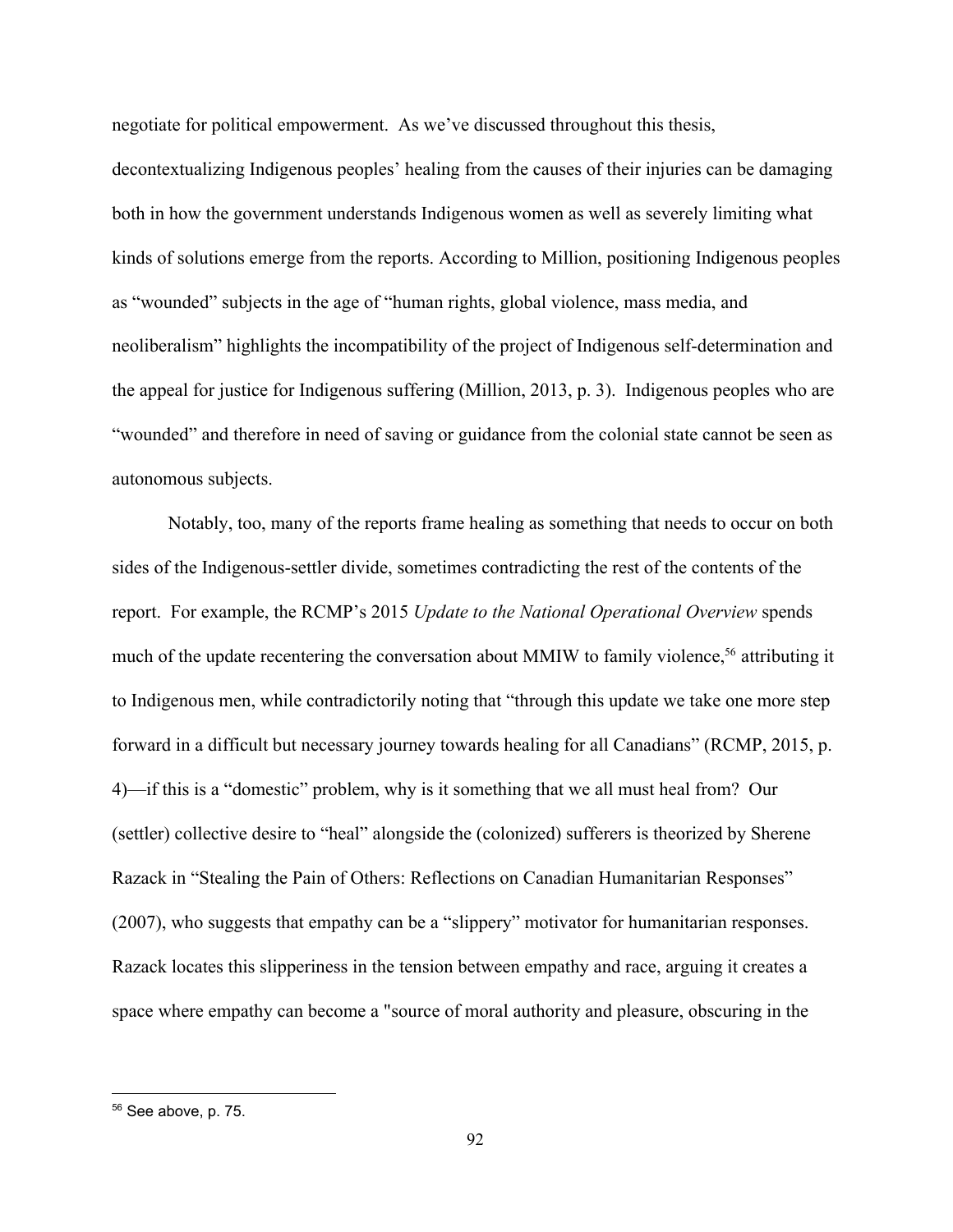process our own participation in the violence that is done to them" in addition to being another way that we (white Canadians) reinscribe our subject-positions as "citizens of a compassionate middle power who is largely uninvolved in the brutalities of the world" (p. 376).

Healing is also sometimes used to bolster the Federal Government's stance that this is a problem that needs to be tackled by law enforcement. The Standing Committee on Violence Against Indigenous Women was struck when this parliamentary motion was unanimously passed:

That the House recognize that a disproportionate number of Indigenous women and girls have suffered violence, gone missing, or been murdered over the past three decades; and that the government has a responsibility to provide justice for the victims, healing for the families, and to work with partners to put an end to the violence... (SCVAIW, 2014, p. 6)

The recommendations in the resulting report were well-critiqued by NWAC and the Liberal and

NDP parties, who issued dissenting opinions with the published report, as these

recommendations are very vague and essentially commit to continuing existing programs.

Notably, the recommendations found under the heading of "Support for the family of

victims"—presumably the "healing for the families" laid out in the motion cited above—all

relate to criminal justice:

[The Committee recommends] that the federal government continue strengthening the criminal justice system to ensure, among other things, that violent and repeat offenders serve appropriate sentences.

[The Committee recommends] that the federal government maintain its commitment to develop the Canadian Victims Bill of Rights including initiatives aimed at making the criminal justice system more responsive to the needs of victims, such as keeping them informed and providing them with appropriate standing, access and assistance throughout the process.

[The Committee recommends] that the federal government implement a national DNA-based missing person's index. (SCVAIW, 2014, p. 39-40)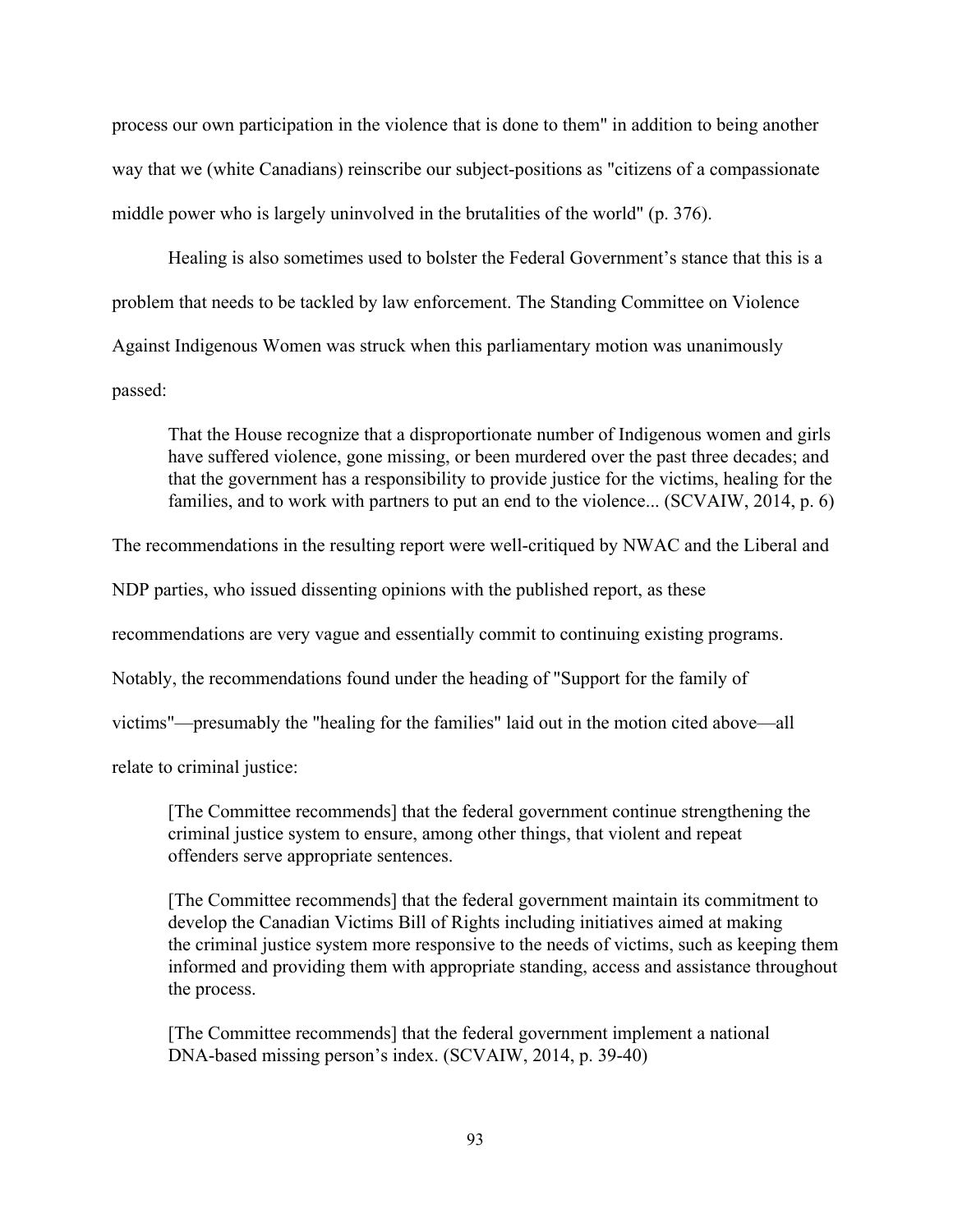These recommendations clearly reaffirm, and perhaps broaden, the role of the criminal justice system, clearly positioning it as the deliverer of this elusive notion of "healing". In this case, healing is tied to very Western ideas of justice and incarceration. They are also reactive rather than preventative: to derive any meaning, each of these recommendations relies on Indigenous women already being victims, and thus further reaffirms Razack's claim that the state sees Indigenous peoples as "a dying race and a people unable to enter modern life" and, as such, people "that no one can really harm or repair" (Razack, 2013, p. 353).

Discursively, the use of "healing" in the reports both reaffirms the settler state's authority to determine what the Indigenous population needs, and re-entrenches the colonial continuity that the Indigenous population is a sick population. Where healing is positioned as something that must occur on both sides of the Indigenous-settler divide, it often contradicts the contents of the report. All the while, the reports' apparent appropriation of the language of traditional Indigenous medicines allows the state to convey a certain benevolence—settler goodness—and to appear invested in the healing. Ultimately, the use of the language of healing has become prevalent to the point of meaninglessness, and appears to be more of a box that needs to be ticked when a report is produced rather than a sincere commitment to support Indigenous sovereignty and protect Indigenous women.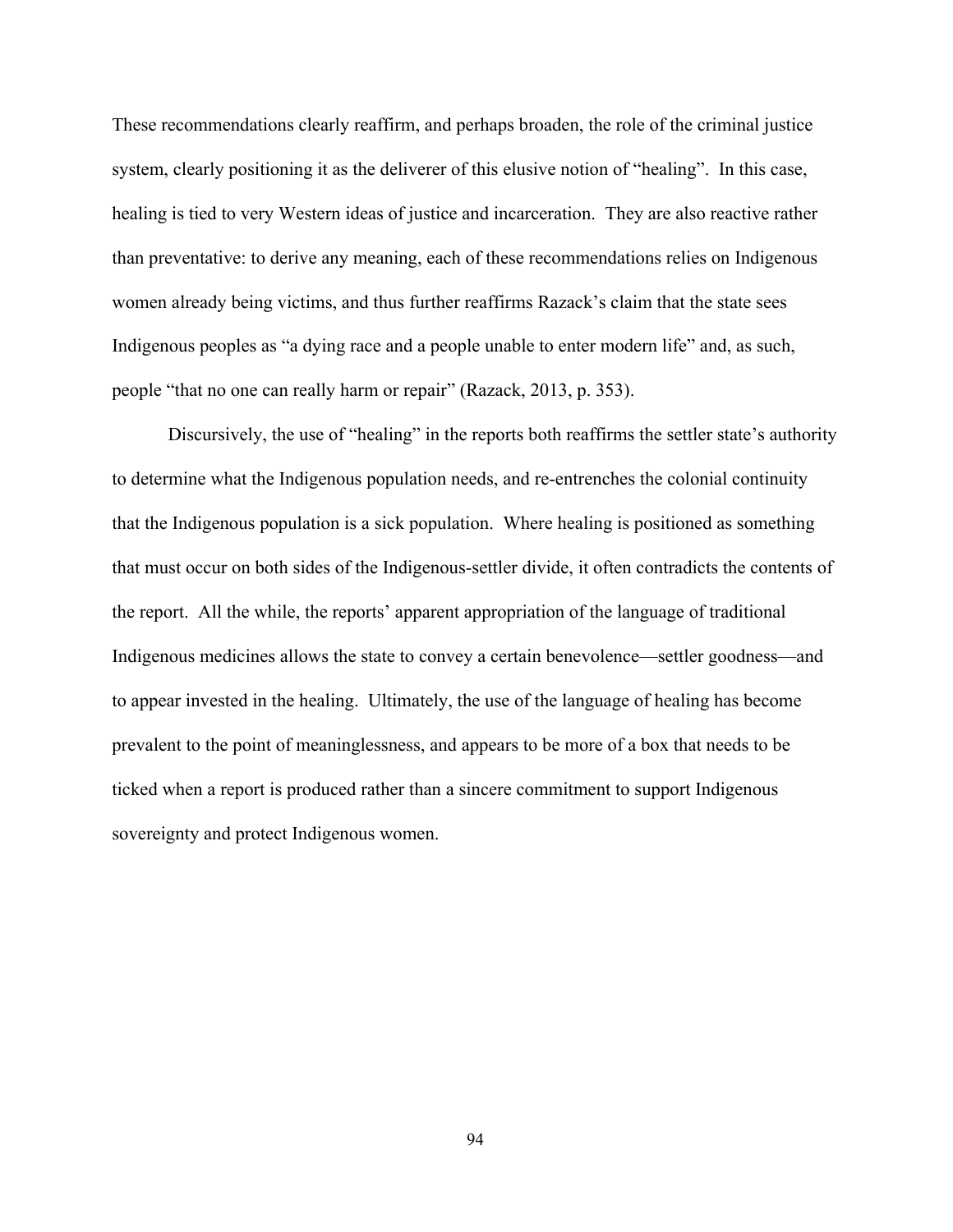# **Conclusion: Inhabiting the Colonial Past to Unsettle the Colonial Present**

I think we stand on a legacy of violence and racism left by colonization and residential schools, but that's not in the past: those attitudes exist today. (Tracy Porteous, testimony for SCVAIW, 2014)

Seeking freedom through technicalities of recognition reinscribes our colonial subjectivity. (Hunt, 2014, p. 1)

Both human rights and decolonization are entitlements of Aboriginal women. (Green, 2007b, p. 144)

The body of literature examined in this thesis recirculates problematic colonial narratives about Indigenous peoples, while reinscribing the colonizer-colonized power hierarchies and subject-positions that produce Indigenous women's vulnerability to murder and disappearance in the first place. What follows is a brief summary of my analysis of the reports, followed by some thoughts on where this discussion might go next.

Though many of the reports simply do not mention colonialism, those that do relegate it firmly to the past, as a historical event that is over, and often describe it with sterilized, neutral language. This is especially reflected in the RCAP, which positions the early settlers as well-meaning but ruinous capitalists who did not know better, effectively eliding the racist and patriarchal ideologies that justified their treatment of Indigenous peoples. In the few cases where the reports discuss colonial ideology and practices in terms of how calamitous they have been to Indigenous peoples, the acknowledgement of those harms does not extend to any manner of responsibility or accountability. Indeed, the language of acknowledgement itself appears to serve as a replacement for substantive responsibility. "Action" is set in opposition to further thought and research on the matter, and typically reflects the existing political agenda of the day (for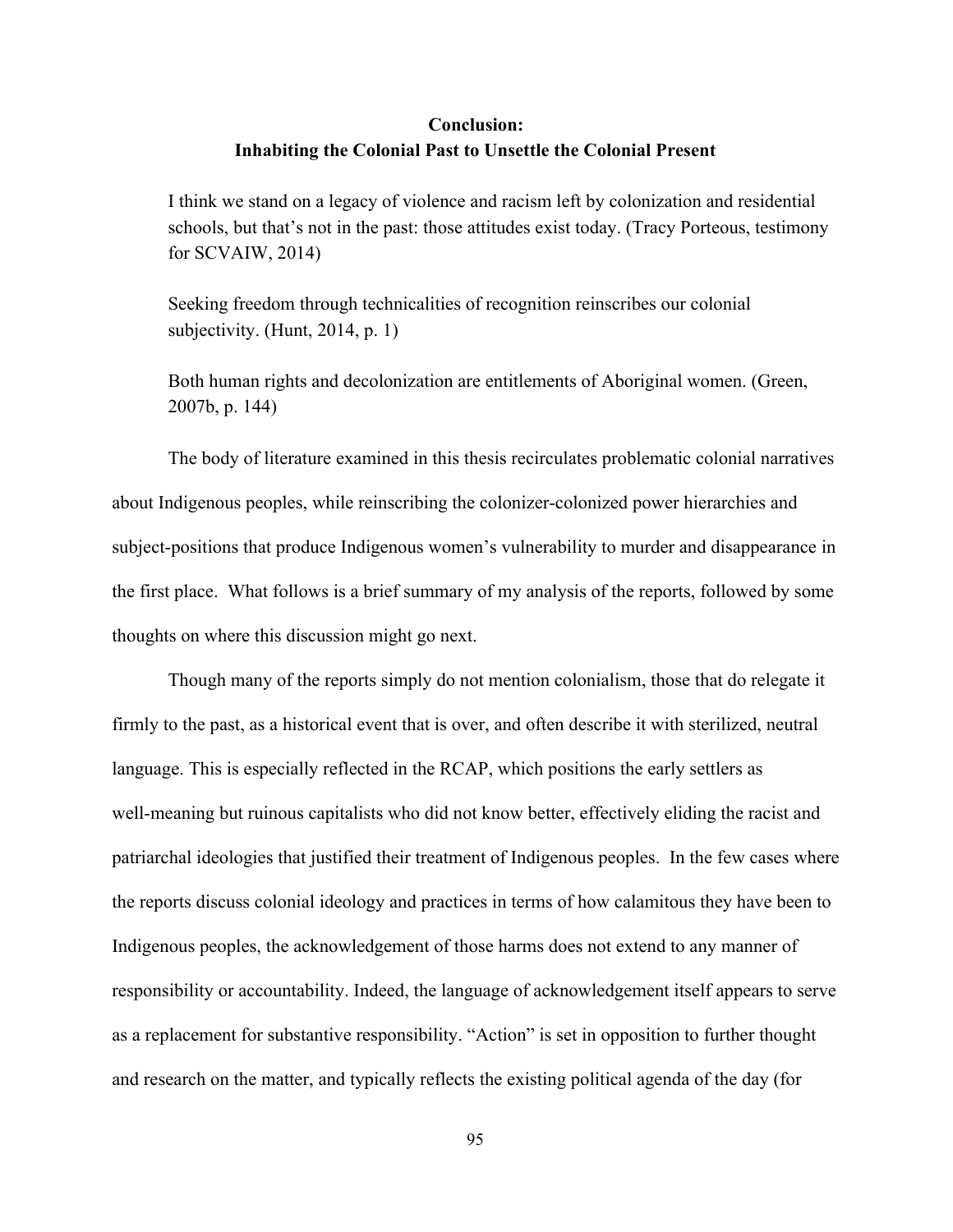example, broadening and enhancing criminal justice powers, which was central to the Harper Government's policy platform). This approach to "acting" on the problem is bolstered by the narratives that the perpetrators of the violence are 1) the husbands and fathers of the victims, or 2) deviant, anomalous criminals. The list of "root causes" behind the crisis is nearly identical across the reports, and includes poverty, under-education, and overrepresentation in the sex trade, sociological factors that are essentially symptoms of colonialism. Though these "root causes" are often used as political talking points and cited in recommendations presented as a balm against further disappearances and homicides, ongoing colonial practices and ideology are routinely elided and disavowed in Canadian political rhetoric and policy surrounding the matter. This is done not only through the recirculation of the narratives outlined above, but also by pathologizing Indigenous peoples in general as a broken population in need of healing, and by positioning Indigenous women as inherently violable by nature of their Indigeneity.

My analysis draws out many of Foucault's claims about what discourse does and how. We can see how discourse restrains knowledge by framing what is sayable and what isn't. For example, the countervailing narratives that MMIW is every Canadian's problem and also one that Indigenous communities alone are responsible for addressing highlight the mutability of discourse. In the reports, all of these forces work together to effectively evade, as Foucault said in 1970, discourse's own ponderous, formidable materiality (Foucault, 2006), or its tangibility. In this case, the evasion of that materiality has lethal implications for Indigenous women; obscuring the colonial structures of power and thought that position Indigenous women as pathologically frail and premodern—essentially, those ideologies that position them as lesser subjects—keeps them vulnerable to violence and murder.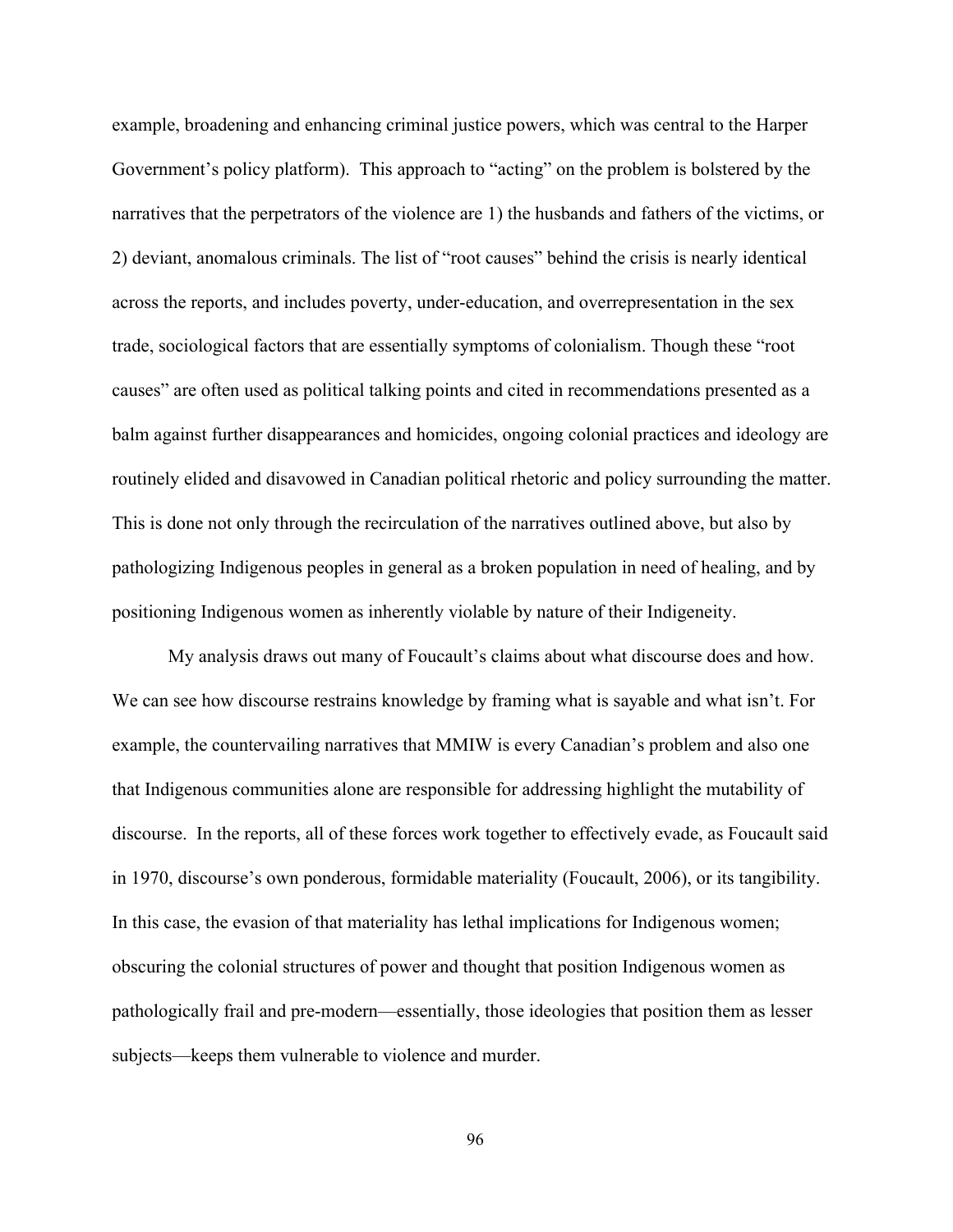### *Forward*

At the outset of this project, one of my research questions was whether and how connecting the issue of MMIW to Canada's colonial past and present might make way for more comprehensive and effective policies. I have demonstrated above that the way that the problem of MMIW is framed and discussed within the reports—whether as the anomalous crimes of deviant criminals, or the abuses of hyper-violent and pre-modern Indigenous men, or simply as something that Indigenous women are innately susceptible to—directly influences how narrow and inadequate the reports' recommendations are. In each case, the reports continually position colonization as a historical event that has since ended, thereby occluding ongoing colonization in the form of land occupation and through legislation such as the *Indian Act.* As Joyce Green writes,

Colonialism is both an historic and a continuing wrong. A term that encompasses economic and political practices, it refers to the appropriation of the sovereignty and resources of a nation or nations, to the economic and political benefit of the colonizer. The practices by which colonialism is normalized and legitimated include racism, which is encoded in law, policy, education and the political and popular culture of the colonizer. (Green, 2007, p. 143)

Combating colonial oppression in its many forms—legal, political, social, cultural—requires a frank and uncomfortable confrontation of these colonial power relations.

Also, the complete absence of intersectionality in the reports often results in the universalizing of Indigenous women's vulnerability to murder and disappearance as violence against women more broadly, and domestic violence more specifically. Now, at the end of my study, I am left with Sherene Razack's (2007) question from *Stealing the Pain of Others*: "How do we recognize our own complicity and move through outrage to responsibility?" (p. 376). The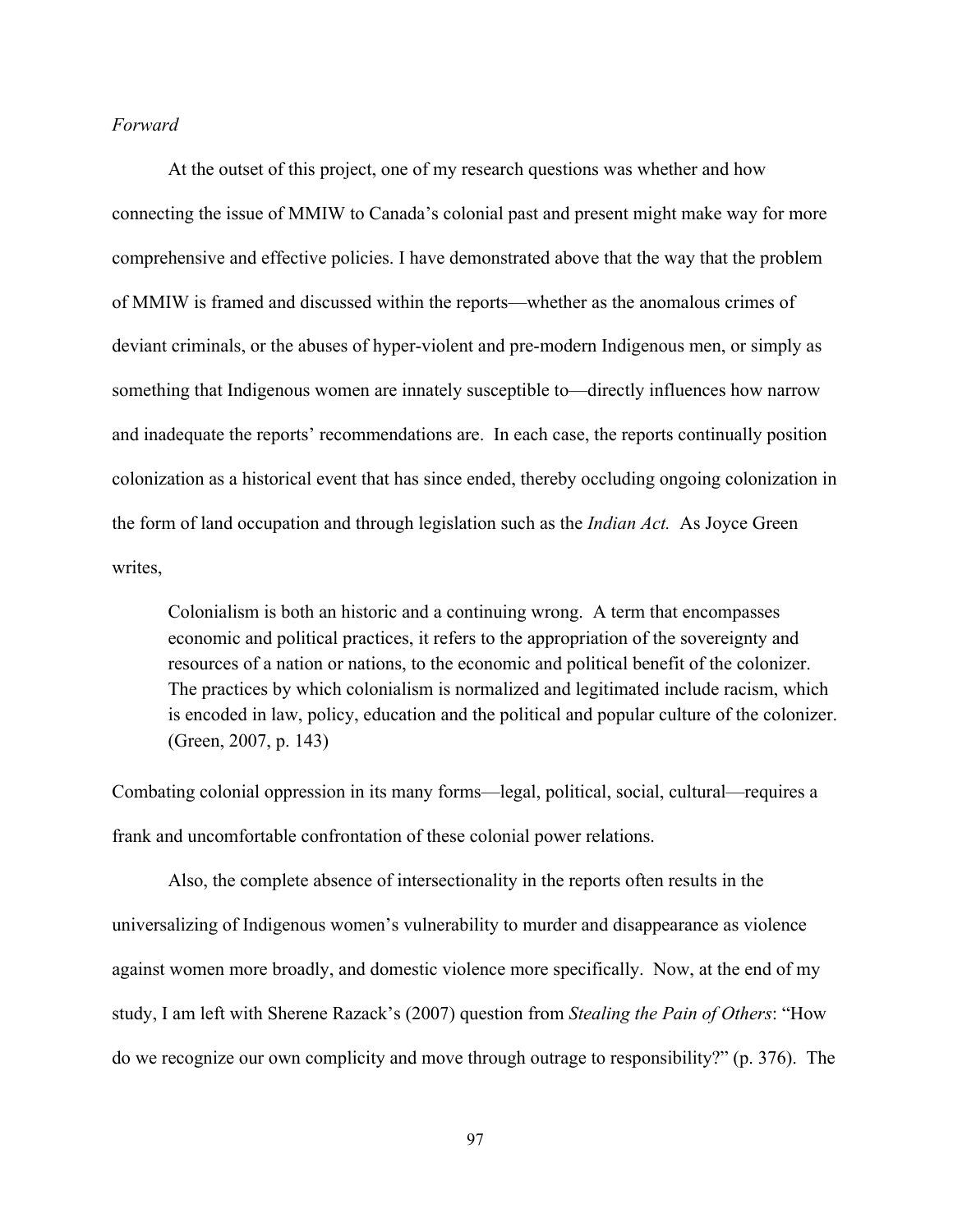language of acknowledgement, recognition, and reconciliation, as Glen Sean Coulthard (2014) convincingly argues, only reinforce the hierarchies that marginalize Indigenous women. Not only is that language not enough, it prevents Indigenous communities from occupying more politically empowered subject-positions by disavowing the existence of those hierarchies.

In the reports that contain them, Indigenous women's testimony give us some indication of what is needed. Though it is replete with its own discursive and ontological pitfalls,  $57$  the legal and discursive tools offered by human rights present one possible way forward (Green, 2014); witnesses in the SCSW's interim report "urged the Committee" to use the United Nations Declaration on the Rights of Indigenous Peoples as a guide in working towards eliminating violence against Indigenous women (SCSW, 2011a). Work by organizations like NWAC and LEAF have suggested that an independent inquiry into the problem is the only way to finally look at the problem in a holistic way that could include Canada's colonial underpinnings.

But how do we combat the misperception that "discriminatory policies of cultural genocide and assimilation" and their effects are "artifacts of a bygone colonial era" (Downe & Plewes, 2011, p. 99)? The way towards better protecting Indigenous women, as clearly as I can see it from my privileged position as a white settler-scholar, is to understand and inhabit the colonial past as present. This requires challenging and heavily modifying many of the central, unifying values of modern liberal subjectivity:<sup>58</sup> our understanding of time as linear and the past, consequently, as "over"; our attachment to individualism; and our sense of Canadian nationalism.

*Modernist discourses and the problem of settler-colonial Canadian-ness* 

 $57$  This is addressed in the subsection on health and healing, p. 89.

<sup>58</sup> On the topic of challenging modern liberal subjectivity, see also Carol Lynne D'Arcangelis' dissertation, *The Solidarity Encounter Between Indigenous Women and White Women in a Contemporary Canadian Context* (2015).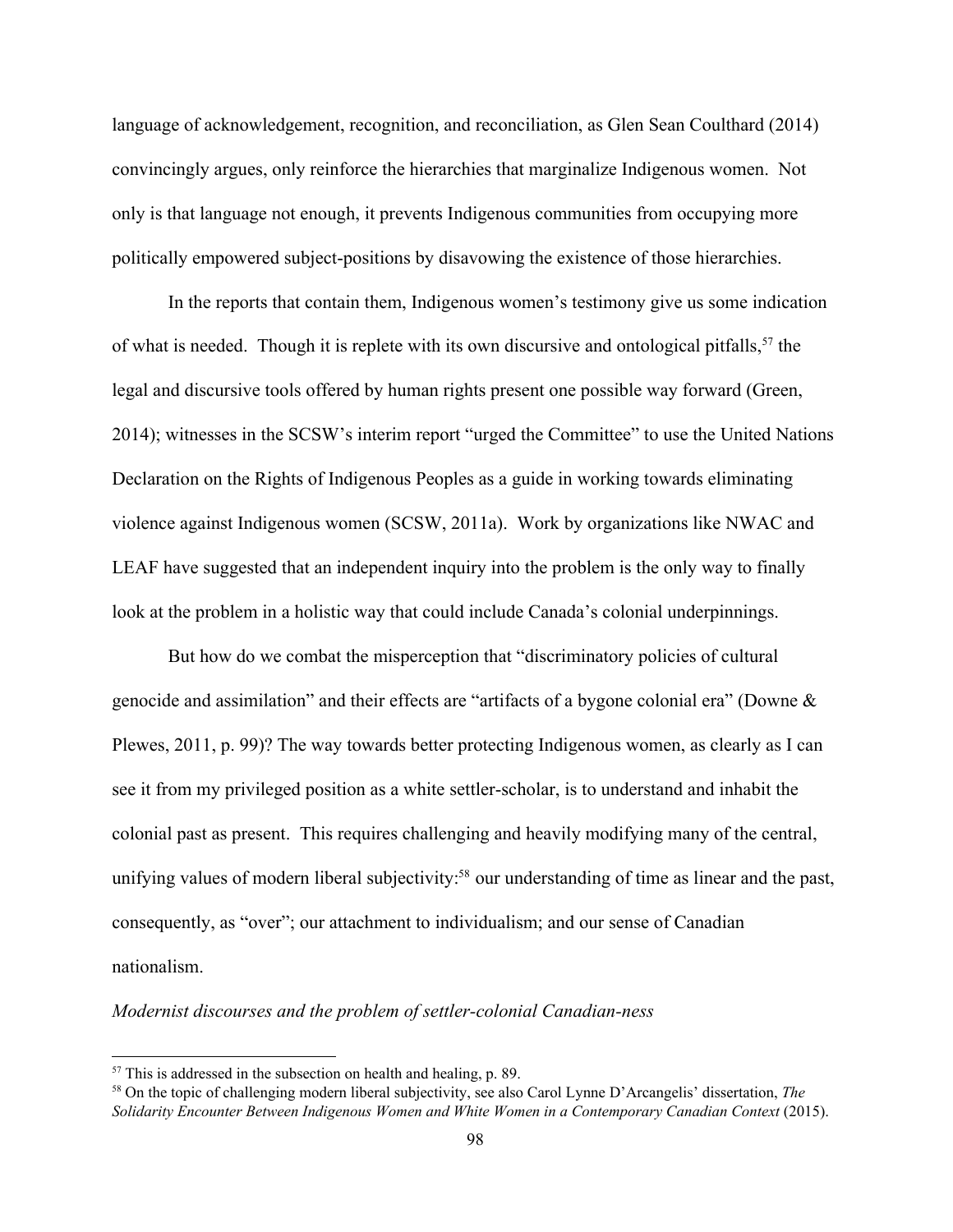As Joyce Green writes, "'Project Canada' is the realization of the colonial imagination, now infused with liberal democratic settler populations' visions" (Green, 2007, p. 142). In the reports, the maintenance of the imaginary political space of Canada occurs through the language of liberal democracy and of progress and modernization.<sup>59</sup> These discourses do much of the work of pathologizing Indigenous peoples as frail and inherently susceptible to violence and abuse. Through this same language, the reports individualize accountability for the problem of MMIW to Indigenous men and criminals, severely limiting the kind of conversation we can have about this problem, and what kinds of solutions emerge from the reports. These narratives also recirculate harmful colonial continuities that re-position Indigenous peoples as pre-modern and implicitly unfit to survive contemporary society (Razack, 2013; Razack, 2014), discursively othering and dehumanizing Indigenous peoples. This is not a new phenomenon in Canadian policy and legislation: referring to the 1876 *Indian Act*, Joyce Green writes that government policies have the power to legitimise colonialism not only through the construction and perpetuation of racist stereotypes but also "through [the] creation of language celebrating colonial identities while constructing the colonised as the antithesis of human decency and development" (Green, 2007, pp. 25–26).

It's possible, then, that such policies could also be used to highlight the illegitimacy of the Canadian settler-state, facilitating more substantive discussions of Indigenous self-determination and political autonomy. Perhaps these modernist discourses could be modified and employed to shame nations that purport to be progressive by re-framing what it means to be a modern nation. In a discursive move that might appeal to Western liberal

<sup>59</sup> This is discussed in Chapter 3.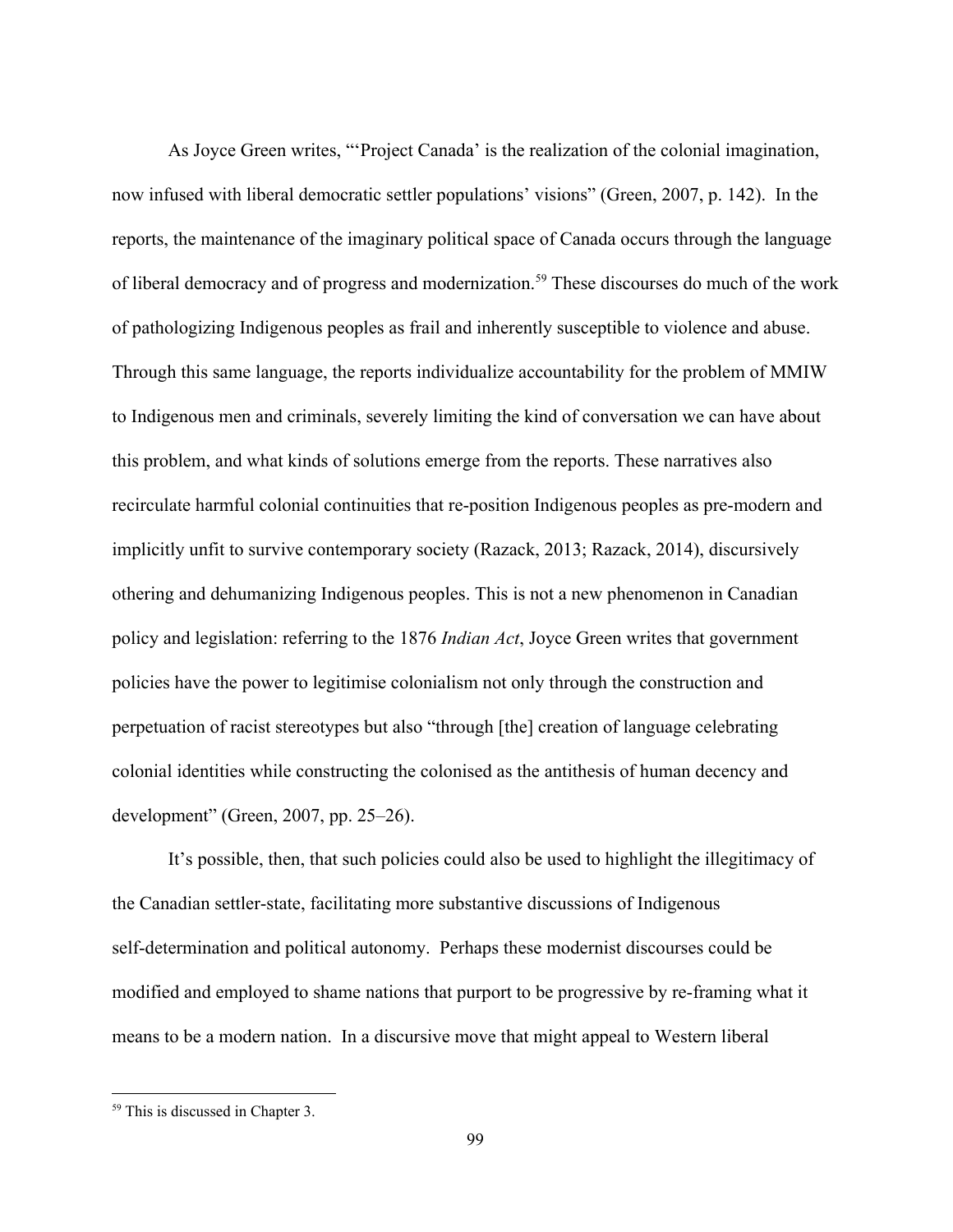sensibilities, the Truth and Reconciliation Commission's (2015) report subverts how the language of modernization is used throughout most of the reports, instead employing the language of capitalist prosperity to insist that today, it is pre-modern *not* to be inclusive: "We live in a twenty-first-century global world. At stake is Canada's place as a prosperous, just, and inclusive democracy within that global world" (TRC, 2015, p. 8).

Within these modernist discourses is the story that White Canada has told about itself: a benevolent, peaceful country, not the melting pot of the military juggernaut that is the United States, but a multicultural mosaic that is inclusive and welcoming of marginalized groups. This story is circulated in the media as much as in political discourse, to the point that it has become both ubiquitous and imperceptible. This culture of normalized colonial whiteness is reflected in the reports. Razack (2011) suggests that "while other marginalized groups may experience a similar violence [in police custody]...the violence that is meted out to Aboriginal people in settler societies is a paradigmatic and foundational violence" (p. 354). Discussing and eliminating this violence, then, requires shifting the paradigm and—at the very least—revealing the colonial foundation that constitutes all colonizer-colonized interactions, even in Canada.

Joyce Green's critique of the limits and applications of the Canadian Constitution to the issue of Indigenous rights and violence against Indigenous women is useful here. Given the imposition of "European-derivative and Christianity conditioned patriarchy" (Green, 2007, p. 143) that came with the European settlers, Indigenous men and women have experienced colonialism differently. This, in turn, "complicates political solidarity, and thus constitutional politics are fraught with difficulties," (p. 143) leading Green to argue that

Liberation from colonialism, then, is not simply tied to a formula for equality with the colonizer, on terms dictated by the ideology of the colonizer. Liberation includes the possibility of traditional or contemporary institutions and practices chosen by the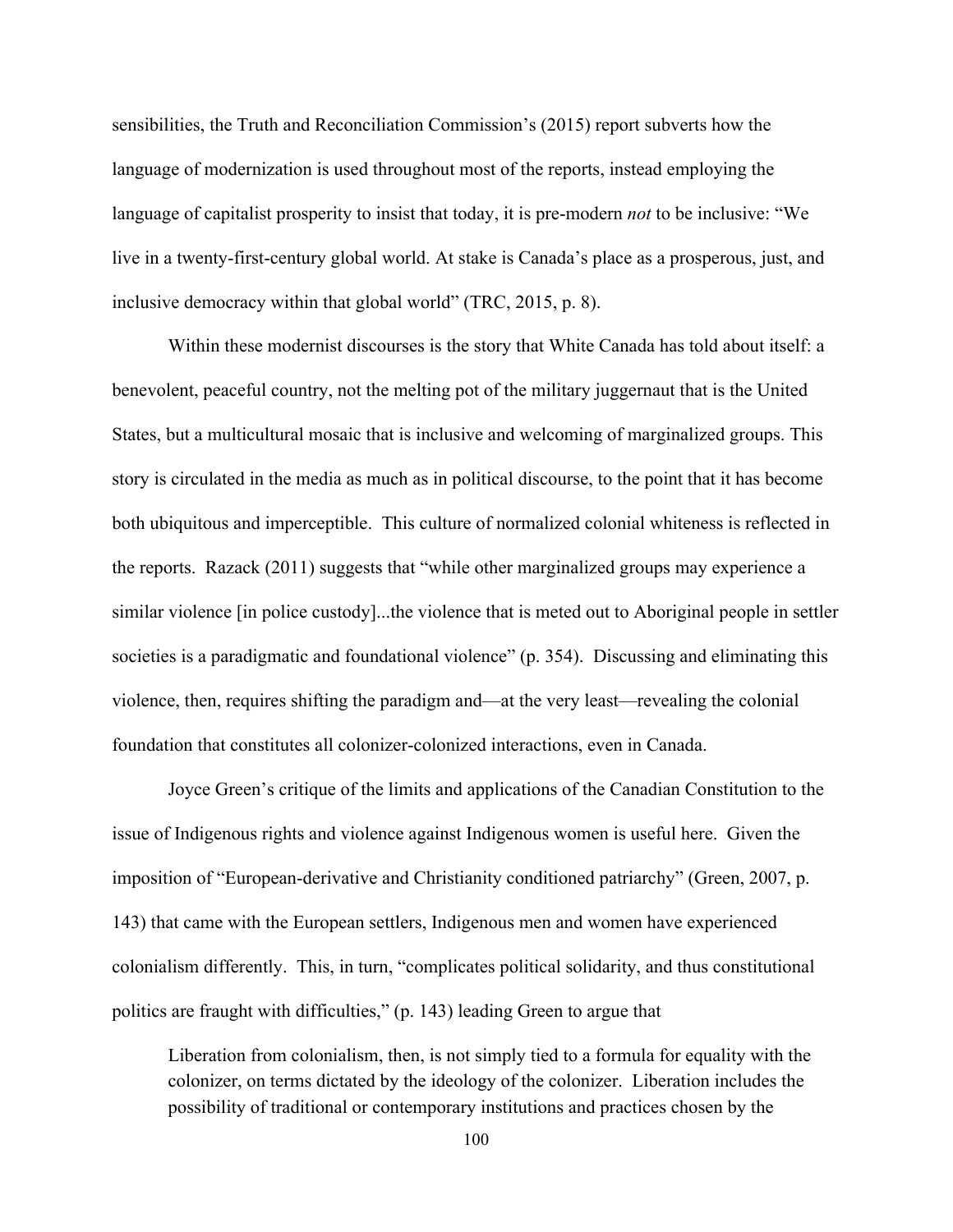colonized. It includes reparations of the damage wreaked by colonial practices, which have not coincidentally enriched the complacent and historically oblivious colonial or settler populations. Truly liberatory constitutional and legal strategies must be able to advance these political and cultural objectives, and do not simply reduced Aboriginal and women's claims to simple equality with the not-so-neutral white male norm in the colonial state. Both human rights and decolonization are entitlements of Aboriginal women. (p. 144)

Rendering Canada's colonial origins and continuities visible and naming them has to be the first step in making this kind of comprehensive liberation from colonialism possible.

If we don't continually confront the colonial epistemologies that seek to erase Indigenous people from the land that we illegitimately occupy, we're facilitating that erasure. It has been uncomfortable—indeed, unsettling—to confront my own complicity as a settler in this regard, producing in me an anxiety that can be attributed to those colonial structures that are so preoccupied with "confining Indians to the 'spectral'" so that the descendants of European settlers can better "imagine themselves as the original citizens of this land, and as a people innocent of conquest and violence" (Razack, 2013, p. 373). It is a compelling, comforting, and, importantly, a pernicious fantasy, but a fantasy nonetheless. The reports I've read "uproot [themselves] from the landscape of history," and as such they are able to "concentrate on the trees without having to consider the forest," as Thomas King writes (2012, p. 166). Deracinating itself from the intersecting structures of racism, sexism, and colonialism that produce violence against Indigenous women precludes the Government from developing policies that help prevent Indigenous women from being murdered and/or going missing, effectively keeping them vulnerable. More thought, nuance, and intersectionality in the political discourse around missing and murdered Indigenous women is needed if we (Anglo-European descendants and Indigenous peoples) are ever going to co-exist, on this land, in a socially just way.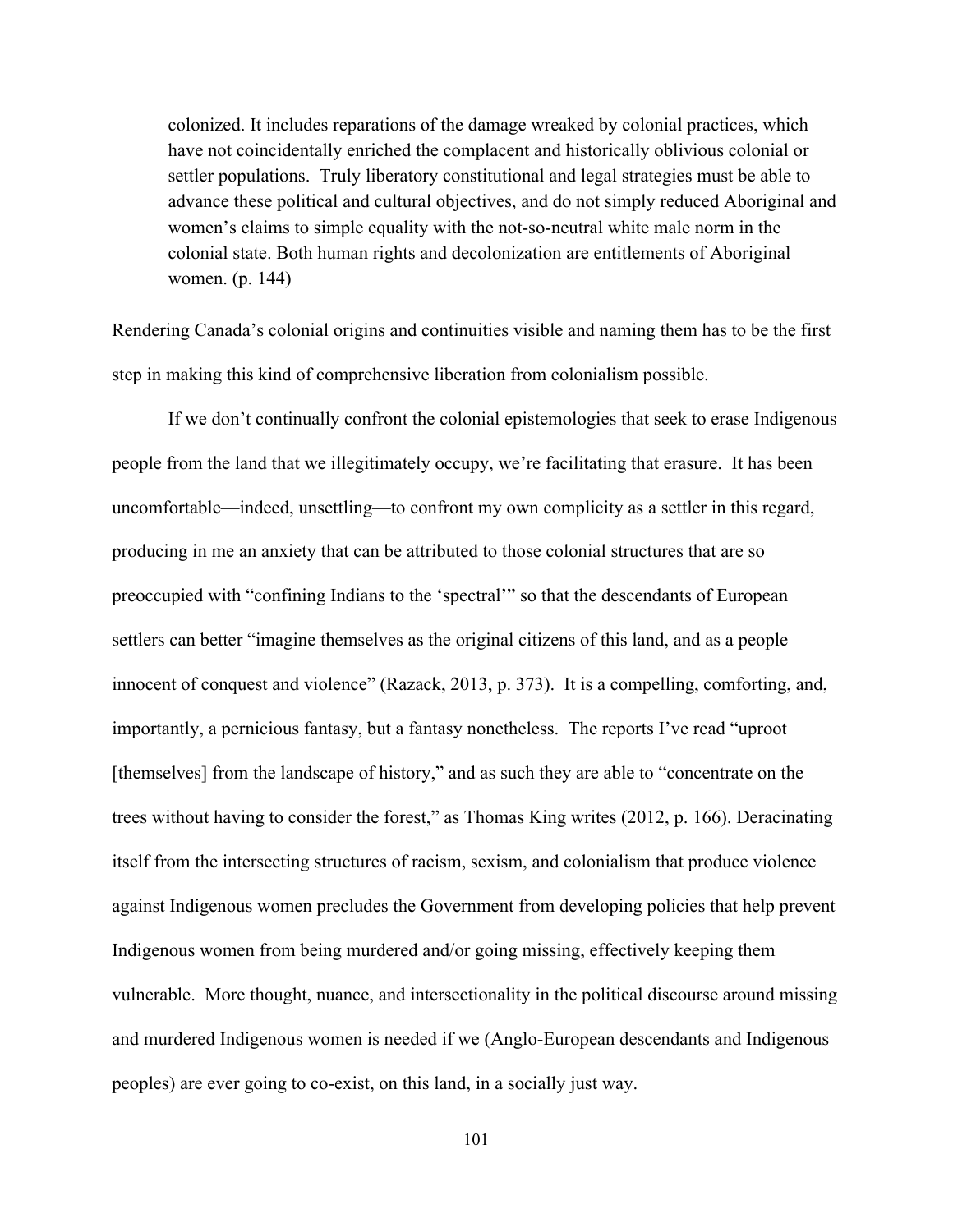### **Bibliography**

- Amnesty International. (2014). *Violence against Indigenous women and girls in Canada: A summary of Amnesty International's concerns and call to action*. Amnesty International Canada. Retrieved from https://www.amnesty.ca/sites/amnesty/files /iwfa\_submission\_amnesty\_international\_february\_2014\_-final.pdf
- Anderson, K. (2000). *A recognition of being: reconstructing native womanhood*. Toronto: Second Story Press.
- APTN Investigates. (2016, May 19). Residential schools settlement agreement under fire. *Aboriginal Peoples Television Network*. Retrieved from http://aptn.ca/
- APTN National News. (2014, March 7). Parliamentary committee's report on violence against Indigenous women 'sanitized'. *Aboriginal Peoples Television Network*. Retrieved from http://aptn.ca/
- Bannerji, H. (2000). *The dark side of the nation: Essays on multiculturalism, nationalism and gender*. Toronto: Canadian Scholars' Press.
- Barrera, J. (1 December 2010). Need for 'action' behind funding cut to Sisters in Spirit: cabinet ministers' letter. *Aboriginal Peoples Television Network*. Retrieved from http://aptn.ca/
- Bennett, C. (2016). *Speaking Notes for The Honourable Carolyn Bennett, Minister of Indigenous and Northern Affairs: Announcement of Canada's Support for the United Nations Declaration on the Rights of Indigenous Peoples* [PDF]. New York: United Nations Permanent Forum on Indigenous Issues Retrieved from www.metisnation.ca /wp-content/uploads/2016/05/Speech-Minister-Bennett-UNPFI-NEW-YORK -MAY-10-FINAL.pdf
- Blackstock, C., National Indian Child Welfare Association, First Nations Child & Family Caring Society of Canada, & Canadian Electronic Library. (2006). *Reconciliation in child welfare touchstones of hope for indigenous children, youth, and families*. Ottawa, Ont.: First Nations Child & Family Caring Society of Canada.
- Blackstock, C., Irvine, K., First Nations Child & Family Caring Society of Canada, & Canadian Electronic Library. (2004). *Crisis response in First Nations child and family services*. Ottawa, Ont.: First Nations Child and Family Caring Society of Canada.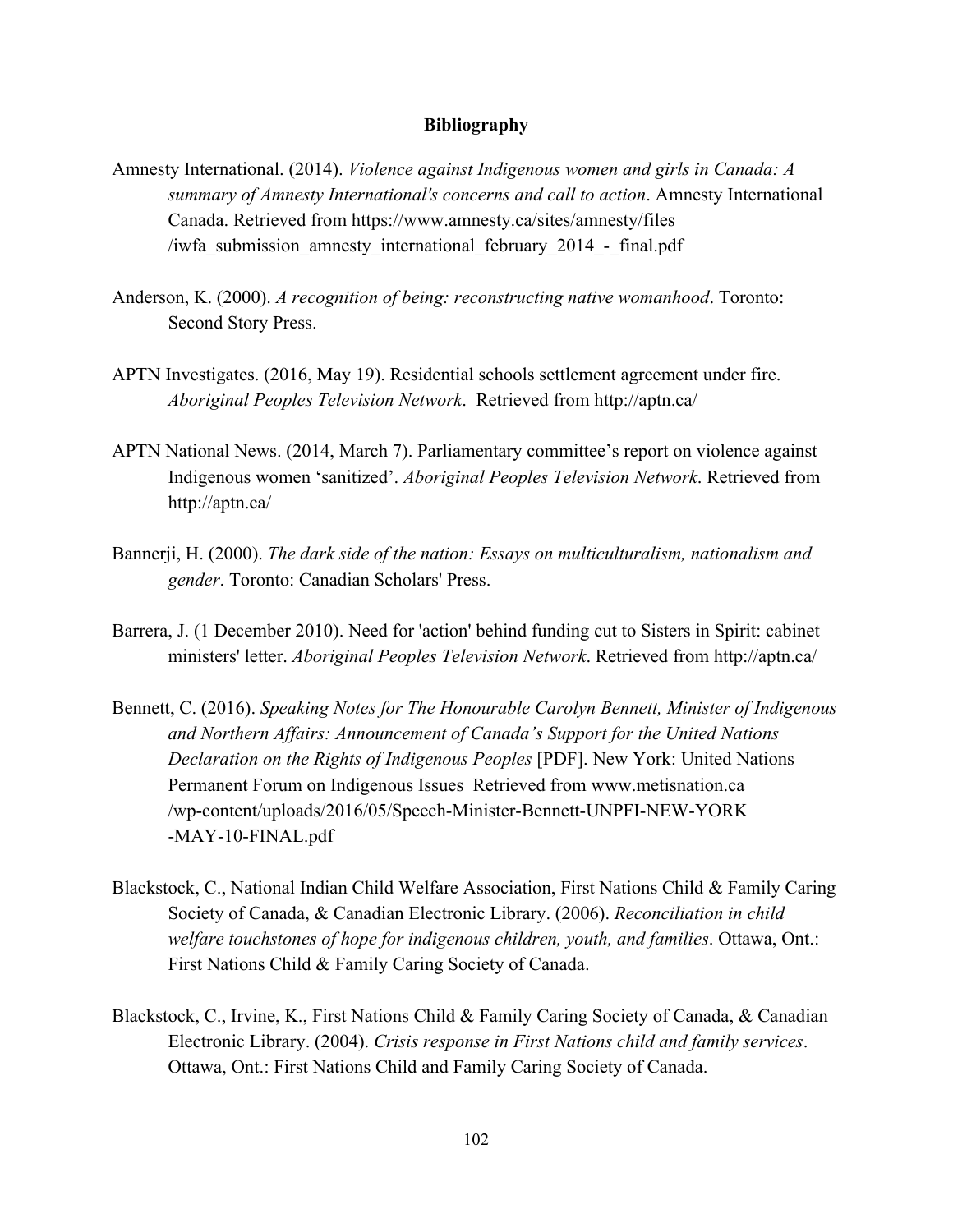- Blackstock, C. (2011). The Canadian Human Rights Tribunal on First Nations Child Welfare: Why if Canada wins, equality and justice lose. *Children and Youth Services Review*, 33(1), 187194.
- Bourgeois, R. (2014). *Warrior women: Indigenous women's anti-violence engagement with the Canadian state*. (Unpublished doctoral dissertation). University of Toronto, Toronto ON.
- Boutilier, A. (2014, August 21). Native teen's slaying a 'crime', not a 'sociological' phenomenon,' Stephen Harper says. *The Toronto Star*. Retrieved from http://www.thestar.com/
- Bronskill, J. & Tutton, M. (2015, October 6). Harper says 'most' cases of murdered aboriginal women are solved. *The Globe and Mail*. http://www.theglobeandmail.com
- Byrd, J. A. (2011). *The transit of empire: Indigenous critiques of colonialism*. Minneapolis: University of Minnesota Press.
- Canada, Coordinating Committee of Senior Officials Missing Women Working Group (CCSO). (2010). *Report: Issues related to the high number of murdered and missing women in Canada.* Retrieved from http://www.scics.gc.ca/CMFiles/830992005\_e1MAJ  $-2112011 - 6827$ .pdf
- Canada, Federal/Provincial/Territorial Ministers Responsible for the Status of Women (FPT). (2006). *Summary of the Policy Forum on Aboriginal Women and Violence: Building Safe and Healthy Communities*. Retrieved from http://www.humanservices.alberta.ca/ documents/aboriginal-women-forum-english.pdf
- Canada, Government of Canada. (2014). *Action plan to address family violence and violent crimes against Aboriginal women and girls*. Retrieved from http://www.swc-cfc.gc.ca/violence/efforts/action-eng.pdf
- Canada, Parliament of Canada. (2013). Special Committee on Violence Against Indigenous Women - Mandate. Retrieved from http://www.parl.gc.ca/Committees/
- Canada, Royal Commission on Aboriginal Peoples (RCAP). (1996a). *People to People, Nation to Nation : Highlights from the Report of the Royal Commission on Aboriginal Peoples.* Ottawa: The Commission.

Canada, Royal Commission on Aboriginal Peoples (RCAP). (1996b). *Volume III: Gathering*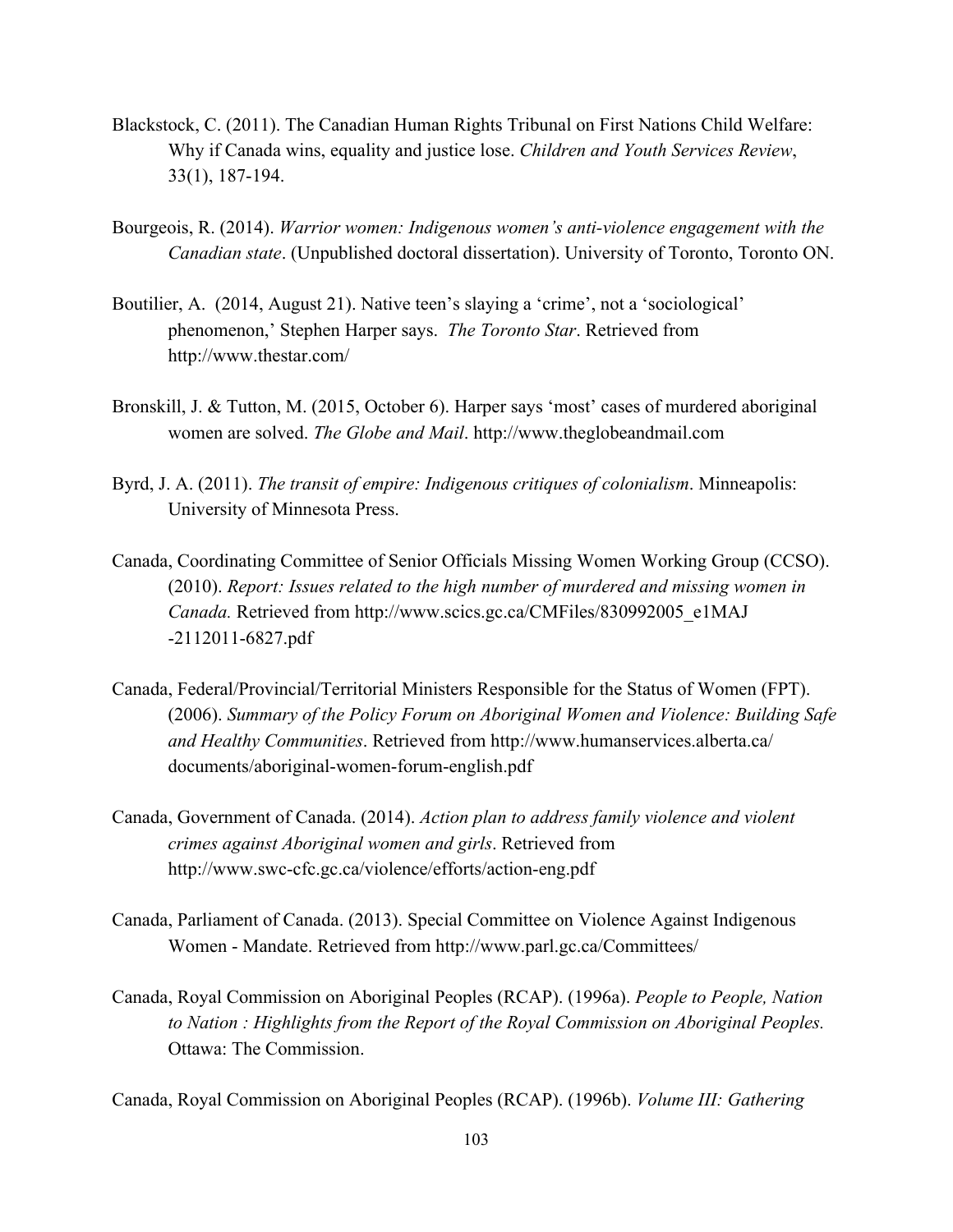*Strength.* Ottawa: The Commission.

- Canada, Special Committee on Violence Against Indigenous Women (SCVAIW). (2014). *INVISIBLE WOMEN: A CALL TO ACTION A Report on Missing and Murdered Indigenous Women in Canada.* Retrieved from http://www.parl.gc.ca/content/hoc/ Committee/ 412/IWFA/Reports/RP6469851/IWFArp01/IWFArp01-e.pdf
- Canada, Standing Committee on the Status of Women (SCSW). (2011a). *Interim Report Call into the night: An overview of violence against Aboriginal women*. Retrieved from http://publications.gc.ca/collections/collection\_2011/  $parl/XC71-403-1-1-04-eng.pdf$
- Canada, Standing Committee on the Status of Women (SCSW). (2011b). *Ending violence against Aboriginal women and girls: Empowerment A new beginning*. Retrieved fromhttp://publications.gc.ca/collections/collection\_2011  $/parl/XC71-1-411-01-eng.pdf$
- Cullen, C. (2014, August 28). Murdered aboriginal women: what to know about a national public inquiry. *CBC News*. Retrieved from www.cbc.ca/news
- CBC News. (2014a, August 27). Addressing missing and murdered aboriginal women. *CBC News*. Retrieved from cbc.ca/player/News/ID/24995195696/
- CBC News. (2014b, February 9). Bernard Valcourt, Kellie Leitch to attend roundtable on murdered, missing aboriginal women. *CBC News*. Retrieved from cbc.ca.
- CBC Radio. (2011, August 22). Aboriginal Rights. *Know Your Rights* [Podcast]*.* Retrieved from http://www.cbc.ca/player/play/2102019055
- Coulthard, Glen Sean. (2014). *Red skin, white masks: Rejecting the colonial politics of recognition.* Minneapolis: University of Minnesota Press.
- Crenshaw, K. (1991). Mapping the Margins: Intersectionality, Identity Politics, and Violence against Women of Color. *Stanford Law Review, 43*(6), pp. 1241–1299.
- Crenshaw, K. (Ed.). (1995). *Critical race theory: The key writings that formed the movement*. New York: New Press : Distributed by W.W. Norton &.

D'Arcangelis, C.L. (2015). *The solidarity encounter between Indigenous women and White*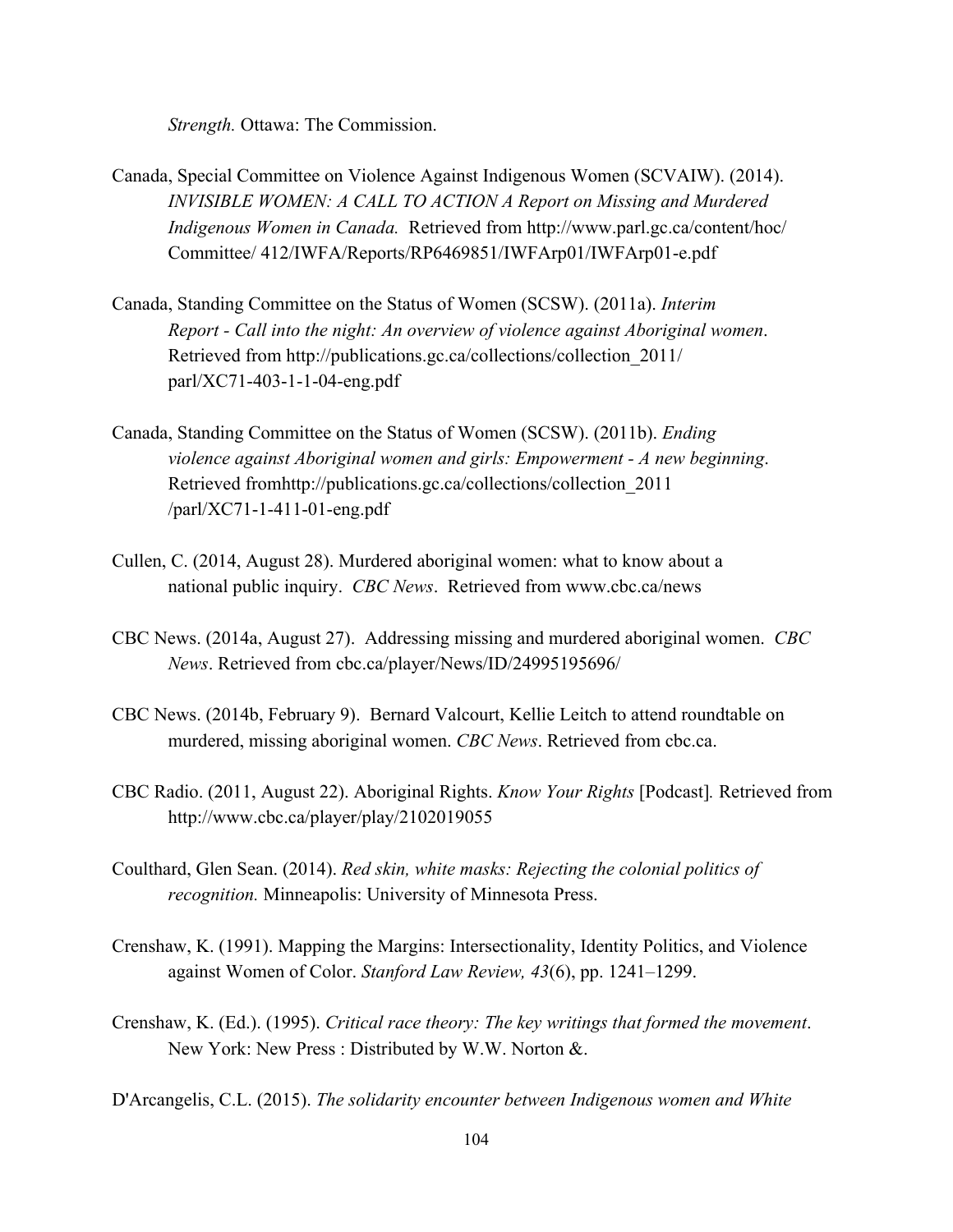*women in a contemporary Canadian context*. (Unpublished doctoral dissertation). University of Toronto, Toronto ON.

- Department of Justice (DOJ). (2014). *Documents concerning Department of Justice activities, initiatives and key accomplishments Reports on violence against Aboriginal women and girls* (Sessional Paper No. 8525-412-16). Ottawa, ON. Library of Parliament.
- Downe, P. & Plewes, C. (2011). Perils of the Past and Strong Women: Contemporary Challenges and Promises for the Future of Aboriginal Women. In *Gendered intersections: An introduction to women's and gender studies*. Eds. Biggs, L., Gingell, S., & Downe, P. Halifax: Fernwood Pub.
- Enjambment. (2008). In *Oxford Dictionary of Literary Terms online*. Retrieved from www.oxfordreference.com.
- Feinstein, P. & Pearce, M. (2015). Violence against Indigenous women and girls in Canada: Review of reports and recommendations Executive Summary. Retrieved from http://www.leaf.ca/wp-content/uploads/2015/02/Executive-Summary.pdf

Fine, S. and Galloway, G. (2016, April 21). Ottawa freed Catholic groups from residential-school

obligation to ensure other promises met, draft reveals. *Globe and Mail*. Retrieved from http://www.theglobeandmail.com/news/politics/ottawa-freed-catholic-groups-from-resid ntial-school-obligation-to-ensure-other-promises-met-draft-reveals/article29716272/

- Fonow, M., ed. , & Cook, J. (Eds.) (1991). *Beyond methodology: Feminist scholarship as lived research*. Bloomington: Indiana University Press.
- Fonow, M. & Cook, J. (2005).  *Feminist methodology: New applications in the academy and public policy*. Signs, 4(30), pp. 221–2236.
- Foucault, M. (1980). *Power/Knowledge: Selected interviews & other writings 1972-1977.* New York: Random House.
- Foucault, M. (2006). "The order of discourse." (I, McLeod, Trans.). *Untying the text: A poststructuralist reader*. Ed. Robert Young. Boston: Routledge, pp. 48–78.
- Gilchrist, K. (2010). "Newsworthy" victims? Exploring difference in Canadian local press coverage of missing/murdered Aboriginal and White women. *Feminist Media Studies*,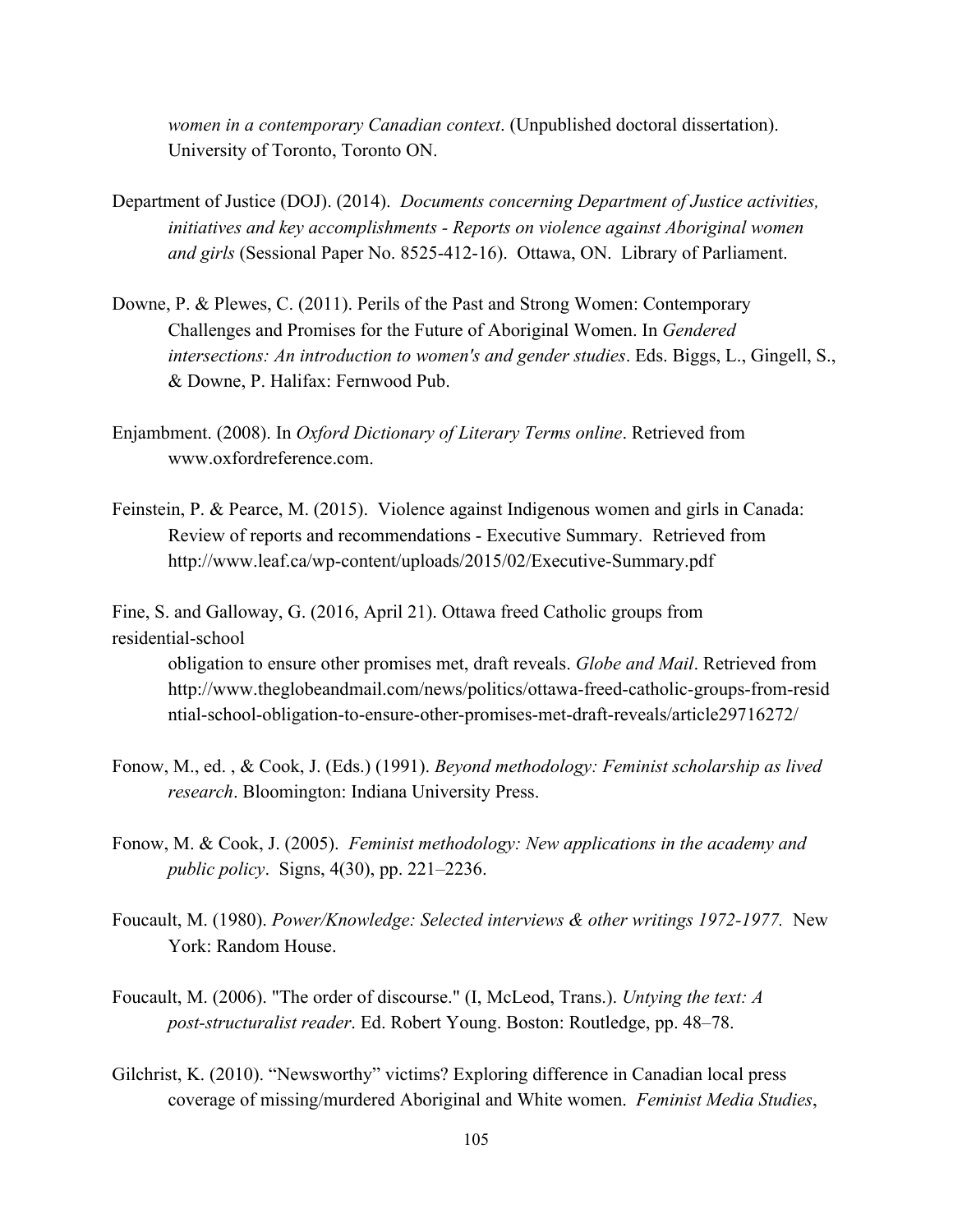$10(4)$ , 373-90.

- Gillespie, E., & Nagy, R. (2014). Representing reconciliation: A news frame analysis of print media coverage of Indian residential schools. *Transitional Justice Review* 1(3), 340.
- Given, L. M. (2008). Foucauldian Discourse Analysis. *The SAGE Encyclopedia of Qualitative Research Methods* [online]. SAGE Publications, pp. 356–58. Retrieved from http://knowledge.sagepub.com/view/research/n180.xml.
- Goeman, M. (2008). (Re)Mapping Indigenous presence on the land in Native women's literature. *American Quarterly* 60(2), 295-302.
- Goeman, M. (2013). *Mark my words: Native women mapping our nations.* Minneapolis: University of Minnesota.
- Green, J. A. (Ed.). (2007). *Making space for indigenous feminism*. Black Point, N.S: Fernwood Pub.
- Green, J. A. (Ed.). (2014). *Indivisible: Indigenous human Rights*. Black Point, N.S: Fernwood Pub.
- Harding, S., & Norberg, K. (2005). New feminist approaches to social science methodologies: An introduction. *Signs*, 30(4), 2009-2015. doi:10.1086/428420
- Heron, B. (2007). *Desire for Development:Whiteness, Gender, and the Helping Imperative*. Waterloo: Wilfred Laurier University Press.
- Hill Collins, P. (2000). *Black feminist thought: Knowledge, consciousness, and the politics of empowerment* (Rev. 10th anniversary ed.). New York: Routledge.
- House of Commons. (2014, March 6). Hansard #58 of the 41st Parliament, 2nd Session. Retrieved from https://openparliament.ca/debates/2014/3/6/peter-mackay-5/
- House of Commons. (2015, May 11). Hansard #211 of the 41st Parliament, 2nd Session. Retrieved from https://openparliament.ca/debates/2015/5/11/stella-ambler-1/

hooks, bell. (1984). *Feminist theory from margin to center*. Boston, MA: South End Press.

Human Rights Watch. (2013). *Those who take us away: Abusive policing and failures in*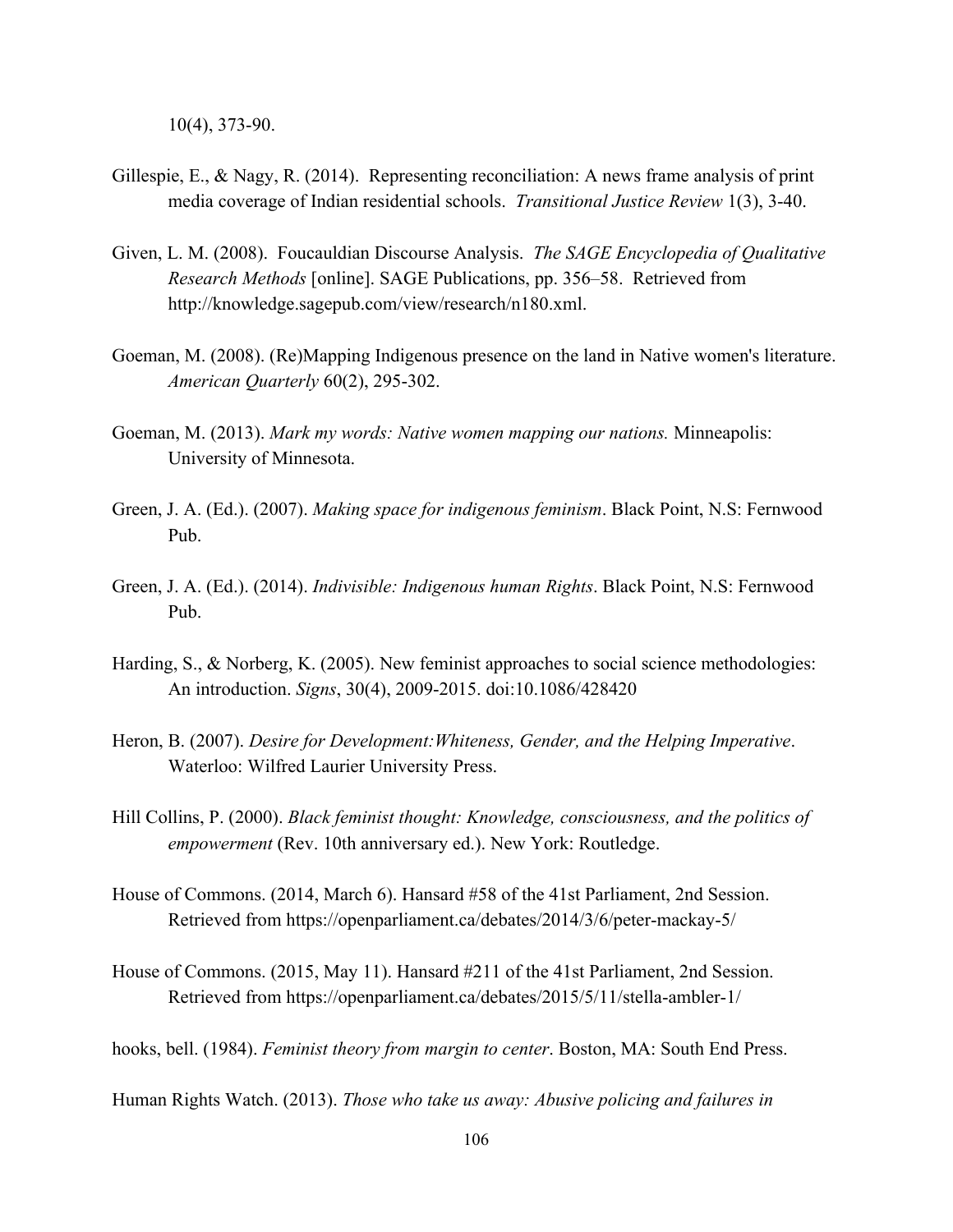*protection of Indigenous women and girls in Northern British Columbia, Canada*. Retrieved from https://www.hrw.org/sites/default/files/reports/canada0213 webwcover 0.pdf

- Hunt, S. (6 June 2014). *Comments on Glen Coulthard's Red Skin, White Masks* [PDF]. Washington: Native American and Indigenous Studies Association. Retrieved from www.academia.edu
- Kendall, G., & Wickham, G. (1999). *Using foucault's methods* [online]. London: SAGE. Retrieved from: http://srmo.sagepub.com/view/using-foucaults-methods/n2.xml#d28
- King, T. (2012) *The Inconvenient Indian: A curious account of Native people in North America*. Toronto: Doubleday Canada.
- Krishna, S. (2009). *Globalization and postcolonialism: Hegemony and resistance in the twenty-first century*. Lanham, Md; Toronto: Rowman & Littlefield Publishers.
- LaRocque, E. (2010). "Insider notes: Reframing the narratives." In *When the other is me: Native resistance discourse, 18501990* (pp. 18–36). Winnipeg: University of Manitoba Press.
- Lawrence, B. (2002). "Rewriting histories of the land: Colonization and Indigenous resistance in Eastern Canada." *Race space, and the law: Unmapping a White settler society*. Ed. Sherene Razack. Toronto: Canadian Scholars' Press, pp. 21–46.
- Ling, J. (2015, March 30). We spoke to Canada's Status of Women Minister on why she won't hold an inquiry into murdered Aboriginal women. *VICE Canada*. Retrieved from http://www.vice.com/
- Lorde, A. (2007). *Sister outsider: Essays and speeches*. Berkeley, Calif.: Crossing Press.
- Mackey, E. (1999). *The house of difference : Cultural politics and national identity in Canada.* New York: Routledge.
- MacKinnon, C. A. (2013). Intersectionality as method: A note. *Signs: Journal Of Women In Culture & Society*, 38(4), 1019-1030.
- Million, D. (2013). *Therapeutic nations: Healing in an age of Indigenous human rights*. Tucson: University of Arizona Press.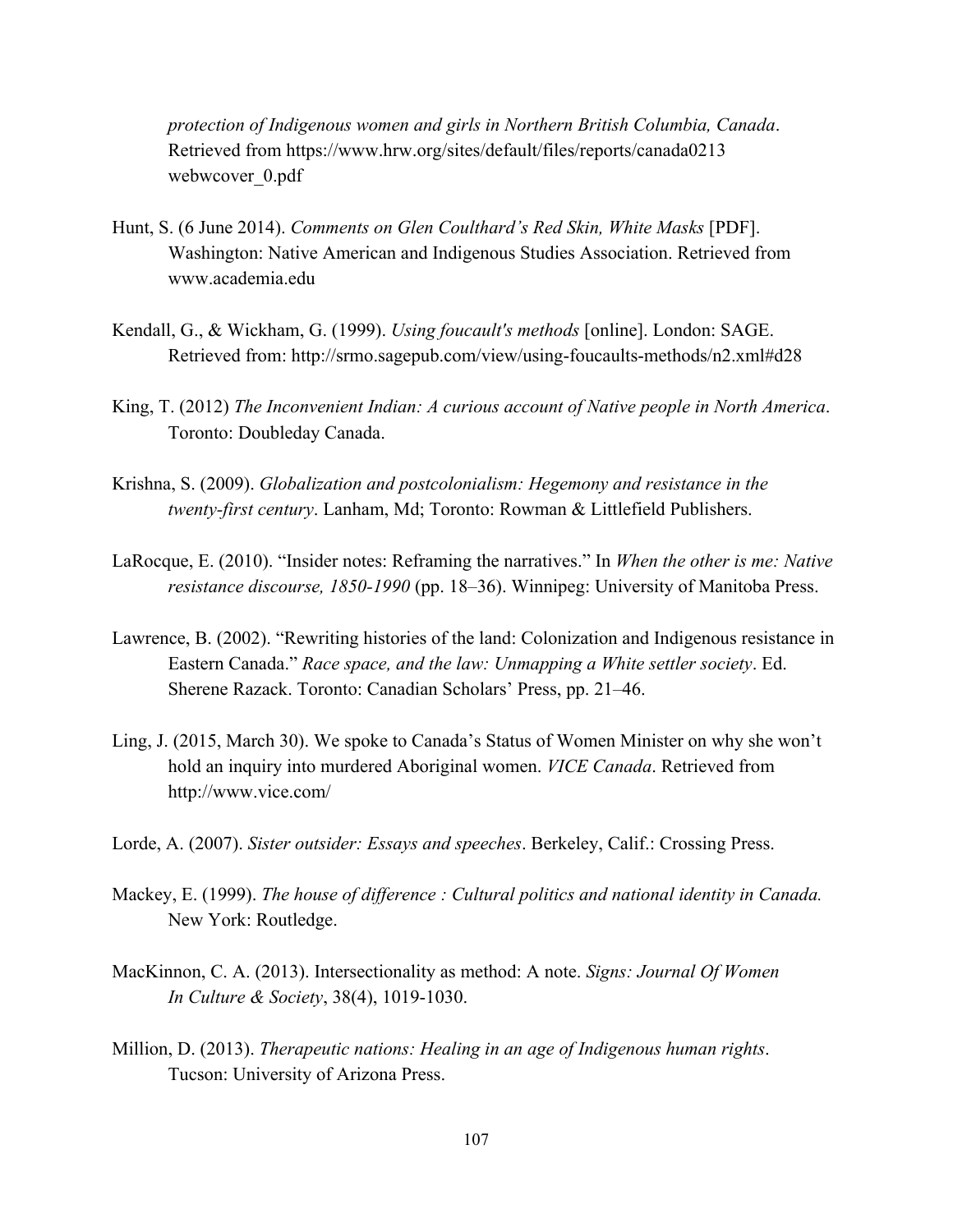- Million, D. (2014). "There is a river in me: Theory from life." In Simpson, A., & Smith, A. (Eds.), *Theorizing native studies* (pp. 3142). Durham: Duke University Press.
- MontureAngus, P. (1995). *Thunder in my soul: A Mohawk woman speaks*. Halifax: Fernwood Publishing.
- Morgensen, S. L. (2011).  *Spaces between us: Queer settler colonialism and Indigenous decolonization*. Minneapolis: University of Minnesota Press.
- Native Women's Association of Canada (NWAC). (2014a). NWAC continues to call for a national public inquiry and a comprehensive plan of action to address violence against Aboriginal women and girls [Press Release]. Retrieved from www.nwac.ca.
- Native Women's Association of Canada (NWAC). (2014b). NWAC's response to the Special Committee on Violence Against Indigenous Women (SCVAIW) [Press Release]. Retrieved from http://www.nwac.ca/
- Ouelette, G. (2002). *The fourth world: An Indigenous perspective on feminism and Aboriginal women's activism.* Halifax: Fernwood Publishing.
- Public Health Canada Agency of Canada (Health Canada). (2008). *Aboriginal Women and Family Violence.* Retrieved from http://www.onwa.ca/upload/documents/aboriginal -women-and-family-violence.pdf
- Razack, S. (2002). *Race, space and the law: Unmapping a white settler society.* Toronto: Canadian Scholars' Press.
- Razack, S. (2007). Stealing the pain of others: Reflections on Canadian humanitarian responses. *Review of Education, Pedagogy, and Cultural Studies*, 29(4), pp. 375–394.
- Razack, S. (2011). The Space of Difference in Law: Inquests into Aboriginal Deaths in Custody. *Somatechnics*, *1*(1), 87-123.
- Razack, S. (2013). Timely Deaths: Medicalizing the Deaths of Aboriginal People in Police Custody. *Law, Culture and the Humanities* 9(2). pp. 352–74.
- Razack, S. (2014). "It happened more than once": Freezing deaths in saskatchewan. *Canadian Journal of Women and the Law*, 26(1), pp. 51–80**.**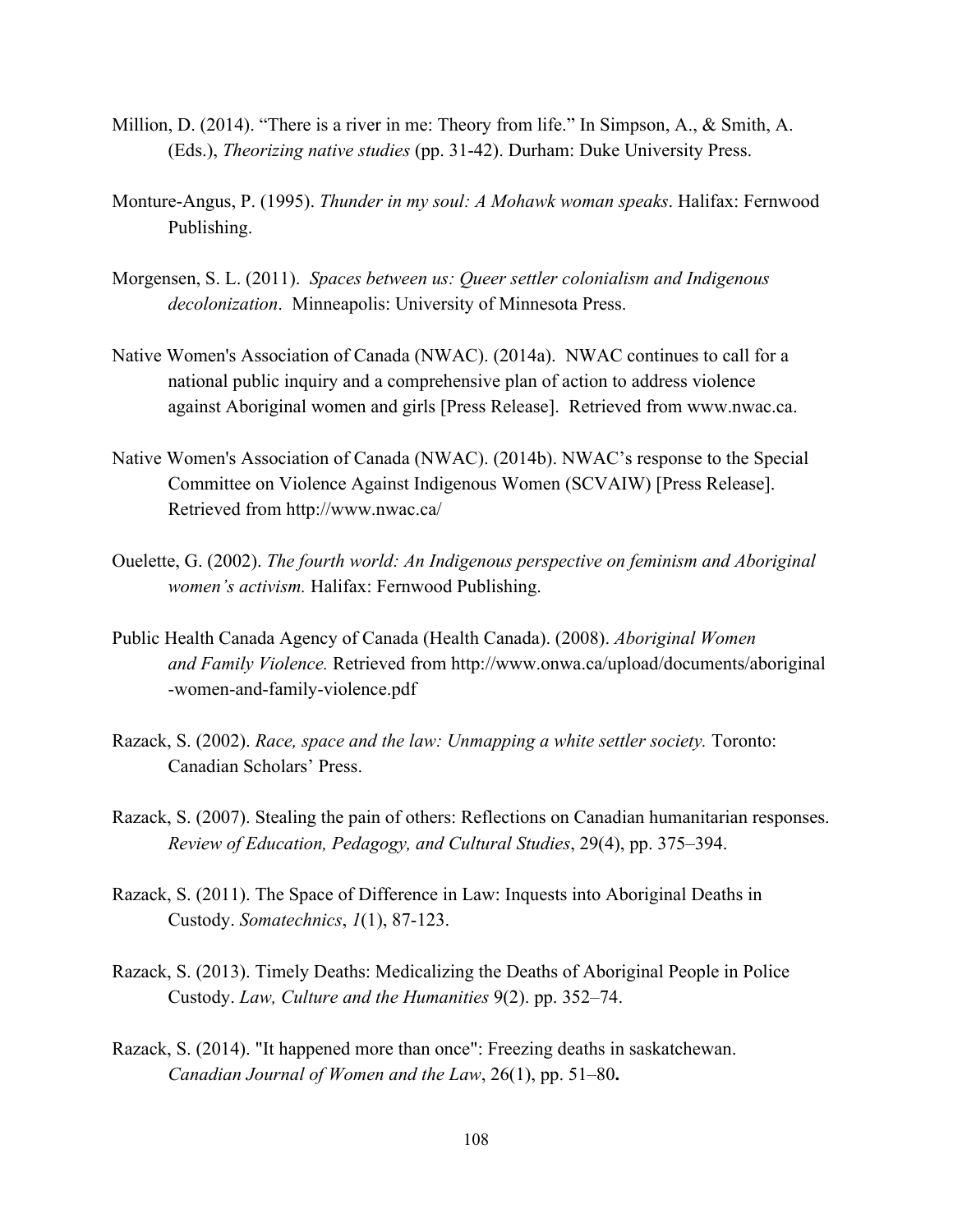- Razack, S. (2015). *Dying from Improvement: Inquests and Inquiries into Indigenous Deaths in Custody*. Toronto: University of Toronto Press.
- Royal Canadian Mounted Police (RCMP). (2014). *Missing and murdered Aboriginal women: A national operational overview*. Retrieved from http://www.rcmp-grc.gc.ca/pubs/mmaw-faapd-eng.pdf
- Royal Canadian Mounted Police (RCMP). (2015). *Missing and murdered Aboriginal women: 2015 Update to the national operational overview.* Retrieved from http://www.rcmp-grc.gc.ca/pubs/abo-aut/mmaw-fada-eng.pdf
- Said, E. (2014). Orientalism. New York: Knopf Doubleday.
- Schmunk, R. (6 October 2015). John Cummins, Former B.C. MP, Says Missing And Murdered Women 'Putting Themselves At Risk'. *Huffington Post*. Retrieved from http://www.huffingtonpost.ca/2015/10/06/john-cummins-missing-murdered-women\_n\_8 253118.html
- Shankar, R. (2008, October 21). Edward Said on Orientalism [video file]. Retrieved from https://www.youtube.com/watch?v=vdE18HdfanI&feature=fvst
- Singh, R. (4 September 2014). Stephen Harper is Wrong: Crime and sociology are the same thing. *The Globe and Mail*. Retrieved from http://theglobeandmail.com/
- Smith, A. (2005). *Conquest: Sexual violence and American Indian genocide*. Cambridge: South End Press.
- Smith, A. (2014). "Chapter Four: Human rights and decolonization." *Indivisible: Indigenous Human Rights*. Ed. Joyce Green. Black Point, N.S: Fernwood Pub, pp. 83–97
- Sprague, J. (2005). *Feminist methodologies for critical researchers*. Walnut Creek, CA: Alta Mira Press.
- Statistics Canada. (2011a). *Violent victimization of Aboriginal women in the Canadian provinces, 2009*. Statistics Canada. Retrieved from http://www.statcan.gc.ca/pub/85-002-x/2011001/article/11439-eng.pdf
- Statistics Canada. (2011b). *First Nations, Métis, and Inuit Women*. Retrieved from http://www.statcan.gc.ca/pub/89-503-x/2010001/article/11442-eng.pdf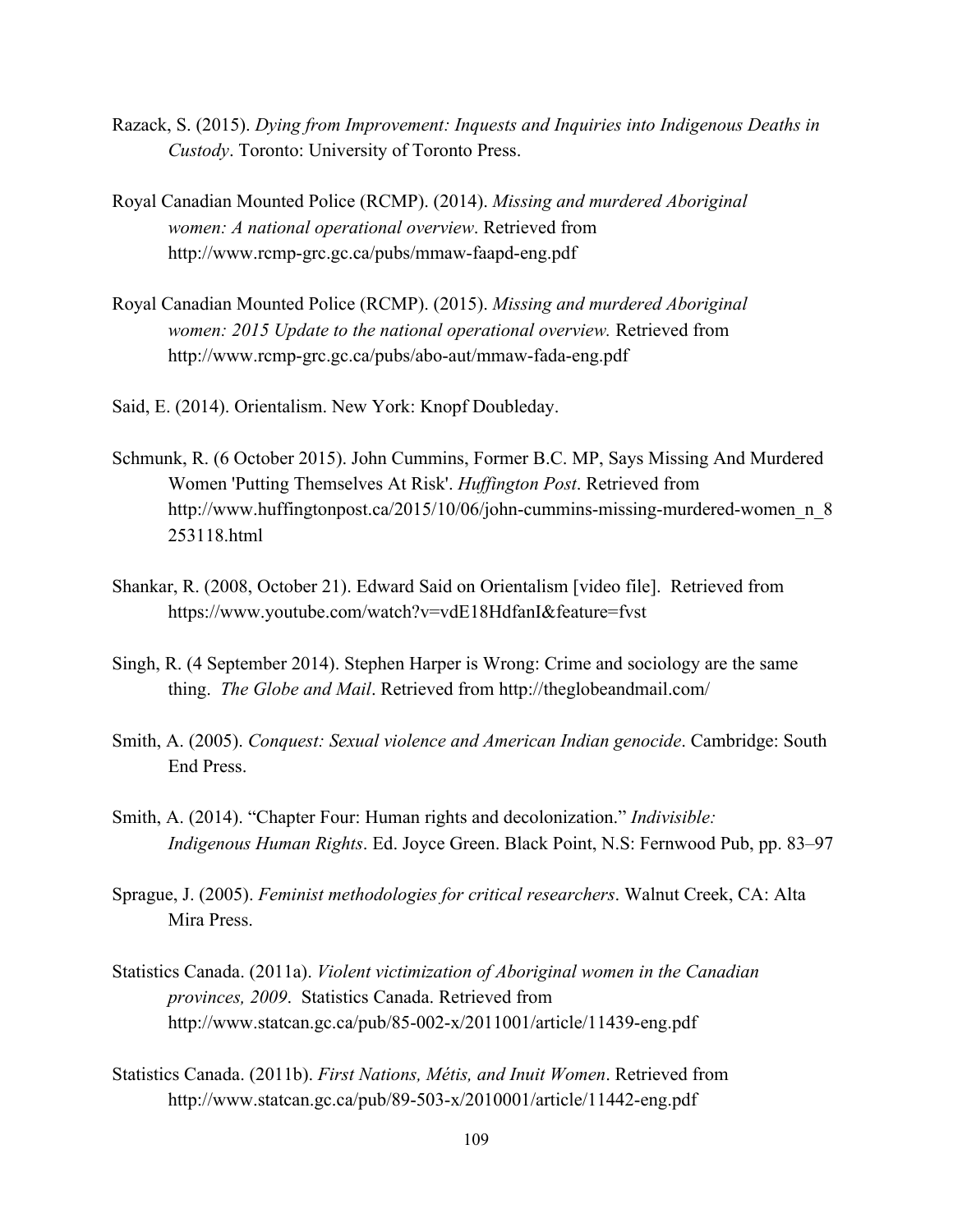- Statistics Canada. (2012). *Criminal victimization in the Territories, 2009*. Retrieved from http://www.statcan.gc.ca/pub/85-002-x/2012001/article/11614-eng.pdf
- Thobani, S. (2007). (2007). *Exalted subjects: Studies in the making of race and nation in Canada*. Toronto: University of Toronto Press.
- Troniak, S. (2011). *Background Paper: Addressing the Legacy of the Residential Schools* (Publication No. 2011-76-E). Retrieved from the Government of Canada's Publication website: http://publications.gc.ca/collections/collection\_2011/bdp-lop/bp/ 2011-76-eng.pdf
- Tuhiwai Smith, L. (1999). *Decolonizing Methodologies: Research and Indigenous Peoples.* New York: Zed Books.
- United Nations Human Rights Council (UNHRC). (2014). *The situation of indigenous peoples in Canada*. Retrieved from www.unsr.jamesanaya.org.
- Women's Legal Education and Action Fund (LEAF). (2015). Hundreds of recommendations go unimplemented: Legal Strategy Coalition demands greater government commitment and accountability to ending violence against Indigenous women and girls [Press Release]. Retrieved from http://www.leaf.ca/legal-strategy-coalition-on-mmiw/

Yuval-Davis, N. (2011). *The politics of belonging: Intersectional contestations*. London: Sage.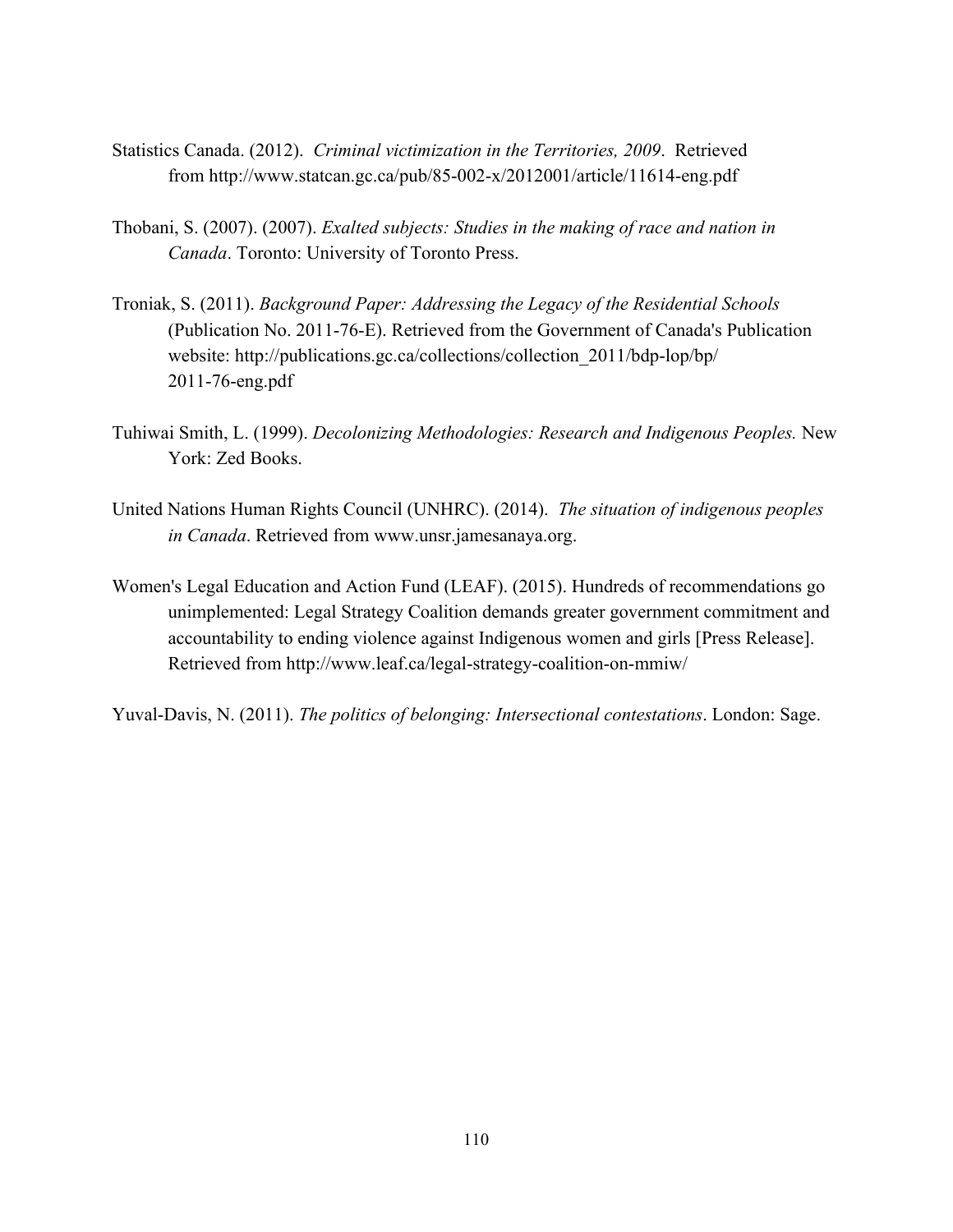# **Appendix A List of reports**

## **L Liberal Government C Conservative Government**

| <b>Title</b>                                                                                                                  | <b>Organization/Agency</b>                                                                                            | Pub. year  |
|-------------------------------------------------------------------------------------------------------------------------------|-----------------------------------------------------------------------------------------------------------------------|------------|
| The Royal Commission on Aboriginal Peoples                                                                                    | Government of Canada / Royal Commission                                                                               | 1996 $(L)$ |
| Summary of the Policy Forum on Aboriginal<br>Women and Violence: Building Safe and Healthy<br><b>Families and Communities</b> | Federal/Provincial/Territorial (FPT) Ministers<br>Responsible for the Status of Women                                 | 2006(C)    |
| Aboriginal Women and Family Violence                                                                                          | Public Health Agency of Canada                                                                                        | 2008(C)    |
| Report: Issues related to the high number of<br>murdered and missing women in Canada                                          | Coordinating Committee of Senior Officials<br>(CCSO) Missing Women Working Group                                      | 2010(C)    |
| Ending violence against Aboriginal women and<br>girls: Empowerment - a new beginning                                          | House of Commons Standing Committee on<br>the Status of Women                                                         | 2011(C)    |
| Interim report - Call into the night: An overview of<br>violence against Aboriginal women                                     | House of Commons Standing Committee on<br>the Status of Women                                                         | 2011(C)    |
| Violent victimization of Aboriginal women in the<br>Canadian provinces, 2009                                                  | <b>Statistics Canada</b>                                                                                              | 2011(C)    |
| First Nations, Métis and Inuit Women                                                                                          | <b>Statistics Canada</b>                                                                                              | 2011 (C)   |
| Background Paper: Addressing the legacy of<br>residential schools                                                             | Shauna Troniak, Library of Parliament<br>(Social Affairs Division, Parliamentary<br>Information and Research Service) | 2011(C)    |
| Criminal victimization in the territories, 2009                                                                               | <b>Statistics Canada</b>                                                                                              | 2012 (C)   |
| Invisible Women: A call to action - A report of the<br>Special Committee on Violence Against Indigenous<br>Women              | Special Committee on Violence Against<br>Indigenous Women                                                             | 2014 (C)   |
| Missing and murdered Aboriginal women: A<br>national operational overview                                                     | Royal Canadian Mounted Police                                                                                         | 2014 (C)   |
| Action Plan to Address Family Violence and<br>Violent Crimes Against Aboriginal Women and<br>Girls                            | Government of Canada                                                                                                  | 2014 (C)   |
| Missing and Murdered Aboriginal Women: 2015<br>Update to the National Operational Overview                                    | Royal Canadian Mounted Police                                                                                         | 2015 (C)   |
| Final Report of the Truth and Reconciliation<br>Commission of Canada                                                          | Truth and Reconciliation Commission of<br>Canada                                                                      | 2015 (C)   |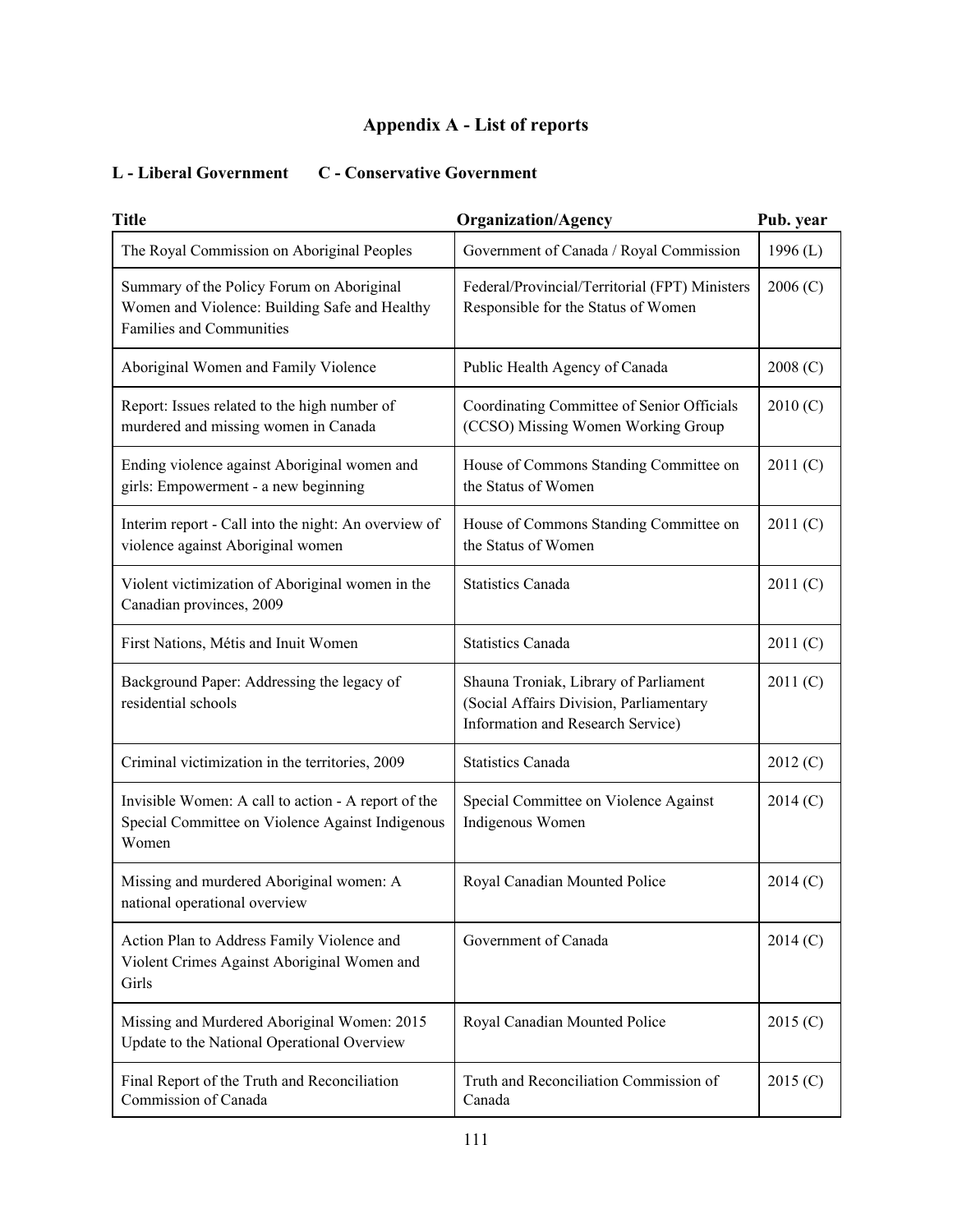### **Appendix B Glossary of Acronyms**

MMIW - Missing and murdered Indigenous women

#### **Government agencies/departments/committees/documents**

CCSO - Coordinating Committee of Senior Officials DOJ - Department of Justice FPT - Federal/ Provincial/Territorial GSS - General Social Survey IRS - Indian Residential School IRSSA Indian Residential Schools Settlement Agreement MWWG - Missing Women's Working Group RCAP - Royal Commission on Aboriginal Peoples RCMP - Royal Canadian Mounted Police SCSW - Standing Committee on the Status of Women SCVAIW - Standing Committee on Violence Against Indigenous Women SQ - Sûreté du Québec TRC - Truth and Reconciliation Commission

#### **NonGovernmental Agencies/Projects**

LEAF - Women's Legal Education and Action Fund NWAC - Native Women's Association of Canada SIS - Sisters in Spirit UNHRC United Nations Human Rights Council UNDRIP United Nations Declaration on the Rights of Indigenous Peoples